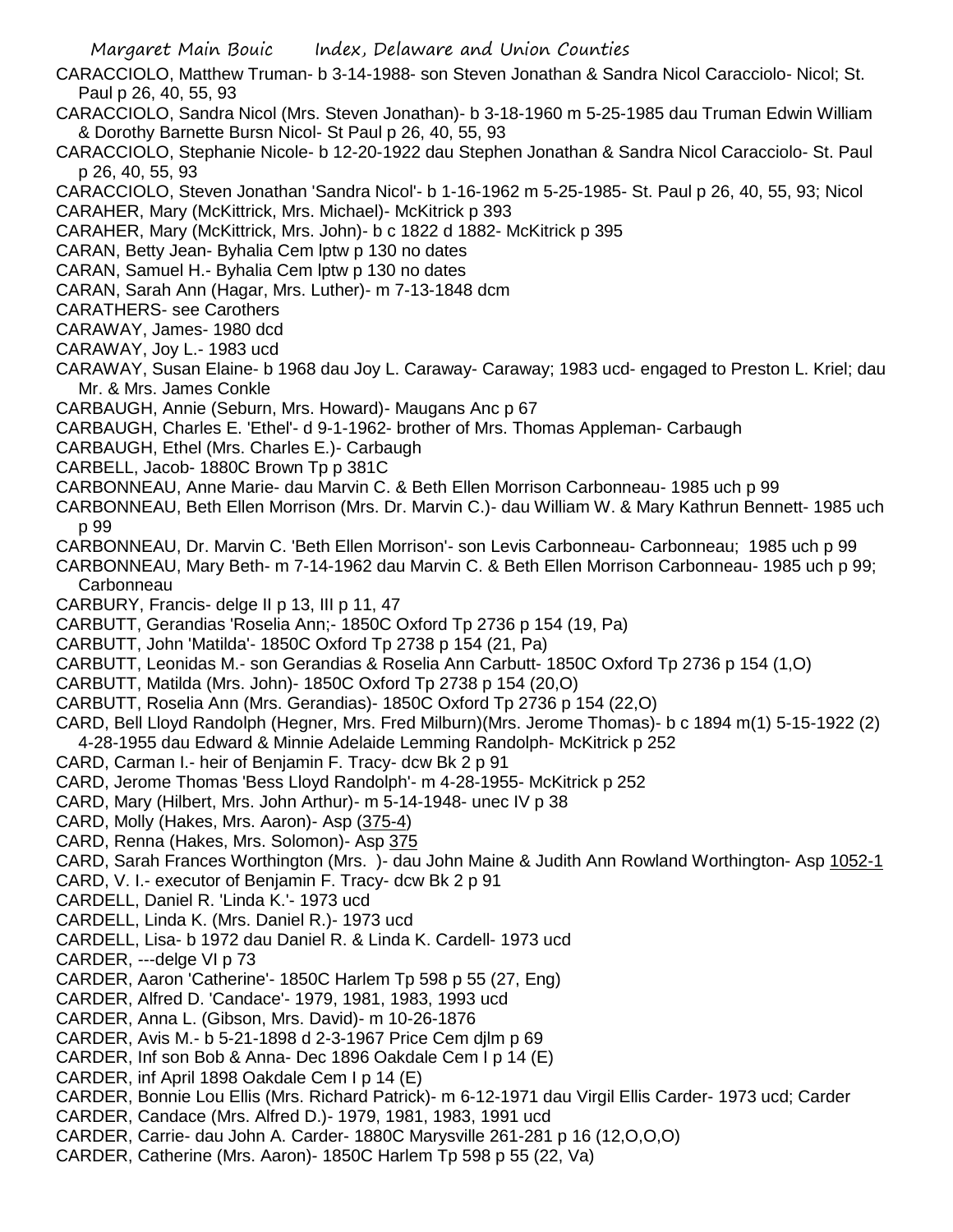- CARDER, Charles- son John A. Carder- 1880C Marysville 261-281 p 16 (10,O,O,O)
- CARDER, Daniel- b 1971 son Alfred D. & Candace Carder- 1979, 1981, 1983, 1991 ucd; unec IV p 61
- CARDER, Dennis- son Joseph & Lyda J. Carder- 1880C Marysville 277-303 p 19 (7, Ind,O,O,)
- CARDER, Etoile Pauline Rue (Mrs. J. Robert)- Carder; 1973, 1975, 1979, 1981, 1983, 1991 ucd
- CARDER, Gary- son J. Robert & Etoile Pauline Rue Carder- Carder
- CARDER, George F.- grad Delaware HS 1883, delge VII p 6
- CARDER, Rev. G. W.- 1915 uch p 227
- CARDER, Grace- 1980 dcd
- CARDER, Grace R. (Mrs. Irl R.)- d 2-14-1987 (94) bur Fancher Cem- Carder; 1961, 1980 dcd
- CARDER, Gregory- son James Robert Carder, Jr.- Carder
- CARDER, Ina F.- dau John A. Carder- 1880C Marysville 261-281 p 16 (3,O,O,O)
- CARDER, Irl R. 'Grace R.'- d 1978- 1961 dcd
- CARDER, Irma (Mrs. James Robert, Jr.)- Carder
- CARDER, J. H.- 1883 uch IV p 533
- CARDER, J. Robert 'Etoile Pauline Rue'- Carder; 1973, 1975, 1979, 1981, 1983, 1991 ucd
- CARDER, James Robert Jr.'Irma'- b 4-19-1938 Piqua d 3-16-1984 bur Arlington National Cem son J. Robert & Etoile Pauline Rue Carder- Carder
- CARDER, John- son Joseph & Lyda J. Carder- 1880C Marysville 277-303 p 19 (3,O,O,O)
- CARDER, John A. ' '- 1880C Marysville 261-281 p 16 (43,O,O,Tenn)
- CARDER, Mrs. John A.- 1880C Marysville 261-281 p 16 (43,O,O,O)
- CARDER, John R.- 1880C Paris Tp p 093A
- CARDER, John Randall 'Joyce Ann Kyre'- m 6-25-1977 son J. Robert & Etoile Pauline Rue Carder- Carder; 1971, 1975, 1979, 1981 ucd
- CARDER, Joseph 'Lyda J.'- 1880C Marysville 277-303 p 19 (39, O,O,Pa) p 0095
- CARDER, Joyce Ann Kyre (Mrs. John Randall)- m 6-25-1977 dau Galen Kyre- Carder
- CARDER, J. R.- 1883 uch IV p 557
- CARDER, Laura A. (Budd, Mrs. )- dau Irl R. & E. Grace Carder- Carder
- CARDER, Lyda J. (Mrs. Joseph)- 1880C Marysville 277-303 p 19 (33,O,O,O)
- CARDER, Madeline (Spurgeon, Mrs. Charles)- b 7-2-1920 d 1-17-1979 dau Raymond & Lucille Hall Carder-Genther p a11; Taylor (11341)
- CARDER, Marilee Susan (Scheiderer, Mrs. Robert Bricker)- dau J. Robert & Etoile Pauline Rue Carder-Carder
- CARDER, Mary Lou- unvmec p 21
- CARDER, Maude- d 8-26-1875 (11m21d) Oakdale Cem 817(D39) I p 97 (D-R9-6)
- CARDER, Michele Renee- b 1962 dau J. Robert & Etoile Pauline Rue Carder- Carder; 1973, 1975, 1979, 1981 ucd- engaged to Dave Ryan; engaged to Scott Riley Astleford
- CARDER, Minnie- dau John A. Carder- 1880C Marysville 261-281 p 16 (7,O,O,O)
- CARDER, infant son of R. & M. Carder- Oct. 1905 Oakdale Cem 2002 I p 14 (E)
- CARDER, Richard Patrick 'Bonnie Lou Ellis'- m 6-12-1971 son J. Robert & Etoile Pauline Rue Carder- Carder; 1973 ucd
- CARDER, Robert- Carder
- CARDER, Robert- son John A. Carder- 1880C Marysville 261-281 p 16 (18, Indiana, O, RI)
- CARDER, Russel J.- d 8-5-1913 (1y4m) Oakdale Cem 2576 (E364) I 56 (E-R58-5)
- CARDER, Sarah Ann- dau Aaron & Catherine Carder- 1850C Harlem Tp 598 p 55 (3,O)
- CARDER, Scott- b 1970 son Alfred D. & Candace Carder- 1979, 1981, 1983, 1991 ucd
- CARDER, Sherrie Jean (Collier, Mrs. Marvin Richard Jr.)- dau J. Robert & Pauline Rue Carder- Carder
- CARDER, Thomas- son Robert J. & Etoile Carder- Carder
- CARDER, Todd- son James Robert Carder, Jr.- Carder
- CARDER, William- son Aaron & Catherine Carder- 1850C Harlem Tp 598 p 55 (1,O)
- CARDIFF, Agnes (Haller, Mrs. John Howard)- d 1967 Cardiff; Haller
- CARDIFF, Belle (Carter, Mrs. Rev. Herman)- 1985 uch p 108
- CARDINAL, Gene A. 'Mary J.'- 1979, 1981, 1983 ucd
- CARDINAL, Gene- b 1963 son Gene A. & Mary J. Cardinal- 1979, 1981 ucd
- CARDINAL, June- 1979 ucd
- CARDINAL, Mark- b 1962 son Gene A. & Mary J. Cardinal- 1979, 1981, 1983 ucd
- CARDINAL, Mary (Marshall, Mrs. Dan)- b 1965 m 10-1-1983 dau Gene A. & Mary J. Cardinal- 1979, 1981,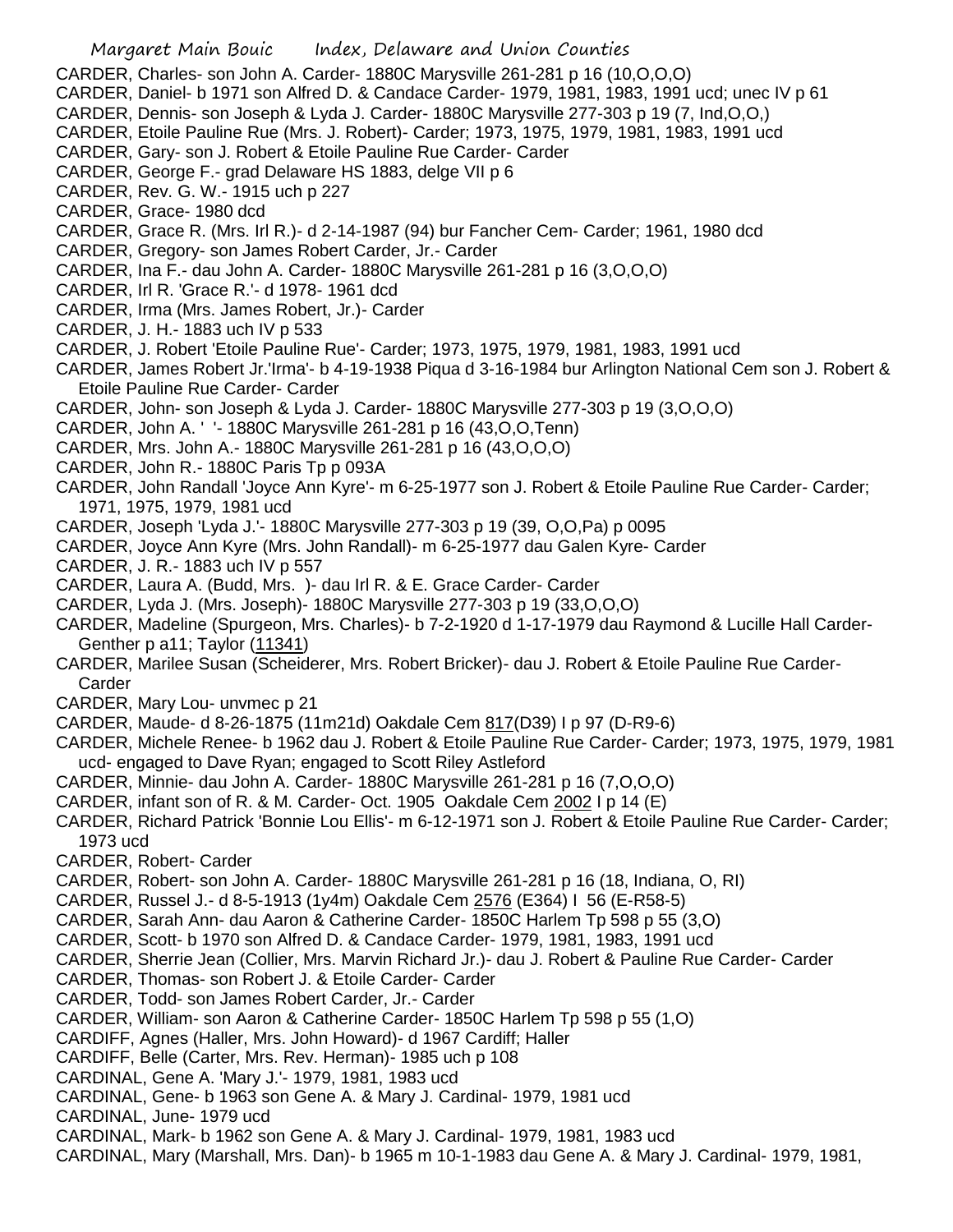Margaret Main Bouic Index, Delaware and Union Counties 1983 ucd CARDINAL, Mary J. (Mrs. Gene A.)- 1979, 1981, 1983 ucd CARDINAL, Ray- 1979 ucd CARDINE, Anthony- son Joseph & Betty Cardine- Cardine CARDINE, Anthony J.- son Michael A. & Rebecca J. Dingey Cardine- Cardine CARDINE, Betty (Mrs. Joseph)- Cardine CARDINE, Joseph 'Betty'- brother Michael A. Cardine- Cardine CARDINE, Joseph Jr.- son Joseph & Betty Cardine- Cardine CARDINE, Lisa Marie- dau Joseph & Betty Cardine- Cardine CARDINE, Michael A. 'Rebecca J. Dingey'- b 6-29-1952 Pa d 7-31-1988 Oakdale Cem - son Joseph & Betty Cardine- Cardine CARDINE, Michael A. Jr.- son Michael A. & Rebecca J. Dingey Cardine- Cardine CARDINE, Rebecca J. Dingey (Mrs. Michael A.)- Cardine CARDINE, William T.- son Michael A. & Rebecca J. Dingey Cardine- Cardine CARDOZO, James- mt 6-26-1850; 8-28-1850 adm estate James M. Cardozo- unec VI p 24 CARDOZO, James M.- estate unec VI p 24 CARDWELL, Connie (Mrs. Donald)- dau Martha J. Coffey Sloan- Coffey CARDWELL, Donald D. ' Dearwester'- son Harold J. Cardwell- Cardwell CARDWELL, Mark Jameson- b 5-31-1985 son Donald D. & Dearwester Cardwell- Cardwell CARDWELL, Matthew Johnson - b 6-21-1980 son Donald D. & Dearwester Cardwell- Cardwell CARL, Anna Walters (Mrs. Henry H.)- m 7-3-1851 unec XIV p 52 CARE, Arthur B.- b 9-2-1868 Kingston Tp son Wm. & Sindeville Care- dcb CARE/CARL, E. W.- 1880C Jackson Tp p 226A CARE, Henry H. 'Anna Walters'- m 7-3-1851 unec XIV p 52 CARE, Nancy Jean (Mason, Mrs. Richard Eugene)- b 11-23-1931 m 10-14-1950- Weiser p 291 CAREL, Forman- 1883 uch V p 24 CARELESS, Heather- dau William & Ruth Evelyn Bradley McKitrick Careless- McKitrick p 448 CARELESS, Ruth Evelyn Bradley McKitrick (Mrs. William)- b 1931 m 1953 dau Cecil Bradley & Margaret Marie Helm McKitrick- McKitrick p 448 CARELESS, William Bruce- b 1959- son William & Ruth Evelyn Bradley McKitrick Careless- McKitrick p 448 CARELESS, William 'Ruth Evelyn Bradley McKitrick'- m 1953- McKitrick p 448 CAREMEANS, Arnold 'Betty'- 1949 ucd CAREMEANS, Betty (Mrs. Arnold)- 1949 ucd CAREMEANS, Edward- son Arnold & Betty Caremeans- 1949 ucd CAREMEANS, Richard- son Arnold & Betty Caremeans- 1949 ucd CAREW, Donald ' Stricker'- Carew CAREW, Kathy- dau Donald & Stricker Carew- Carew CAREW, Kim- dau Donald & Stricker Carew- Carew CAREW, Sandy- dau Donald & Stricker Carew- Carew CAREY, ----hjt p 19; family of Katherine Strohn #310, unec XI p 3 CAREY, Rev.- 1985 uch p 124 CAREY, Abijah 'Catharine Johnson' son Luther Carey- 1883 uch V p 324 CAREY, Absolom 'Mary Grey'- m 3-11-1847 dcm CAREY, Ada M. Simpson (Mrs. Austin F.)- m 2-25-1878 ucm 6220 CAREY, Alice (Lewis, Mrs. Romeo)- m 1-31-1867 dcm, delge X p 75 CAREY, Amy Josephine Luamy (Mrs. James J.)- b 1883 d 3-25-1962 Our Lady of Lourdes Cem lptw p 49; dau Jacob & Josephine Hurd White- White 219; Carey CAREY, Andrew- Marysville p 16 CAREY, Anna Mathers (Mrs. Henry)- m 7-3-1851 ucm 1685 CAREY, Arabella- b 1826 d 1852 Oak Grove Cem Powell p 429 CAREY, Ariot (Mrs. Stephen)- 1850C Berkshire Tp 5 p 1 (52, NY) CAREY, Arless 'Lillian E.'- Carey CAREY, Asa 'Hattie'- 1949 ucd CAREY, Austin F. 'Ada M. Simpson'- m 2-25-1878 ucm 6220 CAREY, Avis M.- b 5-21-1898 d 2-3-1967 Price Cem djlm p 69 CAREY, Bridget- ch Edward & Elizabeth Carey- 1870C Allen Tp 53-52 p 4 (5/12,O)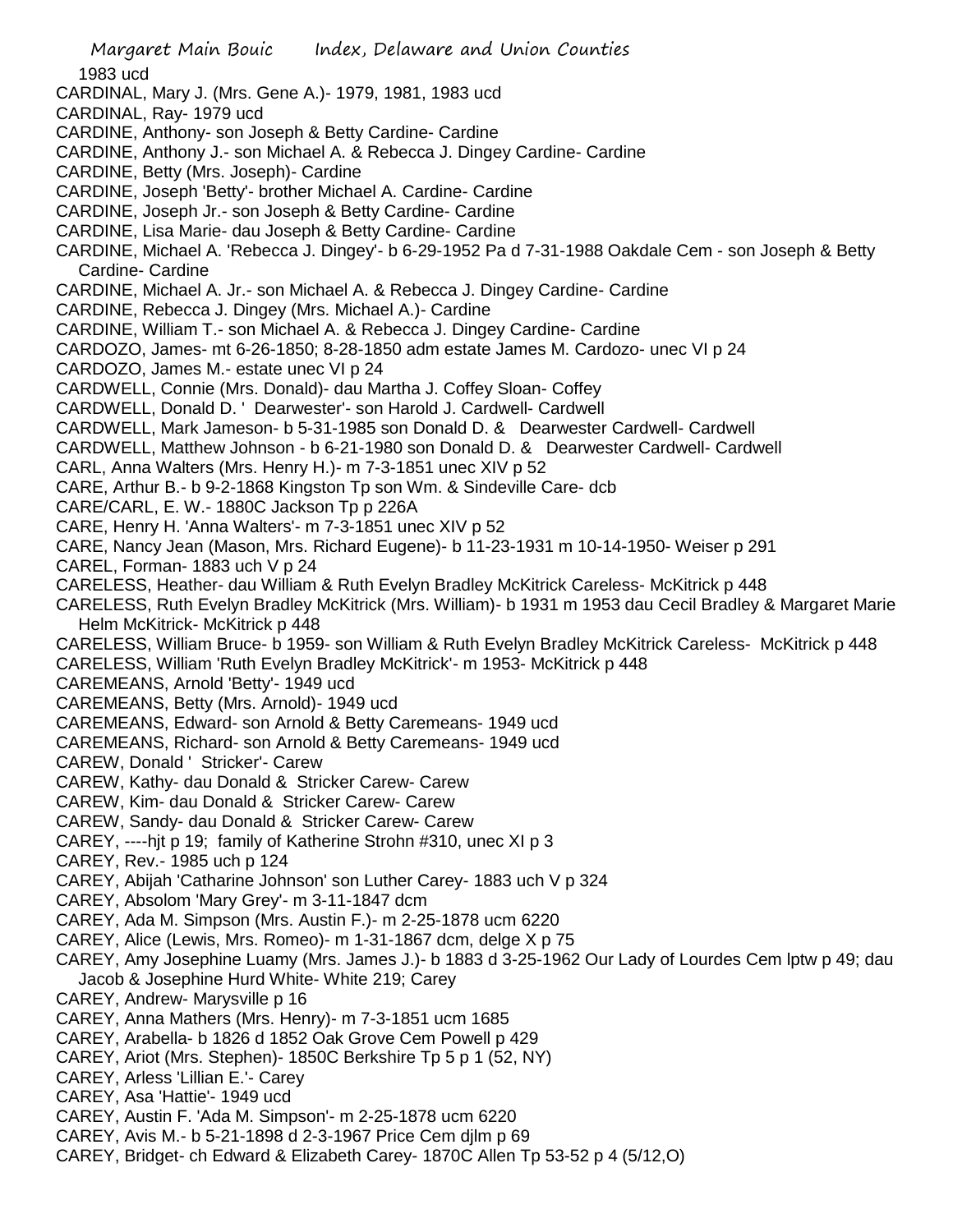- Margaret Main Bouic Index, Delaware and Union Counties CAREY, Calla (Mrs. Edmond P)- b 1882 d 1950 Oakdale Cem II p 55 (G-R11-20) CAREY, Calvin- 1915 uch p 272; 1883 uch III 430, V p 153, 215 CAREY, Carolyn Arleene Schuh (Mrs. Richard)- b 3-7-1935 -dau Wendell Lewis & Arlene Hall Schuh- Weiser p 30 CAREY, Catharine Johnson (Mrs. Abijah)- 1883 uch V p 324 CAREY, Charles- son Edwin J. & Lucile Lauer Carey- Carey CAREY, Charles 'Sarah Kasler'- b 9-2-1907 d 2-28-1995 (87) Our Lady of Lourdes Cem- son James J. & Amy White Carey- White 224 CAREY, Charles L.- son James F. & Clarissa Carey- 1850C Scioto Tp 2409 (15,O) CAREY, Clarissa N. (Mrs. Charles)- 1850C Scioto Tp 2409 (32, NY)
- CAREY, or Corey?, Daniel L- 1850C Scioto Tp 2410
- CAREY, David 'Elizabeth Ewing'- m 2-25-1808 onwq I; unec XIV p 32
- CAREY, David- son Stephen & Ariot Carey- hmp p 54; 1850C Berkshire Tp 5 p 1 (14,O)
- CAREY, Dean- Marysville p 41
- CAREY, Dennis- son Hugh M. & Irma Joan Bardos Carey- Carey
- CAREY, Douglas- b 1952 son Myron L. & Mary M. Carey- 1959, 1967, 1971, 1973 ucd
- CAREY, DyAnn Cecile (Goff, Mrs. Hugh Marvin)- b 10-29-1935 m 6-5-1955- Weiser p 123
- CAREY, Edmond P 'Calla'- b 1874 d 1940 Oakdale Cem II p 55 (G-R11-20)
- CAREY, Edward 'Elizabeth'- 1870C Allen Tp 53-52 p 4 (43, Irel)
- CAREY, Edward P.- b 1-1875 son Elizabeth Carey- 1900C Allen Tp 123-127 p 6 (25,O,Irel,Irel)
- CAREY, Edwin J. 'Lucile Lauer'- b 7-14-1904 m 11-26-1931 d 1-24-1988 Price Cem- son Jacob & Margaret Wolfinger Carey- Carey
- CAREY, Eliza (Rickard, Mrs. George M.)- b 1-15-1821 m 2-11-1845 d 8-1-1887 (66-5-11) dau Abijah &
- Catharine Johnson Carey- Rickard Bible; 1883 uch V p 324; 1985 uch p 116; unec VI p 42, 43 CAREY, Elizabeth- hmp p 54
- CAREY, Elizabeth (Mrs. Edward)- 1870C Allen Tp 53-52 p 4 (32, Irel); 1900C Allen Tp 123-127 p 6 (65,Irel,Irel,Irel) 7 ch, 4 liv
- CAREY, Elizabeth Ewing (Mrs. David)- m 2-25-1808 onwq I; unec XIV p 32
- CAREY, Elizabeth (Ewing, Mrs. James)- m 5-31-1808 onwq I
- CAREY, Elizabeth Walker (Duncan, Mrs. George)(Mrs. )- adopted dau Samuel & Mary Ann Watters Walker-Maugans Anc p 171
- CAREY, Ellsworth J. 'Roberta H.'- b 1903 Oakdale Cem II p 103 (H-RG-29)
- CAREY, ---Chapell (Mrs. Ellsworth)- dau Robert A. & Grace Green Chapell- Chapell
- CAREY, Elsie (Hutchison, Mrs. Joseph Costello)- Hutchisson p 69
- CAREY, E. M.- 1883 uch IV p 533
- CAREY, Emer N.- son James F. & Clarissa Carey- 1850C Scioto Tp 2409 (3,O)
- CAREY, Ephraim- 1915 uch p 452; 1830C Leesburg Tp 503 p 298 (40-50)
- CAREY, Ephraim- d 12-7-1878 (89y) Powell p 262; 1883 uch V p 422
- CAREY, Evaline R.- dau James F. & Clarissa Carey- 1850C Scioto Tp 2409 (8,O)
- CAREY, George- 1820C Darby Tp 303 (16-26);unec V p 41
- CAREY, George W.- 1915 uch p 116; 1883 uch III p 334, 337, V p 428; unec XII p 58
- CAREY, Hannah (Winget, Mrs. Stephen)- b 1775 d 1860 ped Marjorie Baldwin Wiechmann #234 21- unec X p 68- dau Calvin Carey- 1883 uch V p 153
- CAREY, Harrie (Mrs. Asa)- 1949 ucd
- CAREY, Henry 'Anna Mathers'- m 7-3-1851 ucm 1685; 1850C Berkshire Tp 5 p 1 (30,O) son Stephen & Ariot Carey
- CAREY, Hetty- d 4-8-1835 (6y) Galena Cem Powell p 15 dau Maria Carey
- CAREY, H. G. O.- dumch p 235
- CAREY, Hugh M. 'Irma''Edna Allen'- b 9-9-1912 d 5-22-1985 (72)bur Maple Grove son James & Amy White Carey- White 226; Carey
- CAREY, Irma Joan Bardos (Mrs. Hugh M.)- b 8-7-1920, Ill.m 9-6-1940 d 7-4-1960 -bur Maple Grove dau Aladon & Elizabeth Bardox- Carey
- CAREY, Isaac 'Mary Ferris'- m 11-4-1863 ucm 3489; hjt p 87, 191
- CAREY, Jacob 'Margaret Wolfinger'- Carey
- CAREY, James- son Edward & Elizabeth Carey- 1870C Allen Tp 53-52 p 4 (2,O)
- CAREY, James 'Amy White'- White (219)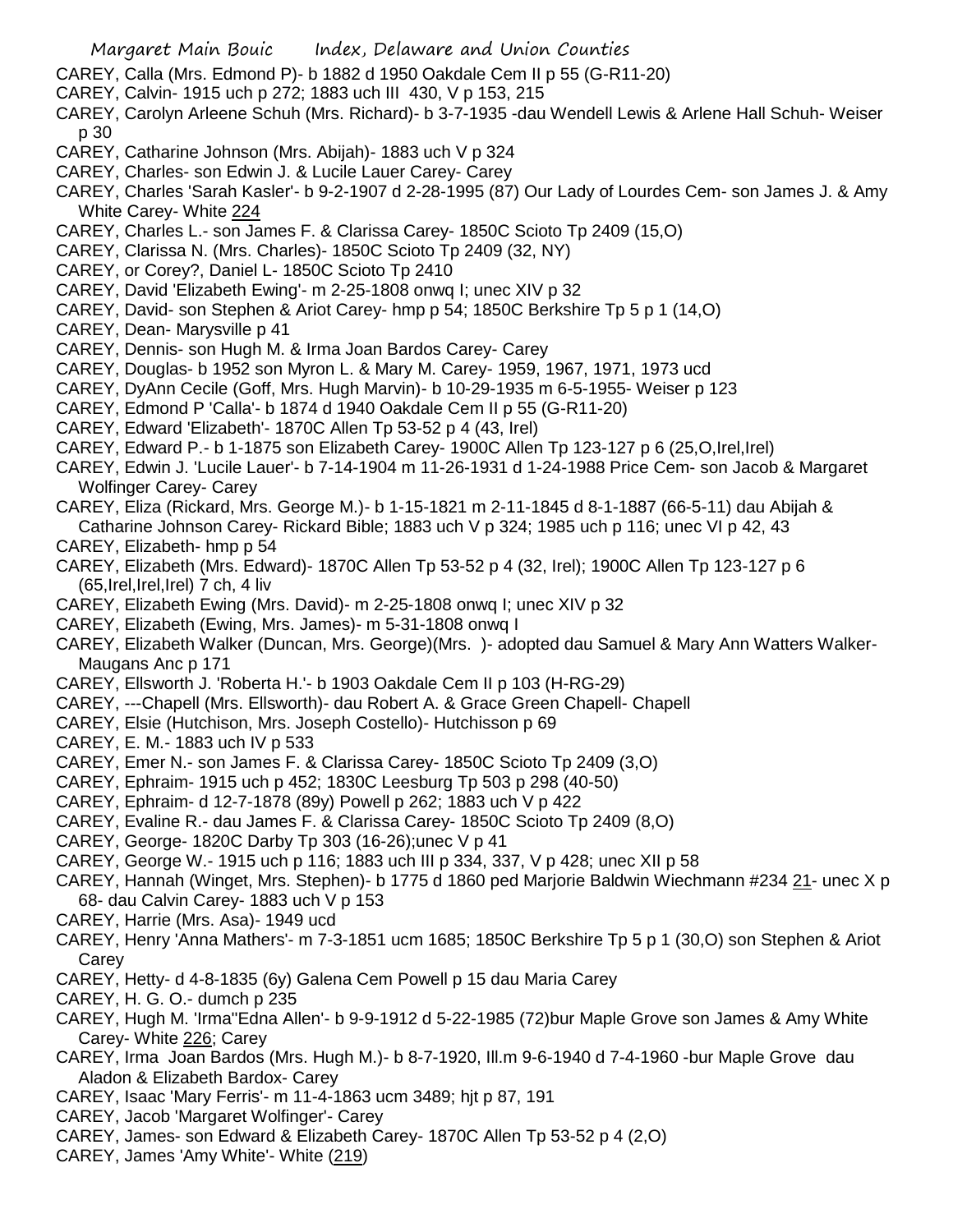- CAREY, James- b 1916 son James & Amy White Carey- White 228; Carey
- CAREY, James F. 'Clarissa N.'- 1850C Scioto Tp 2409 (41, NY)
- CAREY, James J. 'Amy Josephine White'- b 1867 d 1919 Our Lady of Lourdes Cem lptw p 49; son Elizabeth Carey- White (219) Curry Cadets; 1900C Allen Tp 123-127 p 6 (32, O,Irel,Irel)
- CAREY, James W. 'Norma Fawn'- b 1917 interred 6-4-1961 Mitchell Cem D J p 16, 22
- CAREY, Jane- dau Stephen & Ariot Carey- 1850C Berkshire Tp p 1 (24,O)
- CAREY, Jeffrey Andrew 'Karen Anne Keefer'- m 5-18-1985 son Paul & Caroline Carey- Carey
- CAREY, Awanda Joanne- dau Hugh M. & Irma Joan Bardos Carey- Carey
- CAREY, John- 1915 uch p 131; 1883 uch III p 371
- CAREY, John- son Edward & Elizabeth Carey- 1870C Allen Tp 53-52 p 4 (5,O)
- CAREY, Jon 'Virginia'- Carey
- CAREY, Josephine (Kaufman, Mrs. Henry)- b 1910 m 6-1930- dau James & Amy White Carey- White 225; Carey
- CAREY, Josiah G.- son James F. & Clarissa Carey- 1850C Scioto Tp 2409 (9,O)
- CAREY, Kaitlin Rene- b 7-22-1989 dau Kevin & Cindy Carey- Carey
- CAREY, Karen Anne Keefer (Mrs. Jeffrey Andrew)- m 5-18-1985 dau Jack & Mary Ann Keefer- Carey
- CAREY, Kenneth- 1985 uch p 159
- CAREY, Kevin 'Cindy'- son Jon & Virginia Carey- Carey
- CAREY, Lafayette 'Laura Reames'- Carey
- CAREY, Larry- 1980 dcd
- CAREY, Laura Reames (Mrs. Lafayette)- Carey
- CAREY, Levia L.- ch James F. & Clarissa Carey- 1850C Scioto Tp 2409 (1,O)
- CAREY, Lillian E. (Mrs. Arless)- d 1-11-1984 (77) cremated- Carey
- CAREY, Loramia- dau James F. & Clarissa Carey- 1850C Scioto Tp 2409 (12,O)
- CAREY, Lucile Lauer (Mrs. Edwin J.)- m 11-26-1931- Carey
- CAREY, Lucinda A. (Clevenger, Mrs. Calvin E.)- m 10-7-1876 ucm 5953
- CAREY, Luther- 1883 uch V p 324
- CAREY, Lydia (Johnston, Mrs. John)- m 12-23-1814 Madison Co unec IV p 22
- CAREY, Margaret (Finch, Mrs. Earl)- m 11-1917- Genther p 217
- CAREY, Margaret Wolfinger (Mrs. Jacob)- Carey
- CAREY, Maria (Mrs. Stephen)- d 8-19-1861 (62y) Galena Cem Powell p 15
- CAREY, Mary- dau Edward & Elizabeth Carey- 1870C Allen Tp 53-52 p 4 (6,O)
- CAREY, Mary Ferris (Mrs. Isaac)- m 11-4-1863 ucm 3489
- CAREY, Mary Grey (Mrs. Absolom)- m 3-11-1847 dcm
- CAREY, Mary "Polly" Guy (Mrs. James)- b 1806 1883 uch V p 248; unec XI p 4
- CAREY, Mary I.- dau James F. & Clarissa Carey- 1850C Scioto Tp 2409 (11,O)
- CAREY, Mary M. (Mrs. Myron L.)- 1959, 1967, 1971, 1973, 1975, 1979, 1981, 1983, 1991 ucd
- CAREY, Mary M. (O'Briant, Mrs. James)- m 1-13-1881 ucm 6889
- CAREY, Merritt- 1980 dcd
- CAREY, Minerva J. (Beard, Mrs. Everett)- b 9-1895 Un Co m 1914 d 10-28-1981 dau Lafayette & Laura Reames Carey- Beard; Carey
- CAREY, Myron L. 'Mary M.'- 1959, 1967, 1971, 1973, 1975, 1979, 1981, 1983, 1991 ucd
- CAREY, Nancy (Adams, Mrs. )- dau Comford Carey- see 1880 dch p 800
- CAREY, Norma Fawn Hall (Mrs. James W.)- b 1914 d 4-7-1961 Mitchell Cem D J p 16 dau Harry & Clara E. Scheiderer Hall- Carey
- CAREY, Patricia (Morgan, Mrs. Charles L.)- m 5-26-1949- Carey; Morgan
- CAREY, Regina- b 1958 dau Myron L. & Mary M. Carey- 1959, 1967, 1971, 1973, 1975 ucd
- CAREY, Rhoda (Stokes, Mrs. John)- dau Calvin Carey- 1883 uch V p 215
- CAREY, Richard- son Edwin J. & Lucile Lauer Carey- Carey
- CAREY, Richard 'Carolyn Arleene Schuh'- m 6-16-1956- Weiser p 30
- CAREY, Richard Donald- b 5-29-1957 son Richard & Carolyn Arleen Schuh Carey- Weiser p 30
- CAREY, Robert ' Worthington'- unec XII p 32 (1879)
- CAREY, ---Worthington (Mrs. Robert)- d 1878/9 dau Israel Worthington, granddau of Luther Lane- unec XII p 32
- CAREY, Roberta A. Grubbs (Fadely, Mrs. Jack)(Mrs. James)- b 6-28-1910 d 6-16-1975 Oakdale Cem II p 8 (B-RS-2)-dau Roy & Bertha Congrove Grubbs- Carey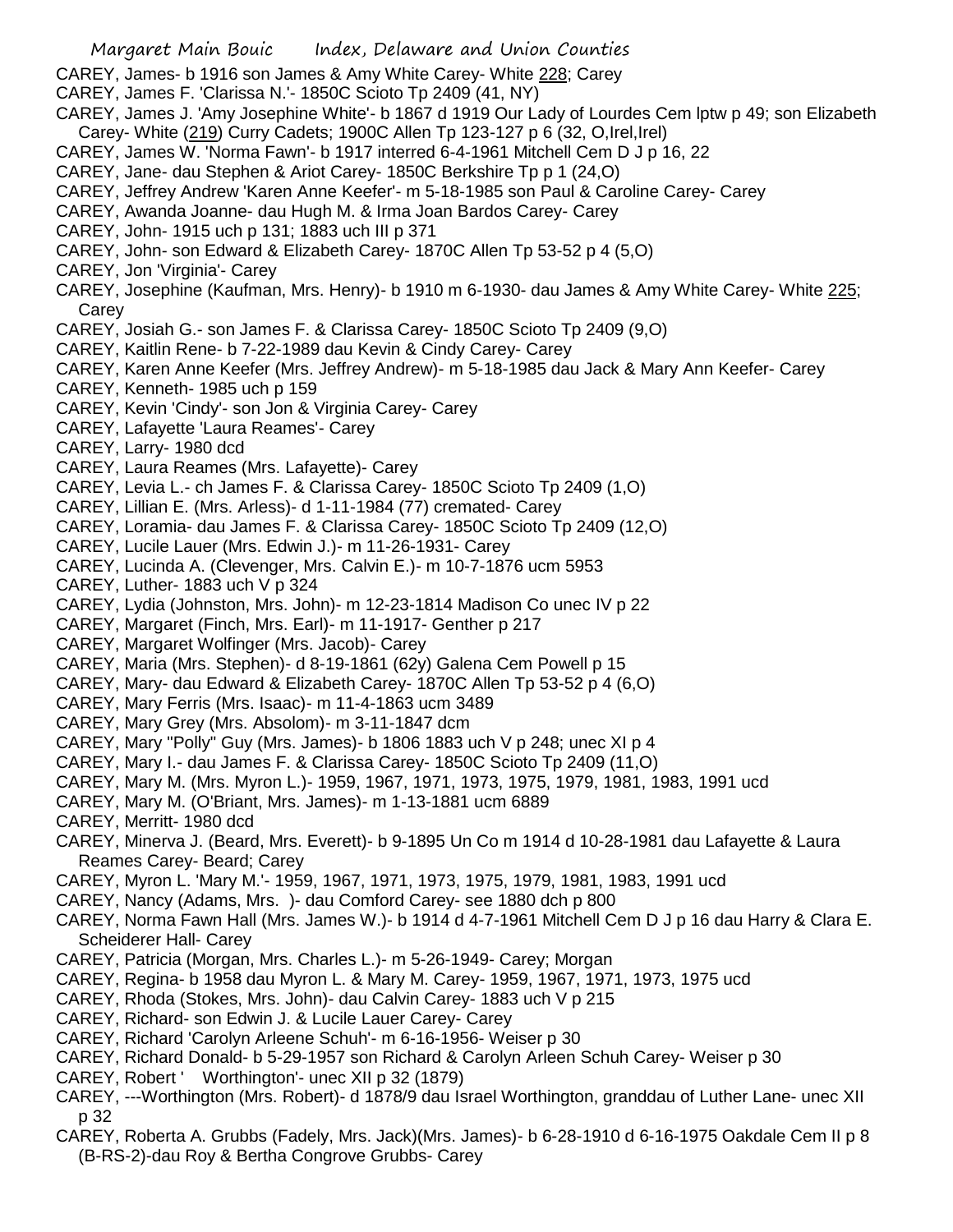- CAREY, Roberta H. (Mrs. Ellsworth J.)- b 1912 d 1973 Oakdale Cem II p 103 (H-RG-29)
- CAREY, Ruth Ann (Schwaderer Hass, Mrs..)- dau Edwin J. & Lucile Lauer Carey- Carey
- CAREY, Ruth (Jones, Mrs. Henry T. Jr.)- m 3-12-1870 ucm 4701
- CAREY, Ruth (Luckhaupt, Mrs. )- dau James J. & Amy White Carey- Carey
- CAREY, Sandra- b 1965 dau Myron L. & Mary M. Carey- 1967, 1971, 1973, 1975, 1979, 1981, 1983, 1991 ucd
- CAREY, Sara Casler (Mrs. Charles E.)- Carey
- CAREY, Sharon Irene(McMillen, Mrs. Charles)- d 1976 dau Hugh M. & Irma Joan Bardos Carey- Carey
- CAREY, Stephen- Pabst Pion I p 18, 19, 25; dcw Bk 4 p 38 (40) auctioneer
- CAREY, Stephen 'Ariot'- Pabst 6 p 34, 39, 48, 68, 71, 72, 74; 1835 men 6 #66 p 3 Berkshire Tp; 1840C Berkshire Tp p 183 (40-50); 1850C Berkshire Tp 5 p 1 (57, NY); hadc p 16; CCC p 52 ; delge VII p 21
- CAREY, Stephen 'Maria'- d 6-24-1877 (84y6m) Galena Cem Powell p 15
- CAREY, Susan (Pierce, Mrs. Lyman)- m 2-4-1852 dcm; dau Stephen & Ariot Carey- 1850C Berkshire Tp 5 p 1 (27,O)
- CAREY, Viola R.- dau James F. & Clarissa Carey- 1850C Scioto Tp 2409 (5,O)
- CAREY, Virginia (Mrs. Jon)- Carey
- CAREY, William- son Edwin J. & Lucile Lauer Carey- Carey
- CAREY, W. L.- Pabst Pion I p 71
- CARFREY, Alva 'Barbara'- Carfrey
- CARFREY, Barbara (Mrs. Alva)- Carfrey
- CARFREY, Carrie Lee- b 3-11-1977 dau Ronald Paul & Connie Lee Rausch Carfrey- Rausch 1334221, 1183421, 181221; 1981, 1983 ucd
- CARFREY, Connie Lee Rausch (Mrs. Ronald Paul)- b 10-10-1953 m 9-6-1975 dau Leroy F. C. & Mae Streng Rausch- Rausch 133422, 118342, 181222 III p 272; 1981, 1983, 1991 ucd; Carfrey
- CARFREY, Debra (Baxter, Mrs. Robert)- dau Alva & Barbara Carfrey- Carfrey
- CARFREY, Erin- dau Kevin E. & Linda Carfrey- Carfrey
- CARFREY, Kevin E. 'Linda'- d 5-7-1995 (38) Concord Cem, Grove City- son Alva & Barbara Carfrey-Carfrey
- CARFREY, Kristin Lena- b 11-25-1979 dau Ronald Paul & Connie Lee Rausch Carfrey- 1981, 1983 ucd; Rausch 1334222, 1183422, 181222
- CARFREY, Linda (Mrs. Kevin E.)- Carfrey
- CARFREY, Lindsey Ann- b 4-14-1985 dau Ronald Paul & Connie Lee Rausch Carfrey- Rausch 1334223, 1183423, 181223
- CARFREY, Patrick- son Kevin E. & Linda Carfrey- Carfrey
- CARFREY, Ronald Paul 'Connie Lee Rausch m 9-6-1975- son Alva & Barbara Carfrey- Carfrey; Rausch (133422), (118342), (181222); 1991 ucd
- CARGAL, Alice (Clevenger, Mrs. Gilbert)- b 9-5-1936 m 9-12-1954- Weiser p 741
- CARGO, Flora Flenniken- dau James Darrah & Martha Curl Flenniken- Powers p 177
- CARGOS, Brenda Sue Wyant (Mrs. Gregory)- b 112-8-1956 m 7-24-1976 dau Donald E. & Bernadine Burns Carr Wyant- St. Paul p 13
- CARGOS, Gregory 'Brenda Sue Wyant'- b 1-28-1957 m 7-24-1976 St. Paul p 13
- CARGOS, Jennifer- b 1-31-1980 dau Gregory & Brenda Sue Wyant Cargos- St. Paul p 13
- CARGOS, Robert- b 2-1-1983 son Gregory & Brenda Sue Wyant Cargos- St. Paul p 13
- CARHART, Mrs.- 1959 ucd
- CARHART, Alfred H.- son Lucius & Mary A. Carhart- Nash p 337; 1880C Berkshire Tp (5/12)
- CARHART, Almeda M.- dau Isaac & Roxanna Carhart- 1850C Berlin Tp 1975 p 121 (1,O); Pabst 1 p 44
- CARHART, Clarissa/Clara Everett (Mrs. Henry)- b 1793 d 1863- ped Hallie Carhart 9- Clara Davis letter1850C Berlin Tp 1982 p 121 (60, Conn); Pabst 1 p 44
- CARHART, Elizabeth White (Mrs. H. C.)- m 10-2-1856 dcm
- CARHART, Elliott 'Margaret E. Petit'- m 9-12-1850 dcm; Pabst 1 p 44
- CARHART, Elmira Benedict (Mrs. George W.)- m 12-16-1858 dcm d 9-12-1859 (19-10-5) Berkshire Cem Powell p 10
- CARHART, Elnora R.- b 4-7-1852 d 9-4-1863 dau S. & F. T. Carhart Cheshire Cem Powell p 55
- CARHART, Eva A.- b 1861 d 1932 (mother)- Galena Cem Powell p 21
- CARHART, Fannie (Mrs. Stephen)- b 9-8/6-1819 d 8-30-1878 Cheshire Cem Powell p 55
- CARHART, George M/W 'Elmira Benedicit'- m 12-16-1858 dcm son Isaac & Roxanna Carhart- 1850C Berlin Tp 1875 p 121 (12,O); Pabst 1 p 44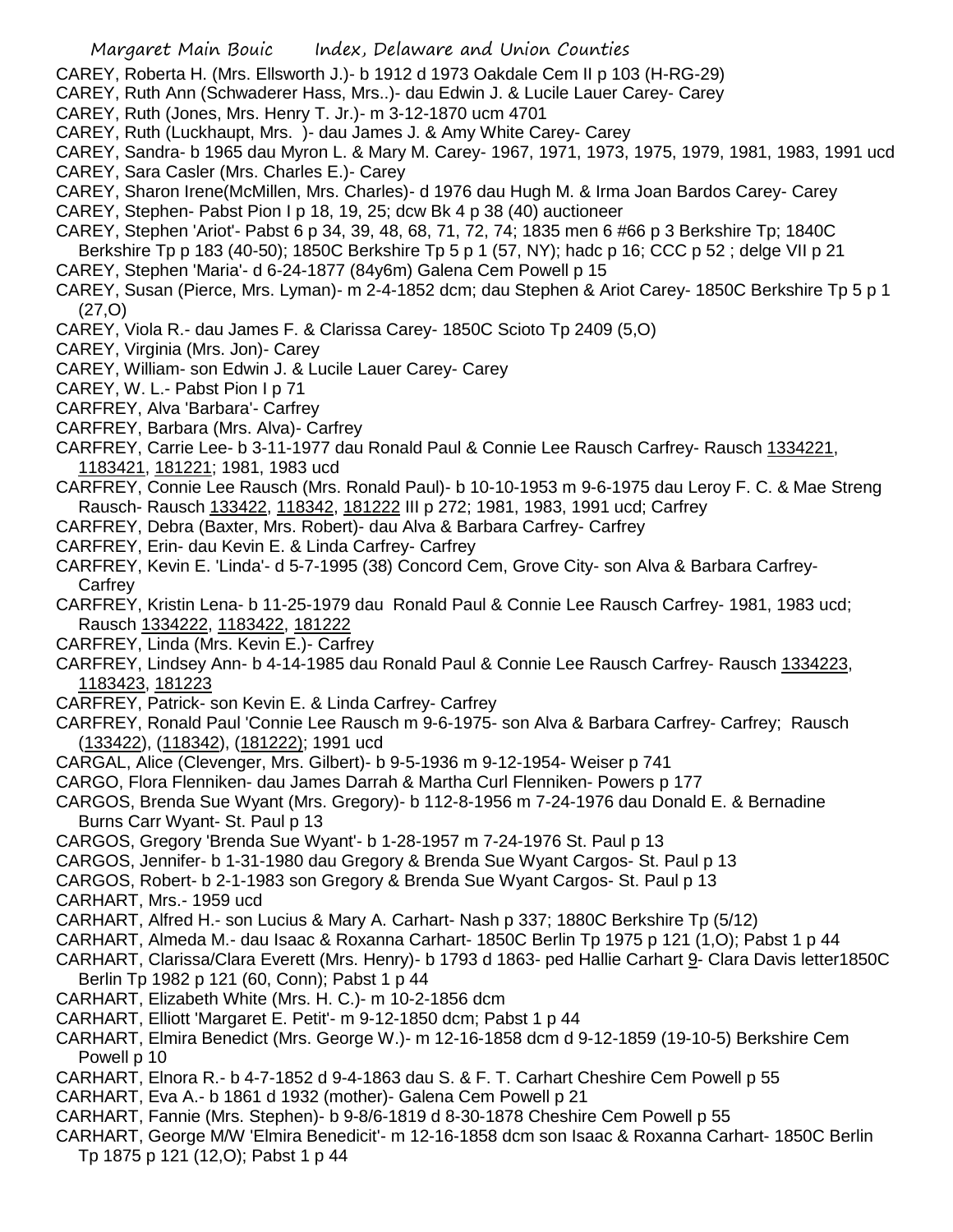CARHART, Hallie Ermine- b 1886 d 1974 dau Orville Eugene & Eva Angeline Philbrick Carhart- ped 1 letter from Clara Davis

CARHART, H. C. 'Elizabeth White'- m 10-2-1856 dcm; 1908 dch p 324

CARHART, Henry 'Clarissa Everett'- b 1781 d 1871- 1840C Berlin Tp p 202 (40-50); 1850C Berlin Tp p 121 (60, NY); Pabst 1 p 44; ped Hallie Carhart 8- Clara Davis letter

CARHART, Isaac A.- dg 1-7-1908, delge VIII p 12

CARHART, Isaac R.- b 10-25-1880 Berkshire Tp son Orvill & Eva Phittwods Carhart- dcb

- CARHART, Isaac 'Roxanna'- b 1813 d 1905 son Henry & Clara Everett Carhart- ped Hallie Carhart 4-1840C Berlin Tp p 203 (20-30); 1850C Berlin Tp 1975 p 121 (37, NY); 1880C Berkshire Tp p 413A; Pabst 1 p 5, 11, 44; bpt p 16; Clara Davis letter
- CARHART, Janet- dau Mrs. Carhart- 1959 ucd (7)
- CARHART, Joan- dau Mrs. Carhart- 1959 ucd (7)

CARHART, Lewis- btp 16

- CARHART, Lola Eugene- b 3-9-1897 Berkshire Tp dau Orvill E. & Eva E. Philbrick Carhart- dcb
- CARHART, Lucius A. 'Mary A.'- 1908 dch p 389; Pabst 1 p 44; 1850C Berlin Tp 1975 son Isaac & Roxanna Carhart (7,O); Nash p 337; 1880C Berkshire Tp 203-214
- CARHART, Margaret E. Petit (Mrs. Elliot)- m 9-12-1850 dcm
- CARHART, Maria (Mercer, Mrs. Washington Z.)- m 9-19-1862 dcm
- CARHART, Marinda- dau Henry & Clarissa Carhart- 1850C Berlin Tp 1982 p 121 (14, NY); Pabst 1 p 44
- CARHART, Mary A. (Hall, Mrs. Henderson)(Scott, Mrs. Thomas J.)- Pabst 1 p 13; Nash p 337
- CARHART, Mary A. (Mrs. Lucius)- 1880C Berkshire Tp 203-214 (34); Nash p 337
- CARHART, Orville Eugene 'Eva Angeline Philbrick'- b 1855 d 1941 son Isaac & Roxanna Elizabeth Peckham Carhart- ped Hallie Carhart 2- Clara Davis letter
- CARHART, Ralph- Pabst 1 p 44
- CARHART, Roxana Eliabeth Peckham (Mrs. Isaac)- b 1817 d 1915 dau Gideon & Matilda Williams Peckhamped Hallie Carhart 5-Pabst 1 p 44; 1850C Berlin Tp 1975 p 12 (33, NY); Clara Davis letter
- CARHART, Stephen- btp p 16
- CARICK, Elizabeth Banks (Mrs. Enoch)- m 12-27-1824 Madison Co unec V p 15
- CARICK, Enoch 'Elizabeth Banks'- m 12-27-1824 Madison Co unec V p 15
- CARICO, Mrs. Albert- CCC p 12 Myrtle- dg 1-7-1908, delge VIII p 12
- CARIHER, Frederick 'Jane Dyer'- m 9-11-1864 dcm
- CARIHER, Jane Dyer (Mrs. Frederick)- m 9-11-1864 dcm
- CARINGER, Mary (Milligan, Mrs. William)- m 1-5- Milligan Bible- unec X p 6
- CARIS, Rev.- 1915 uch p 234
- CARIS, Albert G.- son M. W. Caris- dumch p 312
- CARIS, Anna Bartlett- b 1878 d 1950 Marlborough Cem p 195
- CARIS, Diane (Mrs. Earnest)- 1980 dcd
- CARIS, Edson B.- son M. W. Caris- dumch p 312
- CARIS, Earnest 'Diane'- 1980 dcd
- CARIS, Frederick 'Rachel Hoke'- dumch p 311
- CARIS, Harland- son M. W. Caris- dumch p 312
- CARIS, Hiram- (70-1894) son Frederick & Rachel Hoke Caris- dumch p 311
- CARIS, Ida A. Clark (Mrs. Lonzo G.)- dau Elihu & Mary Keene Clark- dumch p 276
- CARIS, Isaiah J.- son M. W. Caris- dumch p 312
- CARIS, RJoel F. 'Mary Malvina Clark'- son M. W. Caris- dumch p 276, 312
- CARIS, John F.- d 1862 Oakdale Cem 1769 (16-11R)
- CARIS, John 'Sarah C. Perkins'- son M. W. Caris- dumch p 284, 312
- CARIS, Julie Dawn (Belli, Mrs. Michael Anthony)- b 1964 m 4-7-1984 dau Earnest & Diane Caris- 1980 dcd; Belli; Caris
- CARIS, Lonzo G. 'Eda A. Clark- son M. W. Caris- dumch p 276, 312
- CARIS, Mary A. (Ogg, Mrs. Elias)- dau M. W. Caris- dumch p 276, 312
- CARIS, Mary Malvina Clark (Mrs. Joel F.)- dau Elihu & Mary Keene Clark- dumch p 276
- CARIS, Mary (Price, Mrs. )(86-1894)- dau Frederick & Rachel Hoke Caris- dumch p 311
- CARIS, M. W.- b 4-25-1812 (83-1894) son Frederick & Rachel Hoke Caris- dumch p 311, 312, 329; delge V p 300
- CARIS, Myron G.- son M. W. Caris- dumch p 312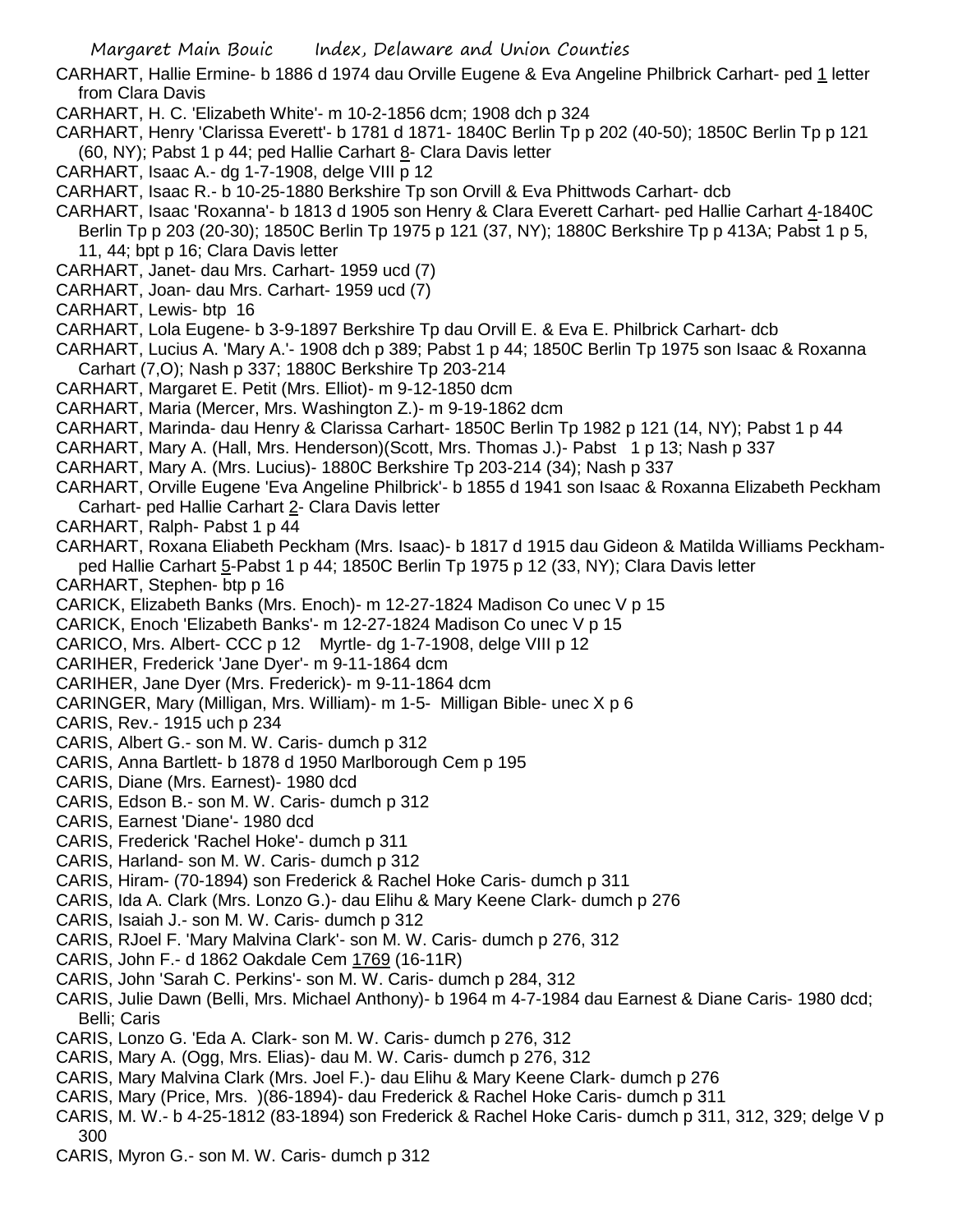CARIS, Rachel Hoke (Mrs. Frederick)- dumch p 311

- CARIS, Rachel (Miller, Mrs. )- (68-1894) dau Frederick & Rachel Hoke Caris- dumch p 311
- CARIS, Sarah C. Perkins (Mrs. John)- dau Peter & Emily Russell Perkins- dumch p 284
- CARIS, Squire- son M. W. Caris- dumch p 312
- CARISM, Rev. S. A.- 1915 uch p 234
- CARL, -- family of Dorothy Robinson #1 unec V p 2; unec III p 28
- CARL, Adelaide Ann Weiser (Mrs. Jeremiah)- b 7-27-1836 m 1-10-1861 d 2-23-1897 dau Charles & Anna Maria Spangler Weiser- Weiser p 807
- CARL, Austin Paul 'Martha Torbert'- b 4-15-1919 d 12-17-1986 (67) bur Forest Grove Cem- son Christian & Leofa Johnson Carl- Carl
- CARL, Bea Beidelman (Mrs. William Francis)- Carl
- CARL, Beatrice Susie (Seif, Mrs. David)- b 5-10-1969 m 4-2-1988 dau Jack Carl- Carl; St. Paul p 150
- CARL, Beatrice (Mrs. William Francis)(Beidelman, Mrs. Larry)- Carl
- CARL, Bella Weiser (Keyworth, Mrs. William A.)- b 8-29-1873 m 11-5-1896 dau Jeremiah & Adelaide Ann Weiser Carl- Weiser p 807
- CARL, Billy Jr.- son William Francis & Bea Beidelman Carl- Carl
- CARL, Carla (Bidwell, Mrs. Rodney)- dau Jack Carl- Carl
- CARL, Cathy G.- dau E. W. & Elisabeth Carl- 1880C Jackson Tp 226B (3,O,NJ,O)
- CARL, Charles Clark- b 8-14-1897 Delaware Town son William & Sarah Snyder Carl- dcb
- CARL, Charles M.- b 9-9-1878 Brown Tp son Charles & Lenora Hornbeck Carl- dcb
- CARL, Charles Weiser- b 3-22-1864 d 2-27-1882 son Jeremiah & Adelaide Ann Weiser Carl- Weiser p 807
- CARL, Cheryl (Shriver, Mrs. )- dau William Francis & Bea Beidelman Carl- Carl
- CARL, Christian 'Leofa Johnson'- Carl
- CARL, Cindy (Williams, Mrs. )- dau William Francis & Bea Beidelman Carl- carl
- CARL, Clarence C.- son Norman & Keziah Carl- 1880C York Tp 127 p 12 (2,O,O,O)
- CARL, Debbie (Grace, Mrs. )- dau William Francis & Bea Beidelman Carl -Carl
- CARL, Debra Sue Heffner (Mrs. John T.)- 1979, 1981 ucd (Margt S.- 1991 ucd)
- CARL, Devid L. 'Rita'- 1981, 1983 ucd
- CARL, David (4-1989)son Todd & Tammy Carl- Carl
- CARL, Elizabeth (Mrs. E. W.)- 1880C Jackson Tp 2 p 226B (33,O,O,O)
- CARL, Elisabeth- dau Samuel & Jane Carl- 1850C Jerome Tp 1830-1851 p 267 (5,O)
- CARL, Elizabeth (Wilson, Mrs. Benjamin)- m 6-16-1842 ucm 805; unec V p 60
- CARL, Emeline- dau Samuel & Jane Carl- 1850C Jerome Tp 1830-1851 p 267 (1,O)
- CARL, Emma- dau D. W. & Elizabeth Carl)- 1880C Jackson Tp 2 p 226B (13,O,NJ,O)

CARL, Ethel- 1969 dcd

- CARL, E. W. 'Elizabeth'- 1880C Jackson Tp p 226B (33, NJ,NJ,NJ)
- CARL, Ezekial- son John T. & Debra Sue Heffner Carl- Carl
- CARL, Frank B.- 1985 uch p 433
- CARL, Gertrude- dau E. W. & Elizabeth Carl- 1880C Jackson Tp 2 p 226B (8,O,NJ,O)
- CARL, G. F.- hmp p 105
- CARL, Isaac N.- son Samuel & Jane Carl- 1850C Jerome Tp 1830-1851 p 267 (4,O)
- CARL, J.- delge VIII p 26
- CARL, Jack- d 12-14-1991 (47) son William Francis & Beatrice Beidelman Carl- Carl
- CARL, Jackie (Rice, Mrs. Dale)- dau Jack Carl- Carl
- CARL, Jane (Mrs. Samuel)- 1850C Jerome Tp 1830-1851 267 (30,O)
- CARL, Jarisah Ailene- b 6-1-1990 twin dau John & Sue Carl- Carl; 1991 ucd
- CARL, Jeremiah 'Adelaide Ann Weiser'- b 7-21-1829 m 1-10-1861- Weiser p 807
- CARL, Joey- son Jack Carl- Carl
- CARL, John Christian Torbert- b 5-6-1982 son John T. & Debra Sue Heffner Carl- Carl; 1991 ucd
- CARL, John T. 'Debra Sue Heffner'- son Austin Paul & Martha Jane Torbert Carl- Carl; 1979, 1981 ucd
- CARL, Karisah Emma- b 6-1-1990 twin dau John & Debra Sue Jeffner Carl- Carl
- CARL, Kate W. (Bowers, Mrs. Wellington C.)- b 7-24-1858 d 5-24-1894- Weiser p 145
- CARL, Kermit Paul- son William Francis & Bea Beidelman Carl- Carl
- CARL, Keziah (Mrs. Norman)- 1880C York Tp 127 p 12 (26,O,O,O)
- CARL, Leofa Johnson (Mrs. Christian)- Carl
- CARL, Lige- 1908 dch p 273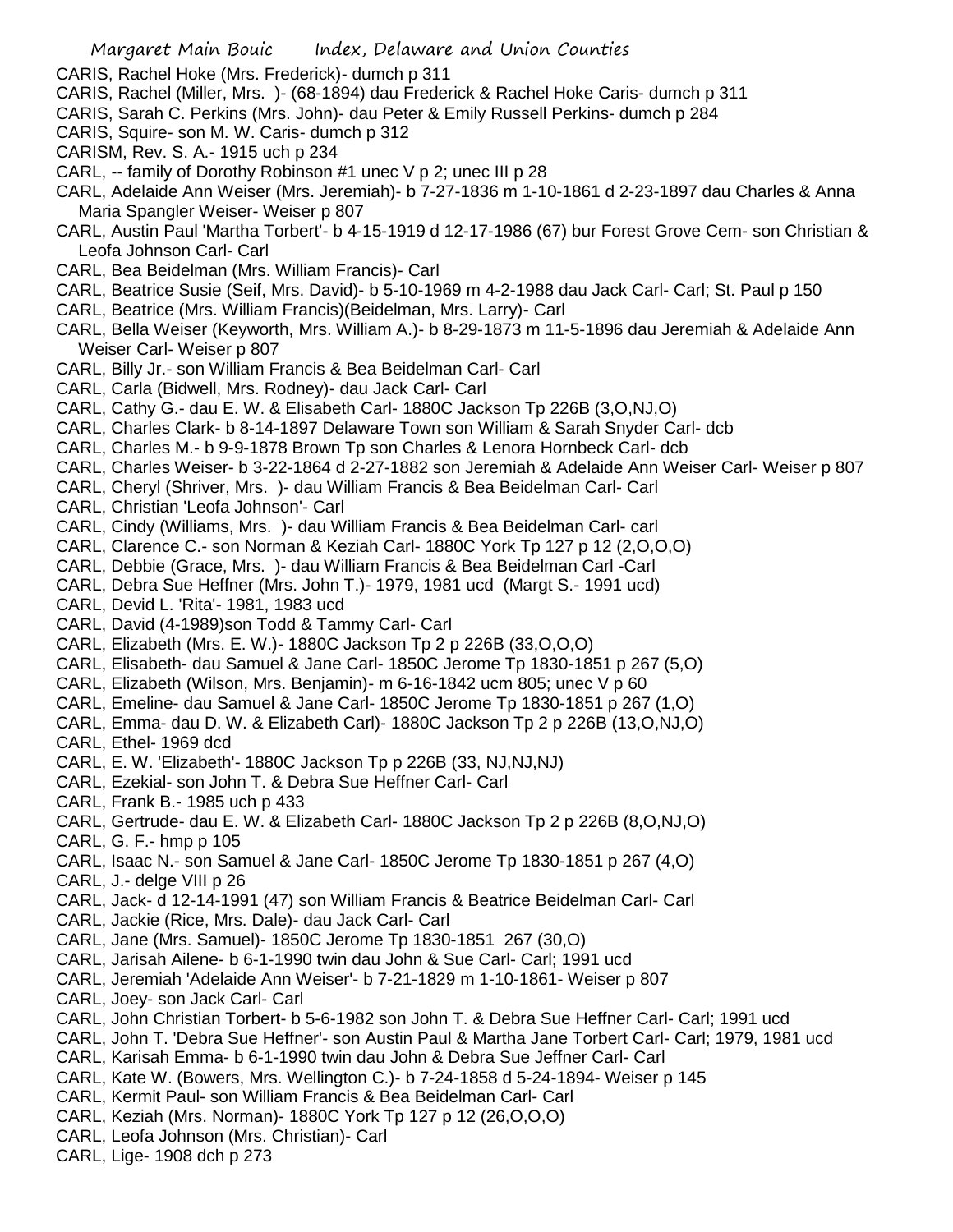- CARL, Margarite- 1880C Brown Tp (60)- delge III p 13
- CARL, Margarite- 1880C Berlin Tp p 381C
- CARL, Mariah A.- dau Samuel & Jane Carl- 1850C Jerome Tp 1830-1851 p 267 (3,O)
- CARL, Marsella A.- dau Samuel & Jane Carl- 1850C Jerome Tp 1830-1851 p 267 (7,O)
- CARL, Martha Jane Torbert (Mrs. Austin Paul)- b 8-15-1922 d 1-29-1992 (69) bur Ky- dau Samuel & Lucy Turner Torbert- Carl
- CARL, Mary J.- dau Samuel & Jane Carl- 1850C Jerome Tp 1830-1851 p 267 (6,O)
- CARL, Mary M.- dau Norman & Keziah Carl- 1880C York Tp 127 p 12 (6/12,O,O,O)
- CARL, Matthew Scott- b 9-8-1989 son Todd & Tammy Carl- Carl
- CARL, Michael- Pabst 0
- CARL, Norman 'Keziah'- 1880C York Tp 127 p 12 (27,O,O,O) p 023A
- CARL, Paul- son Christian & Leota Johnson Carl- carl
- CARL, Rita (Mrs. David L.)- 1981, 1983 ucd
- CARL, inf dau of R. N. Carl- d 1-30-1888 Oakdale Cem 368
- CARL, Samuel 'Jane'- 1850C Jerome Tp 1830-1851 p 267 (32,O)
- CARL, Susan- b 7-25-1888 Porter Tp dau Thomas & Lizzie Spohn Carl- dcb
- CARL, Tammy DeLeon (Mrs. Todd)- dau Fred & Brinda DeLeon Carl- Carl
- CARL, Todd 'Tammy DeLeon'- son Bill & Kay Carl- Carl
- CARL, Virginia (Trimble, Mrs. )- dau Christian & Leofa Johnson Carl- Carl
- CARL, William Francis 'Bea Beidelman'- d 10-10-1987 (70) bur Forest Grove- son Christian & Leofa Johnson Carl- Carl
- CARL, William F., Jr.- son William Francis Sr. & Beatrice Beidelman Carl- Carl
- CARL, Zebediah Austin Jackson- b 7-26-1985 son John T. & Debra Sue Heffner Carl- Carl; 1991 ucd
- CARLBERG, Daniel- b 7-2-1955 son Rev. Earl & Phyllis Augenstein Carlberg- Carlberg
- CARLBERG, Darlene- dau Rev. Earl & Phyllis Augenstein Carlberg- Carlbert
- CARLBERG, David- son Rev. Earl & Phyllis Augenstein Carlberg- Carlberg
- CARLBERG, Dean- son Rev. Earl & Phyllis Augenstein Carlberg- Carlberg
- CARLBERG, Diane- dau Rev. Earl & Phyllis Augenstein Carlberg- Carlberg
- CARLBERG, Rev. Earl 'Phyllis Augenstein'- Carlberg; Augenstein
- CARLBERG, Jennifer Lee- b 5-21-1980 dau Ralph Warren & Janice Lee Rausch Carlberg
- CARLBERG, Phyllis Augenstein (Mrs. Rev. Earl)- dau Leroy Augenstein- Carlberg
- CARLE, Christopher Warren- son Ralph & Janice Lee Rausch Carle- Carle; Rausch 13(10)2123
- CARLE, Freda (Matthew, Mrs. Clyde)- Matthew; Carle
- CARLE, Janice Lee Rausch (Mrs. Ralph Warren)- b 12-4-1945 m 1-22-1972 dau Lutrelle & Hannah Bunsold Rausch- Rausch 13(10)212 III p 276
- CARLE, Jennifer Lee- b 5-31-1980 dau Ralph & Janice Lee Rausch Carle- Carle; Rausch 13(10)2122
- CARLE, Jonathan Lutrelle- b 10-3-1981 dau Ralph & Rausch Carle- Carle; Rausch 13(10)2123
- CARLE, Ralph Warren 'Janice Lee Rausch'- m 1-22-1972 son Howard & Katherine Carle- Rausch (13(10)212
- CARLEN, Connie Sue- b 11-7-1953 dau David E. & Miriam Letha Titus Carlen- Weiser p 72
- CARLEN, David E. 'Miriam Letha Titus'- m 6-29-1948- Weiser p 72
- CARLEN, Greg Lee- b 8-2-1955 ch David E. & Miriam Letha Titus Carlen- Weiser p 72
- CARLEN, Mark Alan- b 8-9-1952 son David E. & Miriam Letha Titus Carlen- Weiser p 72
- CARLEN, Miriam Letha Titus (Mrs. David E.)- b 5-22-1926 m 6-29-1948 dau Kester Riley & Clara Edna Deen Titus- Weiser p 72
- CARLETON, Abigail (Chase, Mrs. Cyrus)- dcc Maxson Greene 55
- CARLETON, Betsy- dau Brad & Charlotte Carleton- Carleton
- CARLETON, Brad 'Charlotte'- Carleton
- CARLETON, Charlotte (Mrs. Brad)- Carleton
- CARLETON, Helen McMullen (Mrs. )- dau John & Lucy Matthews McMullen- 1915 uch p 687
- CARLETON, Jane Burbank (Powers, Mrs. John Drew)- b 2-28-1811 m 1-8-1831 d 12-5-1864-dau John & Rachel Carleton- Powers Pat p 217
- CARLETON, John 'Rachel'- Powers Pat p 217
- CARLETON, Rachel (Mrs. John)- Powers Pat p 217
- CARLEY, James- Pabst 6 p 39
- CARLEY, Jane (Cavender, Mrs. David)- 1883 uch V p 461
- CARLILE, Betty R. (Rausch, Mrs. Captain Lowell changed to Edwards)- b 11-14-1931- Rausch (13851) II 266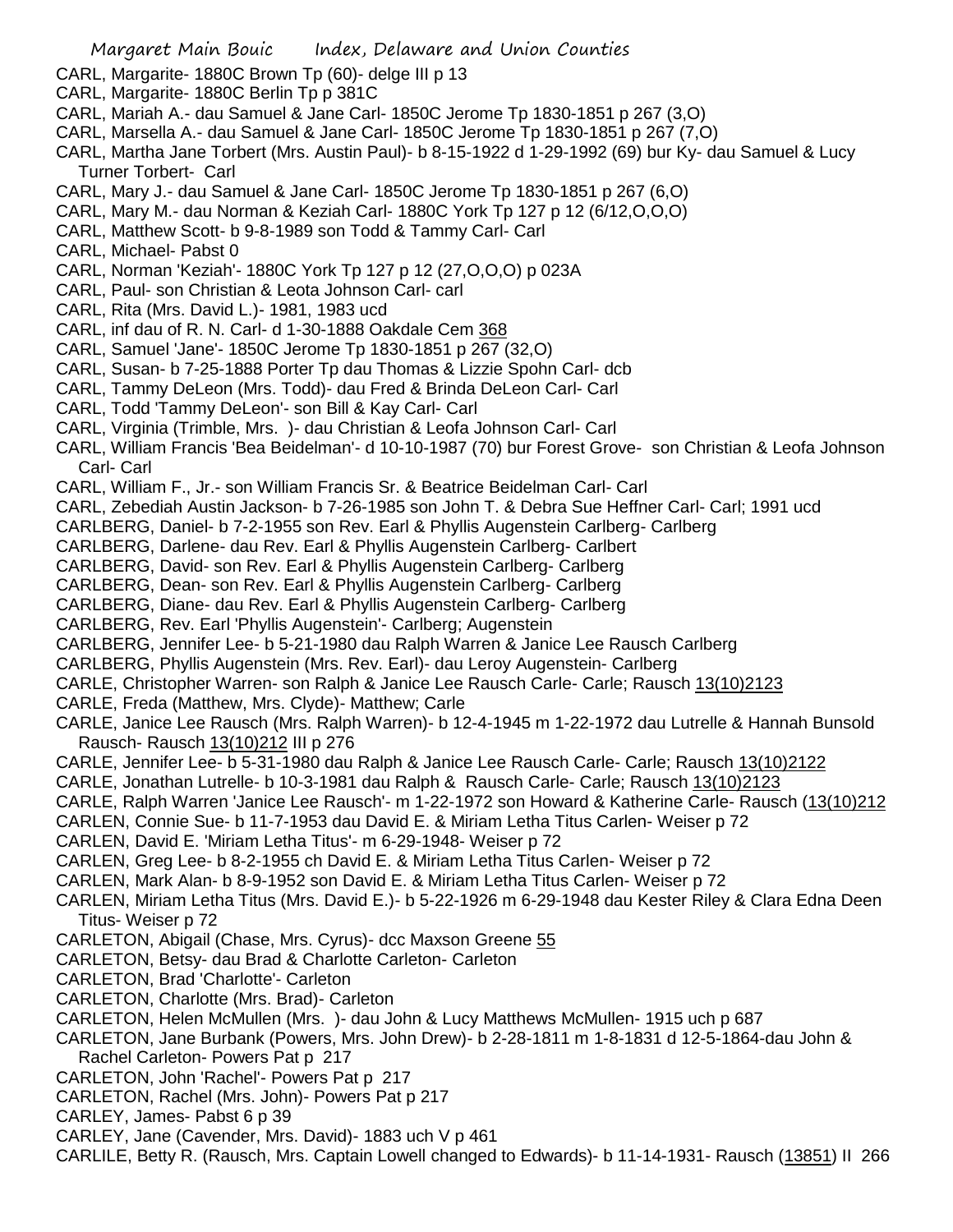- CARLIN, Beth- b 1961 dau Robert & Sue Carlin- 1969 dcd
- CARLIN, Mark- b 1962 son Robert & Sue Carlin- 1969 dcd
- CARLIN, Robert B. 'Sue'- 1969 dcd
- CARLIN, Sue (Mrs. Robert B.)- 1969 dcd
- CARLINE, Henry- Nash p 386
- CARLING, John- Powers p 207
- CARLISLE & WHITE- delge IV p 9, VI p 9, 10
- CARLISLE, (black man)'Jude'(black Woman) m 8-1-1818 unec IV p 30 (both free)
- CARLISLE, Adeline (Maine, Mrs. Erastus Franklin)- Asp p (841)
- CARLISLE, Amy Spangler Weiser (Mrs. Edwin)- b 7-5-1861 m 2-21-1881 d 6-14-1940 dau Horace Spangler & Louise M. Amy Weiser- Weiser p 805
- CARLISLE, Basil- son Christopher & Virginia Vandergrift Carlisle- Carlisle
- CARLISLE, Becky- dau E. Fred Carlisle- Carlisle
- CARLISLE, Bertha (Palumbo, Mrs. )- sister Robert Carlisle, Sr.- Carlisle
- CARLISLE, Beverly (Knippenberger, Mrs. Ormond)- m 7-25-196 dau Otho Kermit & Dorothy Vititoe Carlisle-Carlisle
- CARLISLE, L. Brian- son Rev. Leonard B. & Inez Deardorff Carlisle- Carlisle
- CARLISLE Bros.- Delaware Tp- Powell p 103
- CARLISLE, Charles 'Lorva A. Garrett'- b 8-5- m 8-23-1923- son Edwin & Amy Spangler Weiser Carlisle-Weiser p 805
- CARLISLE, Charlotte Long (Mrs. Henry)- m 3-12-1850 dcm
- CARLISLE, Christopher 'Virginia Vandegrift'- Carlisle
- CARLISLE, Coleen L. (Mrs. Raymond R.)- 1975 ycd
- CARLISLE, Curtis E. 'Pauline'- 1980 dcd
- CARLISLE, Daisy- sister Leonard B. Carlisle- Carlisle
- CARLISLE, Danny- b 1961 son Raymond R. & Coleen L. Carlisle- 1975 ucd
- CARLISLE, David 'Susanna'- 1883 uch V p 672; unclaimed letter unec IV p 35
- CARLISLE, Dorothy E. Vititoe (Mrs. Otho Kermit)- Carlisle; 1959 ucd
- CARLISLE, Dorothea (Strickler, Mrs. )- dau Robert Carlisle,Sr.- Carlisle
- CARLISLE, -- (Strowbridge, Mrs. Simon)- sister Robert Carlisle Sr.- Carlisle
- CARLISLE, Earl- son Christopher & Virginia Vandergrift Carlisle- Carlisle
- CARLISLE, Edgar A. 'Erma Reed'- b 12-15-1894 m 5-23-1920 d 11-6-1971 son Lynn & Virginia Vandergrift Carlisle- Carlisle; 1949, 1959, 1967 ucd
- CARLISLE, Edwin 'Amy Spangler Weiser'- b 4-8-1860 m 2-21-1881 d 3-1923- Weiser p 805
- CARLISLE, Eleanor (Simpson, Mrs. Solomon)- dau David & Susannah Carlisle- 1915 uch p 672
- CARLISLE, Eliza- 1880C Delaware Town p 511A
- CARLISLE, Erma Reed (Mrs. Edgar A.)- m 5-23-1920- 1949, 1959, 1967 ucd
- CARLISLE, Ervin F. 'Winifred Melvin'- Carlisle
- CARLISLE, Ethel (Tope, Mrs. )- dau John Carlisle- see Huntley 10
- CARLISLE, Dr. E. Fred- son Ervin & Winifred Melvin Carlisle- Carlisle
- CARLISLE, Evelyn (Toland, Mrs. )- dau Robert Carlisle,Sr.- Carlisle
- CARLISLE, Faye (Ziegler, Mrs. )- dau Leonard B. & Mary Grace Carlisle- Carlisle
- CARLISLE, Frank G.- b 5-6-1906 d 2-20-1975 bur Tremont City- son Christopher & Virginia Vanndergrift Carlisle- Carlisle
- CARLISLE, Garland- d 6-30-1981 Calif.- son Edgar A. & Erma Reed Carlisle- Carlisle
- CARLISLE, Gary- son Otho Kermit & Dorothy Vititoe Carlisle- Carlisle; 1959 ucd (15)
- CARLISLE, Ginny- dau E. Fred Carlisle- Carlisle
- CARLISLE, Harold- son John & Olive Lute Carlisle- Huntley 10
- CARLISLE, Helen (Mrs. James)- 1980 dcd
- CARLISLE, Henry 'Charlotte Long'- m 3-12-1850 dcm
- CARLETON, Hope A. Wimmel (Mrs. )- b 6-18-1905 d 5-8-1993 (87) dau Robert & Katherine Slatter Wimmel- Carlisle
- CARLISLE, Horace- b 1-13- d 8-3- son Edwin & Amy Spangler Weiser Carlisle- Weiser p 805
- CARLISLE, Inez Deardorff (Mrs. Rev. Leonard B.)- d 1973- Carlisle
- CARLISLE, J.- Pabst 1 p 8
- CARLISLE, James 'Helen'- 1980 dcd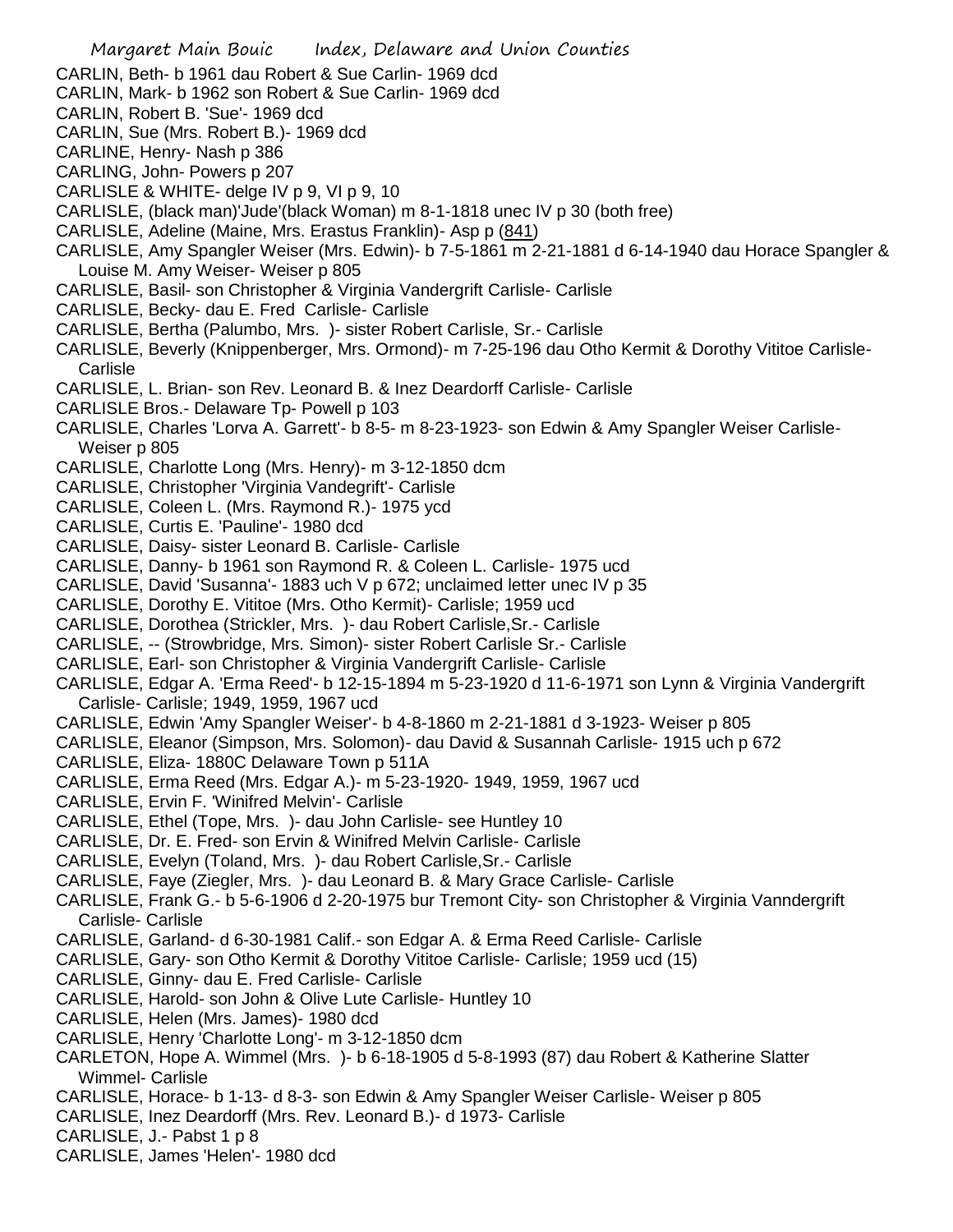CARLISLE, Janey Lou- b 12-27- dau E. Fred Carlisle- Carlisle

- CARLISLE, Johanna- b 1965 dau Raymond R. & Coleen L. Carlisle- 1975 ucd
- CARLISLE, John- delge II p 13
- CARLISLE, John- son John Carlisle- see Huntley 10
- CARLISLE, John- son Joseph & Rachel Maine Carlisle- Asp p 1
- CARLISLE, John ' ''Olive Lute'- Huntley 9, 10
- CARLISLE, John S.- 1880c Delaware Town p 511A
- CARLISLE, Joseph 'Rachel Maine'- Asp p 1
- CARLISLE, Karen S. (Mrs. Richard W.)- 1980 dcd
- CARLISLE, Kathy (Mrs. Wayne)- Carlisle
- CARLISLE, Otho Kermit 'Dorothy Vititoe'- b 8-6-1909 m 6-16-1934 d 4-10-1986 son Christopher & Virginia Vandegrift Carlisle- Carlisle; 1959 ucd
- CARLISLE, Lawrence- son Christopher & Virginia Vandergrift Carlisle- Carlisle
- CARLISLE, Lee- b 1974 ch Curtis E. & Pauline Carlisle- 1980 dcd
- CARLISLE, Lela (Overs, Mrs. Clyde)- dau John & Olive Lute Carlisle- Huntley 9,10
- CARLISLE, Leonard B. 'Mary Grace'- d 5-14-1969 (74) bur Ashley Union Cem- Carlisle
- CARLISLE, Rev. Leonard 'Inez Deardorff'- d 8-31-1988 bur Ind.- son Leonard B. & Mary Grace Carlisle-**Carlisle**
- CARLISLE, Linda (Streibig, Mrs. Wayne)- dau Ervin F. & Carlisle- Carlisle
- CARLISLE, Linda- dau E. Fred Carlisle- Carlisle
- CARLISLE, Lorva A. Garrett (Mrs. Charles)- b 7-14- m 8-23-1923- Weiser p 805
- CARLISLE, Louise- b 11-20-1891 dau Edwin & Amy Spangler Weiser Carlisle- Weiser p 805
- CARLISLE, Margaret (Morrow, Mrs. John E.)- McKitrick p 371
- CARLISLE, Martha Elizabeth Porter (Mrs. James)- dau Joseph C. & Margaret McCurdy Porter- 1908 dch p 763
- CARLISLE, Mary Beth- dau Rev. Leonard B. & Inez Deardorff Carlisle- Carlisle
- CARLISLE, Mary Grace (Mrs. Leonard B.)- d 10-19-1970 bur Ashley Union Cem- Carlisle
- CARLISLE, Matthew F.- son Wayne & Kathy Carlisle- Carlisle
- CARLISLE, Megan D.- dau Wayne & Kathy Carlisle- Carlisle
- CARLISLE, Okey- son Christopher & Virginia Vandergrift Carlisle- Carlisle
- CARLISLE, Olive Lute (Schaeffer, Mrs. Frank)(Mrs. John)- b 9-8-1881 m 11-28-1904 (2) 4-8-1915 d 1-12-1959 dau Harry & Abbie Davis Lute- opc 394; Huntley 9,10
- CARLISLE, Pauline (Mrs. Curtis E.)- 1980 dcd
- CARLISLE, Rachel Maine (Preble, Mrs. Stephen)(Mrs. Joseph)- dau John Maine- Asp p 1
- CARLISLE, Ray- son Christopher & Virginia Vandergrift Carlisle- Carlisle
- CARLISLE, Raymond R. 'Coleen L.'- 1975 ucd
- CARLISLE, Richard W.'Karen S.'- 1980 dcd
- CARLISLE, Rick- 1980 dcd
- CARLISLE, Robert Sr.- d 1-25-1961 (66) bur Oak Grove Cem Carlisle
- CARLISLE, Robert Jr.- son Robert Carlisle Sr.- Carlisle
- CARLISLE, Robert M.- 1961 dcd
- CARLISLE, Robert- b 1963 son Raymond R. & Coleen L. Carlisle- 1975 ucd
- CARLISLE, Ruth (Hatch, Mrs. Charles)- dau John Carlisle- see Huntley 9, 10
- CARLISLE, Sally- b 1960 dau Raymond R. & Coleen L. Carlisle- 1975 ucd
- CARLISLE, Sharon (Webb, Mrs. Elton)- dau Otho Kermit & Dorothy Viitioe Carlisle- Carlisle; 1959 ucd (12)
- CARLISLE, Sophia- 1880C Delaware Town p 524A
- CARLISLE, Susanna (Mrs. David)- 1883 uch V p 672
- CARLISLE, Vic- b 1968 ch Richard W. & Karen S. Carlisle- 1980 dcd
- CARLISLE, Virginia Vandegrift (Mrs. Christopher)- Carlisle
- CARLISLE, L. Wayne- son Rev. Leonard B. & Inez Deardorff Carlisle Carlisle
- CARLISLE, Wayne 'Kathy;- d 12-17-1991 (47) Ks- Carlisle
- CARLOCK, Frances (Ruebush, Mrs. Donald Lee)- b 1-26-1935 m 11-6-1955 dau John & Gertrude Belless Carlock- Maugans Anc p 157
- CARLOCK, Gertrude Belless (Mrs. John)- Maugans Anc p 157
- CARLOCK, John 'Gertrude Belless'- Maugans Anc p 157
- CARLOCK, John M. 'Kisha Bartley'- son Mary A. Carlock- Carlock
- CARLOCK, Kisha Bartley (Mrs. John M.)- dau Jeffery & Elaine Bartley- Carlock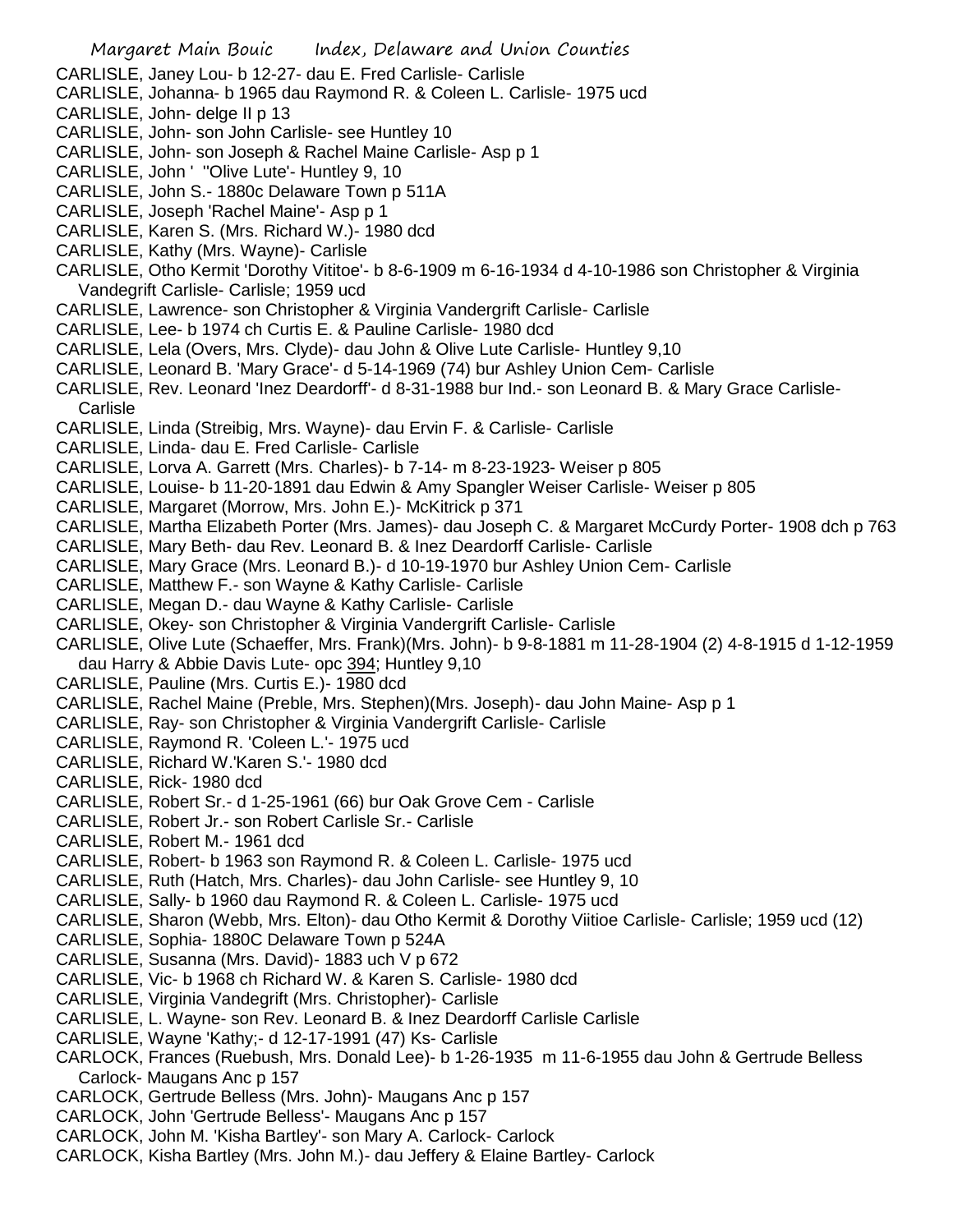- Margaret Main Bouic Index, Delaware and Union Counties CARLOCK, Mary C. Bell (Mrs. Washington)- m 12-24-1854 dcm CARLOCK, Washington 'Mary C. Bell'- m 12-24-1854 dcm CARLSON, Alta L. Pedrick (Mrs. Howard M.)- b 1-24-1919 d 3-4-1994 (75) Ashley Un Cem- dau Herbert D. & Jessie mae Woodward Pedrick- Carlson; 1980 dcd CARLSON, M. Ann- 1980 dcd CARLSON, Barbara (Mrs. Ross)- Carlson CARLSON, Carl V.- Carlson CARLSON, Charles- to US from Sweden 10-20-1867 Nat. 10-7-1886 delge VIII p 58 CARLSON, Charles V.- b 3-1-1884 Liberty Tp Del Co son Charles & DOra J. Case Carlson- dcb CARLSON, Dale- son Lawrence & Doris Carlson- Carlson CARLSON, Carl Donald 'Linda Kathleen Griffith'- m 11-4-1978 son Carl V. Carlson- Carlson CARLSON, Charles 'Dora Case'- son Charles Carlson- 1880 dch p 658; 1908 dch p 597, 800 CARLSON, Charles V.- b 3-1-1884 Liberty Tp son Charles & Dora J. Case Carlson- dcb CARLSON, Cicero 'Gertrude Johnston'- b 7-11-1877 Lierty Tp dcb- son Charles & Dora Case Carlson- 1908 dch p 597 CARLSON, C. G. Arnold 'Edna'- 1969, 1971, 1980 dcd CARLSON, Dale A.- b 1955 son Lawrence E. & Doris Carlson- 1969, 1971, 1980 dcd CARLSON, David Alan- b 7-31-1954 son David & Dorothy Jean Frey Carlson- Weiser p 389 CARLSON, David 'Dorothy Jean Frey'- m 6-13-1953- Weiser p 389 CARLSON, Deborah- dau Homer D. & Harriet Bailly Carlson- Carlson CARLSON, Dora Case (Mrs. Charles)- dau August & Cynthia Tuller Case- 1908 dch p 597, 800; 1880 dch p 658 CARLSON, Doris (Mrs. Lawrence E)- Carlson; 1969, 1971, 1980 dcd CARLSON, Dorothy Jean Frey (Mrs. David)- b 10-13-1931 m 6-13-1953 dau Washington & Lottie Irene Ross Frey- Weiser p 389 CARLSON, Edith E. Stromberg (Mrs. Evert)- d 9-12-1985- Carlson CARLSON, Edna M. (Mrs. C. G. Arnold)- 1969, 1971, 1980 dcd CARLSON, Elizabeth Ann Thompson (Mrs. Ronald Neal)- m 2-5-1977- Carlson CARLSON, Evert 'Edith E. Stromberg'- Carlson CARLSON, Fred/Frederick- b 3-1-1879 Liberty Tp dcb- son Charles & Dora Case Carlson- 1908 dch p 597 CARLSON, Georgianna (Francois, Mrs. )- dau Howard M. & Alta l. Pedrick Carlson- Carlson CARLSON, Gertrude Johnston (Mrs. Cicero)- 1908 dch p 597 CARLSON, Greta Franc(o)is- dau Howard M. & Alta L. Pedrick Carlson- Carlson CARLSON, Guy- b 6-16-1888 Liberty Tp dcb- son Charles & Dora Case Carlson- 1908 dch p 597 CARLSON, Harriet Bailly (Mrs. Homer D.)- d 3-14-1963 (31) bur Mifflin- Carlson CARLSON, Homer D. 'Harriet Bailly'- Carlson CARLSON, Howard M. 'Alta L.'- d 10-27-1985 (70) bur Ashley Union Cem- Carlson; 1971, 1980 dcd CARLSON, Howard M.Jr- son Howard M. & Alta L. Pedrick Carlson- Carlson CARLSON, Ion- son Jeff & Thelma Carlson- Carlson CARLSON, Iona (Hart, Mrs. )- dau Jessie Augusta Bishop Carlson- Carlson CARLSON, Jacqueline (Fisher, Mrs. )- dau Howard M. Carlson- Carlson CARLSON, James R. 'Judith A. Lantz'-m 8-2- Carlson CARLSON, Jeff 'Thelma'- Carlson CARLSON, Jessie Augusta Bishop (Mrs. )- d 2-8-1963- Carlson CARLSON, John- son Evert & Edith E. Carlson- Carlson CARLSON, Judith A. Lantz (Mrs. James R.)- m 8-2- CARLSON, Lawrence E.'Doris'- Carlson; 1969, 1971, 1980 dcd CARLSON, Linda Kathleen Griffith (Mrs Donald)- m 11-4-1978 dau Jack E. Griffith- Carlson CARLSON, Linda b 1954 dau Max & Sue C. Carlson- 1969, 1971 dcd CARLSON, Lorelie/Loreli (Aguda, Mrs. Alfred)- b 1954 m 5-14-1988 dau Lawrence E. & Doris Carlson; 1969, 1971, 1980 dcd CARLSON, Lorianne (Vahero, Mrs. )- dau Howard M. & Alta L. Pedrick Carlson- Carlson
- CARLSON, Lynda Ann- b 3-15-1956 dau David & Dorothy Jean Frey Carlson- Weiser p 389
- CARLSON, Mark- b 1970 son Lawrence E. & Doris Carlson- Carlson; 1971, 1980 dcd
- CARLSON, Max 'Sue C.'- Carlson; 1969, 1971 dcd
- CARLSON, Merrilee (Schinke, Mrs. Cecil) b 1960 m 9-7-1991- dau Lawrence E. & Doris Carlson- Carlson;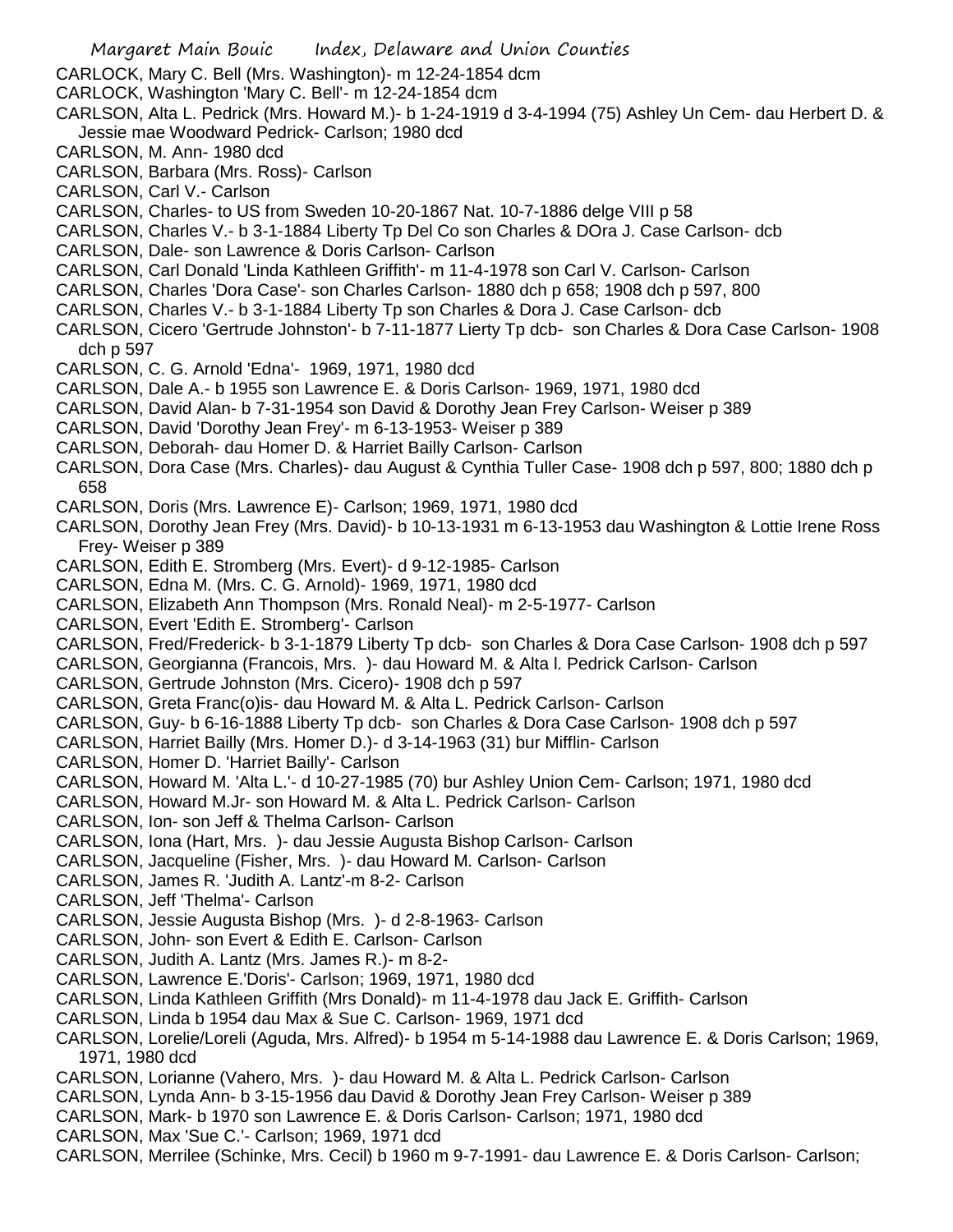1969, 1971, 1980 dcd

- CARLSON, Nancy June- b 8-1-1957 dau David & Dorothy Jean Frey Carlson- Weiser p 389
- CARLSON, Pamela b 1962- dau Lawrence & Doris Carlson- Carlson; 1969, 1971, 1980 dcd
- CARLSON, R. F.- 1980 dcd
- CARLSON, Richard Dean 'Sara Ellen Matthews'- m 1-15-1974 son Wallace Carlson- Carlson
- CARLSON, Richard- son Evert & Edith E. Stromberg Carlson- Carlson
- CARLSON, Ronald- son Homer D. & Harriet Bailly Carlson- Carlson
- CARLSON, Ronald Neal 'Elizabeth Ann Thompson'- b 1958 m 2-5-1977 son Lawrence E. & Doris Carlson-Carlson; 1969, 1971, 1980 dcd; 1983 ucd
- CARLSON, Ross 'Barbara'- Carlson
- CARLSON, Ross E. 'Theresa Ann Beach'- m 7-11-1987 son Ross & Barbara Carlson- Carlson; Beach
- CARLSON, Sara Ellen Matthews (Mrs. Richard Dean)- m 1-15-1974 dau Ralph K. Matthews- Carlson
- CARLSON, Sue C. (Mrs. Max)- 1969, 1971 dcd
- CARLSON, Thelma (Mrs. Jeff)- Carlson
- CARLSON, Victor- son Charles & Dora Case Carlson- 1908 uch p 597
- CARLSON, Wallace- Carlson
- CARLSON, Worthy-b 4-9-1881 Liberty Tp dcb- son Charles & Dora Case Carlson- 1908 dch p 597 CARLTICK, Rev. J. B.- unclaimed letter 1843, unec XII p 55
- CARLTON, Elizabeth- d 3-3-1855 (88y11m) on Lombard stone- Smith Cem Darby Tp unec VII p 36
- CARLTON, E. S.- 1883 uch IV p 473
- CARLTON, Gertrude (Turney, Mrs. Elisha)- McKitrick p 144
- CARLTON, Katherine Elizabeth (Appleby, Mrs. Samuel Roy)- m 8-17-1921- Weiser p 22
- CARLTON, Olive (Lombard, Mrs. Jesse)- b 1793 d 1858 ped Maxine Lombard White #2 17; unec II p 29
- CARLTON, Pamela Denise (Terry, Mrs. Paul A.)- dau Lewis B. & Barbara Carlton- Carlton
- CARLTON, Rachel Kinney (Mrs. Stillman)- m 3-15/10-1845 ucm 1032 unec VI p 31, XI p 16
- CARLTON, Sherman Eldon, Dr.- 1908 dch p 235
- CARLTON, Stillman 'Rachel Kinney'- m 3-15/10-1845 ucm 1032 unec VI p 31, XI p 16
- CARLTON, Walter- 1835 men 46 #50 p 84 Orange Tp
- CARLUCCI, Susan A. (Bassi, Mrs. Nicola J.)- Cowgill p 39
- CARLYLE, Bret Russell 'Donna S. Fulk'- m 10-22-1983 son Roger Carlyle- Carlyle
- CARLYLE, David J. 'Jan'- 1975, 1979, 1981, 193 ucd
- CARLYLE, Donna S. Fulk (Mrs. Bret Russell)- m 10-22-1983 dau Kenneth Fulk- Carlyle
- CARLYLE, Frank 'Leoma'- 1980 dcd
- CARLYLE, James- to US from Scotland 6-27-1870 Nat. 6-5-1883
- CARLYLE, Jan (Mrs. David J.)- 1979, 1981, 1983 ucd
- CARLYLE, Jill Renee- dau Ralph & Joan Burns & Roger & Carollee Carlyle- engaged to Leonard Dale McCarron- Burns
- CARLYLE, Justin- b 1978 son David J. & Jan Carlyle- 1979, 1981, 1983 ucd
- CARLYLE, Kari- b 1981 ch David C. & Jan R. Carlyle- 1983 ucd
- CARLYLE, Leoma (Mrs. Frank)- 1980 dcd
- CARLYLE, Matt 'Susan Eileen Rausch'-m 8-29-1987 son Joan Burns- Rausch (143242)
- CARLYLE, Susan Eileen Rausch (Mrs. Matt)- m 8-29-1987 dau Myron John & Marilyn Eileen Thompson Rausch- Rausch 143242
- CARMALT, Martha (Gabriel, Mrs. Edward)- m 5-3-1773- Powers p 186
- CARMAN, Albert R.- d 2-11-1858 (28y15d) Marlborough Cem Powell p 293; Pabst O
- CARMAN, Alma- Pabst O
- CARMAN, Carl- 1980 dcd
- CARMAN, Cornelia- Main reunion 1892- delge VI p 48
- CARMAN, Florence Fordham (Mrs. John)- dcq Thomas Graham 1473
- CARMAN, Gabriel 'Hannah Strang'- son Joseph Carman- dcq Thomas Graham 92
- CARMAN, Hannah (Bishop, Mrs. Gilbert)- dau Henry & Jemima Furman Carman- dcq Thomas Graham 23
- CARMAN, Hannah Strang (Mrs. Gabriel)- dau Henry & Elizabeth Kissam Strand- dcq Thomas Graham 93
- CARMAN, Henry 'Jemima Furman'- son Gabriel & Hannah Strang Carman- dcq Thomas Graham 46
- CARMAN, Jemima Furman (Mrs. Henry)- dau Aaron Furman- dcq Thomas Graham 47
- CARMAN, Joanne- unec VII p 43, 56, VIII p 26- query Amrine; Beightler
- CARMAN, Joanne Ruth Johnson (Mrs. )- b 1934 dau Reizin & Helen Rosalia Phillips Johnson- ped #176 1-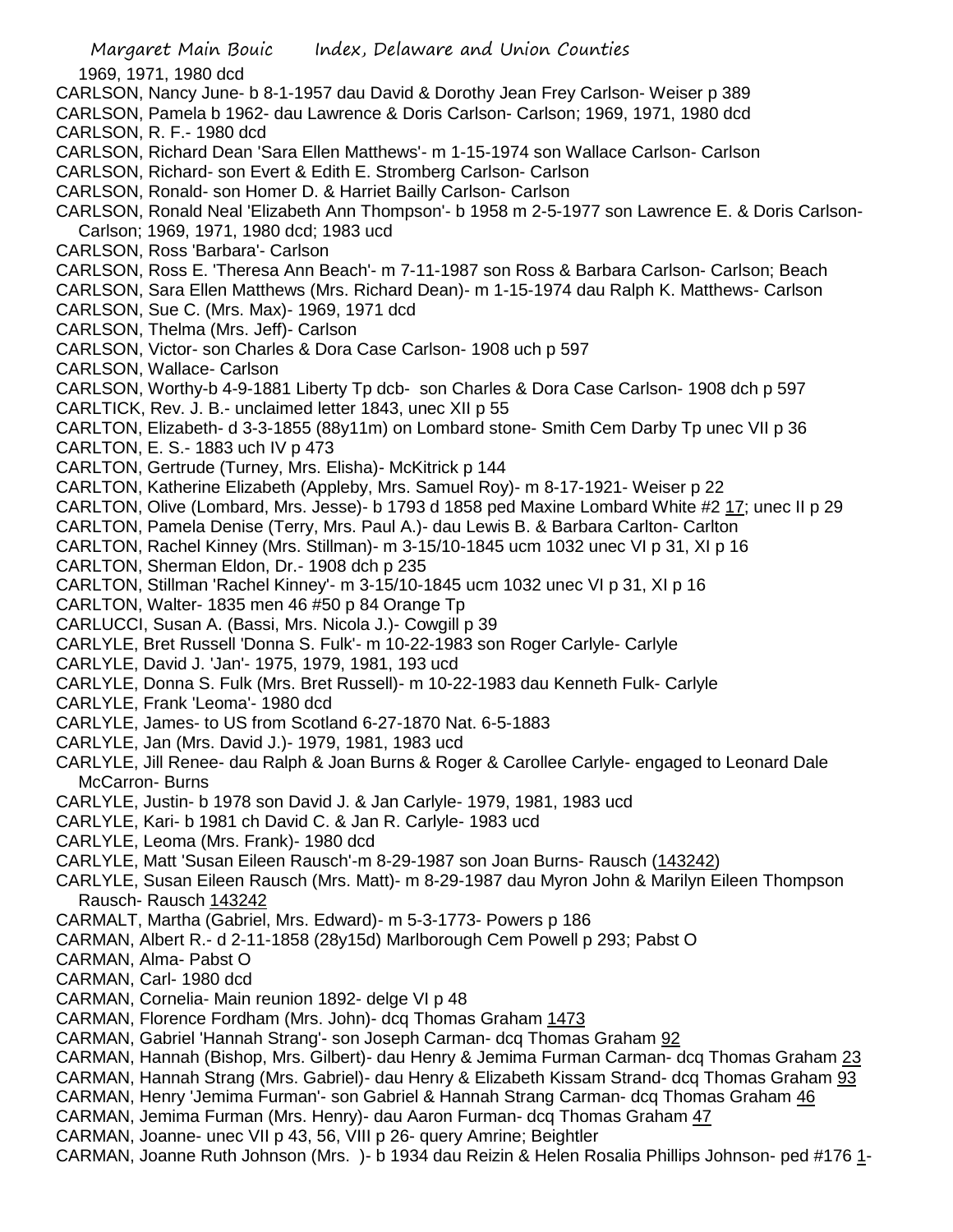- Margaret Main Bouic Index, Delaware and Union Counties unec X p 10 CARMAN, John 'Florence Fordham'- son John Carman- dcq Thomas Graham 1472 CARMAN, John- son John Carman- dcq Thomas Graham 736 CARMAN, John- son John Carman- dcq Thomas Graham 2944 CARMAN, John- son John Carman- dcq Thomas Graham 5888 CARMAN, John- son Thomas Carman- dcq Thomas Graham 11776 CARMAN, Joseph- son John Carman- dcq Thomas Graham 368 CARMAN, Joseph- son Joseph Carman- dcq Thomas Graham 184 CARMAN, Nancy (Lamme, Mrs. Isaac)- 1883 uch V p 317 CARMAN, Rachel- 1880C Dover Tp 103-110 p 29 (31,O,Eng,Va) CARMAN, S. A.- 1880C Troy Tp p 524A CARMAN, Sallie- Main reunion 1892- delge VI p 48 CARMAN, Sophronia (Jackson, Mrs. John)- m 8-27-1861 dcm CARMANY, Constance (Mrs. Stephen Glenn)- Carmany CARMANY, David Nelson 'Laura'- son Paul Glenn & Zelma M. Temple Carmany- Carmany CARMANY, Esther Wolpert, Mrs. Rev. Paul)- dau Carl & Clara Eickemeyer Wolpert-Carmany; 1985 uch p 149 CARMANY, Harold Glenn 'Zelma M. Temple'- m 6-13-1928 d 1-2-1969- Carmany CARMANY, Laura (Mrs. Stephen Glenn)- Carmany CARMANY, Rev. Paul Glenn 'Esther Wolpert'- b 7-6-1929 m 6-7-1952 d 4-8-1994 (64); 1985 uch p 149; Carmany CARMANY, Libby (Johnson, Mrs. Neil)- dau Harold Glenn & Zelma M. Temple Carmany- Carmany CARMANY, Margaret (Manifold, Mrs. Scott) b 5-25-1961 dau Rev. Paul & Esther Wolpert Carmany- Carmany CARMANY, Peggy Ruth- dau Rev. Paul & Esther Wolpert Carmany- Carmany CARMANY, Stephen Glenn 'Constance'- son Paul Glenn & Esther Wolpert Carmany- Carmany CARMANY, Zelma M. Temple (Mrs. Harold G.)- b 9-23-1907 m 6-13-1928 d 4-14-1994 (86) bur Reynoldsburg- dau Melvin J. & Ada Temple Carmany- Carmany CARMEAN, Anelia (Plate, Mrs. John B.)- b 12-14-1889 m 6-2-1917 d 12-18-1959 dau Benjamin F. & Willie M. McElwain Carmean- Plate CARMEAN, Benjamin F. 'Millie J. McElwain'- b 1854 m 1879 d 6-9-1922 Oakdale Cem II p 12 (B-R7-14) son Smith & Sarah A. Carmean- 1883 uch V p 84; 1880C Marysville 25-29 p 3 (25, O, O, Pa) p 0087 CARMEAN, D. Clark- son Don D. & Hattie May Clark Carmean- Carmean CAEMEAN, Don D. 'Hattie May Clark'- b 7-2-1879 m 4-15-1903 d 8-21-1963 Oakdale Cem II p 91 (H-R21-14)-son William Jackson & Mary Zimmerman Carmean CARMEAN, Hattie May Clark (Mrs. Don D.)- b 3-15-1884 m 4-15-1903 d 1-18-1981 Oakdale Cem II p 91 (H-R21-14)- dau Lester & Jerusha Poling Clark- Carmean CARMEAN, Gertrude Marie (Newland, Mrs. Ora)- m 1-19-1924- Carmean; Newland CARMEAN, Janie (Lady Jane)- dau Benjamin F. & Millie McElwain Carmean- b 1893 d 1-3-1897 (4y8m) Oakdale Cem II p 12 (B-R7-14) CARMEAN, Jeanne (Dodge, Mrs. John M.)- b 6-5-1921 m 12-27-1941 d 4-7-1993 (71) Oakdale Cem dau Albert & Pauline Carmean- Carmean; Dodge; 1985 uch p 114 CARMEAN, Jimmy L. 'Linda June'- 1971, 1973, 1975, 1979, 1981, 1983, 1991 ucd CARMEAN, Kelly Sue Phillips (Mrs. Michael James)- m 7-9-1988 dau Charles Phillips- Carmean CARMEAN, Lillian- Pabst Pion I p 75 CARMEAN, Linda June (Mrs. Jimmy L.)- 1971, 1973, 1975, 1979, 1981, 1983, 1991 ucd CARMEAN, McElwain- b 3-6-1887 Un Co d 1-23-1954 Oakdale Cem II p 12 (B-R7-14) son Benjamin F. & Millie J. McElwain Carmean- 1883 uch V p 84 CARMEAN, Marie (Sellers, Mrs. Edward)- dau Benjamin F. & Millie J. McElwain Carmean- Carmean; Marysville p 69 CARMEAN, Marla- b 1976 dau Jimmy L. & Linda June Carmean- 1979, 1981, 1983, 1991 ucd CARMEAN, Michael James 'Kelly Sue Phillips'- b 1969 m 7-9-1988 son Jimmy L. & Linda June Carmean-1973, 1975, 1979, 1981, 1983 ucd CARMEAN, Mildred (Michaels, Mrs. )- Oakdale Cem II p 12 (B-R7-14) dau Benjamin F. & Millie J. McElwain Carmean
- CARMEAN, Millie J. McElwain (Mrs. Benjamin F.)- b 4-23-1857 Fayette Co d 7-27-1952 Oakdale Cem II p 12 (B-R7-14); 1880C Marysville 25-29 p 3 (22, O,Ky,Pa)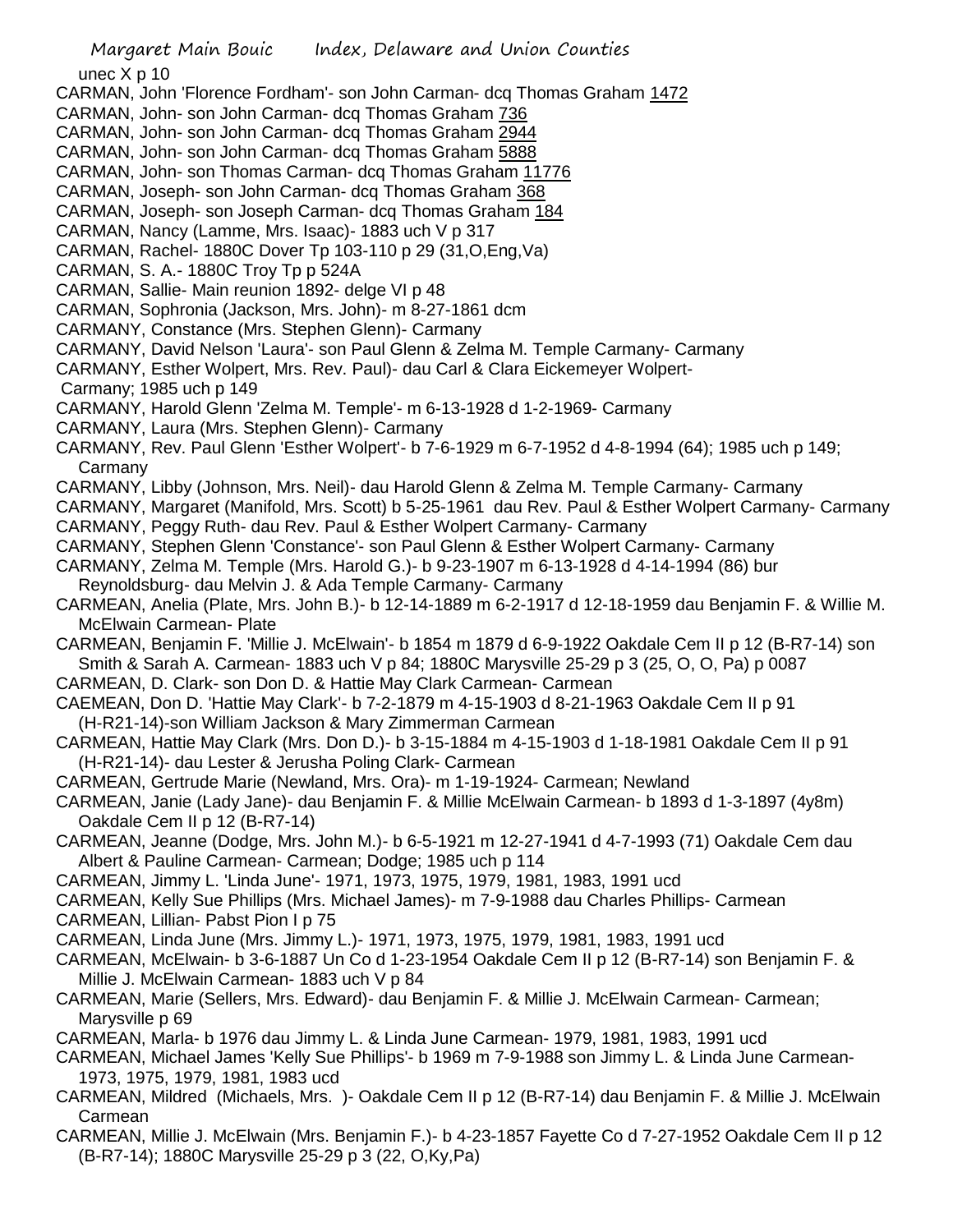- Margaret Main Bouic Index, Delaware and Union Counties CARMEAN, Monica- b 1981 dau Jimmy L. & Linda June Carmean- 1981, 1983, 1991 ucd CARMEAN, Patricia- lived with Ethel E. & COy B. Green- 1961 dcd (15) CARMEAN, Sarah A. (Mrs. Smith)- d 1857 1883 uch V p 84 CARMEAN, Smith 'Sarah A.- d 1855- 1883 uch V p 84 CARMEAN, Susan- lived with Ethel E. & Coy B. Green- 1961 dcd (14) CARMEAN, Una G.- b 1897(?) d 1958 Milford Cem Un Al p 66 CARMEAN, William Jack- b 1-3-1885 d 2-17-1970 (85) Oakdale Cem I p 60 (O-13)- son William Jackson & Mary Zimmerman Carmean- Carmean CARMEL, Albert R. 'Sophronia Moses'- m 9-16-1852 dcm CARMEL, Sophronia Moses (Mrs. Albert R.)- m 9-16-1852 dcm CARMELA- Donald- 1980 dcd CARMELLA, Barbara Ann Carter (Mrs. Bradley)- b 12-14-1953 m 8-15-1980 dau Richard Donald & Carolyn Jean Hammond Carter- delge IV p 36, V p 27, ped; query- Burns- delge VIII p 17 CARMELLA, Bradley 'Barbara Ann Carter'- b 1-20-1954 m 8-15-1980- delge V p 27 CARMEIGLE, Jane (Campbell, Mrs. Alexander)- m 6-1787- Freshwater p 179 CARMEN, Dorothy May (Coffee, Mrs. Clyde)- b 6-5-1915 d 10-16-1991 (76) Newhouse Cem- dau Leroy & Louella Blakeman Carmen; Carmen; Coffee CARMEN, Leroy 'Louella Blakeman'- Carmen CARMEN, Louella Blakeman (Mrs. Leory)- Carmen CARMEN, Miranda- 1880C Genoa Tp p 408A CARMER, Mark A.- 1979 ucd CARMEY, Delace P.- b 9-11-1879 Kingston Tp son E. D. & Mary E. Hodgden Carmey- dcb CARMICHAEL, Albert 'Nancy Jane'- b 1839 m 4-20-1866 d 1915 Berkshire Cem Powell p 12; 1908 dch p 389; Pabst 8 p 58; 1880C Berkshire Tp p 416C CARMICHAEL, Brett Adam- b 11-24-1978 son Stan & Louisa Bennett Carmichael- Carmichael CARMICHAEL, Carmella- query, Lloyd- delge IX p 21 CARMICHAEL, Carolyn R. (Mrs. Gary A.)- 1980 dcd CARMICHAEL, Catharine (32-1865)- Pabst 8 p 58 CARMICHAEL, Chris 'Vicki'- son Craig D. & Louise Adams Carmichael- Carmichael; 1961 dcd (14) CARMICHAEL, Craig D. 'Louise A. Adams'- m 12-25-1942 Carmichael; 1961, 1969, 1971, 1980 dcd CARMICHAEL, Daniel 'Margaret Watson'- 1880 dch p 618 CARMICHAEL, Edgar- son Rev. Harry J. & Nancy Alma Eppley Carmichael- Weiser p 465 CARMICHAEL, Elizabeth (McKitrick, Mrs. James Russell)- b 7-27-1942 m 5-15-1971-McKitrick p 296 CARMICHAEL, Florence Ellen (Garon, Mrs. Jermiah)- b 8-13-1875 m 5-1898 d 8-16-1965 dau Newton & Elvenie Bell Redmon Carmichael- dcc Helen Gearon McMillen 3 CARMICHAEL, Frank- brother John W. Carmichael- Carmichael CARMICHAEL, Gary A. 'Carolyn R.'- 1980 dcd CARMICHAEL, Harry- son Rev. Harry J. & Nancy Alma Eppley Carmichael- Weiser p 465 CARMICHAEL, Rev. Harry J. 'Nancy Alma Epley'- m 1910- Weiser p 465 CARMICHAEL, Harvey 'Mary J. Johnson'- m 11-12-1865 dcm- 1880C Berlin Tp p 372C CARMICHAEL, Helen Johnson (Mrs. )- dau Harvey A. & Julia Hoskins Johnson- dumch p 416 CARMICHAEL, Irene Rita (Burchard, Mrs. )- dau John W. Carmichael- Carmichael CARMICHAEL, Jill Marie- b 7-2-1970 dau Craig & Louise Hartsough Carmichael- Carmichael CARMICHAEL, John W.- d 9-25-1967 (820 bur W. Va.- Carmichael; 1961 dcd CARMICHAEL, John Jr.- son John W. Carmichael- Carmichael CARMICHAEL, Louisa Adams (Mrs. Craig D.)- m 12-25-1942- Carmichael; 1961, 1969, 1971, 1980 dcd CARMICHAEL, Mar- 1880C Delaware Town p 545A CARMICHAEL, Margaret Watson (Mrs. Daniel)- 1880 dch p 618 CARMICHAEL, Mary H. Johnson (Mrs. Harvey)- m 11-12-1865 dcm CARMICHAEL, Melanie Ann (Gornall, Mrs. Mark Aaron)(McEvoy, Mrs. John)- b 1953 m 8-10-1972 dau Craig & Louise Adams Carmichael- Carmichael; 1961 dcd (7) 1969, 1971 dcd CARMICHAEL, Nancy Alma Eppley (Mrs. Rev. Harry J.)- b 1-30-1889 m 1910 dau William Henry & Amanda Geib Eppley- Weiser p 465 CARMICHAEL, Nancy Jane (Mrs. Albert)- Berkshire Cem Powell p 12 CARMICHAEL, Newton 'Elvenie Bell Redmon'- dcc Helen Gearon McMillen 6
- CARMICHAEL, Norma Lou (Mason, Mrs. )- dau John W. Carmichael- Carmichael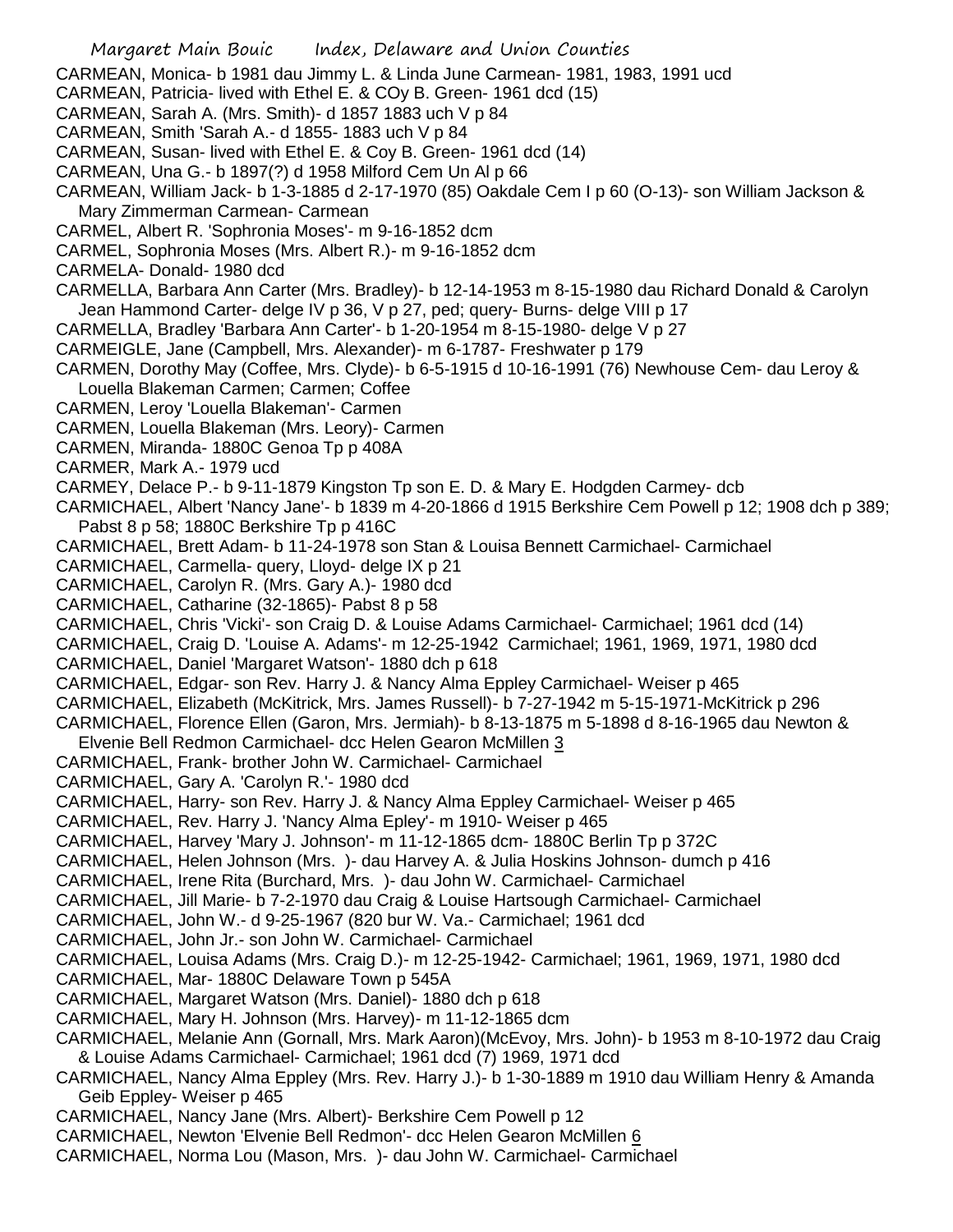- Margaret Main Bouic Index, Delaware and Union Counties CARMICHAEL, Pauline- dau Rev. Harry J. & Nancy Alma Eppley Carmichael- Weiser p 465 CARMICHAEL, Rebeca- 1880C Berlin Tp p 372C CARMICHAEL, Roger- son John W. Carmichael- Carmichael CARMICHAEL, Ruth- dau Rev. Harry J. & Nancy Alma Eppley Carmichael- Weiser p 465 CARMICHAEL, Scott- b 1973 son Gary A. & Carolyn R. Carmichael- 1980 dcd CARMICHAEL, Sharon L. (Mrs. Stanley C.)- Carmichael; 1971, 1980 dcd CARMICHAEL, Stanley C. 'Sharon L.'- son Craig D. & Louisa A. Carmichael- Carmichael; 1961 dcd (17), 1969, 1971, 1980 dcd CARMICHAEL, Stephanie (Waggoner, Mrs. )- dau Craig D. & Louise Adams Carmichael- Carmichael; 1961 dcd (10), 1969, 1971 dcd CARMICHAEL, Steven- b 1969 son Gary A. & Carolyn R. Carmichael- 1980 dcd CARMICHAEL, Tiffany- b 1965 ch Stanley C. & Sharon L. Carmichael- 1971, 1980 dcd CARMICHAEL, Tina L.(Nelson, Mrs. Gary D.)(Williams, Mrs. Bob)- m 12-19-1971- dau Craig D. & Louise Adams Carmichael- Carmichael; 1961 dcd (13), 1969 dcd CARMICHAEL, Veronica- b 1969 dau Stanley C. & Sharon L. Carmichael- 1971, 1980 dcd CARMICHAEL, Vicki (Mrs. Chris)- Carmichael CARMICHAEL, William- son Daniel & Margaret Watson Carmichael- 1880 dch p 618 CARMICHIEL, Coulton 'Mary McIntosch Baylor'- Howison (1573) CARMICHIEL, Mary McIntosch Baylor (Mrs. Coulton)- b 2-18-1886 dau Richard & Isabella Thorburn McIntosch Baylor- Howison 1573 CARMINE, B. F.- 1915 uch p 500 CARMINE, Elizabeth L. (Hougham, Mrs. Hiram L.)- b 10-13-1845 Madison Co- unec X p 18 CARMODY, Mary (Snell, Mrs. Thomas Lionel)- 1985 uch p 130 CARMON, James- uca p 23 CARN, Hazel M.- b 10-21-1889 Scioto tp dau S. T. & Lizzie A. David Carn- dcb- see Carr CARN, Norma Lorraine Rook (Mrs. William B.)(Johnson, Mrs. Robert M.)- b 2-24-1922 dau Robert Edward & Barbara Thelma Ritter Rook- Weiser p 676 CARN, William Bard Carn III- b 4-10-1943 son William B. & Norma Lorraine Rook Carn- Weiser p 676 CARN, William B.'Norma Lorraine Rook'- Weiser p 676 CARNAHAN, John 'Mrs. Mary Silver'- m 10-25-1852 ucm 1870- unec IV p 32; m slip unec VII p 57 CARNAHAN, John 'Sarah C. Inscho'- m 3-18-1865 dcm; 1908 dch p 389; 1880C Berkshire Tp p 424C CARNAHAN, Mary (Silver, Mrs. )(Mrs. John)- m(2) 10-25-1852 ucm 1870 unec IV p 32; m slip unec VII p 57 CARNAHAN, Rebecca (Wheaton, Mrs. George)- m 10-21-1844 dcm CARNAHAN, Robert 'Sylvia C.'- d 9-16-1865 (38-6-20) Trenton Cem Powell p 277 CARNAHAN, Sarah C. Inscho (Mrs. John)- m 3-18-1865 dcm- dau David Inscho- delge VII p 4 CARNAHAN, Sarah- b 9-10-1871 Delaware Town - dau John & Sarah C. Inscho Carnahan- dcb CARNAHAN, Sylvia C. (Mrs. Robert)- d 2-22-1852 (21y) Trenton Cem Powell p 277 CARNALL, Annie Lee (Mathies, Mrs. Columubs C.)- b 11-18-1862 m 1-1-1884 dau Thomas & Catherine Howison Carnall- Howison 587 CARNALL, Catherine Howison (Mrs. Thomas)- b 3-26-1834 d 7-9-1872 dau Stephen Howison IV & Mary Jackson Howison- Howison 177 CARNALL, Ella Howison- b 9-24-1861 d 1894 dau Thomas & Catherine Howison Carnall- Howison 586 CARNALL, Thomas 'Catherine Howison'- Howison (177) CARNCHAEL, Rosa M.- b 11-23-1871 Thomson Tp dau T. J. & Sarah J. Drumm Carnchael- dcb CARNEAL, Thomas D.- delge VI p 21 (1844) CARNELL, Grandville- 1980 dcd CARNELL, Sebsina (Philbrick, Mrs. Cyrus)- m 11-12-1850 dcm CARNER, Felix- d 7-19-1821 (56-7-15) Galena Cem Powell p 22; 1820C Sunbury Tp; delge VIII p 55- see also Corner CARNER, Jane (Vanloon, Mrs. Jacob)- m 10-1-1862 dcm CARNER, Jean- b 2-1-1967 dau Jesse Marshall & Rosemary Charles Carner- Maugans Anc p 182 CARNER, Jesse Marshall 'Rosemary Charles'- b 10-14-1946- Maugans Anc p 182
- CARNER, Jodi- dau Jesse Marshall & Rosemary Charles Carner- Maugans Anc p 182
- CARNER, John- 1835 men 35 #62 p 61 Kingston Tp
- CARNER, Michael- 1870C Richwood, Claibourne 56-54 p 6 (65,O)
- CARNER, Richmond- delge VI p 9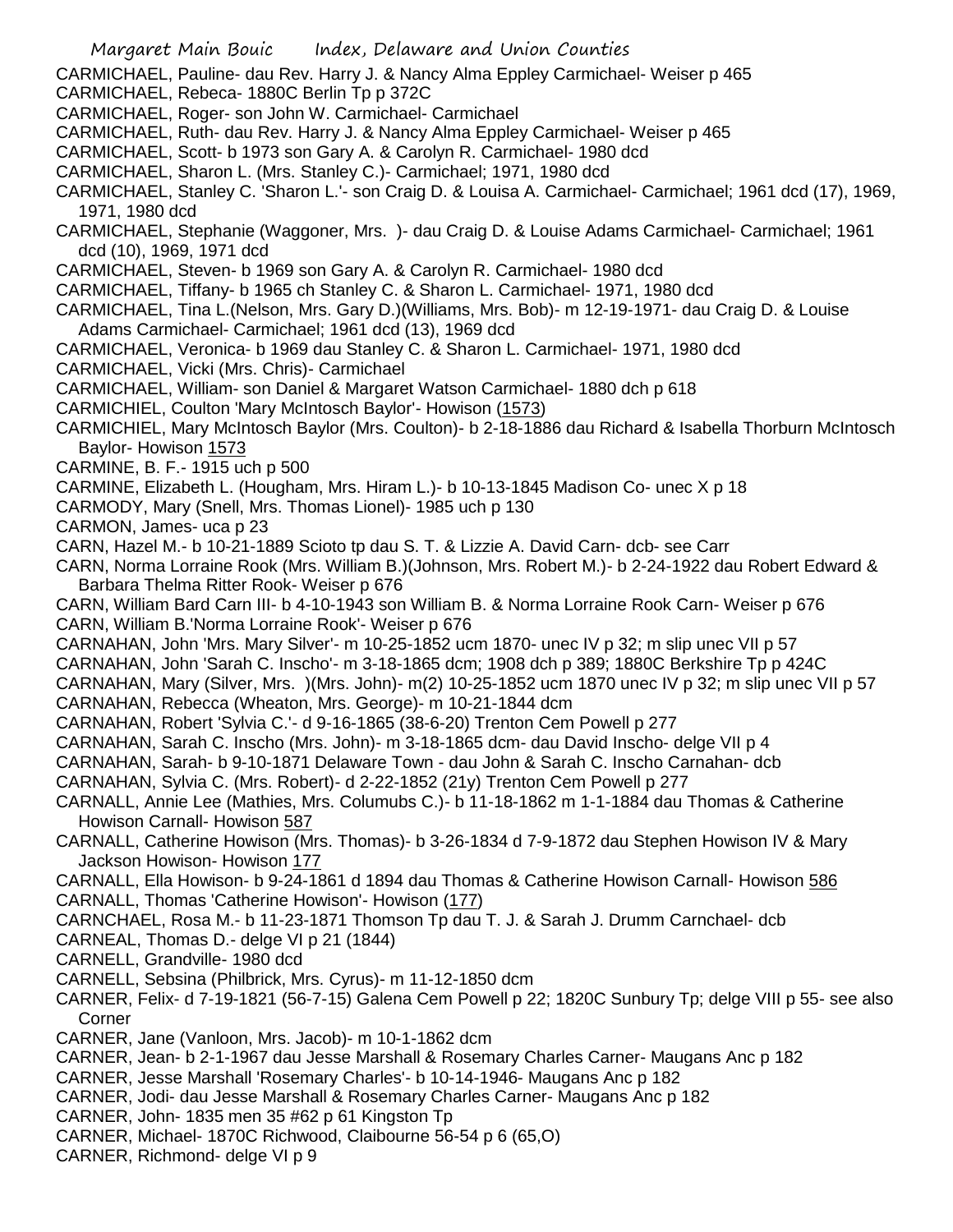- CARNER, Rosemary Charles (Mrs. Jesse Marshall)- b 8-6-1946 dau Paul Edward & Louisa Harriet Perry Charles- Maugans Anc p 182
- CARNER, S. B.- estate 1845; uccp p 32
- CARNER, Wilbur- Pabst 5 p 4
- CARNES, Adaline Parthemor (Mrs. Alvin E.)- m 12-8-1881 ucm 7013
- CARNES, Albert'C(K)atie Grow'- m 8-29-1881 ucm 7008; 1880C Allen Tp 55-60 p 7 (19,O,O,Va)
- CARNES, Alfred- son William & Jane Carnes- 1850C Porter Tp 3184 p 170 (24,O)
- CARNES, Alva- son John & Elizabeth Carnes- 1880C Allen Tp 55-60 p 7 (19,O,O,Va)
- CARNES, Alvin E. 'Adaline Parthemor'- m 12-8-1881 ucm 7013
- CARNES, Barbara Ann (Swartz, Mrs. Samuel)- b 4-19-1839 m 12-23-1855 dcm dau Joseph & Rachel Carnesdelge VI p 60
- CARNES, Barbara O.- dau Joseph & Rachel Barnes- 1850C Berlin Tp 1603 p 106 (12,O); Pabst 0
- CARNES, Barbara (Buzard, Mrs. )- dau Ralph F. Carnes- Carnes
- CARNES, Bessie E.- b 6-26-1904 Bennington Tp Morrow Co dau Frank H. & Edna B. Randolph Carnes- dcb
- CARNES, Bessie Marlinda (Mrs. F. R.)- d 11-16-1970 (85) bur Radnor- Carnes; 1961, 1969 dcd
- CARNES, Brian Frederick- b 2-27-1977 son Wayne F. Carnes- Carnes
- CARNES, Mary Candace (Mogensen, Mrs.Palle Jr.)- m 9-3-1967 dau Ralph F. Carnes- Carnes
- CARNES, C(K)atie Grow (Mrs. Albert)- m 8-29-1881 ucm 7008
- CARNES, Charles B.- b 8-8-1893 Porter Tp son Elmer A. & Luella Frost Carnes- dcb
- CARNES, Charles W.- 1980 dcd
- CARNES, Christian 'Esther'- 1850C Concord Tp 2118 p 126 (77, NY)
- CARNES, Clara Belle (Hicks, Mrs. Charles H.)- m 9-1896- unec XIII p 44
- CARNES, Clara Mabel- b 9-30-1895 Kingston Tp dau Elmer & Mary Frost Carnes- dcb
- CARNES, Clarence E. 'Marjorie Isabel Henderson'- m 10-30-1917- Weiser p 686
- CARNES, Clarence M. 'Edith'- d 9-6-1963 bur W. Jefferson- Carnes; 1961 dcd
- CARNES, Clarence Newell- b 10-23-1889 Porter Tp son Emmit & E. M. Catt Carnes- dcb
- CARNES, Clarra- b 12-15-1872 Porter Tp dau Emmit & Melissa Catt Carnes- dcb
- CARNES, Cyrus 'Eliza Heminger'-m 1-7-1854 ucm 2064; mt 1-10-1854; 1850C Porter Tp 3184 p 170 (21,O); unec VIII p 19
- CARNES, David Paul- b d 10-25-1966 Oak Grove Cem son James Carnes- Carnes
- CARNES, Doris (Merkel, Mrs. )- d 1952 dau F. R. & Bessie Marlinda Carnes- Carnes
- CARNES, E.- 1908 dch p 427
- CARNES, Earl T.- Pabst O
- CARNES, Edith (Mrs. Clarence M.)- 1961, 1969, 1971 dcd
- CARNES, Edith- b 5-18-1886 Porter Tp dau Emmit & Melissa Catt Carnes- dcb
- CARNES, Edmund- son William & Jane Carnes- 1850C Porter Tp 3184 p 170 (10,O)
- CARNES, Edna F.- b 6-9-1883 Berlin Tp dau William F. & Josephine Hopkins Carnes- dcb
- CARNES, Edna May- b 3-24-1898 Porter Tp dau Elmer & -- Frost Carnes- dcb
- CARNES, Edna T.- Pabst O
- CARNES, Edward Wendell- son Luther E. & Lillian Searles Carnes- Carnes
- CARNES, Edythe Gail (Alspach, Mrs. Oscar Dale)- b 10-19-1886 m 5-30-1908 d 12-19-1957- Weiser p 649
- CARNES, Effie- b 7-18-1874 Porter Tp dau Emitt & Emily M. Catt Carnes- dcb
- CARNES, Elizabeth (Mrs. John)- 1880C Allen Tp 55-60 p 7 (59, Va,Va,Va)
- CARNES, Eliza Heminger (Mrs. Cyrus)- m 1-7-1854 ucm 2064 mt 1-10-1854; unec VIII p 19
- CARNES, Elmer- b 4-20-1871 Porter Tp son Emitt & Melissa Cat Carnes- dcb
- CARNES, Eloise (Mrs. Ralph)- Carnes
- CARNES, Emma- dau John & Elizabeth Carnes- 1880C Allen Tp 55-60 p 7 (38,O,O,Va)
- CARNES, Emmett- 1908 dch p 135, 389
- CARNES, Ester (Scott, Mrs. )- sister Ralph F. Carnes- Carnes
- CARNES, Esther (Mrs. Christian)- 1850C Concord Tp 2118 p 126 (69, NY)
- CARNES, Eva- dau John & Elizabeth Carnes- 1880C Allen Tp 55-60 p 7 (1,O,O,O)
- CARNES, F. R. (Jack) 'Bessie Marlinda'- d 6-8-1962 (77) bur Radnor- Carnes; 1961 dcd
- CARNES, Gertrude Zeigler (Mrs. )- dau F. R. & Bessie Marlinda Carnes- Carnes
- CARNES, Harry- 9-24-1879 Porter Tp son Emmet & Malissa Catt Carnes- dcb
- CARNES, infant b 4-11-1876 Porter Tp dau Emmet & Emily M. Catt Carnes- dcb
- CARNES, infant b 2-23-1878 Porter Tp dau Emmet & Melise Catts Carnes- dcb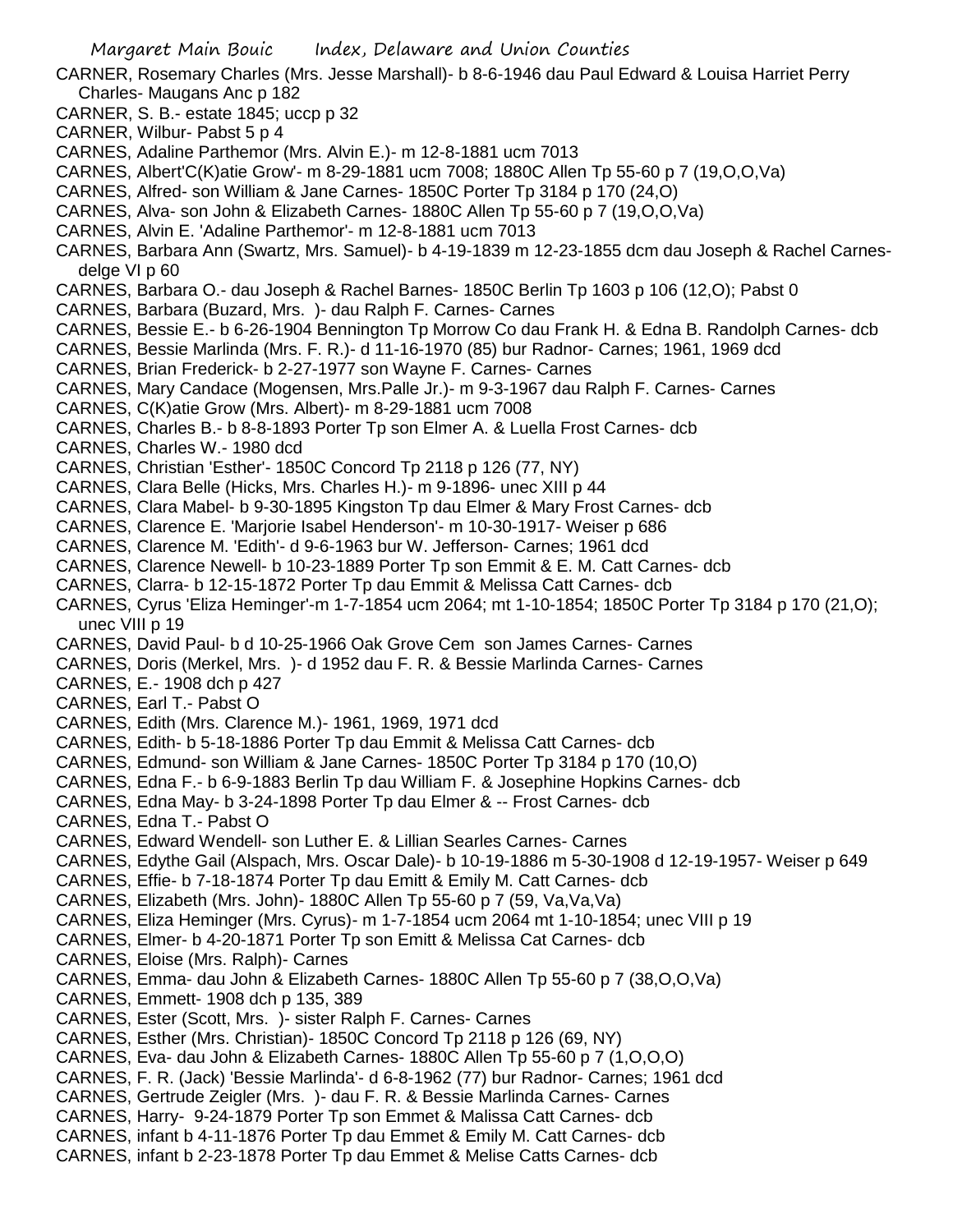- CARNES, Inez Mae Flitcraft (Mrs. Lawrence V.)- b 6-9-1888 d 11-24-1968 Oakdale Cem II p 112 (R-R2-11) dau Walter & Ella Ritchie Flitcraft -Carnes
- CARNES, James- Carnes
- CARNES, James Phillip- son James Carnes- Carnes
- CARNES, Jane (Mrs. William)- 1850C Porter Tp 3184 p 170 (54, Pa)
- CARNES, John- 1830C Millcreek Tp 378 (60-70)
- CARNES, John- delge VII p 43, 1855
- CARNES, John 'Elizabeth'- 1880C Allen Tp 55-60 p 7 (59,O,O,O) p 0053
- CARNES, John L.- b 8-20-1882 Porter Tp son Emmet & Emily M. Batt Carnes- dcb
- CARNES, John W.- Pabst O
- CARNES, Jon- sin Wilber Carnes- Carnes
- CARNES, Joseph 'Rachel'- b 1805 1850C Liberty Tp Un Co 1603 p 106 (45,O); uca p 58; Pabst O; delge VI p 60
- CARNES, Josephine- hadc p 91 Berkshire Tp 1900
- CARNES, Judy/Judith Karen (Anselmo, Mrs. )- m 7-24-1975 dau Ralph F. Carnes- Carnes
- CARNES, Lawrence H. 'Marianna Dunbar'- m 12-29-1962- son Ralph F. Carnes- Carnes
- CARNES, Lawrence V. 'Inez Mae Flitcraft'- b 11-29-1888 d 10-6-1955 WW1 Oakdale Cem II p 112 (K-R2-11)
- CARNES, Lillian (Mrs. Luther E.)- 1969, 1971 dcd
- CARNES, Lillian Maugans (Mrs. Max)- dau Marion Maugans- Maugans Anc p 29
- CARNES, Lucy (Luke, Mrs. George)- m 4-12-1849 dcm
- CARNES, Luther E.' Lillian M.'- b 11-26-1893 Porter Tp dcb, d 3-20-1975 (81)- son Emmit & Melissa Catt Carnes- Carnes; 1961, 1969, 1971 dcd
- CARNES, Marianna Dunbar (Mrs. Lawrence H.)- m 12-20-1962 dau Alfred W. Dunbar- Carnes
- CARNES, Marie B. Douglas (Mrs. Rev. Robert)- d 8-26-1974 (62) bur Mt. Jackson Pa- Carnes
- CARNES, Marjorie Isabel Henderson (Mrs. Clarence E.)(Markey, Mrs. Phillip R)- m(1) 10-30-1917 (2)
- 10-26-1932 dau Don Carlos Elsworth & Alice Arminta Kahle Henderson- Weiser p 685
- CARNES, Mary E. (Mrs. Wilber)- d 3-7-1972 (52) bur Waverly- Carnes
- CARNES, Nancy (Mrs. Joseph)- Maugans 3
- CARNES, Pearl Amelia Freshwater (Mrs. Ralph)- b 7-13-1903 m 2-3-1920 Coshocton dau David Miles & Elizabeth Philips Freshwater- Freshwater p 67, 121; Pabst 8 p 29, 38
- CARNES, Rachel (Mrs. Joseph)- b 1805 1850C Liberty Tp 1603 p 106 (45,O); Pabst O; delge VI p 60
- CARNES, Ralph F. 'Eloise'- d 12-30-1976 (61) Oak Grove Cem Carnes
- CARNES, Ralph 'Pearl Amelia Freshwater'- Freshwater p 67, 121
- CARNES, Rev. Robert 'Marie B. Douglas'- d 1-21-1982 (65) bur Green Mound- Carnes
- CARNES, Ruth (Harsh, Mrs. John)- dau F. R. & Bessie Marlinda Carnes- Carnes
- CARNES, Ruth Silla- dau William & Jane Carnes- 1850C Porter Tp 3184 p 170 (8,O)
- CARNES, Ruth Z. (Allen, Mrs. Wesley)- m 1-1-1860 dcm
- CARNES, Samuel 'Sarah Harpole'- m 10-18-1840 Madison Co unec IX p 31
- CARNES, Sarah Harpole (Mrs. Samuel)- m 10-18-1840 Madison Co unec IX p 31
- CARNES, Terry- son Ralph F. Carnes- Carnes
- CARNES, Wayne F.- son Ralph F. & Eloise Carnes- Carnes
- CARNES, Wilbur 'Mary E.'- Carnes
- CARNES, William 'Jane'- 1850C Porter Tp 3184 p 170 (60, Pa); Pabst O
- CARNES, William- son John & Elizabeth Carnes- 1880C Allen Tp 55-60 p 7 (25,O,O,Va)
- CARNES, William- son William & Jane Carnes- 1850C Porter Tp 3184 p 170 (6,O)
- CARNESALL, Donna Marjorie Liggett (Mrs. )- dau Donn P. & Bessie Mae Webber Ligget- Maugans Anc p 108; Carr 11431173
- CARNET(T), John- Powers p 60, 69
- CARNEY Swift & Co- delge V p 72, VII p 48
- CARNEY, Absalom- 1915 uch p 484, 495; 1883 uch V p 557, 585, 586; uca p 19
- CARNEY, Ada Drusilla- dau Daniel & Margaret Carney- 1850C Kingston Tp 3241 (4,O)
- CARNEY, Alice Idell (Carpenter, Mrs. Wayne)- b 5-21-1875 dcb d 3-3-1952 bur Sunbury- dau Elijah & Mary Hodgden Carney- dcq Helen Carpenter Clark 3, Florabel Carpenter Lacher 3; Pabst 1 p 25; 2 p 34; 6 p 101
- CARNEY, Alvira- Pabst 2 p 33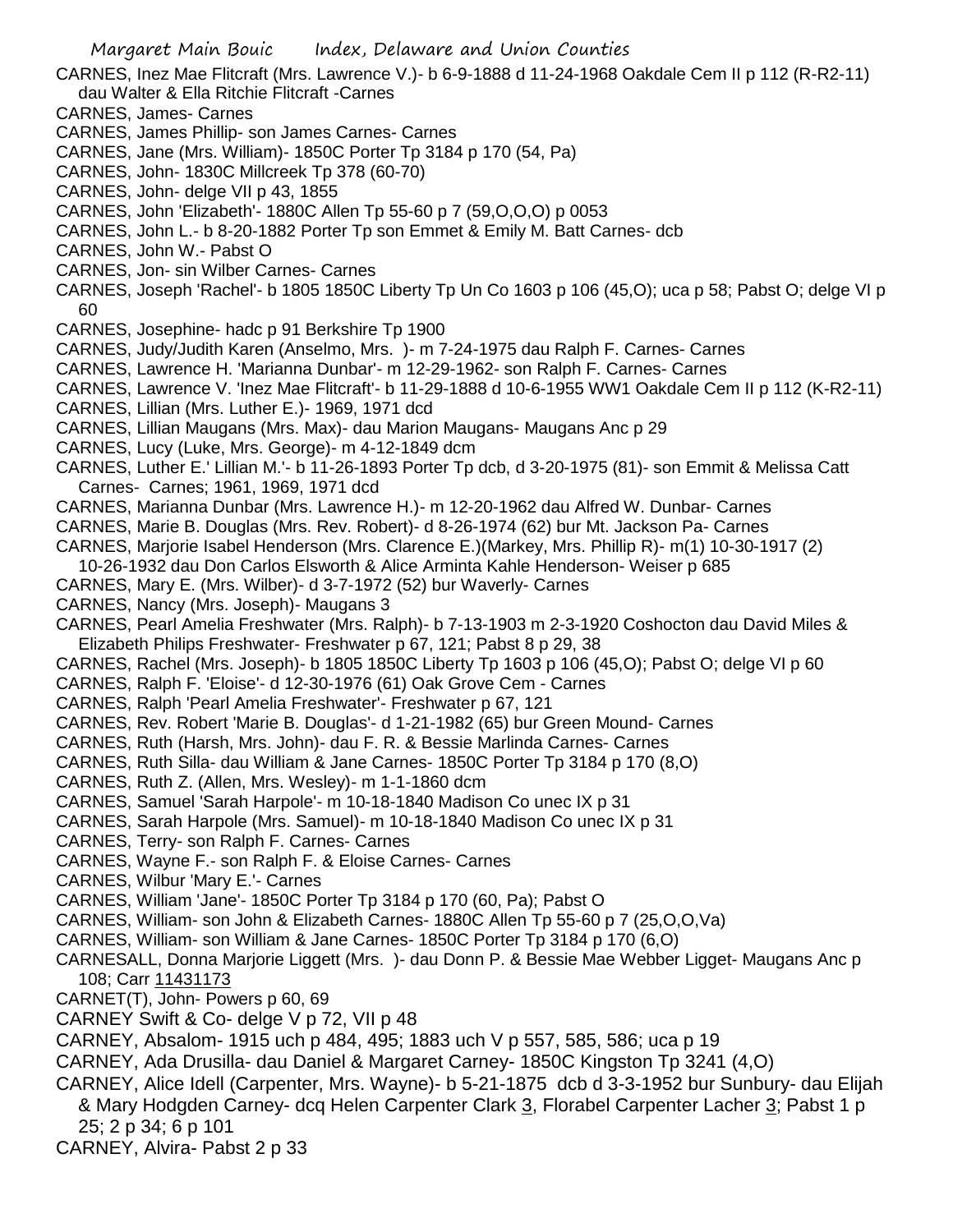- CARNEY, Ambrose- 1830C Genoa Tp delge III p 72
- CARNEY, Ann (Mrs. James E)- Carney
- CARNEY, Ann (Sager, Mrs. John Graham)- b 9-2-1820 d 8-9-1912 Sager; Townsend letter
- CARNEY, Belle (Mrs. Delacey)-d 3-20-1975 (93) bur Green Mound; Carney
- CARNEY, Brian 'Janie Rea'- m 11-23-1985 son Jack Carney- Carney
- CARNEY, Carrie E.- b 5-21-1877 Kingston Tp dau Buel & Anna Sheets Carney- dcb
- CARNEY, Catharine (Case, Mrs. Charles)- dau Frederick & Kate Carney- 1880 dch p 60; 1850C Berkshire Tp 218 p 23 (44, Pa)
- CARNEY, Creighton/Craton- son John Carney- 1880 dch p 570; Pabst 3 p 23
- CARNEY, Daniel 'Margaret'- 1850C Kingston Tp 3241 p 172
- CARNEY, Daniel S.- nephew John Lott- dcw Bk 2 p 427
- CARNEY, J. Darwin- 1908 dch p 409; 1850C Berkshire Tp 172 p 17 (24, Pa)
- CARNEY, Delacy 'Belle'- Pabst 2 p 22, 35
- CARNEY, Delacy Philander- Pabst 2 p 34; Powell p 143
- CARNEY, Doris (Nance, Mrs. )- sister James E. Carney- Carney
- CARNEY, Edwin- son Dr. Elijah D. & Mary Hodgen Carney- 1850C Berkshire Tp 172 p 17 (16,O)
- CARNEY, Dr. Elijah- b Luzerne Co Pa 1-6-1796 d 5-9-1869 (73-4-8) Berkshire Cem Powell p 5, 72; 1835 men 6 # 95 p 4 Berkshire Tp; 1840 Berkshire Tp p 181 (40-50); hadc p 16; CCC
- CARNEY, Dr. Elijah D. 'Mary Hodgden'- b 7-29-1849 m 3-20-1873 c 5-14-1895 bur Kilb. son Henry & Elizabeth Woodcock Carney; dcq Helen Carpenter Clark 6. Florabel Carpenter Lacher 6; 1880 dch p 234, 556, 558, 569, 577; Pabst 0; Pabst 6 p 52, 57, 63, 66, 101; 1908 dch p 84, 100, 347, 424, 445; Fowler p 42, 43, 69; dcw Bk 2 p 350 brother Joseph Carney; dcw Bk 4 p 170(19); 1880C Kingston Tp p 435C; delge VIII p 29, IX p 29
- CARNEY, Elizabeth (Clark, Mrs. James B.)- 1883 uch V p 358
- CARNEY, Elizabeth Woodcock (Mrs. Henry)- b 6-17-1810 m 12-18-1834 d 7-20/25-1895 bur Old Blue Cem Powell p 144; dau Cornelius & Mary Catherine Miller Woodcock; dcw Bk 4 p 252(28); delge V p 44, 65
- CARNEY, Elvira- dau Elijah & Mary Carney- d 1840 Berkshire Cem Powell p 5
- CARNEY, Flora- b 3-29-1874 Kingston Tp dau Ruel & Anna Sheets Carney- dcb
- CARNEY, Frederick 'Kate Rider'- 1880 dch p 680
- CARNEY, George- Carney
- CARNEY, George S. 'Louise E. Meyer'- b 4-20-1894 m 4-24-1922 d 12-25-1977 WWII Our Lady of Lourdes Cem II R 6 lptw p 55; son John S. & Lillian Sims Carney- Carney
- CARNEY, George P.- son George S. & Louise E. Meyer Carney- Carney
- CARNEY, Hannah- sister Joseph Carney- dcw Bk 2 p 350
- CARNEY, Hannah (Price, Mrs. William)- m 1-21-830 ucm 200 unec II p 27
- CARNEY, Henry 'Elizabeth Woodcock'- b 4-6-1811 m 12-18-1834 d 3-5-1898 bur Old Blue Cem Powell p 144; dcq Helen Carpenter Clark 12, Florabel Carpenter Lacher 12; Waldron p 2; 1835 men 34 #38 p 60 Kingston Tp; 1880C Kingston Tp p 435C; delge V p 44, 65
- CARNEY, Hiram- Pabst 0
- CARNEY, Jack- Carney
- CARNEY, James- d 11-25-1841(?)(22-4- ) Stark Cem Powell p 179
- CARNEY, James E. 'Ann'- b 2-8-1920 d 1-13-1987- Carney
- CARNEY, James- son James E. Carney- Carney
- CARNEY, James 'Jane Ostrander'- d 9-28-1828 (31-1-11-) Old Blue Cem Powell p 144; son John & Mary E. Carney- 1880 dch p 569, 572; 1908 dch p 278, 461; delge VI p 38, 39 (1826)
- CARNEY, James- 1985 uch p 169
- CARNEY, James 'Rose Mary Jackson'- son George S. Carney- Carney
- CARNEY, Jane Ostrander (Mrs. James)(Waldron, Mrs. Richard)- 1908 dch p 461; 1880 dch p 569; Waldron p 2; Powell p 144
- CARNEY, Jane (Mrs. William)- 1850C Porter Tp 3184 p 170 (60, Pa)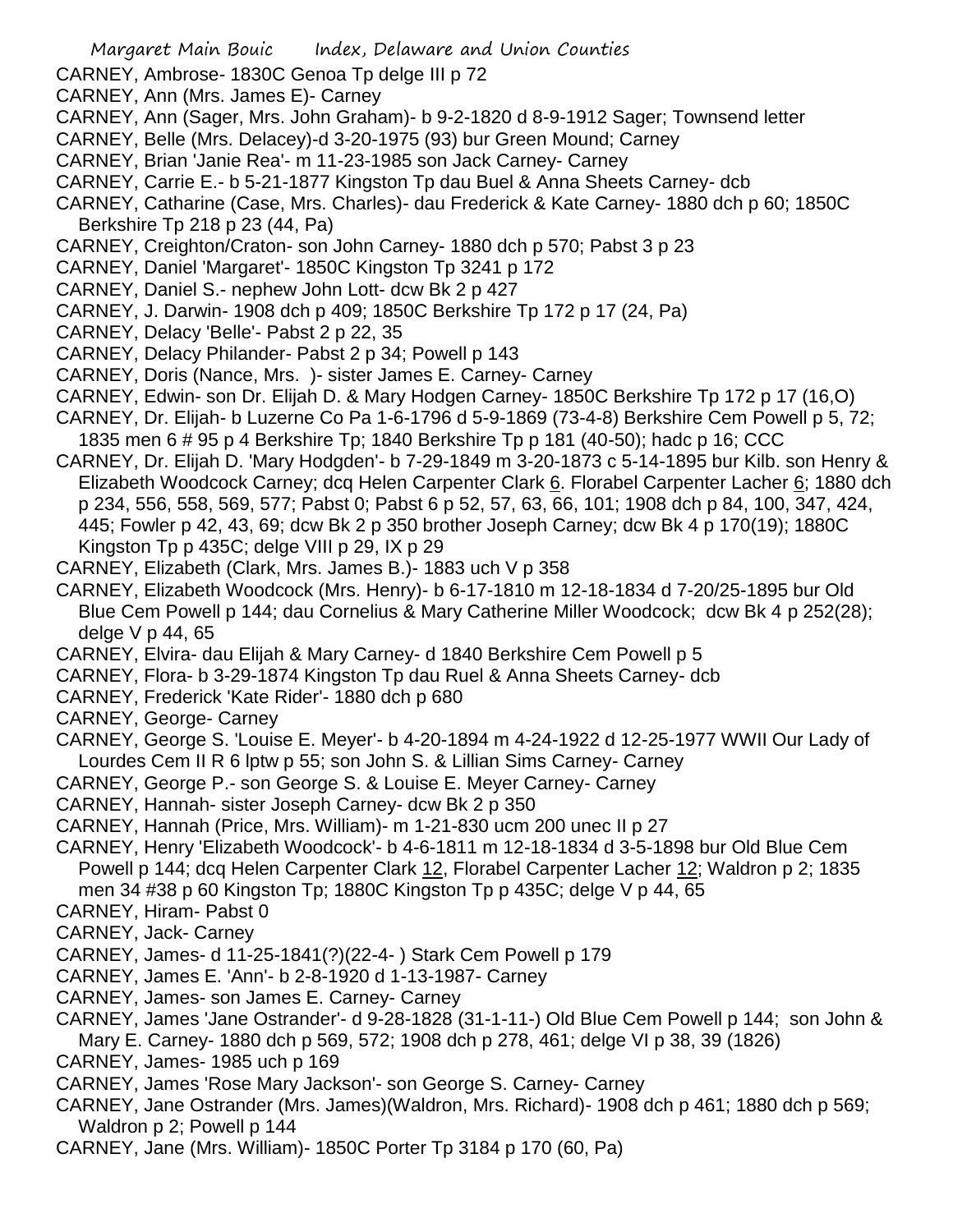CARNEY, Janie Rea (Mrs. Brian)- m 11-23-1985 dau Jerry Rea- Carney

- CARNEY, Capt. J. D.- b Luzerne Co Pa 6-17-1826 d NY City 2-8-1866 (39-6-21) Berkshire Cem Powell p 5 son Dr. E. & M.
- CARNEY, Jill Ann (Williams, Mrs. Edward P. Jr.)- dau James T. Carney- Carney
- CARNEY, Rev. John 1915 uch p 437, 484, 497; 1883 uch V p 361, 557, 574, 587; 1830C Mil Tp; uca p 19
- CARNEY, John 'Mary E.'- 1880 dch p 569; Powell p 144
- CARNEY, Joseph- d 3-22-1839 (60) Berkshire Cem Powell p 5-brother Elijah Carney- dcw Bk 2 p 250; Pabst 2 p 43; 1835 men 6 #96 p 4 Berkshire Tp; delge VIII p 29
- CARNEY, Kate Rider (Mrs. Frederick)- 1880 dch p 569
- CARNEY, LeRoy- son John Carney- 1880 dch p 570
- CARNEY, Louise E. (Mrs. George W.)- b 1901 lptw p 55
- CARNEY, Lucinda A. (Sherman, Mrs. George T.)- m 9-13-1842 dcm
- CARNEY, Lucreta (Sager, Mrs. George)- b 8-5-1829 d 12-5-1892- Sager; Townsend letter
- CARNEY, Lulu Alvira-b 2-21-1877 Kingston Tp dau E. D. & Mary E. Hodgden Carney- dcb; Pabst 2 p 34
- CARNEY, Lydia (Sager, Mrs. Samuel)- b 3-21-1839 d 6-30-1887 Sager; Townsend letter
- CARNEY, Maery Waldron (Mrs. John)- Waldron p 2
- CARNEY, Margaret (Mrs. Daniel)- Pabst 2 p 17; 1850C Kingston Tp 3241 p 172 (30,O)
- CARNEY, Marie (Fischer, Mrs. )- sister James E. Carney- Carney
- CARNEY, Martha- dau Daniel & Margaret Carney- 1850C Kingston Tp 3241 p 172 (9,O)
- CARNEY, Mary E.- 1850C Berkshire Tp 172 p 17 (91, Pa)
- CARNEY, Mary (Mrs. Dr. E.)- b Bourbon Ky 1-7-1795 d 4-30-1871 (76-3-23) Berkshire Cem Powell p 5
- CARNEY, Mary Elizabeth Hodgden (Mrs. Elijah)- b 7-26-1853 d 6-6-1938 bur Kilbourne- dau David & Rachel Croy Hodgden- dcq Helen Carpenter Clark 7, Florabel Carpenter Lacher 7; Pabst 1 p 25, 2
- p 34, 6 p 101, 0; 1850C Berkshire Tp 172 p 17 (54, Ky)
- CARNEY, Mary E. (Mrs. John)- d 6-9-1852 (93) Old Blue Cem Powell p 144
- CARNEY, Mary E. (Rosecrans, Mrs. Charles P.)- m 9-19-1844
- CARNEY, Mary Louise- dau Delacey & Belle Carney- Pabst 2 p 35
- CARNEY, Minnie (Eikelberner, Mrs. Boyd Delano)- m 3-12-1889- Weiser p 165
- CARNEY, Nancy (Detwiler, Mrs. )- sister James E. Carney- Carney
- CARNEY, Naomi- 1883 uch V p 424; 1985 uch p 170
- CARNEY, Norma (Sagar, Mrs. Henry)- m 5-21-1830 ucm 204 unec II p 27; 1985 uch p 122
- CARNEY, Patricia (Dalton, Mrs. )- dau George S. & Louise Meyer Carney- Carney
- CARNEY, Peter- 1850C Orange Tp 1793 p 114 (27, Ireland)
- CARNEY, Polly Ann- hadc p 105; 1900 Kingston Tp
- CARNEY, Richard- d 12-19-1828 (13d) Old Blue Cem Powell p 144
- CARNEY, Richard- 1835 men 50 #54 p 92 Porter Tp
- CARNEY, Robert- 1835 men 66 #129 Westfield Tp
- CARNEY, Rose Mary Jackson (Mrs. James)- Carney
- CARNEY, Ruel- Pabst 2 p 19, 33 Renel- 1880C Kingston Tp p 432A
- CARNEY, Ruth Pauline- Pabst 2 p 35
- CARNEY, Sarah Alvira- d 1-28-1869 (27-9-19) Old Blue Cem Powell p 144 dau H. & E.
- CARNEY, Sarah B. (Rogers, Mrs. Howard)- m 10-17-1864
- CARNEY, Sarah- dau Dr. Elijah & Mary Hogden Carney- 1850C Berkshire Tp 172 p 17 (12,O)
- CARNEY, Sarah Lott (Mrs. Thomas)- d 5-3-1854 (64-3-24) Old Blue Cem Powell p 144; 1880 dch p
- 569- sister John Lott- Pabst 2 p 17; dcw Bk 2 p 427; 1850C Kingston Tp 3268 (61, Pa)
- CARNEY, Stella- Pabst 2 p 34
- CARNEY, Susan (Freshwater, Mrs. George)- Freshwater p 86, 86a
- CARNEY, Theodore- son John Carney- 1880 dch p 569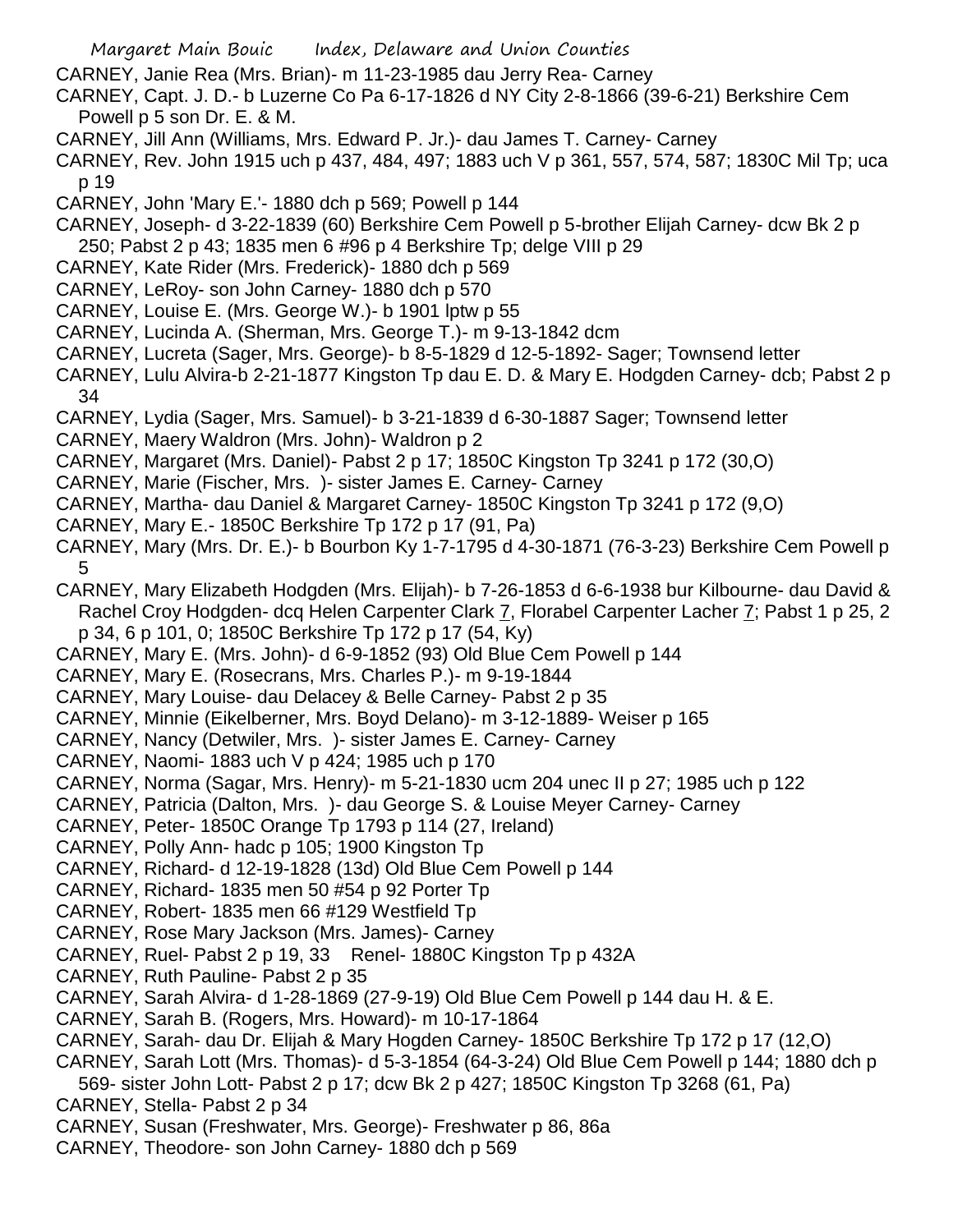- CARNEY, Thomas- d 4-15-1862 (26-9-28) Old Blue Cem Powell p 144; 1908 dch p 389; probably son of Thomas & Sarah Carney
- CARNEY, Thomas- son John & Mary E. Carney- Pabst 0; 1880 dch p 464, 569, 574; 1908 dch p 278, 380, 461; hadc p 32; Powell p 144
- CARNEY, Thomas 'Sarah'- 1850C Kingston Tp 3268 (69, Pa); 1835 men 34 #36 p 59 Kingston Tp; delge VI p 10, 38, 39
- CARNEY, Verna Taylor (Mrs. D. P.)- b 2-1-1882 d 8-11-905 Old Blue Cem Powell p 143
- CARNEY, William- d 9-1-1852- mt 9-4-1852- unec IV p 8
- CARNEY, William- son James E. Carney- Carney
- CARNEYHAR, Mary C.- 1860C Liberty Tp Un Co 1067-1077 (23,O)
- CARNISH, Minerva (McClintock, Mrs. John)- unec IV p 8
- CARNS, Aaron- son Larry & Sandy Carns- 1981, 1983 ucd
- CARNS, Aby/Abigail M. (Styre, Mrs. Joseph T.)- m 3-28-1849 dcm dau William & Jane Carns- 1883 uch V p 446
- CARNS, Carol Bumbarger (Mrs. Samuel)- b 5-9-1936 m 8-29-1957 dau Dorothy Miller Bumbarger-Weiser p 761
- CARNS, Christian(a) d 5-10-1858 (83y11m) Oller Cem p 6 d 3-17-1858 Powell p 81
- CARNS, Cyrus 'Eliza'- Stony Point Cem- Claibourne Ce p 111
- CARNS, Earl Ray- b 1-12-1887 Berlin Tp son W. F. & Josie Hopkins Carns- dcb
- CARNS, Eliza (Mrs. Cyrus)- d 4-3-1858 (26-3-15) Stony Point Cem, Claibourne Cem p 111
- CARNS, Elizabeth Ann (DeWitt, Mrs. Simson)- b 7-3-1825 m 10-28-1845 dau William & Jane Carnes-
- 1883 uch V p 435; 1985 uch p 41; 1850C Porter Tp 3014 p 164 (23,O)
- CARNS, Elizabeth (Luke, Mrs. Josiah)- m 10-19-1848 delge VI p 74
- CARNS, Emit- 1880C Porter Tp p 457C
- CARNS, Gideon 'Mary'- 1860C York Tp 1245-1253 p 168 (38,O)
- CARNS, Hester J.- d 11-19-1849 (16y) Trenton Cem Powell p 274 dau M. & J.
- CARNS, Jane C. (Lee, Mrs. David S.)- m 3-2-1865 dcm
- CARNS, Jane Harris (Mrs. William)- 1880 dch p 698
- CARNS, Jane (Mrs. William)- 1883 uch V p 435, 446
- CARNS, John W.- d 6-10-1885(33-7-25) Berkshire Cem Powell p 5
- CARNS, John W.- son Gideon & Mary Carns- 1860C York Tp 1245-1253 p 168 (9,O)
- CARNS, Joseph- d 11-15-1856 (1m18d) Stony Point, Claibourne Cem p 111- son Cyrus & Eliza Carns
- CARNS, Lawrence G. 'Sandra L.'- 1991 ucd
- CARNS, Mabel M. b 11-11-1891 Porter Tp son Emmett & Emily Catt Carns- dcb see Carnes
- CARNS, Mary (Mrs. Gideon)- 1860C York Tp 1245-1253 p 168 (36,O)
- CARNS, Nancy Hopkins (Mrs. William F.)- d 10-4-1881 (33-4-14) Berkshire Cem Powell p 5 dau Joseph & Elizabeth Hopkins- 1880 dch p 698
- CARNS, Patrick- son Larry & Sandy Carnes- 1981, 1983 ucd
- CARNS, Samuel 'Carol Bumbarger'- b 1936 m 8-29-1957- Weiser p 761
- CARNS, Ruth (Allen, Mrs. Wesley)- m 1860- Pabst 8 p 59
- CARNS, Sandra L. (Mrs. Larry/Lawrence)- 1981, 1983, 1991 ucd
- CARNS, William- Soldier- delge X p 33
- CARNS, William- d 12-11-1876 (84y6m) Berkshire Cem Powell p 5
- CARNS, William F. 'Nancy Hopkins'- son William & Jane Harris Carns- 1880 dch p 698
- CARNS, William 'Jane'- 1883 uch V p 435, 446
- CARNS, William 'Jane Harris'- 1880 dch p 698
- CARNSTON, James- 1883 uch V p 398
- CAROE, William W. D.-Powers Pat p 103
- CAROHER?, Lieut Ash Fury- Claibourne Cem p 39
- CAROL, Augustus 'Margaret;- 1850C Dover Tp 754-770 p 115 (55, Md)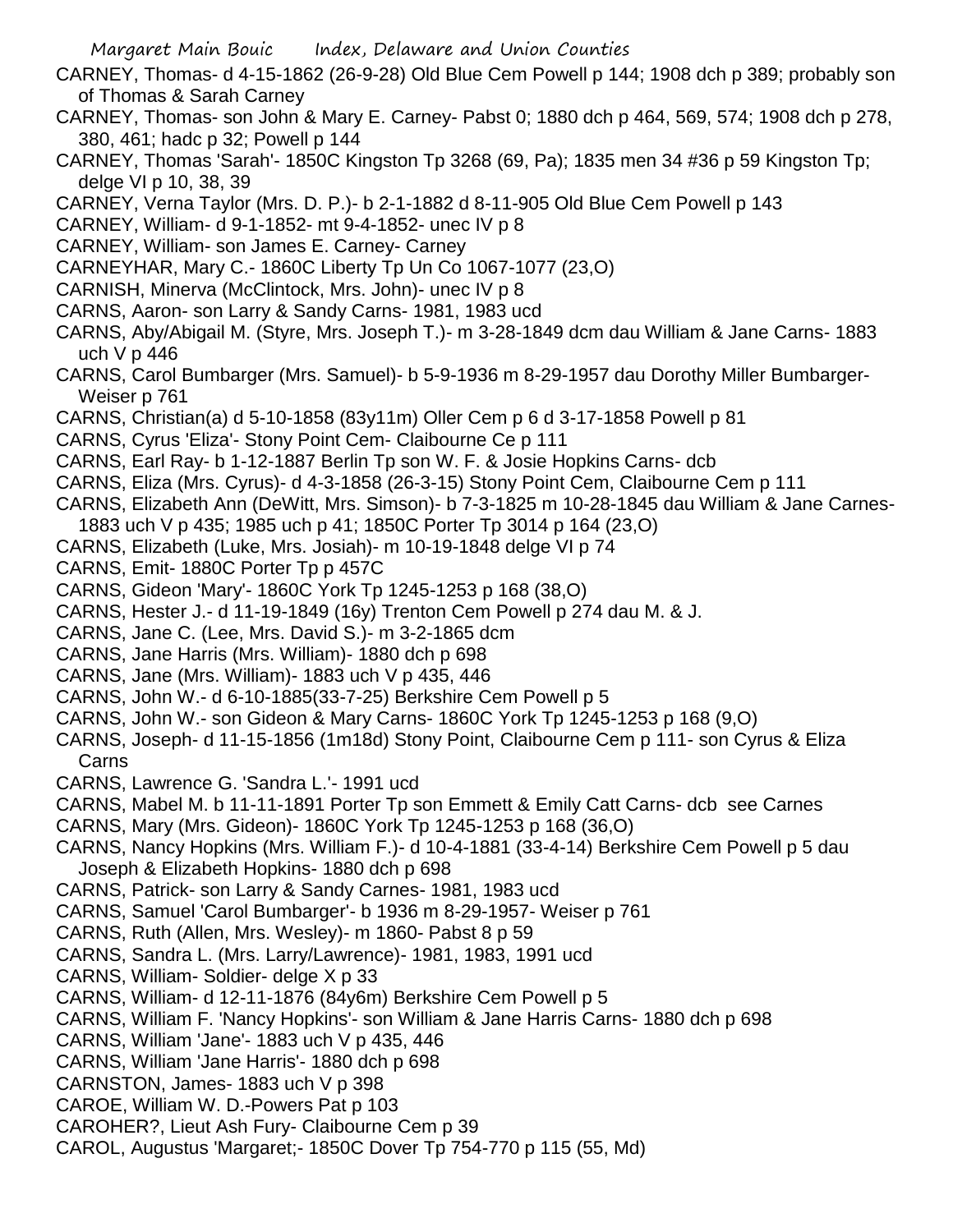Margaret Main Bouic Index, Delaware and Union Counties CAROL, Elizabeth J. (Mrs. Henry)- 1850C Dover Tp 753-769 p 115 (18,O) CAROL, Henry 'Elizabeth J.'- 1850C Dover Tp 753-769 p 115 (23,O) CAROL, Louisa- dau Augustus & Margaret Carol- 1850C Dover Tp 754-770 p 115 (18,O) CAROL, Margaret A.- dau Augustus & Margaret Carol- 1850C Dover Tp 754-770 p 115 (6,O) CAROL, Phebe- dau Augustus & Margaret Carol- 1850C Dover Tp 754-770 p 115 (13,O) CAROL, William- son Augustus & Margaret Carol- 1850C Dover Tp 754-770 p 115 (9,O) CAROLL, Noah- 1980 dcd CAROLUS, Katherine Elizabeth (Broscious, Mrs. Raymond Francis)- b 10-28-1917 m 3-3-1939- Weiser p 384 CAROTHERS, ---b 1852 d 1853 Kilbourne Cem p 2 dau J. A. & L. A. Carothers CAROTHERS, Angel (Dunahay, Mrs. Samuel B.)- b 6-6-1843 Irel m 12-25-1871 d 2-24-1917 Limadau Robert & Martha McKim Carothers- ped Lowell Dunahay 5-delge III p 32 CAROTHERS, Barbara A. (Mrs. William Jr.)- 1971 ucd CAROTHERS, Betty J. (Mrs. William J. Sr.)- 1971 ucd CAROTHERS, Bonnie (Glenn, Mrs. )- dau Carl C. & Irma Mae Blue Carothers- Carothers CAROTHERS, Carl C. 'Irma M.- b 1905 d 1964 Price Cem djlm p 70 CAROTHERS, Cora (Riensmith, Mrs. )- dau Howard & Gertrude Diven Carothers- Carothers CAROTHERS, David S. 'Sarah Jane Freshwater'- Freshwater p 40, 45 CAROTHERS, Elizabeth Leedy (Mrs. Joseph)- m 5-29-1859 dcm CAROTHERS, Emily F. Prince (Mrs. James H.)- m 10-25-1849 dcm CAROTHERS, Gertrude Diven (Mrs. Howard)- Carothers CAROTHERS, Howard 'Gertrude Diven'- Carothers CAROTHERS, Ira- Pabst 0 CAROTHERS, Irma Mae Blue (Mrs. Carl C.)- b 5-18-1908 d 10-8-1991 (83) Price Cem djlm p 70 dau Sterl C. & Maggie Rosette Blue- Carothers CAROTHERS, Isaac- uca p 87 CAROTHERS, James H. 'Emily F. Prince'- m 10-25-1849 dcm CAROTHERS, Dr. James- brother Dr. John A. Carothers- 1880 dch p 235, 239, 558; Fowler p 49 CAROTHERS, James R.- son Carl C. & Irma Mae Blue Carothers- Carothers CAROTHERS, Dr. John A. 'Louisa Scott'- m 10-2-1853 dcm- 1880 dch p 217; 1908 dch p 101, 758; Cherrington p 3; Pabst 0, 7 p 57, 58, 61; CCC Brown Tp CAROTHERS, John 'Nancy Belle Freshwater'- Freshwater p 40, 45 CAROTHERS, Joseph 'Elizabeth Leedy'- m 5-29-1859 dcm CAROTHERS, Kenneth B.- b 1938 d 1970 Price Cem djlm p 71 CAROTHERS, Kimberly- b 1970 ch William Jr. & Barbara A. Carothers- 1971 ucd CAROTHERS, Louisa Scott (Mrs. John A.)- m 10-2-1853 dcm dau Seymour & Louise Elmer Scott-1908 dch p 758 CAROTHERS, Lydia Jane (Freshwater, Mrs. George W.)- m 1-5-1882- Freshwater p 231 CAROTHERS, Martha McKim (Mrs. Robert)- b Irel- ped Lowell Dunahay 11-delge III p 32 CAROTHERS, Nancy Belle (Mrs. John)- d age 81- dau Philip & Eleanor Archer Freshwater-Freshwater p 40, 45 CAROTHERS, Pauline T. (Vance, Mrs. Joseph)- b 12-28-1908 m 1953 d 3-12-1988 dau Howard & Gertrude Diven Carothers- Carothers; Vance CAROTHERS, Philip- son David S. & Sarah Jane Freshwater- Freshwater p 40, 45 CAROTHERS, Robert G.- son Carl C. & Irma Mae Blue Carothers- Carothers CAROTHERS, Robert 'Martha McKim'- d ca 1853- ped Lowell Dunahay 10-delge III p 32 CAROTHERS, Sarah Jane (Mrs. David S.)- d age 81 dau Philip & Eleanor Archer Freshwater-Freshwater p 40, 45 CAROTHERS, Sherry J. (Denman, Mrs. )- dau Carl C. & Irma Mae Blue Carothers- Carothers CAROTHERS, Viola (Freiadend, Mrs. )- dau Howard & Gertrude Diven Carothers- Carothers CAROTHERS, W.- uca p 87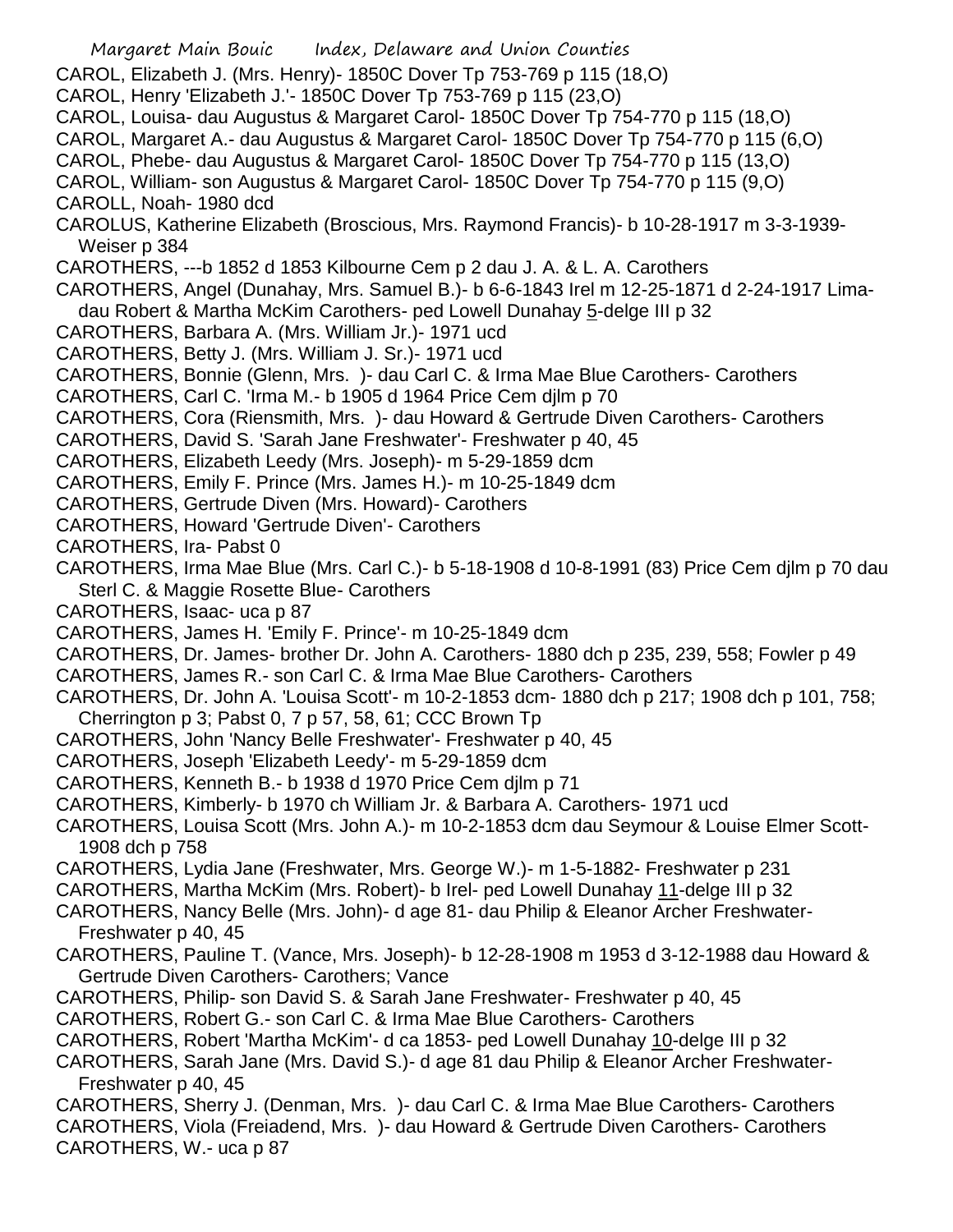Margaret Main Bouic Index, Delaware and Union Counties CAROTHERS, William Jr. 'Barbara A.'- 1971 ucd CAROTHERS, William J. Sr. 'Betty J.'- 1971 ucd CAROTHERS, Zola (White, Mrs. )- dau Howard & Gerturde Diven Carothers- Carothers CARP, --- unec III p 17 CARP, John 'Mary Ann Stokes'- 1908 dch p 633 CARP, Mary Ann Stokes'- 1908 dch p 633 CARPEN, James- Pabst 6 p CARPENDER, -- b 12-12-1869 Porter Tp son William & Cathrine Carpender dcb CARPENTER, references A Carpenter are from Carpenter Memorial by Amos Carpenter 1898 CARPENTER,  $-1908$  dch p 443; Pabst 1 p 2; Sand p 4; unec V p 13- family of Dorothy Robinson #1; delge IV p 58, unec VIII p 52; Verna Willson #285 unec X p 37 CARPENTER, & CASE- delge VI p 58 CARPENTER & PERFECT- delge VII p 43 CARPENTER & PUDNEY- uca p 23 CARPENTER & Williams- uca p 12 CARPENDER, Mr.- 1835 men 38 #112 p 67 Liberty Tp CARPENTER, --- b 10-3-1867 Berkshire Tp dau Newel E. & Hattie L. Lewis Carpenter- dcb CARPENTER, --- b 6-7-1868 Berkshire Tp dau T. F. & Mary L. Grist Carpenter- dcb CARPENTER, --- b 6-28-1868 Berkshire Tp dau C. C. & Ella Carpenter- dcb CARPENTER, b 2-31-1901 Porter Tp son Wm. Jr. & Jennie Crego Carpenter- dcb CARPENTER, Abiah- 1880 dch p 414, 659 CARPENTER, Abiel 'Prudence''Chariety Allen'- son Abraham & Abigail Bullard Carpenter- 1880 dch p 414; Carpenter p 1; N. Carpenter p 1; dcc Maxson Greene 214, 438 CARPENTER, Abigail Arnold (Mrs. William)- b 1607 d 2-22-1667- dcc Maxson Greene 1697, 1713, 3201, 3489 CARPENTER, Abigail (Mrs. Benjamin )- N. Carpenter 1 CARPENTER, Abigail Bullard (Mrs. Abraham) - d 6-5-1713 - dcc Maxson Greene 429 CARPENTER, Abigail Rand (Mrs. Nathan)- N. Carpenter 1 CARPENTER, Abiol- b 8-3-1743 dau Abial Carpenter- A Carpenter 843 p 144 CARPENTER, Abraham- 1835 men 27 #36 p 45 Genoa Tp- delge IV p 67 1840C Genoa Tp CARPENTER, Abraham 'Abigail Bullard'- b 9-20-1682 d 4-22-1758- dcc Maxson Greene 428 CARPENTER, Abraham- d 12-8-1826 (56y10m) Galena Cem Powell p 14 son Abiah Carpenter-1880 dch p 417, 659; 1820C Sunbury Tp; Pabst 5 p 2; delge III p 55 CARPENTER, Abraham 'Elizabeth Bliss'- b 9-23-1739- A Carpenter 842 p 144 CARPENTER, Abraham 'Mary/Polly Carpenter'- delge III p 66 CARPENTER, Ada- dau Henry Carpenter- Pabst 6 p 96, 97 CARPENTER, Adah (Granger, Mrs. Dr. George)- b 1-15-1825 m 3-17-1847 dcm dau Lyman & Nancy Lewis Carpenter- dumch p 160; Powell p 367 CARPENTER, Adah (Mrs. Henry)- d 3-25-1823 (29y5m) Galena Cem Powell p 16 CARPENTER, Adda O.- Pabst 0 CARPENTER, Adny- Pabst 8 p 92 CARPENTER, A. G.- 1915 uch p 200; 1883 uch III p 394 CARPENTER, Al- son Elmer Carpenter- Carpenter CARPENTER, Albert- 1985 uch p 389; Pabst 6 p 23 CARPENTER, Albert F.'Jane E.'- 1880C Paris Tp 142-146 p 15 (42,O,NY,Conn) p 0121 CARPENTER, Albert (Meodoret) T. 'Jennie Fuller'- son George B. & Mary Ann Smith Carpenter-Pabst 3 p 24, 6 p 96, 98, 104; 1850C Berkshire Tp 2 p 1 (13, O) CARPENTER, Alcy/Alice/Alse/Aylse (Mrs. Jesse)- d 5-28-1866 (56-2-13) Mt. Herman Cem djlm p 11- 1915 uch p 220; 1883 uch V p 364; 1850C Dover Tp 729-745 p 112 (40, Va); 1860C Leesburg Tp 383 (50, Va)

CARPENTER, Alex Hanson- b 10-26-1875 Berkshire Tp son N. E. & Hattie Lewis Carpenter- dcb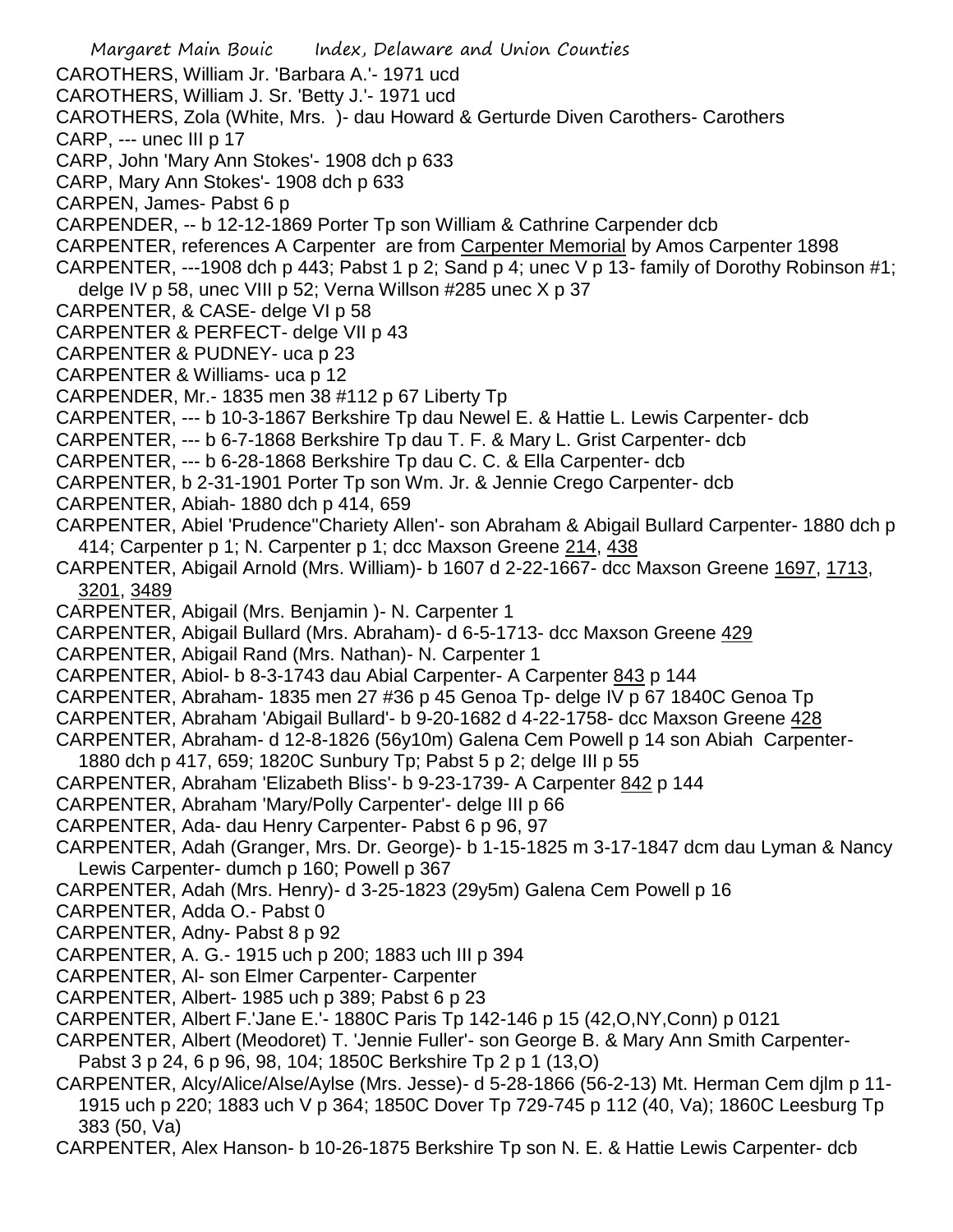CARPENTER, inf son of Jesse & Alse d 5-10-1844 Mt. Herman Cem djlm p 11

CARPENTER, Alfred/Alford 'Cynthia Case'- b 7-23-1786 m 3-31-1812- son Nathan & Hannah Thomas Carpenter- N. Carpenter p 1; Powell p 159; dcw Bk 1 p 2; 1880 dch p 318, 420; 1908 dch p 468; 1820C Liberty Tp; dcw Bk 1 p 2; Carpenter 2058; delge VIII p 54, X p 10

- CARPENTER, Alfred 'Sarah Fullington'- 1883 uch V p 177
- CARPENTER, Alice A. or Mary A. (Smartwood, Mrs. Frank)- dau William & Mary Fulk Carpenterdelge IX p 79

CARPENTER, Alice Boyd (Mrs. A. G.)- unec VIII p 29

- CARPENTER, Alice Idell Carney (Mrs. Wayne)- b 5-21-1875 m 9-27-1900 d 3-3-1952 bur Sunbury dcq Helen Carpenter Clark 3; Florabel Carpenter Lacher 3 dau Elijah & Mary Hodgden Carney; Pabst 1 p 25, 2 p 34, 6 p 101
- CARPENTER, Alice Mackan (Mrs. Frank)(McPeak, Mrs. Tobias)- b 10-25- d 12-9-1943 dau James & Louisa Wells Mackan- opc 463; Wells 3,4
- CARPENTER, Alice (McKitterick, Mrs. John Collins)- b 10-12-1913 m 11-14-1940- McKitrick p 425

CARPENTER, Allen 'Mehitabel Carpenter'- brother Nathan Carpenter- N. Carpenter p 1; Carpenter 848 p 144

CARPENTER, Allen Stafford Jr. 'Jane Lovina Engle'- m 1-1959 David Swartz

- CARPENTER, Allen Stafford III 'Julie Stock'- b 8-28-1959 m 8-17-1985 son Allen Stafford,Jr. & Jane Lovina Engle Carpenter- David Swartz
- CARPENTER, Almira- 1880C Berkshire Tp p 411A
- CARPENTER, Alona (Davis, Mrs. Jotham B.)- m 2-10-1881 ucm 6910
- CARPENTER, Alonzo 'Orell Newell'- m 5-24-1838 dcm; 1840C Berkshire Tp 187 (20-30); Powell p 50
- CARPENTER, Dr. Amercius- 1850C Berkshire Tp 120 p 12 (30,O)
- CARPENTER, Amy (Carpenter, Mrs. Benjamin)- b 11-26-1725 d 7-1-1803- A Carpenter 839 p 144
- CARPENTER, Amy (Mrs. David)- 1850C Kingston Tp 3321 p 174 (32, NY)
- CARPENTER, Amy Jo (Elkins, Mrs. Anthony D.)- dau James & Barbara Carpenter- Carpenter
- CARPENTER, Amy (Landon, Mrs. Sidney)- m 3-31-1836 dcm
- CARPENTER, Andrew- Pabst 0
- CARPENTER, Andrew Jonathan- b 1-4-1992 son Stewart & Bethany Hutchisson Carpenter-**Carpenter**
- CARPENTER, Angela Coleen (La Pat, Mrs. Robert)- b 1-28-1974 m 11-12-1994 dau Jerry & Mary Alice Burger Carpenter- St. Paul p 29
- CARPENTER, Angeline- dau Daniel J. Carpenter- Carpenter

CARPENTER, Angie (McElwee, Mrs. )- dau Dr. William B. Carpenter- Carpenter

- CARPENTER, Ann- b 1973 dau Danny L. & Katherine Carpenter- 1979, 1981, 1983, 1991 ucd
- CARPENTER, Ann Edwards (Mrs. Lewis)- b 1859 Un Co m 12-19-1878 ucm 6389 d 12-13-1917

Oakdale Cem I p 127 (F-R8-4); 1880C Allen Tp 150-161 p 16 (21,O,NY,O); 1900C Allen Tp 105- 109 p 5B (41,O,Vt,O); 3 ch

- CARPENTER, Ann Eliza Brown (Mrs. William R.)- 1908 dch p 179; Pabst 6 p 24, 104
- CARPENTER, Ann Lewis (Mrs. Eleazar)- m 10-23-1823 dcga p 21 Del Pat & Fr Chron
- CARPENTER, Ann M.- dau Elisha Scoville & Letitia Smith Carpenter- 1850C Berkshire Tp 33 p 4  $(2,0)$
- CARPENTER, Ann (Place, Mrs. )- b 1794 d 10-30-1858- mother Philip Place- Pabst Pion I p 191
- CARPENTER, Ann (Rose, Mrs. William)- m 6-24-1840 dcm dau Lyman Carpenter- dcw Bk 2 p 153
- CARPENTER, Anna- 1850C Liberty Tp Un Co 1645 p 108 (74, Pa)
- CARPENTER, Anna Bensley (Place, Mrs. )(Mrs. Daniel J.)- delge I p 12
- CARPENTER, Anna C.- b 1877 d 1946 Galena Cem Powell p 26
- CARPENTER, Anna (Mrs. Daniel J.)- 1850C Berkshire Tp 247 (55, Pa); Pabst Pion II p 188; delge III p 55
- CARPENTER, Anna (Mrs. David)- 1850C Kingston Tp 3321 p 174 (32, NY)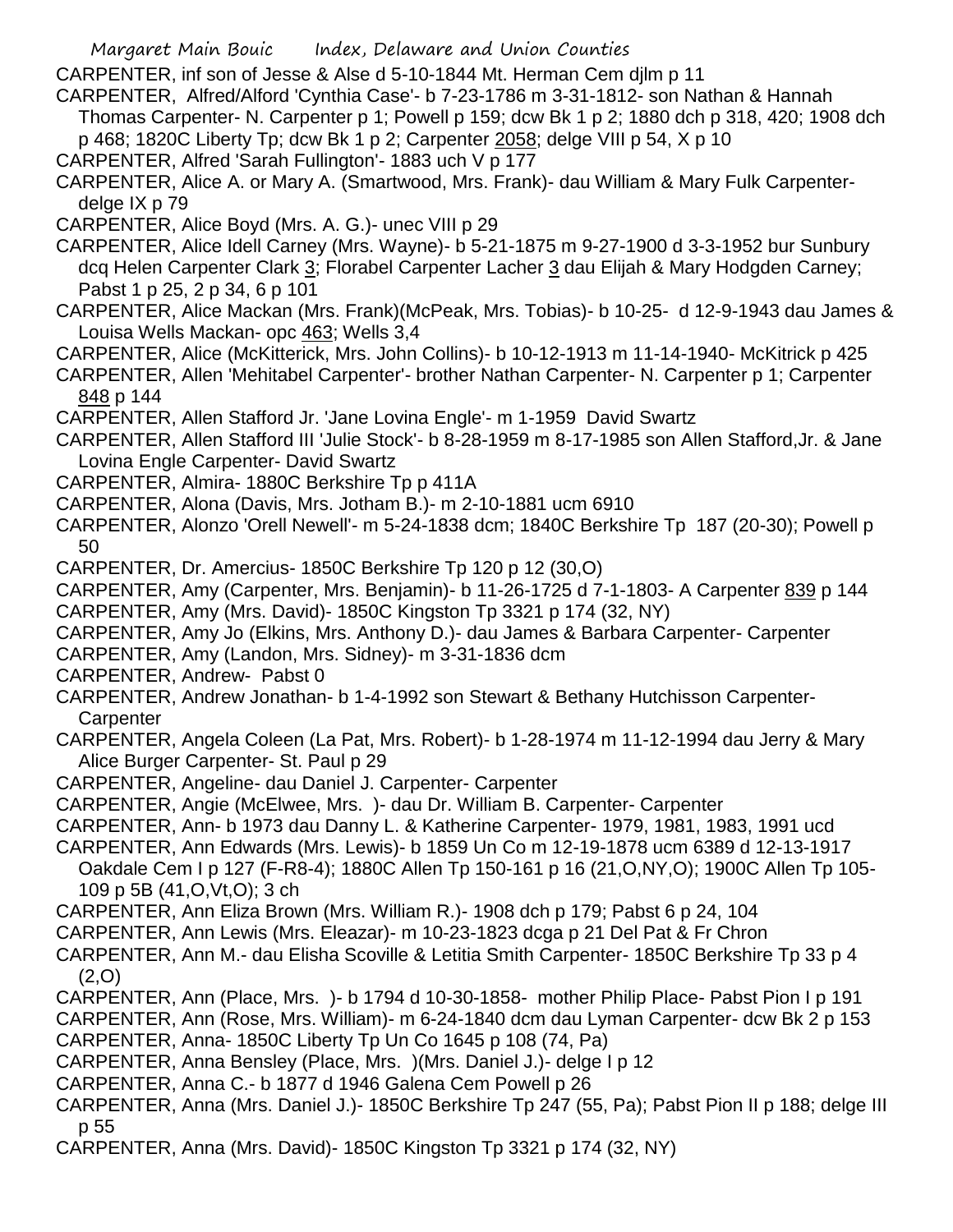- CARPENTER, Anna Ellen Myers (Mrs. James F.)- b 9-3-1881 m 8-5-1903 d 5-1-1962 bur Greenlawn Cem- dau Morgan & Eliza Severms Myers- Carpenter
- CARPENTER, Anna (Mrs. Howard L.)- Carpenter
- CARPENTER, Anna M.(Mrs. )- b 4-20-1905 d 8-1-1988 (83) bur Radnor- postmistress, Radnor; 1961, 1969, 1971, 1980 dcd
- CARPENTER, Anna Rose (Mrs. Lyman)- Powell p 280
- CARPENTER, Anne- b 1956 dau Jack M. & Jo Anne Carpenter- 1967 ucd
- CARPENTER, Annes Palen (Mrs. Jesse)- m 6-14-1868 ucm 4396; 1870C Leesburg Tp 135-141 p 17 (41,O); 1880C Leesburg Tp p 0185; uca p 23, 75
- CARPENTER, Annie or Amey Carpenter (Mrs. Benjamin)- b 11-26-1725 d 8-1-1803 du Abial & Prudence Carpenter- dcc Maxson Greene 107, 209
- CARPENTER, Annie Benjamin- b 2-4-1878 d 5-5-1903 Pueblo Col. not m dau Benjamin Franklin & Margaret Jane Hilliard Carpenter- Jansen letter
- CARPENTER, Annis (Mrs. )- 1880C Leesburg Tp 210 p 21 (51, NY,NY,Ct)
- CARPENTER, Ardene (Criner, Mrs. )- dau Stanley Clyde Carpenter- Carpenter
- CARPENTER, Arizona Dove (LeMay, Mrs. Erving)- b 1897 d 1967 unec XI p 5
- CARPENTER, Armenius- heir of Moses Carpenter- dcw Bk 4 p 18(3)
- CARPENTER, A. T.- 1915 uch p 152, 197, 198; 1883 uch III p 322, 391, 392, V p 57; Pabst Pion I p 126; uca p 64, 65, 70; delge IX p 19
- CARPENTER, Arthur- son Lafayette Carpenter- Pabst 6 p 97
- CARPENTER, Augusta- Pabst 0, 6 p 23
- CARPENTER, Augustine- 1908 dch p 389
- CARPENTER, Augustus- son George B. & Mary Ann Smith Carpenter- 1850C Berkshire Tp 2 p 1 (18, Pa)
- CARPENTER, Austin- son David & Amy Carpenter- 1850C Kingston Tp 3321 p 174 (9,O)
- CARPENTER, Barbara (Mrs. James)- Carpenter
- CARPENTER, Ben U.- d 6-14-1964 (53)- Carpenter
- CARPENTER, Rev. Benjamin- dcga p 36, 52
- CARPENTER, Benjamin 'Abigail''Sarah Powers'- son Nathan & Patience Turner Carpenter- N. Carpenter p 1; Powers p 284; dcga p 8 Del Pat & Fr Chron 11-27-1822
- CARPENTER, Lt. Gov. Benjamin 'Annie/Amey Carpenter- b 5-17-1725/6 d 3-29-1804(79)- A Carpenter (839) p 144; dcc Maxson Greene 106, 218
- CARPENTER, Benjamin F.- 1908 dch p 389
- CARPENTER, Benjamin Franklin 'Margaret Hilliard'- b 8-1-1839 m 7-4-1867 d 6-26-1919 Thompson Tp Cem son Augustine & Ann Marple Carpenter- Jansen letter- see Asp 1892b- 1880C Thompson Tp p 29A
- CARPENTER, Deacon Benjamin- son Rev. Gilbert & Sarah Carpenter- Pabst 6 p 21, 50, 100
- CARPENTER, Benjamin E.- 1835 men 5 #30 p 2 Berkshire Tp
- CARPENTER, Benjamin E.- 1835 men 5 #41 p 2 Berkshire Tp
- CARPENTER, Benjamin 2d- perhaps son James & Elizabeth Hewitt Carpenter- 1820 Sunbury Tp; Pabst 6 pp 26, 32, 105; dcw Bk 1 pp 112, will p 33
- CARPENTER, Benjamin Esq. 'Lucy/Elizabeth Stark'- d 7-19-1849 (65-5-15) Galena Cem- son Judge Benjamin & Polly Ferrier Carpenter- Powell p 23, 28; 1820C Sunbury Tp; 1840C Berkshire Tp 184 (50-60); 1880 dch p 446, 448; 1908 dch p 132, 264, 438; Pabst 6 p 26, 32; hadc p 16; CCC
- CARPENTER, Benjamin 'Mary Barney'- b 1-27-1680 m 1-23-1706 son Benjamin & Renew Weekes Carpenter- dcc Maxson Greene 400
- CARPENTER, Benjamin- d 8-22-1827 (4m) Galena Cem son Moses & Deborah Carpenter- Powell p 16
- CARPENTER, Judge Benjamin 'Polly Ferrier;- b 4-30-1750 d 9-27-1823 (73y8m) Galena Cem Powell p 23, 28, 159; brother Gilbert Carpenter; 1820C Sunbury Tp; 1840C Berkshire Tp p 183 (60-70); 1850C Berkhsire Tp 270 p 28 (75 Pa); dcq Doris Whittier Pierce 46; Louise Bennett Pinney 28;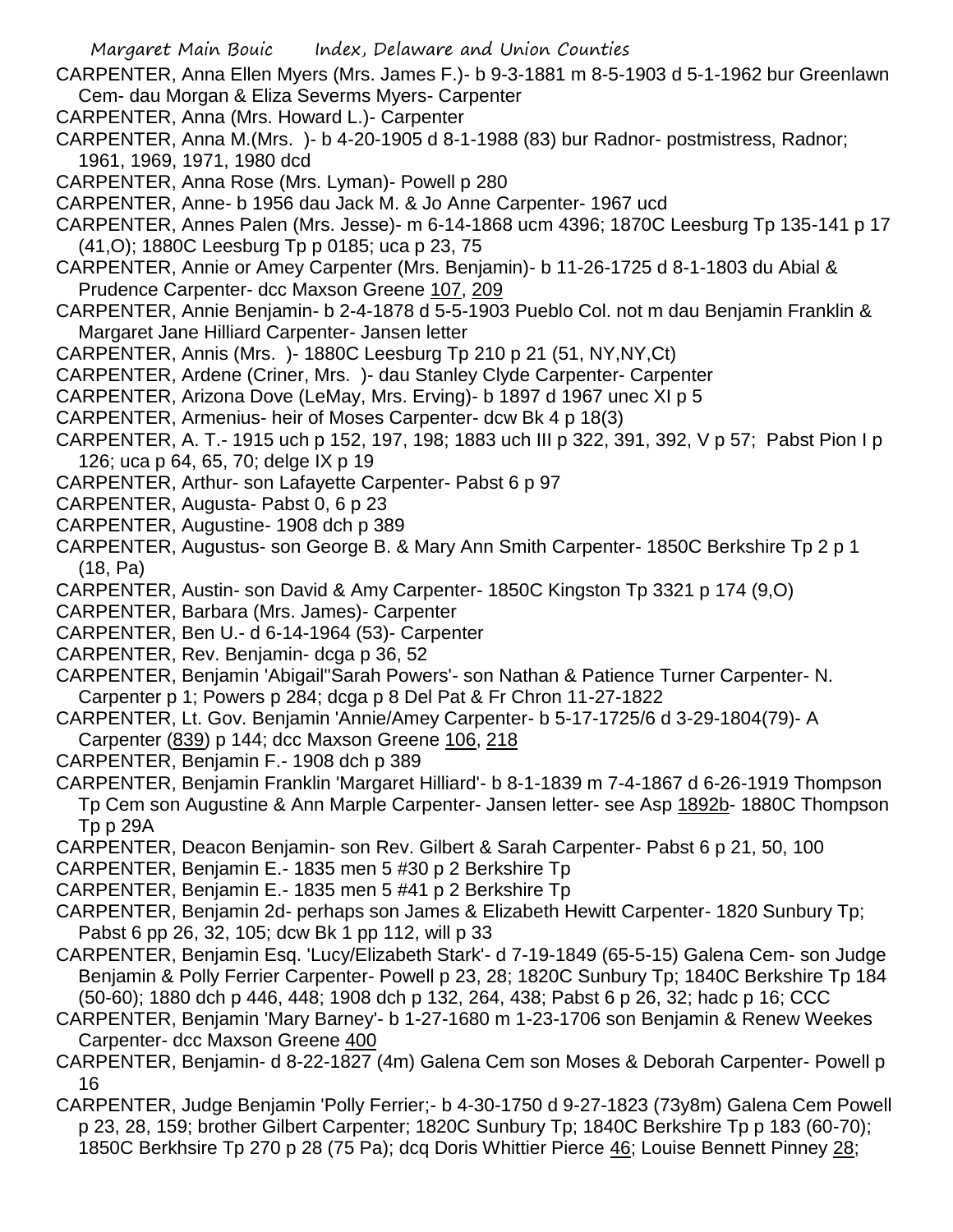1880 dch p 433, 446, 564, 616; 1908 dch p 100, 106, 278, 378, 460; Pabst 0; 1 p 9; 5 p 3; 6 p 20, 21, 36, 40, 45, 46, 47, 53, 67, 101, 105, 108; Pabst Pion I p 2; rsdc; dcga p 20 Del Pat & Fr Chron;

- delge I p 18, II p 12, IV p 59, VII p 62, VIII p 54, 55, IX p 29, X p 41; Sunbury p 149
- CARPENTER, Benjamin 2nd 'Procula'- d 1-28-1875 (82y) Galena Cem Powell p 26
- CARPENTER, Benjamin 'Renew Weekes'- b 1-19-1658 d 1727 son Joseph & Margaret Sutton Carpenter- dcc Maxson Greene 424, 800, 872
- CARPENTER, Benjamin 'Sarah'- 1883 uch V p 123
- CARPENTER, Bennett- son Lyman & Nancy Lewis Carpenter- dumch p 160
- CARPENTER, Bernice Cleo- dau Frank & Alice Mackan Carpenter- Fairview p 5
- CARPENTER, Bernice (Ganson, Mrs. Philip)- dau Forrest & Lynda Doan Carpenter- Carpenter
- CARPENTER, Bertha (Smith, Mrs. Clifford Franklin)- b 7-28-1877 m 12-25-1902 d 10-1954 bur Cheshire- dau Frederick A. & Mary Ellen Snedeker Carpenter- dcq Marian Smith Hagelgans 3;
- Pabst 6 p 96, 103; Smith Bible; delge IX p 7
- CARPENTER, Bessie- 1908 dch p 430
- CARPENTER, Bethany Hutchisson (Mrs. Stewart)- Carpenter
- CARPENTER, Betsey Ann Allen (Mrs. E./Uram)- m 7-19/9-1835 ucm 373 unec III p 8; dau Daniel & Rachel burwell Allen- 1883 uch V p 453; unec III p 8
- CARPENTER, Betsey B. Cornell (Mrs. Rufus)- m 3-13-1862 dcm
- CARPENTER, Betsie Anway/Reardon (Mrs. William)- b c 1785 Orange Co,NY- delge I p 5, IX p 45
- CARPENTER, Betsy Burwell (Mrs. euram)- dau Jonathan & Hannah Van Gordon Burwell- unec IV p 26
- CARPENTER, Betsey- exec of James Carpenter- dcga p 3 Del Pat & Fr. Chron 2-4-1822
- CARPENTER, Betty/Elizabeth Connolly (Cowdrey, Mrs. Ira)(Mrs. Stanley C.)- b 7-25-1900 WVa d 9-24-1980 bur Maple Dell Cem- dau Samuel & Isabel Marks Connolly- Carpenter; Cowdrey-1949, 1959, 1967, 1971, 1973 uch; djlm p 94
- CARPENTER, Betty (Myers, Mrs. )- dau James F. & Anna Ellen Myers Carpenter- Carpenter
- CARPENTER, Blaine Franklin 'Dode E. Mills'- b 7-25-1891 Un Co d 4-15-1969 Oakdale Cem II p 137 (M-R4-5)- son Lewis & Anna Edwards Carpenter- Carpenter; 1967 ucd; 1900C Allen Tp 105-109 p 5B (8,O,O,O)
- CARPENTER, Blanche (Mckitrick, Mrs. Wesley Sheridan)- b 11-24-1876 m 12-2-1903 d 4-20-1958 dau David & Sarah J. Craig Carpenter- McKitrick p 95, 96, 99
- CARPENTER, Bonnie Jeanne Reed (Mrs. James)- dau Homer & Bertha Ernestine Hutchisson Reed-Hutchisson p 37
- CARPENTER, Bonnie Lois- b 9-3-1933 dau Henry & Iva Evaline Vickers Carpenter- Genther p 212
- CARPENTER, Brandon Michael- b 10-24-1982 son John & Sonja Friece Carpenter- Carpenter
- CARPENTER, Byron- son Henry Carpenter- Pabst 6 p 97
- CARPENTER, C.- delge V p 35
- CARPENTER, C. Jr.- 1880C Berlin Tp p 365C
- CARPENTER, Calvin E.- d 8-25-1859 (5y10m) Galena Cem son Homer & Rebecca Pike Carpenter-Powell p 26
- CARPENTER, Carl E.- b 1961 son William D. & Catherine L. Carpenter- Carpenter; 1961, 1969, 1971, 1980 dcd
- CARPENTER, Carlton- b 7-1865 son George & Sarah A. Wilbur Carpenter- 1883 uch V p 473; 1870C Allen Tp 190-183 p 12 (4,O); 1880C Allen Tp 138-149 p 15 (14,O,Va,O); 1900C Allen Tp 62-64 (334,O,Va,O)
- CARPENTER, Carman A. d 9-27-1832 (or 1852?)(1y4d) son D? & M? Stark Cem Powell p 25
- CARPENTER, Carol Joy (Hosterman, Mrs. William)- m 8-7-19 dau Charles M. & Nita Grace Coates Carpenter- Carpenter
- CARPENTER, Caroline- b 12-5-1848 dau Orr & Deesha Carpenter- 1850C Berkshire Tp 268 p 28  $(1,0)$ ; Pabst Pion I p 7
- CARPENTER, Caroline Shoemaker (Mrs. Henry)- m 4-27-1861 dcm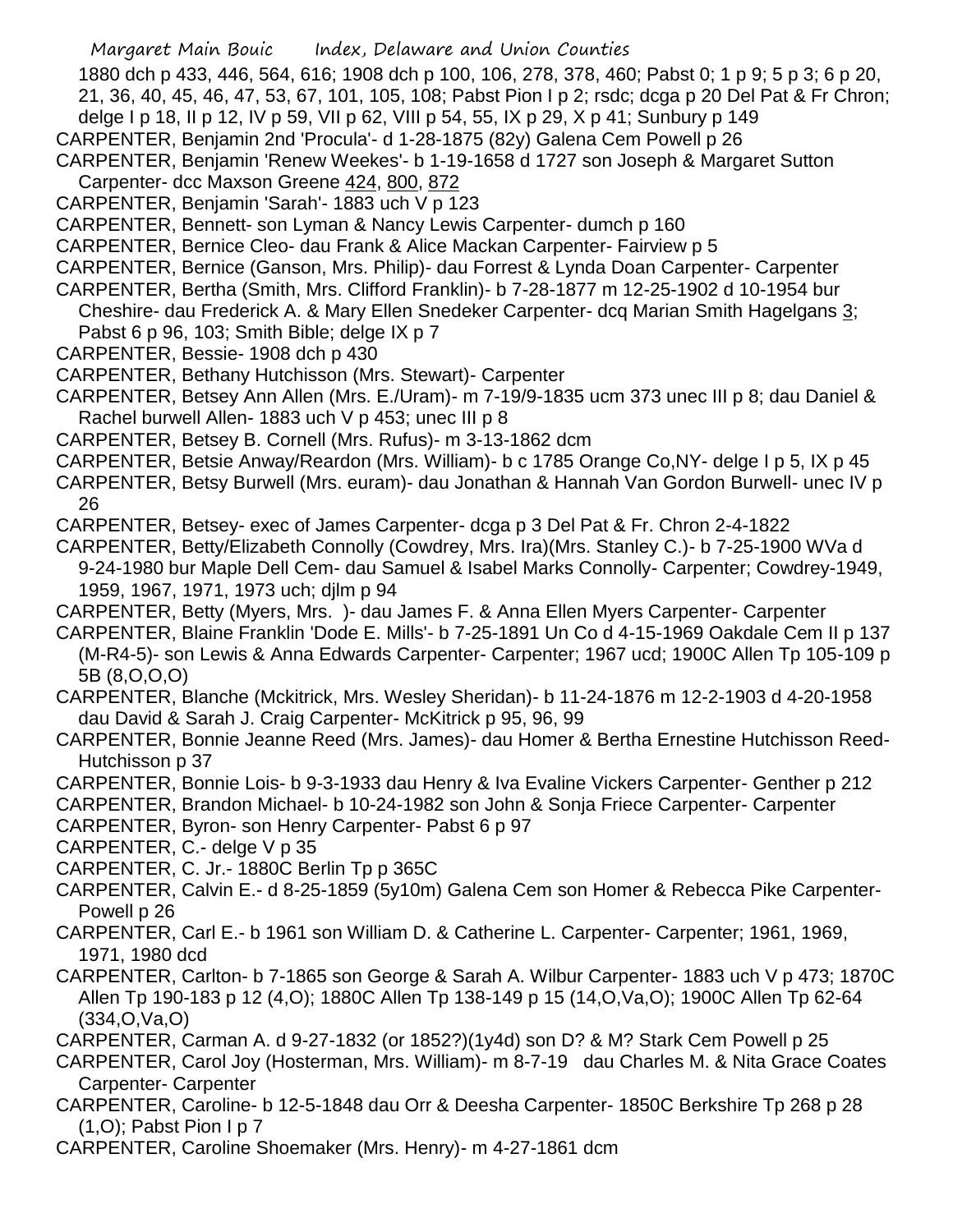- Margaret Main Bouic Index, Delaware and Union Counties
- CARPENTER, Carrie Wilcox (Mrs. )- dau Robert & Eveline Spangler Wilcox- dumch p 229
- CARPENTER, Catharine (Cunningham, Mrs. James P.)- 1880 dch p 801; Pabst O
- CARPENTER, Catharine (Mrs. E. S.)- d 3-1-1847 (47) Galena Cem Powell p 17
- CARPENTER, Catharine Hill (Mrs. Solomon)- b 11-9-1784 d 2-5-1855 (71y2m) Oakdale Cem I 317 p 163(2); 1840C Allen Tp 684 (50-60); 1850C Allen Tp 1439-1458 p 215 (65, Va)
- CARPENTER, Catherine (Kenaston, Mrs. Charles Hayden)- b 1-12-1849 (twin) m 12-24-1865 d 9-18-1924 Iowa- dau Deming & Esther Woodruff Carpenter- J. Gordon letter
- CARPENTER, Catharine Pensil (Mrs. Gilbert)- d 9-10-1852 (82y6m26d) Galena Cem Powell p 25; delge VI p 21, 58 (1844)
- CARPENTER, Catharine (Smith, Mrs. D. D.)- dau Lyman & Nancy Lewis Carpenter- dumch p 160; Pabst 6 p 97
- CARPENTER, Catherine (Heddings, Mrs. John)- m 4-18-842 dcm
- CARPENTER, Catherine L. (Mrs. William D.)(Winters, Mrs. )- 1961, 1969, 1971, 1980 dcd
- CARPENTER, Catharine (Mrs. Solomon)- uccp p 14
- CARPENTER, Catherine (Walker, Mrs. William)- m 8-22-1839 dcm
- CARPENTER, Catherine Williams (Mrs. Elisha A.)- m 1-4-1837 dcm
- CARPENTER, C. D.- delge III p 20
- CARPENTER, Cecil (Shain, Mrs. Earl C.)- m 1915- Carpenter
- CARPENTER, Charles Donald- b 1921 d 8-30-1982 Maple Dell Cem djlm p 97; son Charles McKinley & Nita Grace Coats Carpenter; WWII; 1961, 1980 dcd
- CARPENTER, Charity Allen (Mrs. Abiel)- N. Carpenter p 1
- CARPENTER, Charles- 1915 uch p 130
- CARPENTER, Charles- 1835 men 9 #211 p 9 Berkshire Tp; 1840C Berkshire Tp p 187 (40-50); delge IV p 65, VI p 59, VII p 8, IX p 29
- CARPENTER, Charles C. 'Ella A. Carpenter'- m 9-21-1865 dcm
- CARPENTER, Charles D.- son David C. & Sarah Carpenter- 1850C Berkshire Tp 30 p 4 (11,O)
- CARPENTER, Charles H.- Pabst O
- CARPENTER, Charles M. 'Nita Grace Coates'- b 1896 m 6-21-1920 d 1-10-1975 (78) Maple Dell Cem djlm p 97; son Felix & Martha Yoder Carpenter- Carpenter 1961, 1969, 1971 dcd
- CARPENTER, Charles S.- d 9-25-1836 (11m 27d) Galena Cem- son Benjamin & Lucy Carpenter-Powell p 28
- CARPENTER, Charles- son Susan Carpenter- 1860C Leesburg Tp 550 (6,O)
- CARPENTER, Charles Wesley 'Elizabeth McLean''Eliza Havens Lord'- m 6-20-1824 dcga p 24, m 3-23-1830 dcga p 49 Del Pat & Fr Chron; dcw Bk 1 33; Pabst 6 p 105, 113, 121; 1880 dch p 213; 1908 dch p 98, 389; Powell p 30
- CARPENTER, Charlotte- b 10-25-1799 d 1-24-1810 dau Nathan & Hannah Thomas Carpenter- N. Carpenter p 1; A Carpenter 2064
- CARPENTER, Charlotte Sharpe (Mrs. Noah)- b 11-25-1768 m 4-26-1792- A Carpenter 852 p 144
- CARPENTER, Charlotte Vroman (Mrs. Ira)- m 1-12-1848 dcm
- CARPENTER, Cherie D. (Mrs. David W.)- 1991 ucd
- CARPENTER, Chester E.'Louisa'- son Lyman & Nancy Lewis Carpenter- dumch p 160; Powell p 362
- CARPENTER, Chester- son Gilbert Carpenter Jr.- Pabst 6 p 96
- CARPENTER, Chester- son Lafayette Carpenter- Pabst 6 p 97
- CARPENTER, Chip- b 1964 ch Robert E. & Jacki Carpenter- 1980 dcd
- CARPENTER, Chris- ch James & Bonnie Jeanne Reed Carpenter- Hutchisson p 37
- CARPENTER, Christina (Cook, Mrs. Henry)- m 10-1850 dcm; 1850C Berkshire Tp 120 p 13 (26,O)
- CARPENTER, Christena (Holden, Mrs. William Harrison)- m ca 1840- unec III 36
- CARPENTER, Christena Marsham (Mrs. David)- m 2-2-1851 ucm 1616; unec XIV p 47
- CARPENTER, Christiann Mershon (Mrs. David R.)- m 1-2-1851 ucm 1616 mt 1-22-1851; unec VIII p 43
- CARPENTER, Christopher- b 1974- son Jack & Debra Carpenter- 1981, 1983, 1991 ucd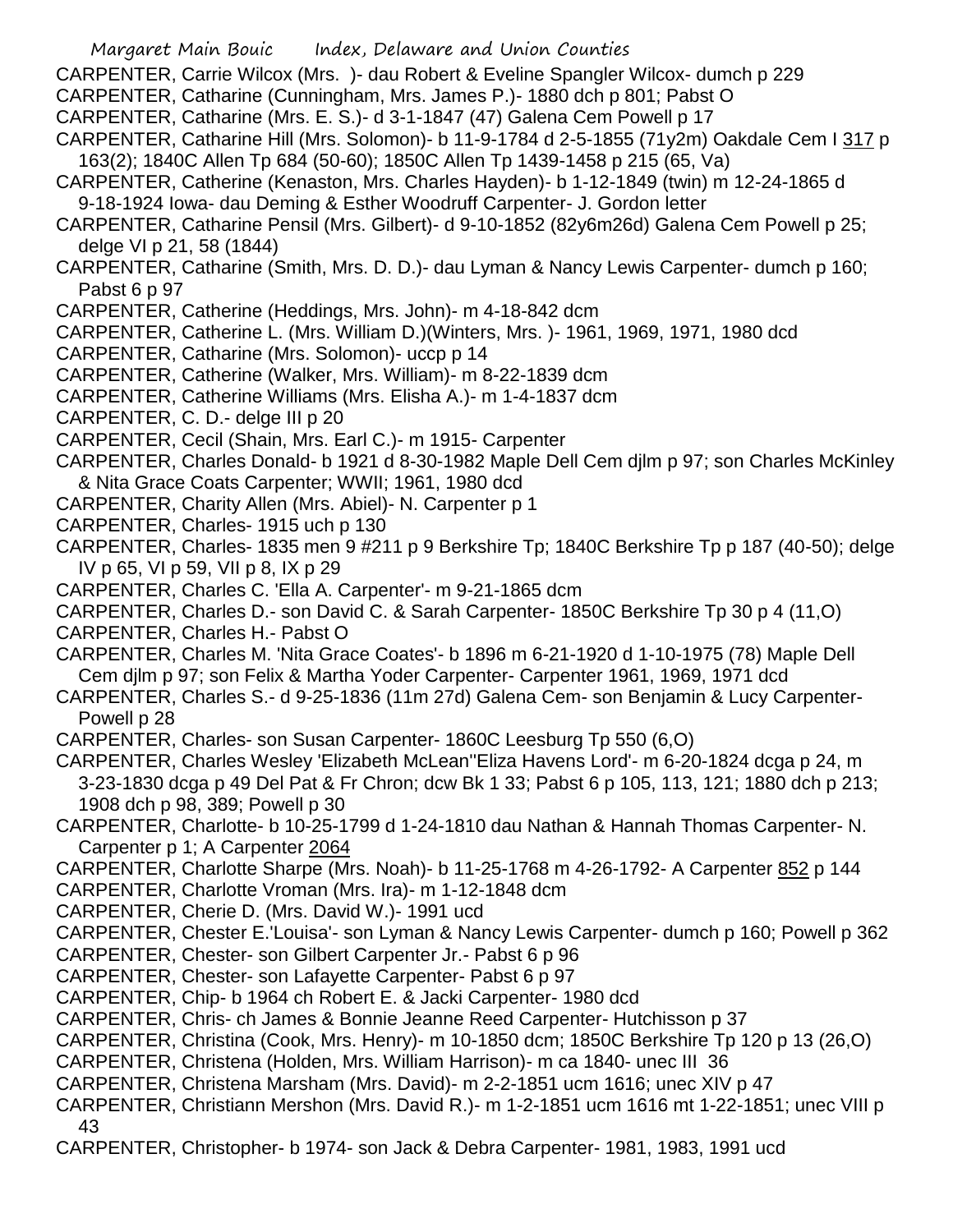- Margaret Main Bouic Index, Delaware and Union Counties CARPENTER, Cicely (Dever, Mrs. Guy)- dau Felix & Martha Yoder Carpenter- Carpenter CARPENTER, Clara A. Foster (Mrs. Frank)- J. Gordon letter CARPENTER, Clara E. (Barton, Mrs. William L.)- Bartlett CARPENTER, Clara E. Hart (Mrs. Ulysses James)- m 6-19-1890- Jansen letter CARPENTER, Comfort 'Priscilla Howard'- b 7-18-1764 m 11-15-1786 A Carpenter 850 p 144 CARPENTER, Connie- d 7-25-1981 dau Richard Carpenter- Carpenter CARPENTER, Cora (Mrs. Floyd P.)- d 1959- Carpenter CARPENTER, Cornelia Augusta (White, Mrs. James F.)- dau Hiram & Sarah Longshore Carpenter-1880 dch p 819; White (63) CARPENTER, Cornelia- dau Hiram & ELizabeth Carpenter- 1850C Berkshire Tp 256 p 26 (13,O) CARPENTER, C. W. ' Bingham'- dumch 243 CARPENTER, --- Bingham (Mrs. C. W.)- dau Joseph & Sarah Hagar Bingham- dumch p 243 CARPENTER, Cynthia (Mrs. Alfred)- d 10-4-1820 (38y) Carpenter Cem Powell p 159 CARPENTER, Cynthia Lea (Clark, Mrs. Kenneth Ray)- m 7-30-1966 dau Elmer & Jane Carpenter-**Carpenter** CARPENTER, Cynthia Parcks- dau Gilbert Carpenter- Pabst 6 p 97 CARPENTER, Cyrena- b 1830 d 1906 Westfield Cem Powell p 362 CARPENTER, Cyrus- 1869 wsc p 1; wsc Grah p 24, 60; 1880 dch p 398; 1908 dch p 245; 1883 uch V p 665; Pabst 8 p 12 CARPENTER, D.- hadc p 54 Trenton Tp CARPENTER, Dale- son Paul V. & Norma Graham Carpenter- Carpenter; 1949 ucd CARPENTER, Damon- son Robert & Maemie Olive Metz Carpenter- Carpenter CARPENTER, Dan 'Lydia Powers'- son Uriah & Sarah Haywood Carpenter- N. Carpenter p 1 CARPENTER, Dale L.- son Paul V. & Norma Carpenter- 1959 ucd (12), 1967 ucd CARPENTER, Dana R.- son Felix & Martha Yoder Carpenter- Carpenter CARPENTER, Daniel A.- Pabst 6 p 36 CARPENTER, Daniel J. 'Anna Bensley Place'- 1850C Berkshire Tp 247 p 25 (66, Penn); delge III p 55 CARPENTER, Daniel 'Dulana'- b 1841 d 1905 Stark Cem Powell p 204 CARPENTER, Daniel E.- Pabst 5 p 3; 1820C Harmony Tp CARPENTER, Daniel I.- heir of Mary M. Hess- Pabst 6 p 34; dcw Bk 3 p 297 CARPENTER, Daniel H.- son James & Elizabeth Carpenter- Galena Cem Powell p 28, 96 CARPENTER, Daniel J.Jr- son Daniel J. Carpenter- delge I p 12 CARPENTER, Daniel J.'Rhoda Carpenter'- d 3-11-1852 (68-1-18)l Galena Cem Powell p 17 Pabst 0, 6 p 39; 1835 men 57 #4 p 106 Trenton Tp; delge I p 12, S p 33 CARPENTER, Daniel J.- 1835 men 8 #185 p 8 Berkshire Tp CARPENTER, Daniel- son Moses C. & Mary Carpenter- 1850C Kingston Tp 3186 p 170 (9,O) CARPENTER, Daniel- father of William Carpenter- delge IX p 20 CARPENTER, Danny- 1980 dcd CARPENTER, Danny L.'Katherine'- 1979, 1981, 1983, 1991 ucd CARPENTER, David- delge III p 55 CARPENTER, David- engaged to Cherie Smith- Carpenter CARPENTER, David C. 'Mary Ann Bolton'- m 2-10-1844 dcm CARPENTER, David C. 'Sarah'- son Benjamin Carpenter; dcw Bk 3 p 273; Pabst 6 p 50, 53, 56, 60, 61; 1835 men 6 #50 p 3 Berkshire Tp; 1840C Berkshire Tp p 186 (30-40); 1850C Berkshire Tp (45, Penn); hadc p 16; CCC; delge VII p 8 CARPENTER, David Eugene 'Elizabeth Ann Schwab'- m 12-27-1969 son Harry Eldon & Mary Friedland Carpenter- Carpenter; Pabst 6 p 51, 101
- CARPENTER, David- 1850C Thomson Tp 6 p 186 (25,O)
- CARPENTER, David- Pabst Pion II p 188; Pabst 8 p 92
- CARPENTER, David 'Amy'- 1850C Kingston Tp 3321 p 174 (30,O)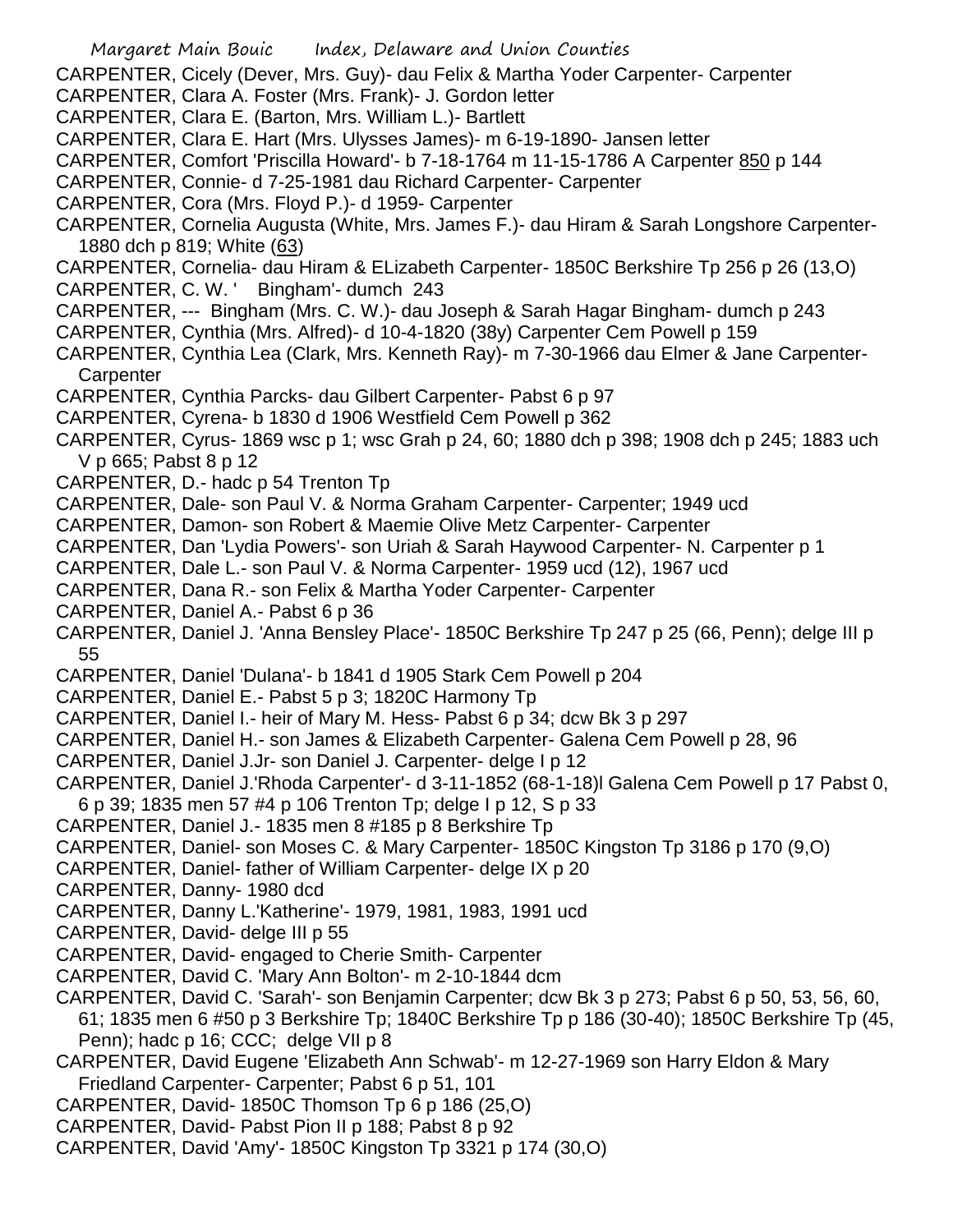Margaret Main Bouic Index, Delaware and Union Counties CARPENTER, David 'Christena Marshan'- m 2-2-1851 ucm 1616 CARPENTER, David P. 'Patricia L.'- son Paul V. & Norma Carpenter- Carpenter; 1949, 1959, 1967, 1971, 1973, 1975, 1979, 1981, 1983, 1991 ucd CARPENTER, David R. 'Christiann Mershon'- m 1-2-1851 ucm 1616 mt 1-22-1851; unec VIII p 43, XIV p 47 CARPENTER, David- son Robert & Elizabeth Carpenter- Pabst 8 p 95 CARPENTER, David 'Sarah Seevers''Sarah J. Craig'- McKitrick p 96 CARPENTER, David T.- son Jesse & Annis West Carpenter- 1883 uch V p 435 CARPENTER, David W. 'Cherie D.'- 1991 ucd CARPENTER, Dawn- b 1968 dau David P. & Patricia L. Carpenter- 1971, 1973, 1975, 1979, 1981, 1983 ucd CARPENTER, D. C.- Pabst 6 p 58, 59, 65 CARPENTER, Debbra- dau James & Bonnie Jeanne Reed Carpenter- Hutchisson p 37 CARPENTER, Deborah Ann- dau Robert & Elizabeth Carpenter- Pabst 8 p 95 CARPENTER, Deborah (Mrs. Moses)- d 12-9-1842 (57) Galena Cem Powell p 16 CARPENTER, Debra (Mrs. Jack)- 1981, 1983, 1991 ucd CARPENTER, Deesha Ann Vandorn (Mrs. Orr)- m 5-21-1836 dcm d 4-1853 (38-5-9) Galena Cem Powell p 18; 1850C Berkshire Tp 268 p 28 (33, NJ) CARPENTER, Delana- dau Homer & Rebecca Pike Carpenter- 1850C Berkshire Tp 271 p 28 (2,O) CARPENTER, Delia (Freshwater, Mrs. Isaach)- m 10-22-1827 Holmes Co- Freshwater p 75, 76 CARPENTER, Delilah (Freshwater, Mrs. Isaac)- m 10-22-1827 Holmes Co- Freshwater p 68 CARPENTER, Delmar L.- son Richard Carpenter- Carpenter; 1980 dcd CARPENTER, Denise- dau Floyd Carpenter- engaged to Michael Gibson- Carpenter; 1983 ucd CARPENTER, Derril Howard- b 6-4-1906 d 3-13-1964(57) Mil. Police Maple Dell cem djlm p 94 son Felix & Martha Yoder Carpenter- Carpenter' 1949 ucd CARPENTER, Deming 'Esther Woodruff'- b 3-26-1826 Galena m 4-13-1843 dcm d 4-1871 Mansfield-**Carpenter** CARPENTER, Deming ' ''Lavina Jane Huston'- div 11-16-1870- m(2) 1-26-1871- Carpenter CARPENTER, Dessie May (Oliver, Mrs. )- b 6-15-1941 dau Stanley Clyde & Betty Connoolly Carpenter- Carpenter; 1949 ucd CARPENTER, Diana Lynn (O'Neal, Mrs. James William II) m 9-10-1994- dau Lowell & Geraldine Carpenter- engaged to David Allen Goodrich; Carpenter; 1983 ucd CARPENTER, Diane (Hardin, Mrs. Scot)- Carpenter CARPENTER, Diane (Hobart, Mrs. Gerald0- dau Floyd Carpenter- Carpenter; Hobart CARPENTER, Diane (Morgan, Mrs. )- dau William Nelson & Dorothy Carpenter- Carpenter CARPENTER, Dianna (Dawson, Mrs. Thomas)- Madison Co unec IV p 22 CARPENTER, Dickie- son Paul V. & Norma Carpenter- 1949 ucd CARPENTER, Dode E. Mills (Mrs. Blaine F.)- b 1892 d 3-31-1993 (103) Oakdale Cem II p 137 (M-R4-5)- dau Frank W. & Sarah Ellen Schmidt Mills- Carpenter; 1967 ucd CARPENTER, Dollie- dau Lafayette Carpenter- Pabst 6 p 97 CARPENTER, Don- son H. W. & Margaret Carr Carpenter- 1949 ucd CARPENTER, Donald- son Charles M. & Nita Grace Coates Carpenter- Carpenter; 1969, 1971 dcd CARPENTER, Donna Jean Friend (Mrs. John William)- m 11-25-1978 dau Cloyce Friend,Sr.- **Carpenter** CARPENTER, Donna- dau Stanley J. Carpenter- Carpenter CARPENTER, Dora- dau Chester Carpenter- Pabst 6 p 96 CARPENTER, Doris E. (Swanson, Mrs. Leslie Malcolm)- Pabst 6 p 87 CARPENTER, Doris Ruth (Kester, Mrs. Arthur)- dau Wayne & Alice Carney Carpenter- Pabst 6 p 101 CARPENTER, Doris (Samuels, Mrs. )- dau Stanley Clyde Carpenter- Carpenter CARPENTER, Dorman- heir of Moses Carpenter- 1880 dch p 283; dcw Bk 4 p 18(3); 1850C Berkshire Tp 120 p 13 (24,O); delge X p 35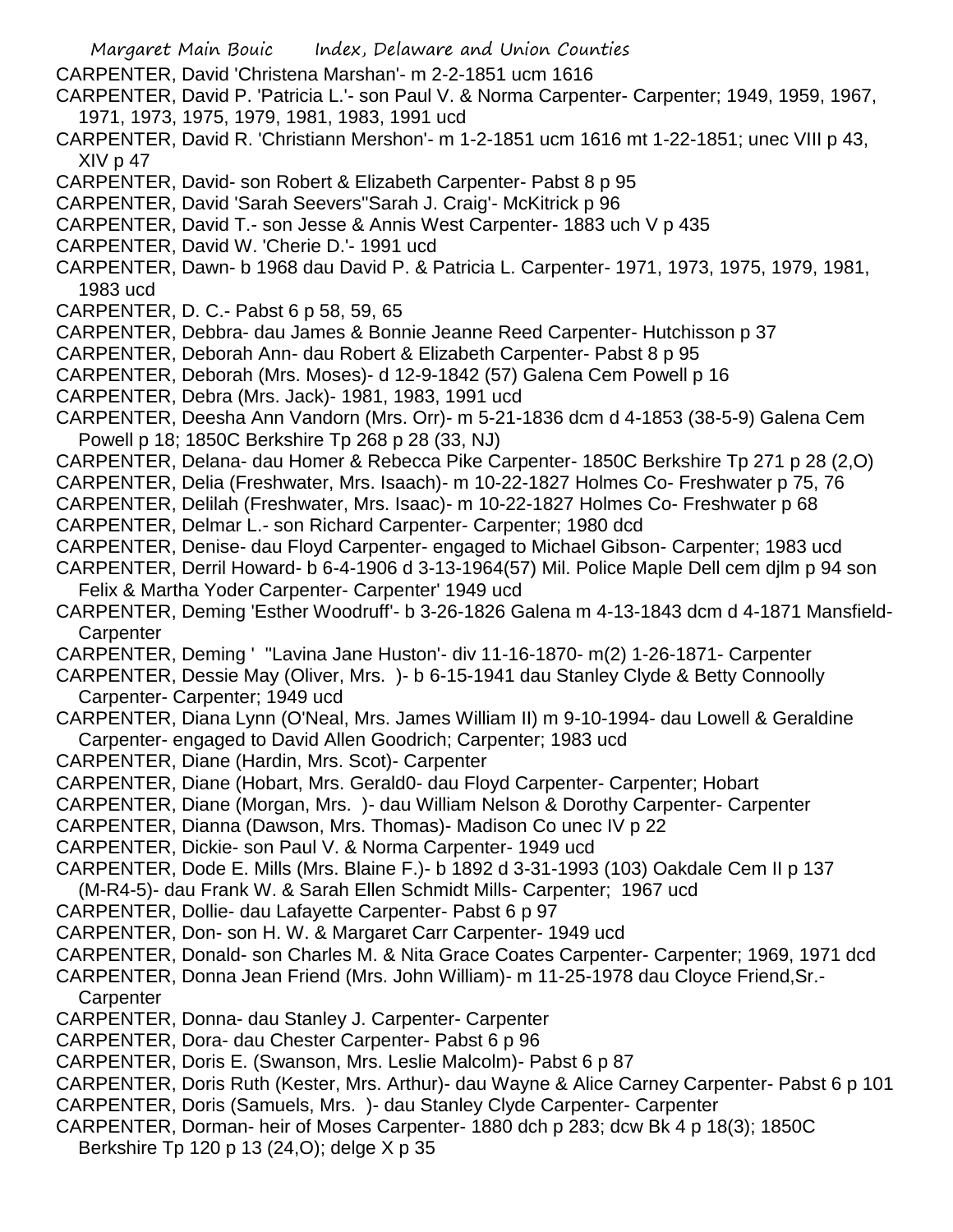- CARPENTER, Dorothy Caroline- dau Floyd Hindell & Ola White Carpenter- White II 141
- CARPENTER, Dorothy (Garwood, Mrs. Don)- dau Charles M. & Nita Grace Coates Carpenter-**Carpenter**
- CARPENTER, Dorothy (Mrs. William Nelson)- Carpenter
- CARPENTER, Dulana (Mrs. Daniel)- b 1841 d 1912 Stark Cem Powell p 204
- CARPENTER, Dulania- d 8-10-1852 (4y1m)- dau Homer & Rachel Pike Carpenter- Galena Cem Powell p 26
- CARPENTER, Dwight- b 1975 son David P. & Patricia L. Carpenter- 1979, 1981, 1983, 1991 ucd
- CARPENTER, Earl 'Ethel Zent'- d 9-8-1966 (65) son Wayne & Alice Carney Carpenter- 1961 dcd;
- Pabst 6 p 101; see Florabell Carpenter Lacher 2; Carpenter
- CARPENTER, E. B.- CCC p 91; uca p 59
- CARPENTER, Ed 'Liva'- Maugans Anc p 134
- CARPENTER, Edith M.- Pabst 0
- CARPENTER, Edna B. (Mrs. Wayne A.)- b 1906 Byhalia Cem lptw p 123
- CARPENTER, Edward 'Elizabeth Wilson'- b 12-28-1700 m 8-12-1724 d 12-12-1778 son Benjamin & Renew Weekes Carpenter- dcc Maxson Greene212, 436
- CARPENTER, Edward- son James & Bonnie Jeanne Reed Carpenter- Hutchisson p 37
- CARPENTER, Edward- b 1966 son Richard A. & Roxie Carpenter- 1969, 1971 dcd
- CARPENTER, Edwin Ruthven 'Rebecca F. Barnes'- son George B. & Mary Ann Smith Carpenter-Pabst 3 p 23, 24,; 6 p 23, 96, 97, 104; 1850C Berkshre Tp 2 p 1 (15,O)
- CARPENTER, E. J.- Pabst 6 p 38
- CARPENTER, E. L.- Pabst 6 p 47
- CARPENTER, Eleanor Lewis (Mrs. Robert)- d 5-18-1839 (32y6m) Galena Cem Powell p 24- dau Robert & Nancy Lewis Carpenter- dcq Louise Bennett Pinney 15; Pabst 6 p 105, 106; Powell p 280
- CARPENTER, Eleanor- dau Lyman Carpenter- dcw Bk 2 p 153
- CARPENTER, Eleanor (Partlow, Mrs. )- ?dau Stanley Clyde Carpenter- Carpenter
- CARPENTER, Eleazer- d 2-24-1827 (27y4m) Galena Cem Powell p 25
- CARPENTER, Eleazer- b 2-24-1827 d 10-25-1880 (53-8-1) Curtis Cem Powell p 111; 1880C Berkshire Tp p 428C
- CARPENTER, Eleazer 'Ann Lewis'- m 10-23-1823 dcga p 21 Del Pat & Fr Chron son Gilbert Jr. Carpenter- Pabst 0, 6 p 96; dcw Bk 2 p 77; Powell p 280
- CARPENTER, Eleazer 'Nancy Linnaberry'- m 1-13-1848 dcm son Lyman Carpenter- dcw Bk 2 p 153
- CARPENTER, Electa Case (Mrs. Nathan Jr.)- b 6-9-1788 m 1-24-1811 d 3-11-1867 dau George & Electa Moore Case ped Eliza Jane Haywood Miller 7- delge III p 52; 1880 dch p 421; 1908 dch p 468; Carpenter p 1; A. Carpenter\(2060)\Powell p 161
- CARPENTER, Elijah- 1820C Pabst 7 p 2
- CARPENTER, Elisha L.- delge V p 67, Genoa Tp, 1826
- CARPENTER, Elisha S.- 1840C Berkshire Tp p 186 (40-50); delge VI p 9, 58, 59, VII p 8, 43
- CARPENTER, Elisha A. 'Catharine Williams'- m 1-4-1837 dcm
- CARPENTER, Elisha I.- son Benjamin Carpenter- dcw Bk 3 p 273
- CARPENTER, Elisha Scovill 'Letitia Smith'- m 3-9-1847 dcm d 2-13-1869 (69y) Galena Cem Powell p 17; 1835 men 6 #52 p 3 Berkshire Tp
- CARPENTER, Eliza (Burnham, Mrs. Harvey)- 1915 uch p 1063
- CARPENTER, Eliza Havens (Lord, Mrs. )(Mrs. Charles W.)- m(2) 3-23-1830 dcga p 49; Pabst 6 p 105, 113
- CARPENTER, Eliza- dau James T. & Elizabeth Hewitt Carpenter-Pabst 6 p 105; dcw Bk 1 p 22
- CARPENTER, Eliza- dau Robert & Elizabeth Carpenter- Pabst 8 p 95
- CARPENTER, Elizabeth Anway (Ryerdon, Mrs. William)- delge V p 38, IX p 45
- CARPENTER, Elizabeth Ann Schwab (Mrs. David Eugene)- m 12-27-1969 dau Dr. & Mrs. John Schwab- Carpenter
- CARPENTER, Elizabeth- dau Benjamin & Polly Ferrier Carpenter- Pabst 6 p 113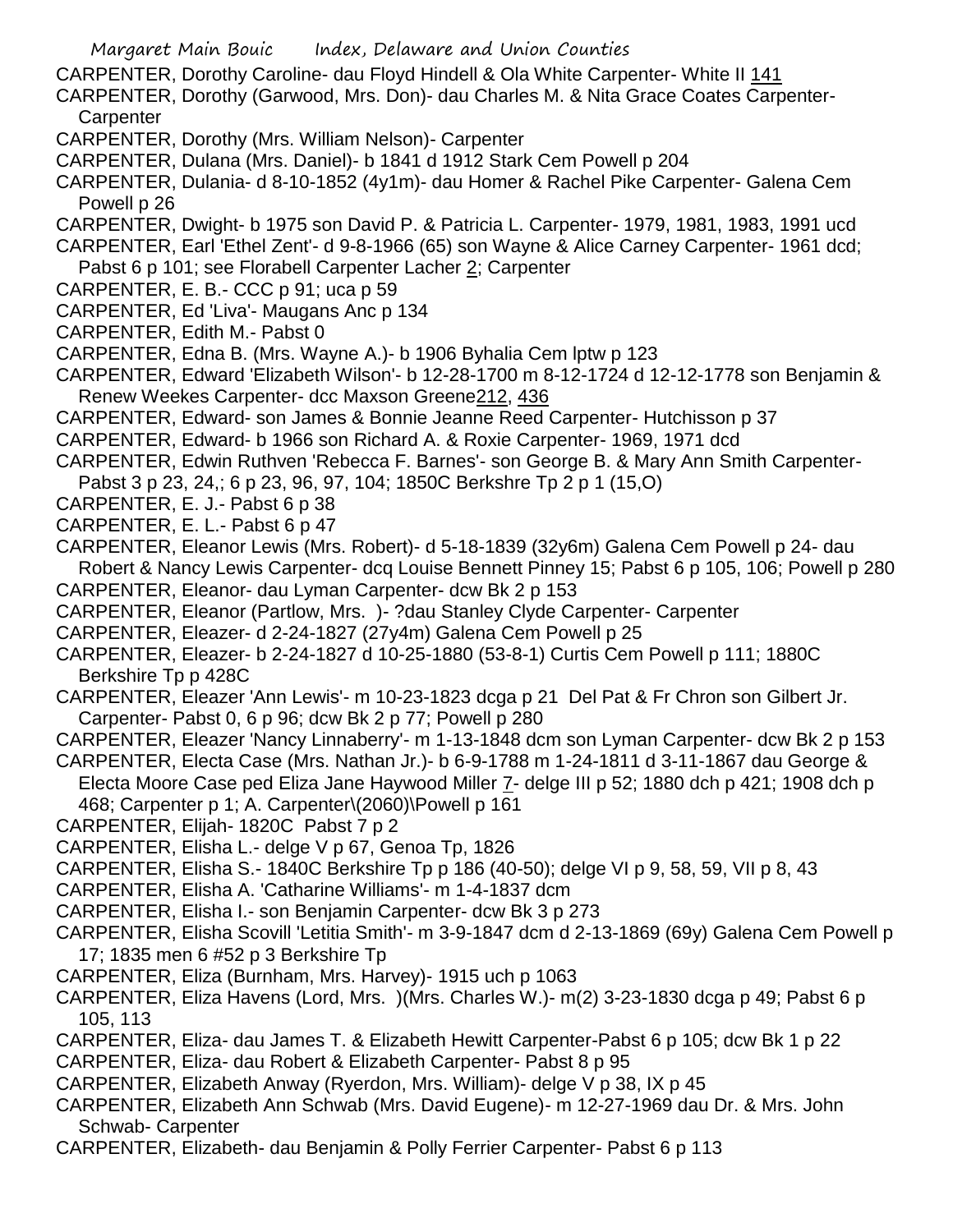- Margaret Main Bouic Index, Delaware and Union Counties
- CARPENTER, Elizabeth- d 8-18-1830 (1y18d) Galena Cem Powell p 24 dau Benjamin & Lucy **Carpenter**
- CARPENTER, Elizabeth (Calhoon, Mrs. James)- m 11-20-1823 Madison Co unec IV p 64
- CARPENTER, Elizabeth Cornell (Mrs. Rufus)- 3-3-1864- dumch p 154 see Betsey
- CARPENTER, Elizabeth (Gooding, Mrs. George A.)- dau James & Hilpa Case Carpenter 1880 dch p 711; Pabst 3 p 20; N. Carpenter p 2
- CARPENTER, Elizabeth Hewitt (Mrs. James)- Pabst 6 p 105; Powell p 16, 28
- CARPENTER, Elizabeth (Mrs. Hiram)- 1850C Berkshire Tp 1256 p 26 (34,O)
- CARPENTER, Elizabeth dau James Carpenter- 1850C Liberty Tp Del Co 1637 p 107 (21,O)
- CARPENTER, Elizabeth (McJunkin, Mrs. James, 2nd w) b 1845 d 1926 Powers p 238
- CARPENTER, Elizabeth McLean (Mrs. Charles W.)- b 4-25-1800 m 6-20-1824 dcga 24 Del Pat & Fr Chron d 12-24-1826 Sunbury Cem ; Pabst 6 p 105
- CARPENTER, Elizabeth Place- b 2-18-1816 d 6-13-1901 Westfield Baptist Cem Powell p 352
- CARPENTER, Elizabeth (Mrs. Robert)- Pabst 8 p 95
- CARPENTER, Elizabeth Wilson (Mrs. Edward)- b 8-8-1706 m 8-12-1724 d 4-24-1791 dau Benjamin & Elizabeth Wilson- dcc Maxson Greene 213, 437
- CARPENTER, Elizabeth (Mrs. William)- delge IV p 59
- CARPENTER, Ella A. (Carpenter, Mrs. Charles C.)- m 9-21-1865 dcm
- CARPENTER, Ella Martin- dau Gilbert Carpenter- Pabst 6 p 97
- CARPENTER, Ellen (Proctor, Mrs. Charles)- dau Forrest & Lynda Doan Carpenter- Carpenter
- CARPENTER, Ellen (Swinger, Mrs. )- dau Anna M. Carpenter- Carpenter
- CARPENTER, Ellenor Paulson (Braumiller, Mrs. Herman Edward)- b 12-31-1917 m 5-5-1946- Weiser p 270
- CARPENTER, Elmer- son Frederick Augustus & Mary E. Snedeker Carpenter- Pabst 6 p 97, 101
- CARPENTER, Elmer (Zeke) 'Betty Jane'- d 1-17-1963(39)- son Elmer Carpenter & Mrs. Clifford Beaver- Carpenter
- CARPENTER, Elmus- son Henry Carpenter- Pabst 6 p 97
- CARPENTER, Emily Orcutt (Mrs. George B.)- Pabst 6 p 96
- CARPENTER, Emma Augusta (Arnold, Mrs. Josephus)- b 8-12-1842 m 7-8-1874 d 11-30-1896 dau George B. & Mary Ann Smith Carpenter- dcq Mary Arnold Marriott 3; Pabst 6 p 23, 86, 87, 95, 96, 97, 104, 105; 1850C Berkshire Tp 2 p 1 (7,O)
- CARPENTER, Emma Catherine (Libean, Mrs. Charles H.)- b 2-3-1849 m 8-10-1870 d 5-1885
- Indianapolis- dau Ira Carpenter- A Carpenter 861
- CARPENTER, Emma dau Henry Carpenter- Pabst 6 p 97
- CARPENTER, Emma- dau Lafayette Carpenter-Pabst 6 p 97
- CARPENTER, Ephraim- b 8-29-1766 son Abial Carpenter- A Carpenter 851 p144
- CARPENTER, Ervilla Tinkham (Mrs. Rodney C.)- dumch p 153
- CARPENTER, E. S.' Catharine'- Pabst Pion II p 256- Powell p 17; Pabst 6 p 45, 46, 47, 48, 52; hadc p 26; delge VII p 8
- CARPENTER, Esther- dau Benjamin & Polly Ferrier Carpenter- Pabst 6 pp 113
- CARPENTER, Esther- eldest dau James Carpenter- dcw Bk 1 p 22
- CARPENTER, Esther- dau Joseph & Rhoda Young Woodruff- Carpenter
- CARPENTER, Esther Woodruff (Mrs. Deming)(Giford, Mrs. Henry)- b 7-6-1826 Pa m 4-15-1843 dcm d 12-25-1917 bur Ill; J. Gordon letter
- CARPENTER, Ethel M. (Mrs. Earl)- d 11-22-1973 (70) bur Green Mound- Carpenter; 1969 dcd
- CARPENTER, Eugenia Longshore (Mrs. Johnson)- 1880 dch p 331; Pabst 5 p 16; 1880C Trenton Tp p 462A
- CARPENTER, Eunice Burroughs (Mrs. Frederick)- b 3-11-1769 m 11-5-1788/9 d 10-5-1866 dau David & Hannah Blodgett Burroughs- dcc Maxson Greene 51
- CARPENTER, Euram 'Betsey Ann Allen'- m 7-9/19-1835 ucm 373 unec III p 8
- CARPENTER, Euram 'Betsy Burwell'- unec IV p 26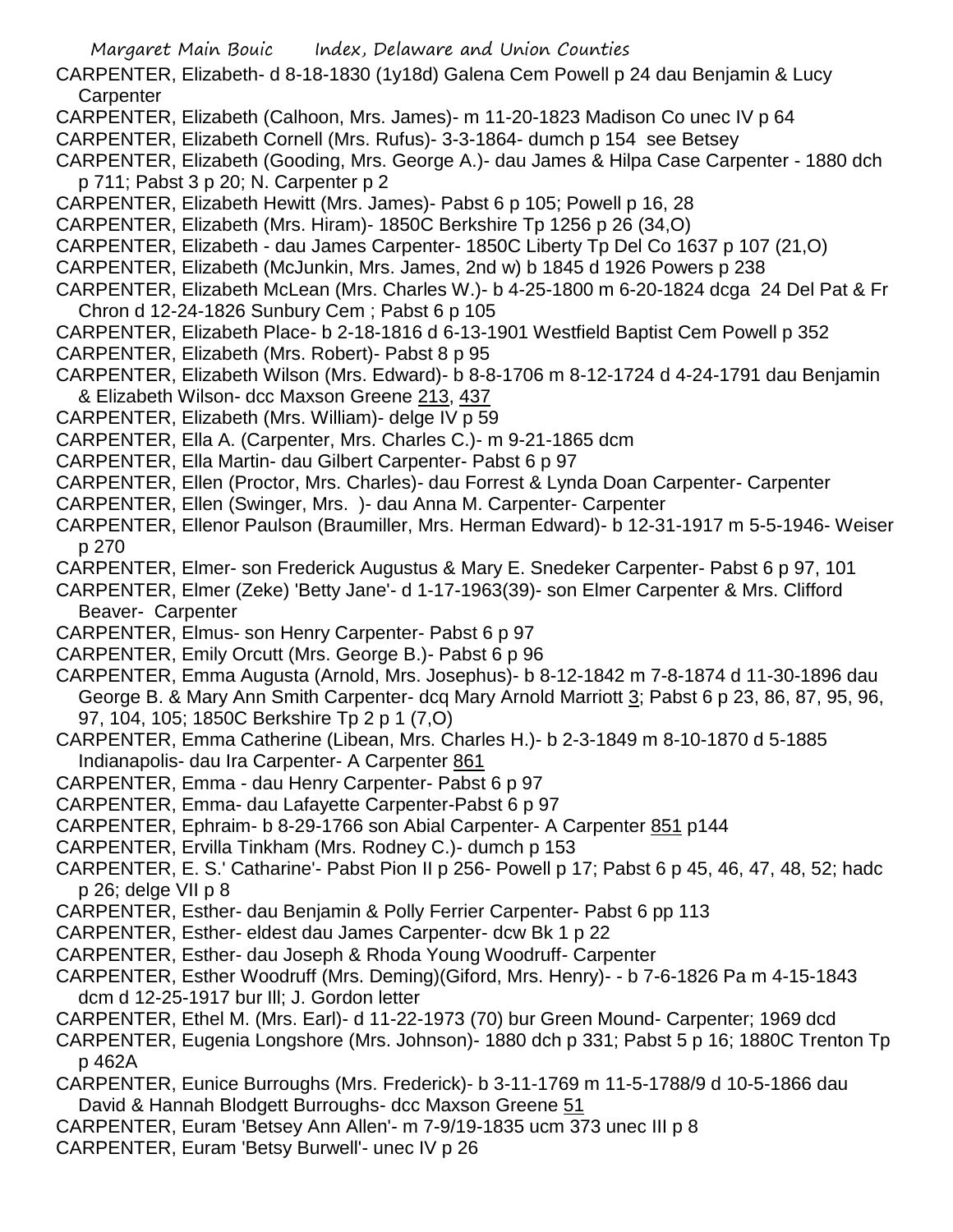- Margaret Main Bouic Index, Delaware and Union Counties
- CARPENTER, Eva- dau Eleazer & Nancy Carpenter- 1850C Harlem Tp 615 p 56 (1,O)
- CARPENTER, Eva R.- b 2-3-1857 d 5-28-1914 Marengo Cem Powell p 375
- CARPENTER, Evaline (Allen, Mrs. Harlow)- m Apr. 1834- dcga 63 Ohio State Gaz
- CARPENTER, Evelyn (Wenger, Mrs. Lawrence A.)- b 9-30-1925 m 5-28-1944 dau Ed & Liva Carpenter- Maugans Anc p 134
- CARPENTER, Exa L.- d 2-1-852 (2y9m) Curtis Cem Powell p 111- dau Eleazer & N. Carpenter
- CARPENTER, Experience (Poland, Mrs. Martin)- m 8-4/3-1839 ucm 566 unec III p 38
- CARPENTER, Experience (Smith, Mrs. Nehemiah)- 1908 dch p 781
- CARPENTER, Ezra 'Martha Cochran'- m 8-3-1856; 1908 dch p 389; Pabst 0
- CARPENTER, F. A.- Pabst 6 p 23; hadc p 91
- CARPENTER, Fanny Florence (Davis, Mrs. William B.)- b 2-23-1880 Delaware d 1959 bur Shoup Cem- dau Benjamin Franklin & Margaret Hilliard Carpenter- Jansen letter
- CARPENTER, Felix 'Martha Yoder'- Carpenter; 1880C Leesburg Tp 288 p 29 (16,O,O,O) p 0189 stepson George Montomery
- CARPENTER, Fern (Root, Mrs. )- sister Kenneth L. Carpenter- Carpenter
- CARPENTER, F. F.- heir of Robert Carpenter- dcw Bk 3 p 34
- CARPENTER, Filena (Mrs. Robert)- Pabst 1 p 44; 1850C Berkshire Tp 237 p 24 (35,O)
- CARPENTER, Flora- dau Albert T. & Jennie Fuller Carpenter- Pabst 6 p 98, 104
- CARPENTER, Flora (Dennis, Mrs. )- Pabst 6 p 96
- CARPENTER, Florence Alexina (Watts, Mrs. John S.)- dau George B. & Mary Ann Smith Carpenter-Pabst 0, 6 p 96; 1850C Berkshire Tp 2 p 1 (1,O)
- CARPENTER, Florence Shaw (Mrs. Robert)- d 1970- Carpenter
- CARPENTER, Florobel (Lacher, Mrs. Robert)- dcq Florobel Carpenter\1; Robert Lacher 1- dau Wayne & Alice Carney Carpenter- Pabst 6 p 103
- CARPENTER, Floyd- son Forrest & Lynda Doan Carpenter- Carpenter
- CARPENTER, Floyd T. Hindell 'Ola White'- White (138)
- CARPENTER, Floyd P. 'Cora'- d 4-16-1985 (85) bur Fancher Cem- Carpenter
- CARPENTER, F. M. 'Milfina Hoffmire'-dumch p 374
- CARPENTER, Forest- son James F. & Anna Ellen Myers Carpenter- Carpenter
- CARPENTER, Forrest 'Lynda Doan'- m 11-10-1927 d 1-16-1985- Carpenter
- CARPENTER, Francis A.- son William & Mary Fulk Carpenter- delge IX p 20; 1850C Berkshire Tp 246 p 25 (19,O)
- CARPENTER, Frank- son Annis Carpenter- 1880C Leesburg Tp 210 p 21 (8,O,Va,NY)
- CARPENTER, George Frank 'Alice Mackan'- b 4-30-1870 d 8-1-1899 Fairview Cem son Benjamin F.
- & Margaret Jane Hilliard Carpenter- Wells 3; opc 462; Jansen letter
- CARPENTER, Frank- b 9-28-1870 d 9-21-1896 Trenton Cem Powell p 276
- CARPENTER, Frank D.- Pabst 0
- CARPENTER, Frank 'Clara A. Foster'- b 12-27-1859 Ill. d 9-4-1936 Iowa- son Deming & Esther Woodruff Carpenter- J. Gordon letter
- CARPENTER, Frank- son Johnson & Eugenie Longshore Carpenter- 1880 dch p 831
- CARPENTER, Frank 'Lizzie Laughery'- Carpenter
- CARPENTER, Frank 'Malissa Ellen'- b 1-5-1872 d 2-4-1936 Raymond Cem lptw p 28
- CARPENTER, Frank- son W. R. & Ann Eliza Brown Carpenter- Pabst 6 p 104
- CARPENTER, Fred- son Johnson & Eugenie Longshore Carpenter- 1880 dch p 831
- CARPENTER, Frederick Augustus 'Mary E. Snedeker'- son George B. & Mary Ann Smith Carpenter-
- dcq Helen Carpenter Clark 4, Marian Smith Hagelgans 6, Florobel Carpenter Lacher 4; Pabst 6 p 96, 97, 101; 1880C Berksrhie Tp p 418C
- CARPENTER, Frederick 'Eunice Burroughs'- b 1-6-1766 m 11-5-1788/9 d 2-26-1821 son Uriah & Nancy Loomis Carpenter- dcc Maxson Greene 50
- CARPENTER, G.- 1908 dch p 88
- CARPENTER, G. B.- delge IV p 4i IX p 19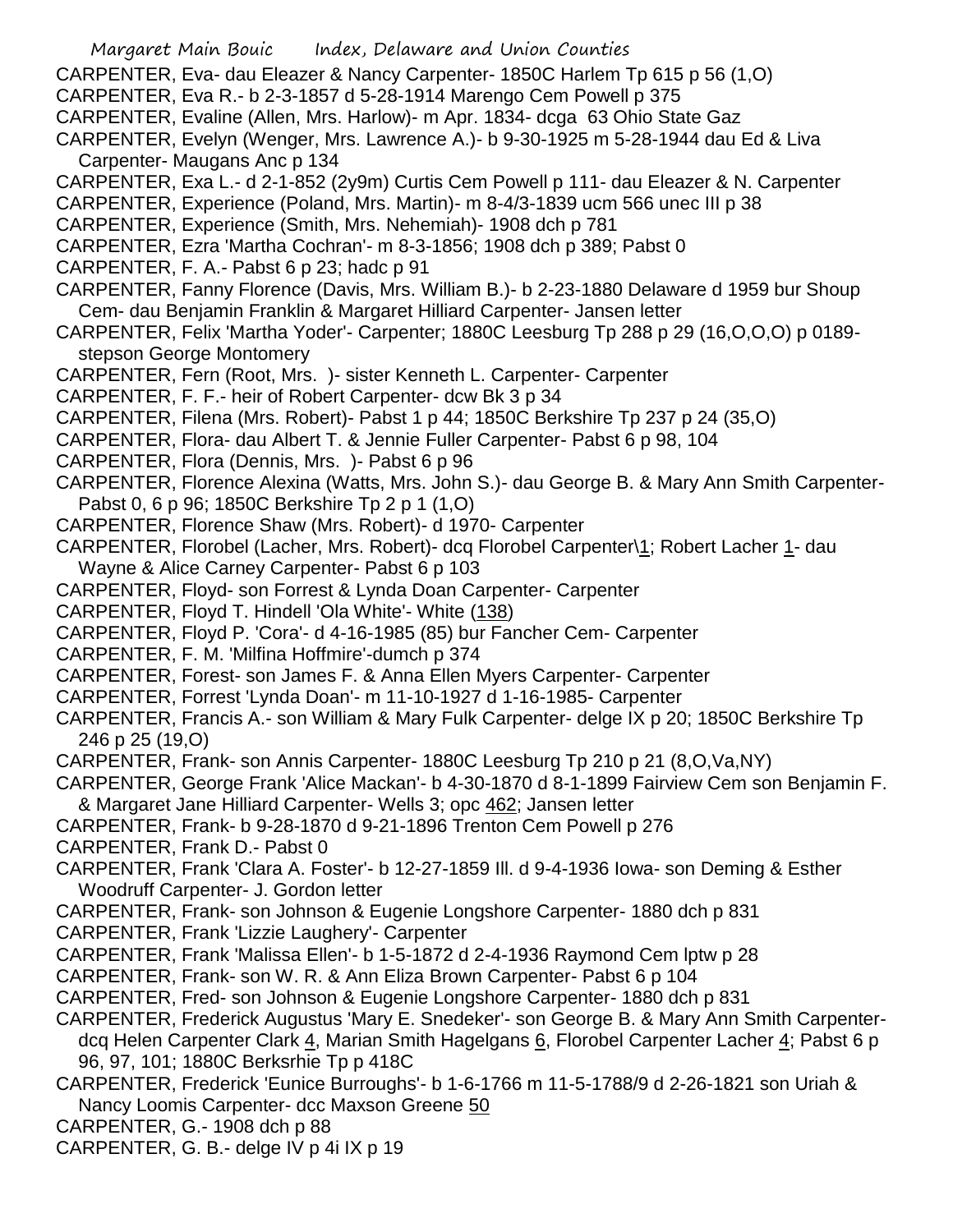CARPENTER, George- 1880C Jerome Tp 178-192 p 0149 (18,O,O,O)

CARPENTER, George- 1908 dch p 389; Pabst 7 p 54

CARPENTER, George- 1850C Delaware Town 1015 p 80 (21,O)

CARPENTER, George B. 'Lucina Rogers'- m 12-8-1864 dcm; Pabst Pion II p 218

- CARPENTER, George Buckingham 'Mary Ann Smith''Emily Orcutt'- b 11/3-8-1809 m 10-30-1830 d 5-28-1896 Galena Cem Powell p 27 son Gilbert Jr. & Catherine Pensil Carpenter- dcq Helen Carpenter Clark 8, Marian Smith Hagelgans 12, Florobel Carpenter Lacher 8 Mary Arnold Marriott 6; Pabst 0, 6 p 20, 56, 61, 65, 86, 87, 96, 100, 101, 105; 1835 men 8 #146 p 7 Berkshire Tp; 1840C Berkshire Tp p 180 (30-40); 1850C Berkshire Tp 2 p 1(41, Pa); 1880C Berkshire Tp p 416C; hadc p 16; CCC; dcw Bk 2 p 77
- CARPENTER, George E.- Pabst 0
- CARPENTER, George- heir of James Stark- dcw Bk 4 p 6 (1)
- CARPENTER, George 'Louisa'- b 3-1847 1900C Dover Tp 112-114p B5 (53,O,Va,O); m 34y
- CARPENTER, George- son Lucy Carpenter- 1850C Berkshire Tp 37 p 4 (7,O)
- CARPENTER, George 'Sarah A. Wilber/Wilbur'- b 5-23-1822/Va m 1-17-1850 ucm 1496 d 2-24-1886 (63y9m) Oakdale Cem 247 I p 163 (C-2) son Solomon & Catharine Hill Carpenter- 1883 uch V p 458, 472, 473, 481, 482; 1860C Allen Tp 869-879 p 119 (38, Va); 1870C Allen Tp 190-183 p 12(48, Va); 1880C Allen Tp 138-149 g7 15 (58, Va, Va, Pa) p 0057; uca p 58; unec VII p 59, XIV 17
- CARPENTER, George W.- Pabst 0; 1908 dch p 102, 173, 317, 330, 335, 427
- CARPENTER, Geraldine Butts (Mrs. Lowell)- Carpenter
- CARPENTER, Gertie- Pabst 1 p 66
- CARPENTER, Gerusha- b 10-24-1845 d 5-8-1925 Marengo Cem Powell p 375
- CARPENTER, Gilbert- 1880C Oxford Tp p 393A
- CARPENTER, Gilbert 'Mary Jane Barton'- b 5-19-1834 m 1-3-1858 d 12-31-1906 Marlborough Cem p 185; hadc p 113
- CARPENTER, Gilert- rother Benjamin Carpenter- delge X p 41
- CARPENTER, Gilbert Jr. 'Catherine Pensil'- d 12-7-1838 (66y26d)Galena Cem Powell p 25 son Gilbert Carpenter Sr.; 1820C Sunbury Tp; 1835 men 8 #145 p 7 Berkshire Tp; 1880 dch p 446; Pabst 5 p 2, 6 p 26, 96, 100; rs p 1; dcq Helen Carpenter Clark 16, Marian Smith Hagelgans 24. Florobel Carpenter Lacher 16, Mary Arnold Marriott 12; dcw Bk 2 p 77; Sunbury p 6, 149; delge X p 49
- CARPENTER, Gilbert- son Lyman & Nancy Lewis Carpenter- dumch p 160l Pabst 6 p 97
- CARPENTER, Gilbert Sr. 'Sarah Scoville''Nancy Landon'- bur Galena Powell p 15, 119, 159; dcq Helen Carpenter Clark 32, Florobel Carpenter Lacher 32, Mary Arnold Marriott 24; 1820C Sunbury Tp; 1880 dch p 433, 446, 447, 541; 1908 dch p 132, 264, 378, 437; Pabst 5 p 3, 6 p 19, 21, 27, 36, 37, 39, 56, 96, 97, 100, 110, 112; rs p 1; dumch p 160; delge I p 5, 12, II p 13, III p 66, IV p 59, V p 38, VI p 27, 47, VII p 62, VIII p 42, IX p 20, 80
- CARPENTER, Gladys (Mrs. Kenneth)- Carpenter; 1961, 1969, 1971 dcd
- CARPENTER, Gladys (Srader, Mrs. Byron)- dau Kenneth G. Carpenter- Carpenter
- CARPENTER, Gloria (Cochenour, Mrs. )- dau Floyd P. & Cora Carpenter- Carpenter
- CARPENTER, Grace (Walker, Mrs. Waldo)- dau Wilfred Hinald & Ann Eliza Brown- Pabst 6 p 99, 104
- CARPENTER, Grant- son Chester Carpenter- Pabst 6 p 96
- CARPENTER, Grover Gilbert- b 6-1890- delge III p 37
- CARPENTER, Guy Sterling- son Wilfred Rinald & Lenora Hall Carpenter- Pabst 6 p 99, 104
- CARPENTER, G. W.- 1883 uch V p 197
- CARPENTER, H.- 1840C Jerome Tp 1239 (20-30)
- CARPENTER, H.- hadc p 23; 1849 Delaware Tp
- CARPENTER, Hannah- Pabst 0
- CARPENTER, Hannah- Powers p 64
- CARPENTER, Hannah Cellar (Mrs. John)- m 10-23-1807- A. Carpenter (2057); N. Carpenter p 1;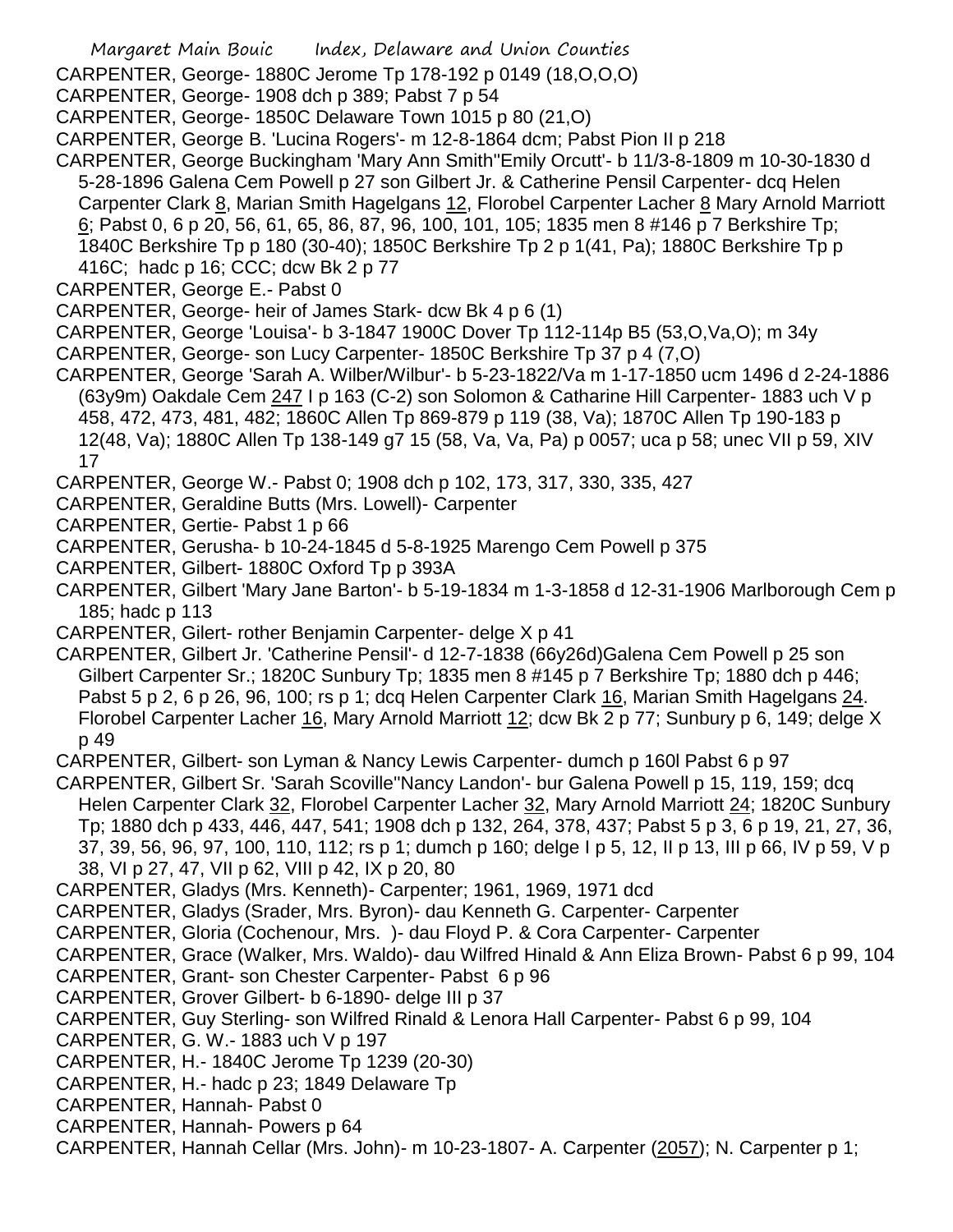Powell p 152; delge I p 14, VI p 56 (1826)

CARPENTER, Hannah Jamison (Mrs. James)- m 11-6-1843 dcm dau Robert & Esther Baird Jamison- dcw Bk 3 p 110, Bk 4 p 137(16); 1850C Liberty Tp 1637 p 107; delge III p 37, VII p 13

CARPENTER, Hannah Jane James (Mrs. John Bradner)- delge V p 38

CARPENTER, Hannah L.- b 1799 d 1869 Oak Grove Cem Powell p 429

CARPENTER, Hannah Landon (Mrs. Lyman)- b 6-26-1836 d 8-25-1872 (36y2m) Sunbury Cem Powell p 35- dau George & Patrick Landon- 1880 dch p 831

CARPENTER, Hannah Thomas (Mrs. Nathan)- N. Carpenter p 1 (County Histories say his wife is Irene Reid); A Carpenter p 144

CARPENTER, Hanson N.- son Newell & Harriet Lewis Carpenter- Nash 312; 1850C Berkshire Tp 85-91 (4); Pabst 0

CARPENTER, Harold W.- son Felix & Martha Yoder Carpenter- Carpenter

CARPENTER, Harrey E.- b 1890 d 1925 Maple Dell Cem djlm p 92

CARPENTER, Harriet A.- 1880C Delaware Town p 481A

CARPENTER, Harriet- dau James Carpenter- Pabst 1 p 19; dcw Bk 1 p 22

CARPENTER, Harriet L.- 1880c Berkshire Tp p 415A

CARPENTER, Harriet Lewis (Mrs. Newell E.)- m 9-14-1856 dcm; Nash p 312; 1880C Berkshire Tp 88-91 (36)

CARPENTER, Harriet (Wilcox, Mrs. Benjamin W.)- m 11-22-1855 dcm; 1850C Berkshire Tp 3704 (13,O) dau Lucy Carpenter

CARPENTER, Harriet Woodward (Mrs. William B. S.)- m 12-27-1858 d 11-27-A Carpenter (8597)

C ARPENTER, Harriett- 1850C Genoa Tp 360 (1,O)

CARPENTER, Harris W.- son Benjamin 2nd & Procula Carpenter- Galena Cem Powell p 26

CARPENTER, Harrison- d 9-20-1863 son Jesse & Aylse Carpenter- 1883 uch IV p 505, 508, 541; uca p 100; hjt p 135; 1850C Dover Tp 729-745 p 112 (10,O); 1860C Leesburg Tp 383 (20,O)

CARPENTER, Harry (St. Clairsville)- Carpenter

CARPENTER, Harry Elson/Eldon 'Mary Friedland'- son Earl & Ethel M. Zent Carpenter- Carpenter; Pabst 6 p 101

CARPENTER, Harry- son James F. & Anna Ellen Muyers Carpenter- Carpenter

CARPENTER, Harvey- son James & Hilpa Case Carpenter- N. Carpenter p 1

CARPENTER, Hattie- b 5-3-1963 Oakdale Cem II p 55 (G-R11-16)

CARPENTER, Havilah 'Mary Jane Ketch'- b 6-18-1856 Iowa m 11-10-1886 d 12-31-1938 Cal. son Deming & Esther Woodruff Carpenter- J. Gordon letter

CARPENTER, Helen (Burns, Mrs. )- delge I p 12

CARPENTER, Helen Estella (Clark, Mrs. Ralph Herman)- b 5-29-1911 dau Wayne & Alice Carney Carpenter- dcq Helen Carpenter Clark 1; Pabst 6 p 102

CARPENTER, Helen Neola (Vincent, Mrs. Walter Addison)- dau Elbert T. & Jennie Fuller Carpenter-Pabst 6 p 98, 104

CARPENTER, Helen N.- dau Albert & Jane E. Carpenter- 1880C Paris Tp 142-146 p 15 (10, O,O,Mass)

- CARPENTER, Hellen- d 8-2-1852 (8y3m) Galena Cem Powell p 26 dau Homer & Rebecca Pike Carpenter- 1850C Berkshire Tp 271 p 28 (5,O)
- CARPENTER, Helpa J. (Donaldson, Mrs. Ogilvie)- m 1-16-1866 dcm, delge X p 32

CARPENTER, Henry- 1880C Oxford Tp p 392

CARPENTER, Henry- 1850C Delaware Town 999 p 79 (16,O)

CARPENTER, Henry- Pabst 8 p 92

CARPENTER, Henry 'Caroline Shoemaker'- m 4-27-1861 dcm

CARPENTER, Henry- 1820C Sunbury Tp; 1908 dch p 389; Pabst 0, 5 p 3, 7 p 39; delge IV p 55

CARPENTER, Henry- son Gilbert Jr. & Catherine Pensil Carpenter- Pabst 2 p 69, 6 p 22, 26, 38, 41, 44, 46, 48, 50, 96; 1835 men 6 #60 p 3 Berkshire Tp; 1840C Berkshire Tp p 186 (40-50); dcw Bk 2 p 77; delge VI p 21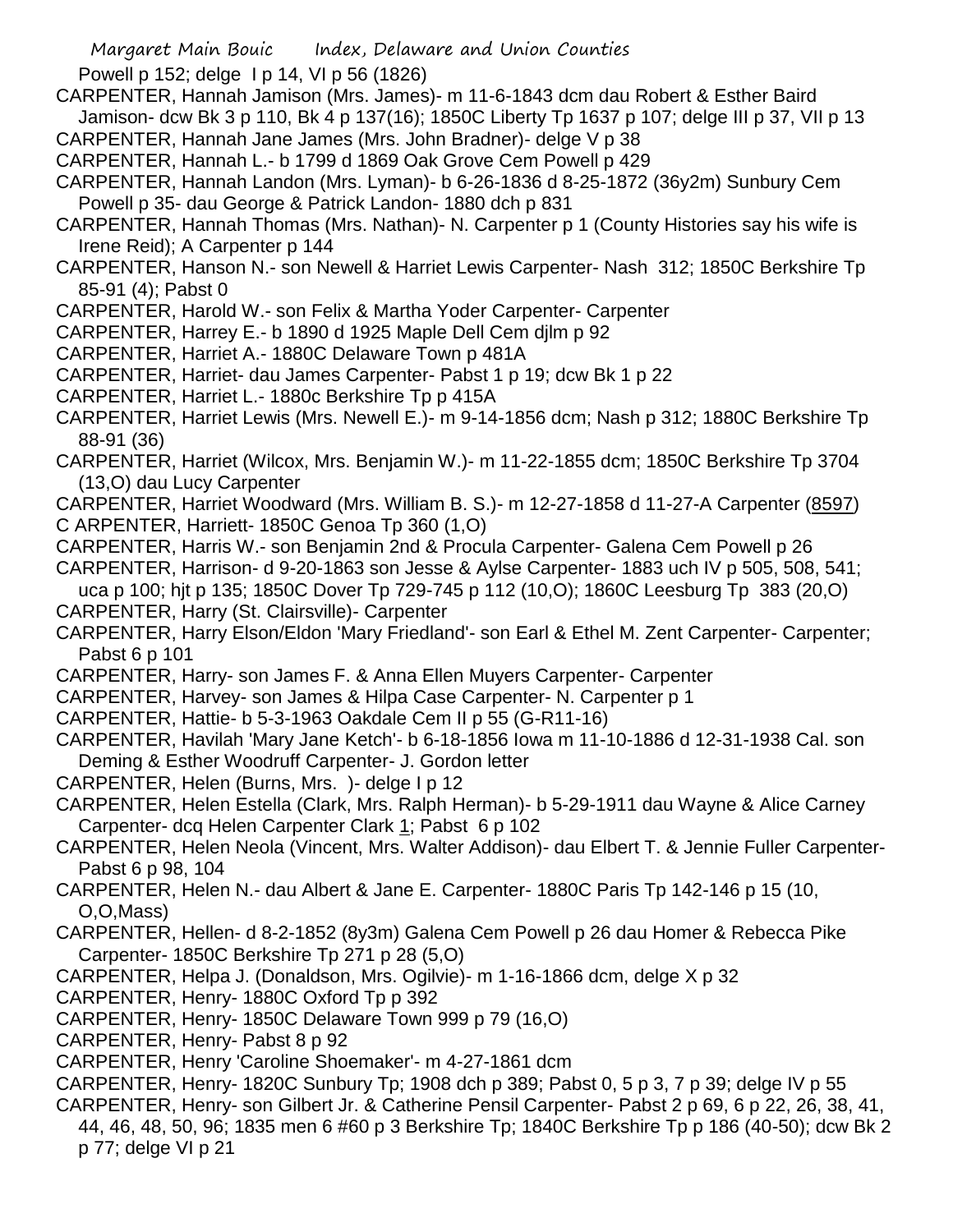- Margaret Main Bouic Index, Delaware and Union Counties
- CARPENTER, Henry 'Iva Evaline Vickers'- m 1929- Genther p 211, 212
- CARPENTER, Henry- son Lyman & Nancy Lewis Carpenter- Pabst 6 p 97; dumch p 160
- CARPENTER, Henry 'Margaret Ingram'- Warner letter
- CARPENTER, Henry Read 'Rebecca A. Overturf'- b 6-2-1819 m 6-2-1842 dcm; Pabst Pion I p 84; A CARPENTER, 8596
- CARPENTER, Henry- son Robert & Elizabeth Carpenter- Pabst 8 p 95
- CARPENTER, Herman W. 'Ruth R.'- d 6-15-1970 (75) bur Berkshire Cem- Carpenter
- CARPENTER, Hershell Maynard- b 7-19-1930 Okla son Henry & Iva Evaline Vickers Carpenter-Genther p 212
- CARPENTER, Hester Man (Mrs. Lucious)- m 6-15-1849 Madison Co unec XI p 44
- CARPENTER, Dr. H. H.- hadc p 66
- CARPENTER, Hilda- Pabst 8 p 1
- CARPENTER, Hilpa Case (Mrs. James)- N. Carpenter p 2; delge III p 37
- CARPENTER, Hilpa (Donaldson, Mrs. Ogilvie)- delge III p 37
- CARPENTER, Hiram- Pabst 0, dcw Bk 4 p 18(3)
- CARPENTER, Hiram B.- 1880 dch p 421, 819
- CARPENTER, Hiram- son James Carpenter- 1850C Liberty Tp Del Co 1637 p 107 (27,O); 1880C Liberty Tp p 317C
- CARPENTER, Hiram R. 'Elizabeth'- son James & 2nd Wife Carpenter- 1880 dch p 416, 659; 1908 dch p 389; Pabst 0, 7 p 39; lpc p 5, 23; 1835 men 5 #28 p 2 Berkshire Tp; 1840C Berkshire Tp p 180 (30-40); 1850C Berkshire Tp 256 p 26 (42,O); hadc p 52; CCC; delge III p 4i
- CARPENTER, Hiram 'Sarah Longshore;- m 1-28-1836 dcm son Moses Carpenter- dcw Bk 4 18(3)
- CARPENTER, Hiram- son Susan Carpenter- 1860C Leesburg Tp 550 (7,O)
- CARPENTER, Hiram R. (exec)- dcw Bk 4 p 77(9)
- CARPENTER, Homer- son Benjamin Carpenter- dcw Bk 3 p 273
- CARPENTER, Homer 'Rebecca Pike'- m 9-19-1841 dcm d 5-11-1873 (51-11-11) Galena Cem Powell p 26; 1850C Berkshire T 271 p 28 (28,O); delge VII p 10, 39
- CARPENTER, Honmer- Pabst 0
- CARPENTER, Howard- son Dr. W. B. & Jennie Crago Carpenter- Carpenter
- CARPENTER, Howard L.'Anna'- d 11-10-1960 (81) bur Glen Dale, Cardington- Carpenter
- CARPENTER, Howard O. 'Phyllis Carroll Williams'- m 6-11-1960 son Harry Carpenter- Carpenter
- CARPENTER, Hurlbut 'Mary A. Woodruff'- m 1-12-1843 dcm
- CARPENTER, Ida Bell- 1880C Brown Tp p 382A Pabst 0
- CARPENTER, Ida (Decker, Mrs. )- dau Felix & Martha Yoder
- Carpenter- Carpenter
- CARPENTER, Ida M.- dau Annis Carpenter- 1880C Leesburg Tpo 210 p 21 (10,O,Va,NY)
- CARPENTER, Ira 'Charlotte Vroman'- m 1-12-1848 dcm
- CARPENTER, Ira 'Lucinda Gilford Swinerton'- b 1-1-1783 d 1864 Delaware- son Nathan Carpenter- 1880 dch p 194, 317, 318, 321, 420; 1908 dch p 107, 466, 468; 1820C Delaware Town; 1835 men 25 #209 p 41 Delaware Tp; Pabst 2 2,6; Carpenter 3; N. Carpenter p 1; A Carpenter 2056-dbg p 17; dcw Bk 1 p 2; Powell p 97, 159; Powers p 278; delge II p 13, III p 23, V p 66, 67, VI p 56, VII p 43, VIII p 7, 53, IX p 53, X p 10
- CARPENTER, Ira Raymond 'Josephine Esther Keetch'- b 1-12-1849 Galena m 8-31-1877 d 12-7-1941 bur Minn son Deming & Esther Woodruff Carpenter- Gordon notes
- CARPENTER, Irena- Pabst 8 p 2
- CARPENTER, Irene- b 4-26-1788 d 9-6-1862-dau Nathan & Hannah Thomas Carpenter- N. Carpenter p 1; A Carpenter 2059- dcw Bk 1 p 2
- CARPENTER, Irene (Potter, Mrs. Lyman)- Fowler p 120
- CARPENTER, Irene Reid (Mrs. Capt. Nathan)- b 1-31-1758 m 2-7-1781 d 8-7-1804 (46y) Carpenter Cem Powell p 159; 1880 dch p 415; 1908 dch p 876; Pabst 6 p 24; ped Eliza Jane Haywood Miller 13 delge I p 19, III p 52
- CARPENTER, I. S.- 1908 dch p 133
- CARPENTER, Isaac- son Robert & Elizabeth Carpenter- Pabst 8 p 95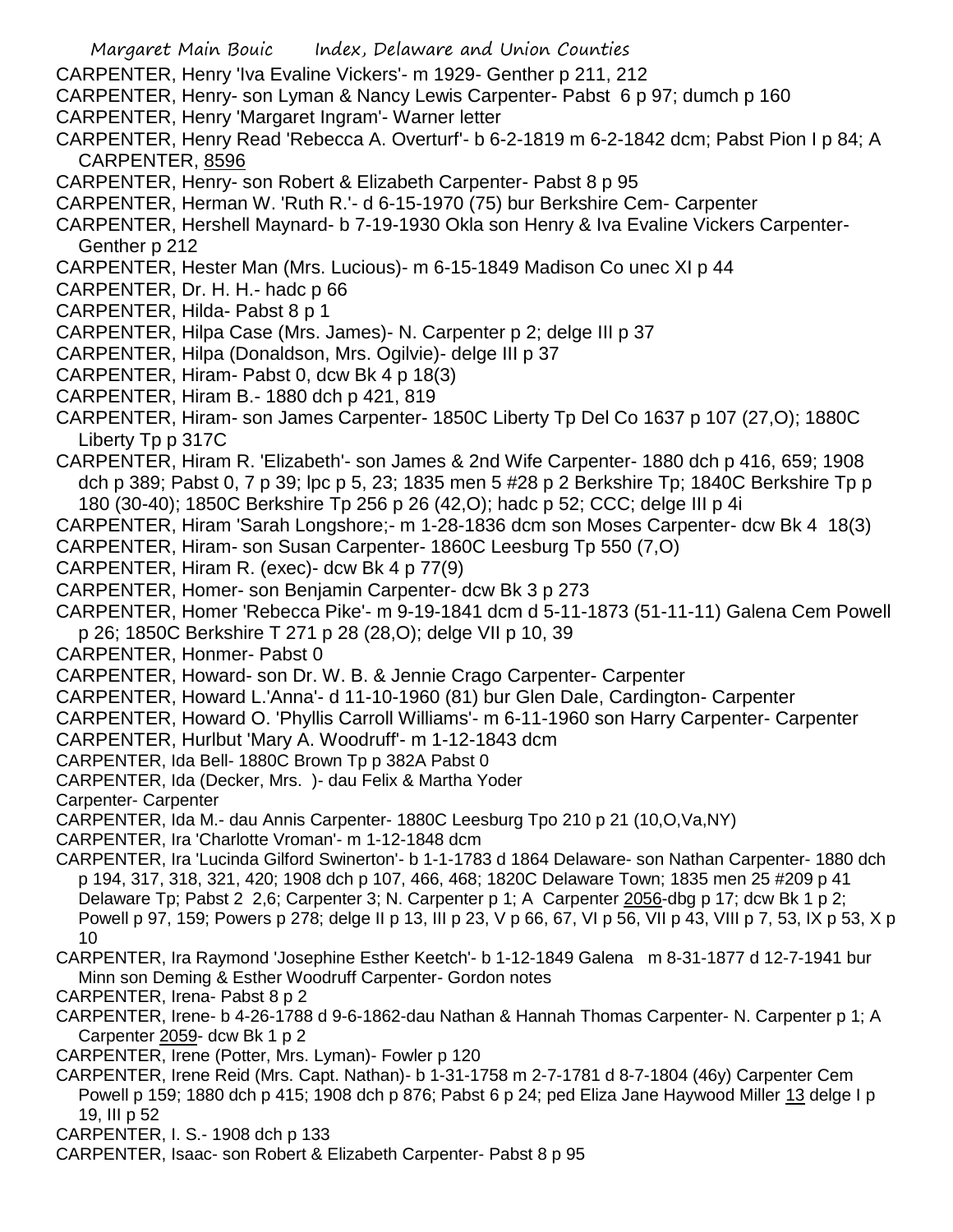- Margaret Main Bouic Index, Delaware and Union Counties CARPENTER, Isaiah- Marengo Cem Powell p 377 CARPENTER, Isaiah G.- 1850C Milford Center Union Tp 1209-1227 p 180 (51, R. I) CARPENTER, Israel- 1835 men 19 #38 p 29 Concord Tp CARPENTER, Iva Eileen (Mrs. Richard D.)- Carpenter; 1971, 1975, 1979, 1981, 1983, 1991 ucd CARPENTER, Iva Evaline Vickers (Mrs. Henry)- b 4-20-1910 Okla m 1929 dau Elmer Calvin & Ruth Sparkes Vickers- Genther p 211, 212 CARPENTER, Jack M. 'Debra'- son Jack M. & Jo Anne Weigand Carpenter- 1967, 1981, 1983, 1991 ucd CARPENTER, Jack M. 'Jo Anne Weigand'- b 9-1-1924 m 4-8-1944 d 4-13-1989 bur Our Lady of Lourdes Cemson John & Marie Freriks Carpenter- Carpenter; 1967, 1971, 1973, 1975, 1979, 1981, 1983 ucd CARPENTER, Jacki (Mrs. Robert E.)- Carpenter; 1980 dcd CARPENTER, Jacqueline (Mrs. James H.)- 1969, 1971 dcd CARPENTER, James- dec'd dcga p 3 Del Pat & Fr Chron 2-4-1822 CARPENTER, James- 1835 men 59 #77 p 109 Trenton Tp CARPENTER, James- 1830C Genoa Tp delge III p 72 CARPENTER, James 'Barbara'- Carpenter CARPENTER, James B.- d 6-2-1840 (1-8-10) Galena Cem Powell p 23- son Benjamin & Lucy Carpenter CARPENTER, James B.- son Jesse & Annis West Carpenter- 1883 uch V p 435 CARPENTER, James 'Bonnie Jeanne Reed'- Hutchisson p 37 CARPENTER, James- son Daniel J. Carpenter- delge I p 12 CARPENTER, James- 1850C Berkshire Tp 247 p 25 (21,O) perhaps son David & Anna Carpenter CARPENTER, Capt James 'Elizabeth Hewitt'- d 10-5-1821(48) Galena Cem Powell p 16, 28; son Benjamin & Polly Ferrier Carpenter- Powers p 279, 280; 1820C Sunbury Tp; 1880 dch p 259, 263, 420, 659, 711; Pabst 2 p 18, 32, 6 p 59, 61, 62, 105, 109, 112, 113; will dcw Bk 1 p 22; mt 8-15-1860; delge VIII p 54, 55, X p 33 CARPENTER, James F. 'Anna Ellen Myers'- m 8-5-1903 d 1962- Carpenter CARPENTER, James - son Floyd P. & Cora Carpenter- Carpenter CARPENTER, James H. 'Jacqueline'- 1969, 1971 dcd CARPENTER, James E. - b 1954 son Jack M. & Jo Anne Weigand Carpenter- Carpenter; 1967, 1971 ucd CARPENTER, James- son James Carpenter- 1880C Liberty Tp 57-58 p 6 (54,O,O,O) p 036A CARPENTER, James' Melissa Case''Hilpa Case''Hannah Jamison'- b 2-17-1795 m 11-6-1843 dcm d 8-6-1862 son Nathan & Hannah Thomas Carpenter; 1820C Liberty Tp; 1835 men 38 #111 p 67 Liberty Tp; 1850C Liberty Tp 1637 p 107 (56, Vt)dcw Bk 1 p 2; Carpenter p 4; 1908 dch p 108, 389, 468; Pabst 0, 5 p 3, 7 p 2; N. Carpenter p 1; A Carpenter 2062 delge I p 14, III p 37, VI p 56, 57, VII p 13, 62 CARPENTER, James M.- son William & Mary Fulk Carpenter- delge IX p 20 CARPENTER, James- son Orr & Deesha Ann Vandorn Carpenter- 1850C Berkshire Tp 268 p 28 (13,O)
- 
- CARPENTER, James- b 1964 son William & Catherine Carpenter- Carpenter; 1969, 1980 dcd
- CARPENTER, Jane E. (Mrs. Albert)- 1880C Paris Tp 142-146 p 15 (36, Mass,Mass,Mass)
- CARPENTER, Jane (Culver, Mrs. Sydnery)- b 11-22-1826/7 m 12-29-1847 dcm d 6-16-1900 (72y7m) Sunbury Cem Powell p 29- dau Samuel Carpenter; 1908 dch p 256
- CARPENTER, Jane Lovina Engle (Mrs. Allen Stafford, Jr.)- b 4-1940 m 1-1959 dau Gail Moyer & Ethyl Emily Swartz Engle- David Swartz
- CARPENTER, Jane S. Slack (Mrs. Robert Lewis)- b 1836 d 1923 Westfield Cem Powell p 362; dau John P. & Diadamia Pierce Slack- dumch p 289; Nash p 307
- CARPENTER, Janet L. (Mrs. Thomas E.)- 1979, 1981, 1983 ucd
- CARPENTER, Jay C.- son David & Amy Carpenter- 1850C Kingston Tp 3321 p 174 (6,O)
- CARPENTER, Jay C.- d 6-20-1864 (19-2-14) Powell p 202 son Piram A.
- CARPENTER, J. E.- 1880C Berlin Tp p 367C
- CARPENTER, Jeanette Elizabeth (Main, Mrs. James Henderson)- b 3-6-1873 m 1-10-1922 d 1940 Marlborough Cem dau Benjamin F. & Margaret Jane Hilliard Carpenter- Asp (1892b); Jansen letter
- CARPENTER, Jennie Crago (Mrs. Dr. W. B.)- d 8-31-1966 (91) bur Sunbury- Fowler p 113
- CARPENTER, Jennie (Donaldson, Mrs. )- dau James & Hilpa Case Carpenter- N. Carpenter p 2
- CARPENTER, Jennie E. Tullers (Mrs. A. T.)- m 1-8-1867 dcm, delge X p 75
- CARPENTER, Jennie Fuller (Mrs. Albert T.)- Pabst 6 p 98, 104
- CARPENTER, Jennie June (Davis, Mrs. Oscar Vance)- b 1-28-1876 Thomson Tp dcb, d 1936 Oakdale Cem dau Benjamin Franklin & Margaret Hilliard Carpenter- Jansen letter
- CARPENTER, Jerome- d 6-1-1863 (21-10-22) Westfield Cem Powell p 362; son Lyman & Nancy Lewis Carpenter- dumch p 610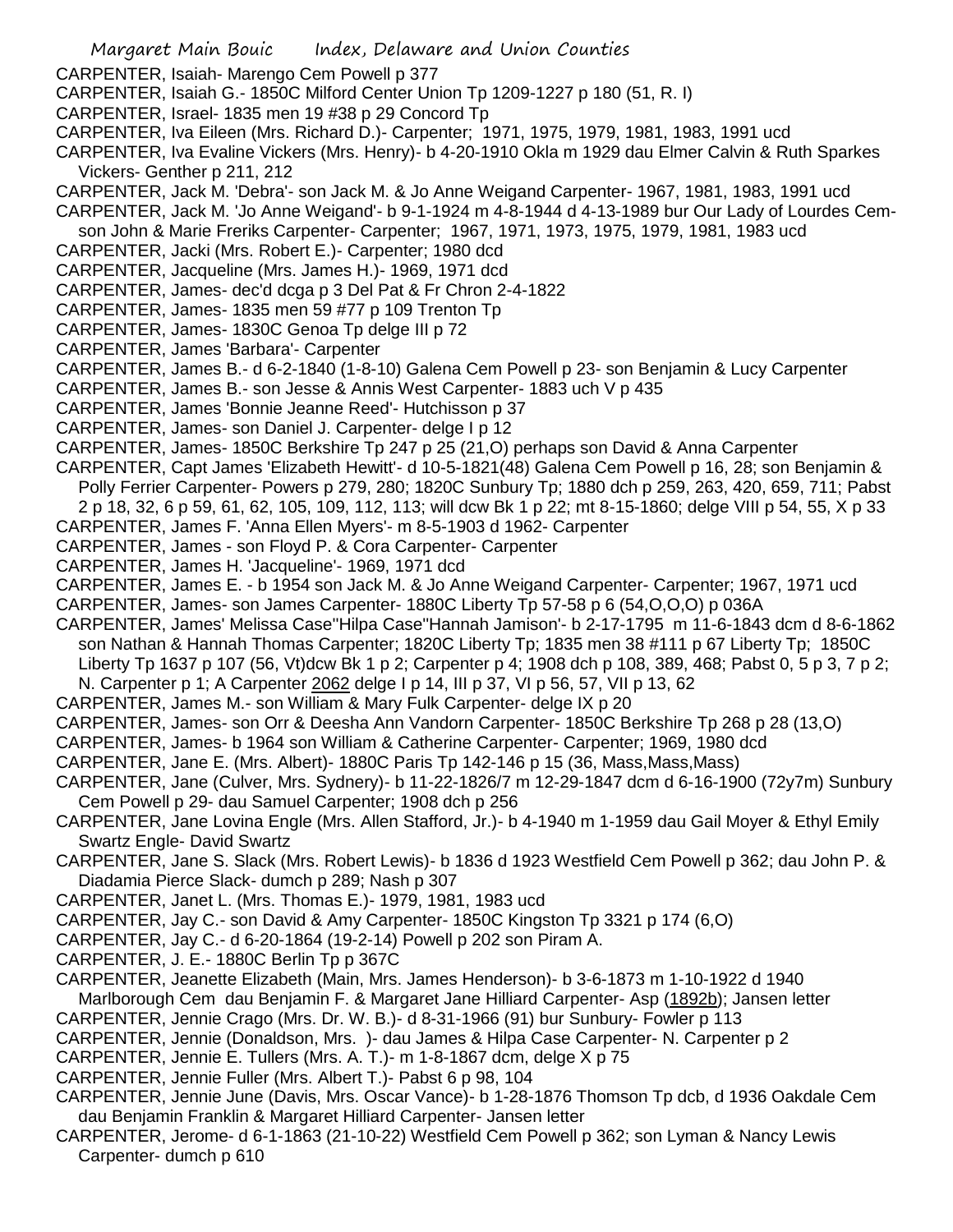- CARPENTER, Jerry Allen 'Mary Alice Burger'- b 4-13-1951 m 1-8-1972 son Jack M. & Jo Anne Weigand Carpenter- Carpenter; St. Paul p 29; 1967 ucd
- CARPENTER, Jesse 'Annes/Aylse Palen'- m 6-14-1868 ucm 4396 d 12-11-1875 (65-5-19) Mt. Herman Cem djlm 11; 1883 uch V p 362, 364, 431; 1915 uch p 220; 1840C Allen Tp 693 (30-40); 1850C Dover Tp 729-745 p 172 (41, Va); 1860C Leesburg Tp 383 (49, Va); 1870C Leesburg Tp 135-141 p 17 (60, Va); uca p 97; mt 3 p 29; uccp p 14
- CARPENTER, Jesse 'Myrtle Jolliff'- d 3-30-1923 (45y) Oakdale Cem 3549 (F135) I p 127 (F-R8-4)
- CARPENTER, Jesse R. 'Lou J. Laughery'- m 12-20-1868 ucm 4481; son Jesse & Aylse Carpenter- 1850C
- Dover Tp 729-745 p 112 (4,O); 1860c Leesburg Tp 383 (14,O); 1870C Leesburg Tp 134-140 p 16 (24,O)
- CARPENTER, Jessie D.- dau Annis Carpenter- 1880C Leesburg Tp 20 p 21 (5,O,Va,NY)
- CARPENTER, Jessie- dau Lafayette Carpenter- Pabst 6 p 97
- CARPENTER, Jessie Lincoln- b 9-27-1864 Stratford- son Ira Carpenter- A Carpenter 8602
- CARPENTER, J. G.- 1880C Genoa Tp p 402B
- CARPENTER, Jo- son Henry Carpenter- Pabst 6 p 97
- CARPENTER, Joe L.- b 1973 dau Jack M. & Jo Ann Weigand Carpenter- Carpenter; 1979 ucd
- CARPENTER, Joan (Kirschke, Mrs. Robert Harold)- m 9-5-1958- Weiser p 83
- CARPENTER, Joanna- dau Eleazer & N. Carpenter d 11-13-1879 (20y4m) Curtis Cem Powell p 111
- CARPENTER, Jo Anne Weigand(Mrs. Jack M.)- m 4-8-1944- Carpenter; 1967, 1971, 1973, 1975, 1979, 1981, 1983, 1991 ucd
- CARPENTER, Jo Anne (Jones, Mrs. Ronald Lee)- b 1956 m 10-4-1974 dau Jack M. & Jo Anne Carpenter-1967 ucd
- CARPENTER, John- delinquent taes- delge X p 73
- CARPENTER, John- 1835 men 12 #130 p 16 Bennington Tp
- CARPENTER, John- 1835 men 8 #180 p 8 Berkshire Tp
- CARPENTER, John- 1835 men 57 #6 p 106 Trenton Tp
- CARPENTER, John- (Holmes Co)- Freshwater p 64, 71
- CARPENTER, John- b 1303 see Craig Weaver
- CARPENTER, John A. 'Sonja Friece'- son William D. & Catherine Carpenter- Carpenter
- CARPENTER, John- b 1410 d 1500 son John Carpenter- see Craig Weaver
- CARPENTER, John- b 1370 d 1441 son Richard & Christien Carpenter- see Craig Weaver
- CARPENTER, John- d 1810 child Galena Cem Powell p 13
- CARPENTER, John- Powell p 377; delge II p 13, 55; hadc p 23 CCC 1849 Del. Tp
- CARPENTER, John- son Abraham & Mary- d 3-14-1820 (5y) Galena Cem Powell p 14
- CARPENTER, John- d 9-1810 (4y) son Benjamin 2nd & Procula Carpenter- Galena Cem Powell p 26
- CARPENTER, John Bradner 'Hannah Jane Iams/James'- m 1839- delge V p 38
- CARPENTER, John C. 'Kim Hardman'- m 8-17-1989 son Oliver H. & Judith Carpenter- Carpenter
- CARPENTER, John 'Diane'- Carpenter
- CARPENTER, John 'Hannah Cellar'- b 10-7-1784 m 10-23-1807 d 8-29-1811 (26) son Nathan & Hannah Thomas or Irene Reid Carpenter- 1880 dch p 410, 420, 425; 1908 dch p 48, 466, 468; Pabst 0; 1820C Harlem Tp; N. Carpenter p 1;A Carpenter 2057; Pabst 7 p 2; Powell p 152, 159; Powers p 278, 281, 282, 284; delge VII p 62, VIII p 53, 54
- CARPENTER, John I.- 1908 dch p 389
- CARPENTER, John Ira 'Mary Thomas'- b 4-9-1843 -A Carpenter 8599 p 799 son Ira Carpenter
- CARPENTER, John- perhaps son James & ELizabeth Hewitt Carpenter- Pabst 6 p 105; dcw Bk 1 p 22
- CARPENTER, John J.- son David & Amy Carpenter- 1850C Kingston Tp 3321 p 174 (1,O)
- CARPENTER, John- son James Carpenter- 1880C Liberty Tp Un Co 57-58 p 7 (21,O,O,O)
- CARPENTER, John- son Lafayette Carpenter- Pabst 6 p 36, 57, 97
- CARPENTER, John 'Lucy'- Harlem- dcga p 25 Del Pat & Fr Chron 9-23-1824
- CARPENTER, John 'Lydia Davis'- b 2-9-1812 m 12-10-1840 dcm d 8-5-1889 (77-5-26) Marengo Cem Powell p 375
- CARPENTER, John 'Marietta Rutherford'- m 8-21-1836 dcm
- CARPENTER, John 'Martha J. Runnels'- m 2-25-1866 ucm 3915
- CARPENTER, John 'Mary Ann Pray'- son Daniel J. Carpenter- delge I p 12
- CARPENTER, John C.'Kim Hardman Johnson'- b 1964 m 8-17-1990 son Oliver H. & Judith A. Carpenter-
- Carpenter; 1973, 1975, 1979, 1981, 1983 ucd
- CARPENTER, John- son Susan Carpenter- 1860C Leesburg Tp 550 (11,O)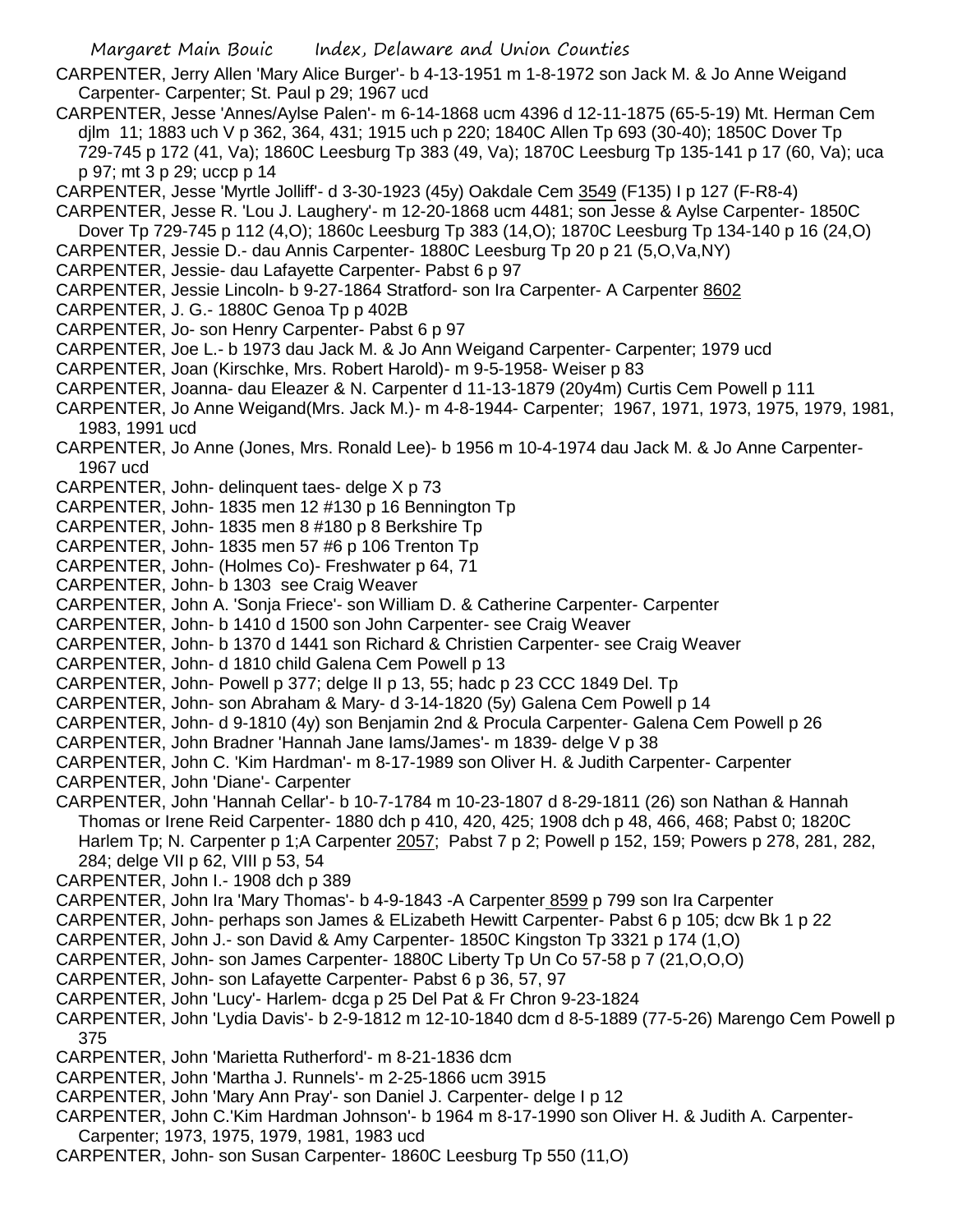- Margaret Main Bouic Index, Delaware and Union Counties CARPENTER, John W.- 1835 men 12 #130 p 16 Bennington Tp; delge V p 37 CARPENTER, John W.- b 1-25-1876 Van Co Was Tp son Daniel & Delana Carpenter- dcb CARPENTER, John William 'Donna Jean Friend'- b 1958 m 11-25-1978 son Jack M. & Jo Anne Carpenter-Carpenter; 1971, 1973, 1975 ucd CARPENTER, John- b 1964 son William & Catherine Carpenter- 1969, 1971, 1980 dcd CARPENTER, Johnson- b 6-10-1836 d 2-22-1870 Trenton Cem Powell p 276 CARPENTER, Johnson 'Eugenia Longshore'- 1880 dch p 831; 1908 dch p 389; heir of Mary M. Hess dcw Bk 3 p 297 CARPENTER, Johnson- son Moses C. & Mary Carpenter- 1850C Kingston Tp 3186 p 170 (13,O) CARPENTER, Jonathan- brother Abiah Carpenter- 1880 dch p 414 CARPENTER, Joseph- 1883 uch V p 665 CARPENTER, Joseph- b 11-27-1990 son Allen Stafford III & Julie Stock Carpenter- David Swartz CARPENTER, Joseph- d 1-17-1857 (1-2-9) Curtis Cem son Eleazer & N. Powell p 111 CARPENTER, Joseph L.- b 1949 son Jack M. & Jo Anne Weigand Carpenter- Carpenter; 1967, 1971 ucd CARPENTER, Joseph 'Margaret Sutton'- b 1632/3 m 1655 d 5-1675 son William & Abigail Arnold Carpenterdcc Maxson Greene 848, 1600, 1744 CARPENTER, Joseph- b 1964 son William & Catherine Carpenter- 1971 dcd CARPENTER, Josie A. (Jones, Mrs. Ronnie)- dau Jack M. & Jo Anne Weigand Carpenter- Carpenter CARPENTER, Joyce D. (Price, Mrs. )- b 1953 dau Jack M. & Jo Anne Weigand Carpenter- Carpenter; 1967, 1971 ucd CARPENTER, Joyce- b 1975 dau Richard D. & Iva Eileen Carpenter- Carpenter; 1979, 1981, 1983, 1991 ucd CARPENTER, J. R. 'Louisa J.'- djlm p 14 CARPENTER, Judith A. (Mrs. Oliver H.)- 1973, 1975, 1979, 1981, 1983 ucd CARPENTER, Julia A. (Rosecrans, Mrs. Chester)- m 10-19-1845 dcm dau Daniel J. Carpenter- delge I p 12 CARPENTER, Julie Stock (Mrs. Allen Stafford III)- m 8-17-1985 Carpenter CARPENTER, Karen Gail (Chaney, Mrs. Mark)- b 3-4-1966 dau Allen Stafford Jr. & Jane Lovina Engle Carpenter- David Swartz CARPENTER, Katherine (Mrs. Danny L.)- 1979, 1981, 1983, 1991 ucd CARPENTER, Katherine/Catherine Pensil (Mrs. Gilbert Jr.)- Pabst 6 p 100; 1840C Berkshire Tp p 179 (60-700; dcq Helen Carpenter Clark 17; Marian Smith Hagelgans 25; Florabel Carpenter Lacher 17; Mary Arnold Marriott 13 CARPENTER, Kenneth- b 8-22-1895 Trenton Tp son Fred & Cora Fox Carpenter- dcb CARPENTER, Kenneth G.- d 4-4-1976 (80) bur Marion- Carpenter; 1961, 1969, 1971 dcd CARPENTER, Kenneth 'Gladys'- d 3-26-1979 (82) bur Schoolcraft- Carpenter CARPENTER, Kenneth- son Nye & Ruth Lewis Carpenter- Carpenter CARPENTER, Kim Hardman (Mrs. John C.)- m 8-17-1989 dau J. Hardman- Carpenter CARPENTER, Kristen Noel (Baugess, Mrs. James S.)- dau Mrs. Ree Martin- Baugess CARPENTER, Kymberle Kay (Mirise, Mrs. Michael D.)- b 1963 m 6-19-1982- dau Robert E. & Jacki Carpenter-Carpenter; 1980 dcd CARPENTER, Lafayette- son Lyman & Nancy Lewis Carpenter- 1908 dch p 289; dumch p 160; delge X p 76 CARPENTER, Layfaette W.- ch Lucy Carpenter- 1850C Berkshire Tp 37 p 4 (3,O) CARPENTER, Layfyette- heir of James Stark- dcw Bk 4 p 6(1) CARPENTER, Layayette A.- d 9-4-1848?(1y) Stark Cem Powell p 202 son M. C. & Mary? CARPENTER, Laura (Carter, Mrs. Lewis)- m 1-17-1836 dcm CARPENTER, Laura (Case, Mrs. G. )- b 10-10-1797 d 9-2-1885- dau Nathan & Hannah Thomas Carpenter; N. Carpenter p 1; A Carpenter 2063-1880 dch p 421; 1908 dch p 468; Powell p 159 CARPENTER, Laura (Greer, Mrs. )- dau Chester Carpenter- Pabst 6 p 96 CARPENTER, Lavina Jane Huston (Beck, Mrs. Leonard)(Mrs. Deming)- m 1-26-1871- James Gordon letter CARPENTER, Lawrence- son James F. & Anna Ellen Myers Carpenter- Carpenter CARPENTER, L. B.- d 8-4-1849 (24-11-29) Plain City Cem, unec VIII p 6 CARPENTER, Leonara/Lenora E. (Saunders, Mrs. Edward H.)- m 4-16-1857 dcm; 1850C Berkshire Tp 256 (13,O)
- CARPENTER, Lecina- dau Homer & Rebecca Pike Carpenter- 1850C Berkshire Tp 271 p 28 (8,O)
- CARPENTER, Leonora- dau Hiram & Sarah Longshore Carpenter- 1880 dch p 819
- CARPENTER, Leonora Hall (Mrs. W. R.)- b 10-23-1844 d 6-9-1872 Stark Cem Powell p 202 dau John W. & Susan A. Deninuck Hall- 1880 dch p 566; Pabst 6 p 23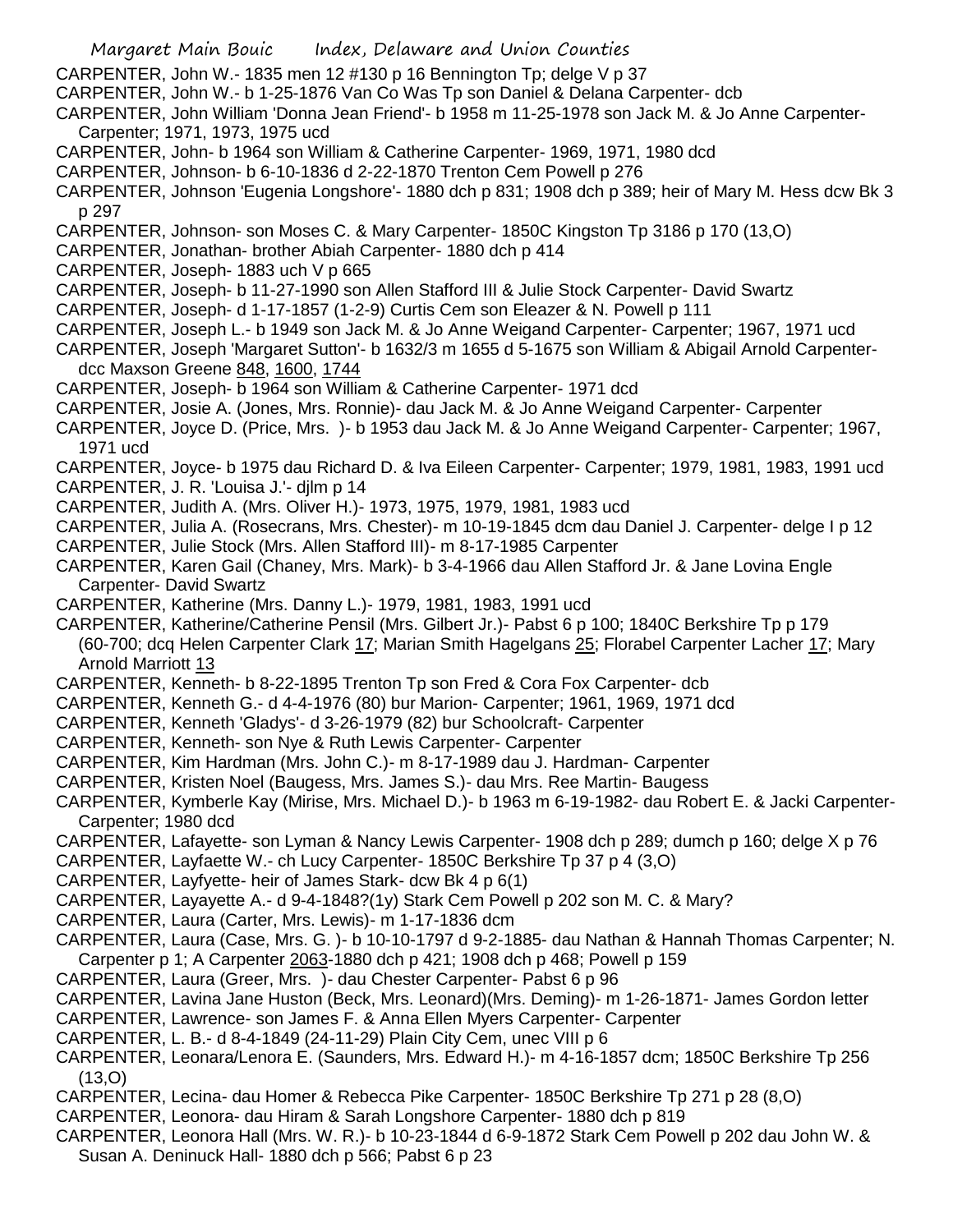- CARPENTER, Lessa/Leesa (Burrow, Mrs. Jeffrey Allen)- b 1960 m 10-3-1987 dau Coliver H. & Judith A. Carpenter- 1973, 1975, 1979, 1981 ucd
- CARPENTER, Letitia Smith (Mrs. E. Scovill)- m 3-9-1847 dcm; 1850C Berkshire Tp 30 p 4 (35,O)
- CARPENTER, Rev. Levi- Pabst 6 p 20, 21
- CARPENTER, Lewis- apprent. ran away- dcga p 37 Del Pat & Fr. Chron 5-3-1827
- CARPENTER, Lewis F. 'Ann Edwards'- b 1852 m 12-19-1878 ucm 6389 d 2-12-1906 (54y8m) Oakdale Cem 2028 (135F) I p 127 (F-R8-4)-son George & Sarah A. Wilbur Carpenter- 1883 uch V p 473; 1860C Allen Tp 869-879 p 119 (9,O); 1870C Allen Tp 190-183 p 12 (19,O); 1880C Allen Tp 150-161 p 16 (29,O,Va,O) p 057A; 1900C Allen Tp 105-109 p 513 (49,O,Va,O)
- CARPENTER, Robert Lewis 'Jane S. Slack'- b 1827 d 1916 Westfield Cem Powell p 362- son Lyman & Nancy Lewis Carpenter- dumch p 289; Pabst 6 p 96
- CARPENTER, Lida Brown Frankie (Mrs. Wilfred R.)- see Ann Eliza- Pabst 6 p 89
- CARPENTER, Linda Hall (Mrs. William)- Carpenter
- CARPENTER, Liva (Mrs. Ed)- Maugans Anc p 134
- CARPENTER, Lizzie Laughery (Mrs. Frank)- Carpenter
- CARPENTER, Lodusky Kinnamon- Pabst 6 p 96
- CARPENTER, Lois Ann (Peak, Mrs. )- dau Lyman & Nancy Lewis Carpenter- dumch p 160; Pabst 6 p 97
- CARPENTER, Loretta A. (Mrs. Robert Lewis)- d 7-23-1866(33-7-28) Westfield Cem Powell p 362
- CARPENTER, Lossy- dau Nathan Carpenter- dcw Bk 1 p 2
- CARPENTER, Louis- b 9-25-1727 son Abial Carpenter- A Carpenter 840
- CARPENTER, Louis R.- Pabst 3 p 23
- CARPENTER, Louisa (Mrs. Chester)- d 7-7-1865 (34-6-12) Westfield Cem Powell p 362
- CARPENTER, Louisa (Mrs. George)- b 4-1854 1900C Dover Tp 112-114 p B5 (56,O,Va,O); m 34y 1 ch
- CARPENTER, Louisa Grist (Mrs. Thomas F.)- dau George Grist- 1880 dch p 680
- CARPENTER, Louisa J. (Mrs. J. R.) d 6-15-1872 (23-5-20) Mt. Herman Cem djlm p 14
- CARPENTER, Lou J. Laughery (Mrs. Jesse R.)- m 12-20-1868 ucm 4481- 1870C Leesburg Tp 134-140 p 17 (24,O)
- CARPENTER, Lovina (Beakman, Mrs. John)- m 6-4-1840 dcm
- CARPENTER, Lowell Edward 'Geraldine Butts'- son Earl & Ethel Zent Carpenter- Pabst 6 p 101; Carpenter
- CARPENTER, Lowell Edward- son Lowell Edward & Geraldine Butts Carpenter- Pabst 6 p 102
- CARPENTER, Lu Ann- dau Lowell Edward & Geraldine Butts Carpenter- Pabst 6 p 102
- CARPENTER, Lucena (Bolton, Mrs. Thomas M.)- m 5-10-1859 dcm
- CARPENTER, Lucille (Elliot, Mrs. Neal)- m 2-2-1944 dau James F. & Anna Ellen Myers Carpenter- Carpenter
- CARPENTER, Lucina (Partridge, Mrs. Cyrus)- d 1850- 1883 uch V p 127
- CARPENTER, Lucina L. (Sargent, Mrs. Isaac)- m 9-3-1846 dcm
- CARPENTER, Lucina Rogers (Mrs. George B.)- m 12-8-1865 dcm; Pabst Pion II p 218
- CARPENTER, Lucinda (Chase, Mrs. Stephen)- dau Lt. Gov. Benjamin & Amey Carpenter- dcc Maxson Greene 109
- CARPENTER, Lucinda Estelle (Richardson, Mrs. Benjamin Augstin)- b 5-13-1846 m 9-13-1867 dau Ira Carpenter- A Carpenter 8600 p 799
- CARPENTER, Lucinda (Lee, Mrs. Cyrus)- unec X p 26
- CARPENTER, Lucinda Swinerton (Mrs. Ira)- b 7-28-1778 m 3-12-1810 d 4-1-1844- A Carpenter (2056)
- CARPENTER, Lucine- 1880C Kingston Tp p 435C
- CARPENTER, Lucious B. 'Hester Man' m 6-14-1849 Madison Co unec XI p 44
- CARPENTER, Lucy (Mrs. )- 1850C Berkshire Tp 37 p 4 (44,O)
- CARPENTER, Lucy- 1850C Berkshire Tp 237 p 24 (18,O)
- CARPENTER, Lucy- b 1-19-1763 d 1-8-1874 dau Abial Carpenter- A Carpenter 849 144
- CARPENTER, Lucy Eleanor (Van Fleet, Mrs. Thomas)- m 10-14-1863 dcm- dau Robert & Eleanor Lewis Carpenter- Pabst 6 p 106; dcq Louise Bennett Pinney  $\overline{I}$ ; 1880 dch p 695; dcw Bk 3 p 34
- CARPENTER, Lucy (Mrs. John)- dcga p 25, 35 Del Pat & Fr Chr 9-23-1824
- CARPENTER, Lucy (McCluer, Mrs. Samuel)- b 9-12-1793 m 1817 d 8-5-1872 dau Frederick & Eunice Burroughs Carpenter- dcc Maxson Greene 25
- CARPENTER, Lucy Stark (Mrs. Benjamin Jr.)- d 10-31-1854 (47-6-24) Galena Cem Powell p 23; Pabst 6 p 105
- CARPENTER, Lucy (Swinerton/Summerton, Mrs. James)- m 7-31-1806 dau Nathan & Hannah Thomas Carpenter- N. Carpenter p 1; A Carpenter 2055-Powell p 159; onwq I; dcw Bk 1 p 2;; 1880 dch p 425; 1908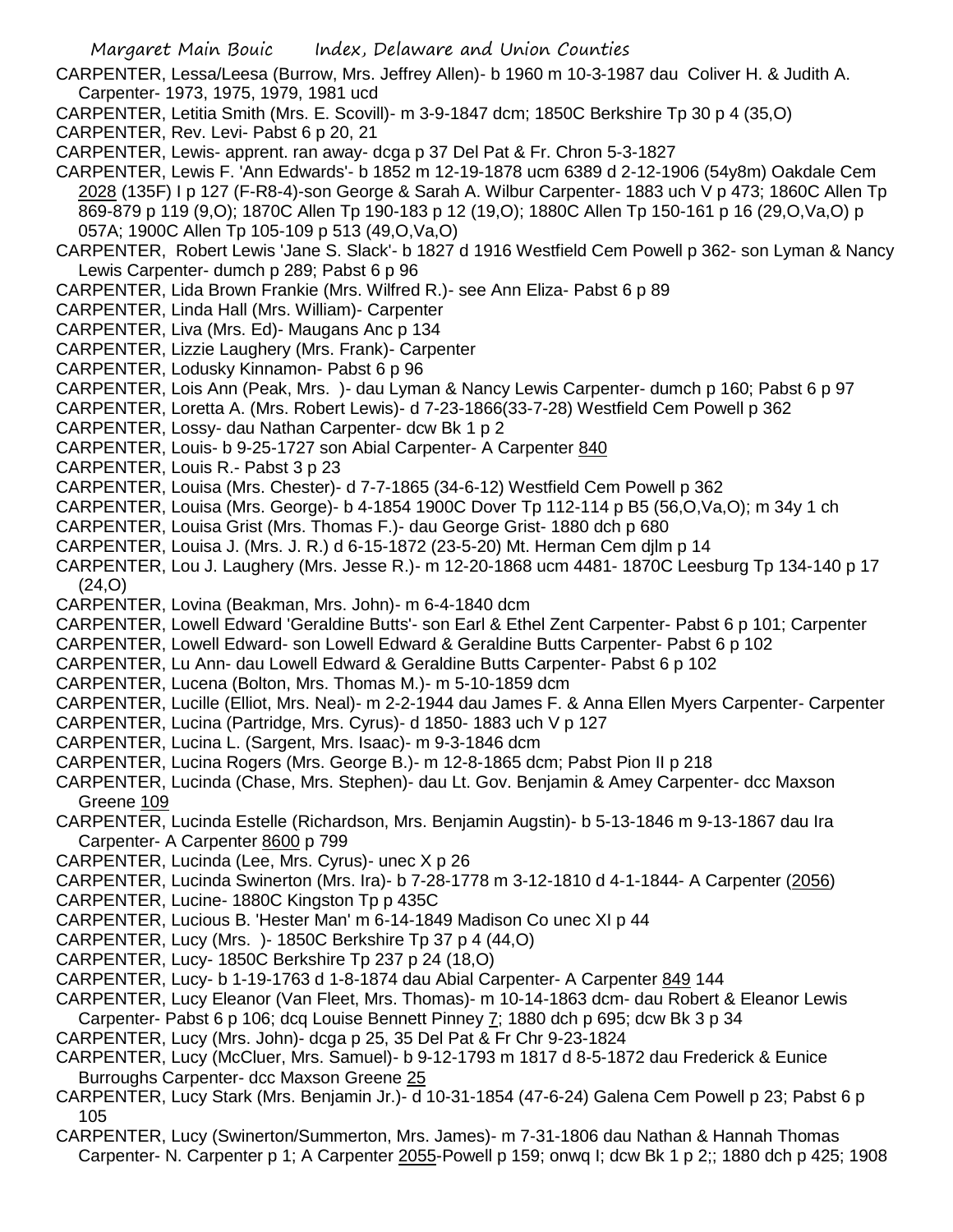dch p 207; Carpenter 1,2

- CARPENTER, Lucy Young (Mrs. Scott David)- m 4-1990 dau Fred A. Young- Carpenter; 1991 ucd
- CARPENTER, Luella Augusta- 1850C Berkshire Tp 237 p 25 (2,O)
- CARPENTER, Lusinda Gilford (Mrs. Ira)- d 4-1-1844 (56-9-3) Powell p 97 dbg p 17
- CARPENTER, Lydia Davis (Mrs. John)- b 12-13-1820 m 12-10-1840 dcm d 8- 16-1902 (81-8-8) Marengo Cem Powell p 375
- CARPENTER, Lyman- 1880C Berkshire Tp p 429A
- CARPENTER, Lyman D.- b 1855 d 1945 Galena Cem Powell p 26
- CARPENTER, Lyman H.- son James Carpenter- 1850C Liberty Tp Del Co 1637 p 107 (14,O)
- CARPENTER, Lyman 'Hannah Landon'- son Gilbert Jr. & Catherine Pensil Carpenter- Pabst 6 p 96; dcw Bk 2 p 77; hadc p 58; Powell p 35; delge V p 33 , VII p 8, 48
- CARPENTER, Lyman W. 'Nancy Lewis'- b 10-30-1801 d 5-24-1888 Westfield Cem Powell p 28, 362; son Rev. Gilbert Carpenter;dumch p 160; Pabst 3 p 23, 6 p 96; dcw Bk 2 p 153; 1835 men 64 #29 p 119 Westfield Tp; delge VI p 58
- CARPENTER, Lynda Doan (Mrs. Forrest)- b 10-7-1907 m 11-10-1927 d 12-20-1994 (87) dau Pemberton & Carolyn Gross Doan- Carpenter
- CARPENTER, Mabel- b 2-8-1877 dau Manville Carpenter- dcb
- CARPENTER, Mabel (Stegner, Mrs. Albert)- b 7-18-1904 Berkshire Tp dcb dau Wayne & Alice I. Carney Carpenter- see dcq Florabel Carpenter Lacher 2; Pabst 6 p 102
- CARPENTER, Malissa Ellen (Mrs. Frank)- b 1-5-1872 d 2-4-1936 Raymond Cem lptw p 28
- CARPENTER, Malissa (Mrs. R. E.)- d 4-9-1865 (23y11m) Galena Cem Powell p 15
- CARPENTER, Mamie Olive Metz (Mrs. Robert)- Carpenter
- CARPENTER, Mandeville/Manville- 1908 dch p 330; 1850C Berkshire Tp 233 p24 (23,O); hadc p 16; CCC; 1880C Kingston Tp p 431C; delge VI p 50
- CARPENTER, Marcelite A.- dau Robert & Florence Shaw Carpenter- Carpenter; 1983 1991 ucd
- CARPENTER, Margaret Ingram (Mrs. Henry)- Warner letter
- CARPENTER, Margaret Jane Hilliard (Mrs. Benjamin Franklin)- b 4-1848 m 7-4-1867 d 9-16-1929 bur Thompson Cem dau James H. & Elizabeth Hilliard- Jansen letter
- CARPENTER, Margaret Sutton (Mrs. Joseph)- m 1655 d 1700 dau John & Elizabeth House Sutton- dcc Maxson Greene 849, 1601, 1745
- CARPENTER, Mariah F.- 1850C Berkshire Tp 246 p 25 (8/12,O) dau William & Mary Drake Carpenter
- CARPENTER, Marie (Murdock, Mrs. Robert)- dau Forrest & Lynda Doan Carpenter- Carpenter
- CARPENTER, Marie S. (Freshwater, Mrs. Eugene David)- m 10-27-1836 dcm- Freshwater p 78, 98, 185, 189, 198
- CARPENTER, Marietta Rutherford (Mrs. John)- m 8-21-1836 dcm
- CARPENTER, Marjorie (McKibben, Mrs. Richard)- d 1965 dau Anna Carpenter- Carpenter
- CARPENTER, Mark- son James & Bonnie Jeanne Reed Carpenter- Hutchisson p 37
- CARPENTER, Mark- son Richard Carpenter- Carpenter
- CARPENTER, Marla/Maria Kaye (Nicol, Mrs. Neil Arlin)- b 1969 m 11-6-1993 dau Oliver H. & Judith A.
- Carpenter- St. Paul p 83; 1973, 1975, 1979, 1981, 1983 ucd
- CARPENTER, Marlena Kay- dau William & Linda Hall Carpenter- Carpenter
- CARPENTER, Martha Anderson (Mrs. )- sister William A. Anderson- Anderson
- CARPENTER, Martha Cochran (Mrs. Ezra)- m 8-3-1856 dcm
- CARPENTER, Martha- dau David C. & Sarah Carpenter- 1850C Berkshire Tp 30 p 4 (15,O)
- CARPENTER, Martha Elaine- dau Harry Eldon & Mary Friedland Carpenter- Pabst 6 p 101
- CARPENTER, Martha J. Runnels (Mrs. John)- m 2-25-1866 ucm 3915
- CARPENTER, Martha R.- dau John & Hannah Carpenter- d 9-29-1823 (11y9m) Old Liberty Chyd Powell p 152, 159
- CARPENTER, Dr. Martha Southard (Mrs. )- dau Dr. Southard, Marysville- Carpenter
- CARPENTER, Martha Yoder (Mrs. Felix)- Carpenter
- CARPENTER, Marvin- Carpenter
- CARPENTER, Mary- b 1833 d 1901 Old Liberty Churchyard Cem Powell p 148
- CARPENTER, Mary- d 2-3-1864 (11m24d) Oakdale Cem I p 163 (C-2)
- CARPENTER, Mary- 1971, 1980 dcd
- CARPENTER, Mary (Polly) Carpenter(Mrs. Abraham) dau Rev. Gilbert Carpenter- delge III p 55
- CARPENTER, Mary A. (Farrier, Mrs. John C.)- dau Robert & Eleanor Lewis Carpenter- 1908 dch p 680; Pabst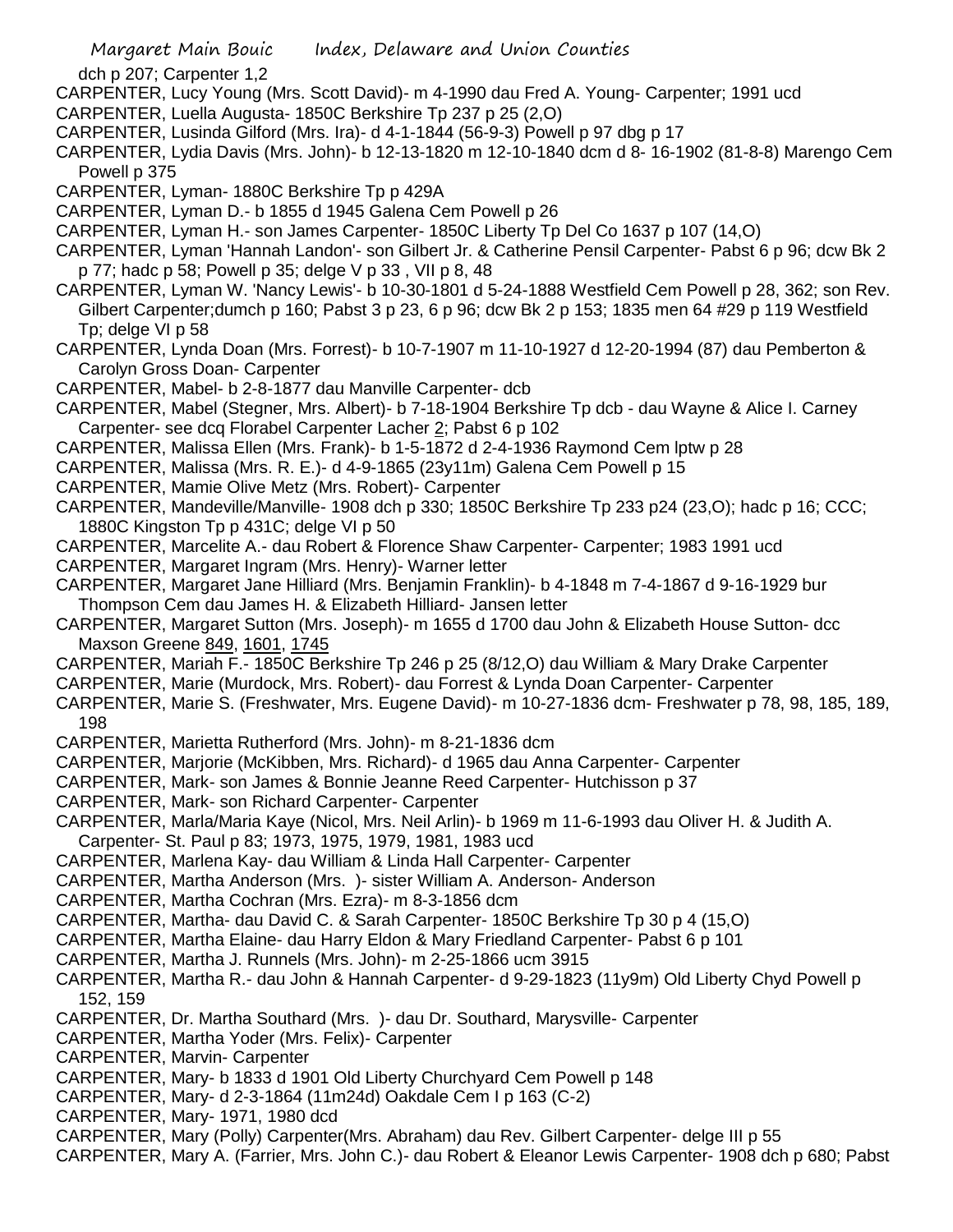6 p 106; dcw Bk 3 p 34

CARPENTER, Mary Alice Burger (Mrs. Jerry Allen)- b 3-18-1953 m 1-8-1972 dau Leroy Edward & Kathryn "Kit" Burger- St. Paul p 29

- CARPENTER, Mary Ann- 1850C Berkshire Tp 237 p 25 (16,O)
- CARPENTER, Mary Ann Bolton (Mrs. David C.)- m 2-19-1844 dcm
- CARPENTER, Mary Ann (Grist, Mrs. George)- m 4-25-1838 dcm
- CARPENTER, Mary Ann Pray (Mrs. John)- dau Hezekiah Pray- delge I p 12
- CARPENTER, Mary Ann (Robinson, Mrs. John)- b 5-15-1835 Licking Co d 6-12-1914- delge VI p 41
- CARPENTER, Mary Ann Smith (Mrs. George Buckingham)- b 1-5-1811 m 10-30-1830 d 2-26-1875 bur Galena Powell p 27- dau Jonathan & Anna Neilson Smith- dcq Helen Carpenter Clark 9, Marian Smith Hagelgans 13, Florabel Carpenter Lacher 9, Mary Arnold Marriott 7; Pabst 1 p 44, 6 p 96; 1850C Berkshire Tp 2 p 1(39, Pa); mt 3 p 10
- CARPENTER, Mary A or Alice N. (Smartwood, Mrs. Frank)- dau William & Mary Fulk Carpenter- delge IX p 20. 79
- CARPENTER, Mary- b Apr. 1870- 1870C Leesburg Tp 135-141 p 7 (2/12)
- CARPENTER, Mary A. Woodruff (Mrs. Hurlbut)- m 1-12-1843 dcm
- CARPENTER, Mary Barney (Mrs. Benjamin)- b 2-5-1681 m 1-23-1706 dau Jacob & Ann Witt Barney- dcc Maxson Greene 401
- CARPENTER, Mary (Carter, Mrs. Rufus0- dau Benjamin & Polly Farrier Carpenter- Pabst 6 p 105, 113
- CARPENTER, Mary Drake (Mrs. William)- m 2-4-1846 dcm; 1850C Berkshire Tp 246 p 25 (24,O)
- CARPENTER, Mary E.- Pabst 0
- CARPENTER, Mary E.- dau Jesse & Annis West Carpenter- 1883 uch V p 435
- CARPENTER, Mary Ellen Snedeker (Mrs. Frederic A.)- b 10-7-1844 m 4-27-1865 d 9-7-1897 bur Sunbury- dcq Helen Carpenter Clark 5, Marian Smith Hagelgans 7, Florabel Carpenter Lacher 5; Pabst 6 p 96- dau Elizabeth Roach Snedeker
- CARPENTER, Mary E. Thrall (Mrs. Oscar F.)- m 2-23-1865 dcm
- CARPENTER, Mary E. (Wells, Mrs. George B.)- d 12-9-1900- dcc Robert Wells 5
- CARPENTER, Mary Fulk/Foulk (Mrs. William)- delge IX p 20, 79
- CARPENTER, Mary- b 2-1862 d 2-1863 dau George & Sarah A. Wilbur Carpenter- 1883 uch V p 473
- CARPENTER, Mary- dau James Carpenter- dcw Bk 1 p 22; 1850C Liberty Tp Del Co 1637 p 107 (23,O)
- CARPENTER, Mary- dau James & Hilpa Case Carpenter- N. Carpenter p 2; lpc p 16, 17, 24
- CARPENTER, Mary J.- dau Elisha Scoville & Letitia Smith Carpenter- 1850C Berkshire Tp 33 p 4 (1,O)
- CARPENTER, Mary Jane- d 9-15-1834 (1y) Galena Cem Powell p 23 dau Benjamin & Lucy Stark Carpenter
- CARPENTER, Mary Jane Benton (Mrs. Gilbert)- b 9-25-1840 m 1-3-1858 dcm d 10-7-1919 Marlborough Cem p 185
- CARPENTER, Mary Jane Keetch (Mrs. Havilah)- J. Gordon letter
- CARPENTER, Mary Jane (MCCloud, Mrs. Charles)- b 8-29-1813 m 10-18-1832 dau Benjamin & Sarah Carpenter- 1883 uch V p 123; dumch p 458; unec IV p 32; dcw Bk 1 p 33, 3 p 273
- CARPENTER, Mary J. (Mrs. James)- 1880C Liberty Tp Un Co 57-58 p 7 (43,O,O,O)
- CARPENTER, Mary Lou (Hoover, Mrs. William)- dau Charles M. & Nita Grace Coates Carpenter- Carpenter
- CARPENTER, Mary Louise- dau Nye & Ruth Lewis Carpenter- Carpenter
- CARPENTER, Mary Louise (Mrs. T. E.)- d 10-17-1869 (21-3-1) Sunbury Cem Powell p 30
- CARPENTER, Mary M. J. (Walling, Mrs. Delashmut)- m 11-23-1847 dcm dau Ira Carpenter- A Carpenter 8598
- CARPENTER, Mary- heir of Mary M. Hess- dcw Bk 3 p 297
- CARPENTER, Mary (Mrs. Moses C.)- 1850C Kingston Tp 3186 p 170 (35,O)
- CARPENTER, Mary (Poling, Mrs. James)- 1915 uch p 1013
- CARPENTER, Mary- dau Robert & Elizabeth Carpenter- Pabst 8 p 95
- CARPENTER, Mary (Roberts, Mrs. Jeremiah)- m 11-28-1836 dcm
- CARPENTER, Mary d 4-10-1849 (35-7-25) Sunbury Cem Powell p 36 dau Samuel & Phebe
- CARPENTER, Mary (Scoville, Mrs. )- dau Gilbert & Catherine Pensil Carpenter- Pabst 6 p 97, 101; dcw Bk 2 p 77
- CARPENTER, Mary S. (Whitehead, Mrs. Ira L.)- m 11-1-1837 dcm
- CARPENTER, Mary W.- 1969, 1971 dcd
- CARPENTER, Mary Williams- dau Lafayette Carpenter- Pabst 6 p 97
- CARPENTER, Mattie E.( Mrs. Stanley)- b 1866 d 2-6-1939 Maple Dell Cem djlm p 92
- CARPENTER, Mattie J.- delge III p 20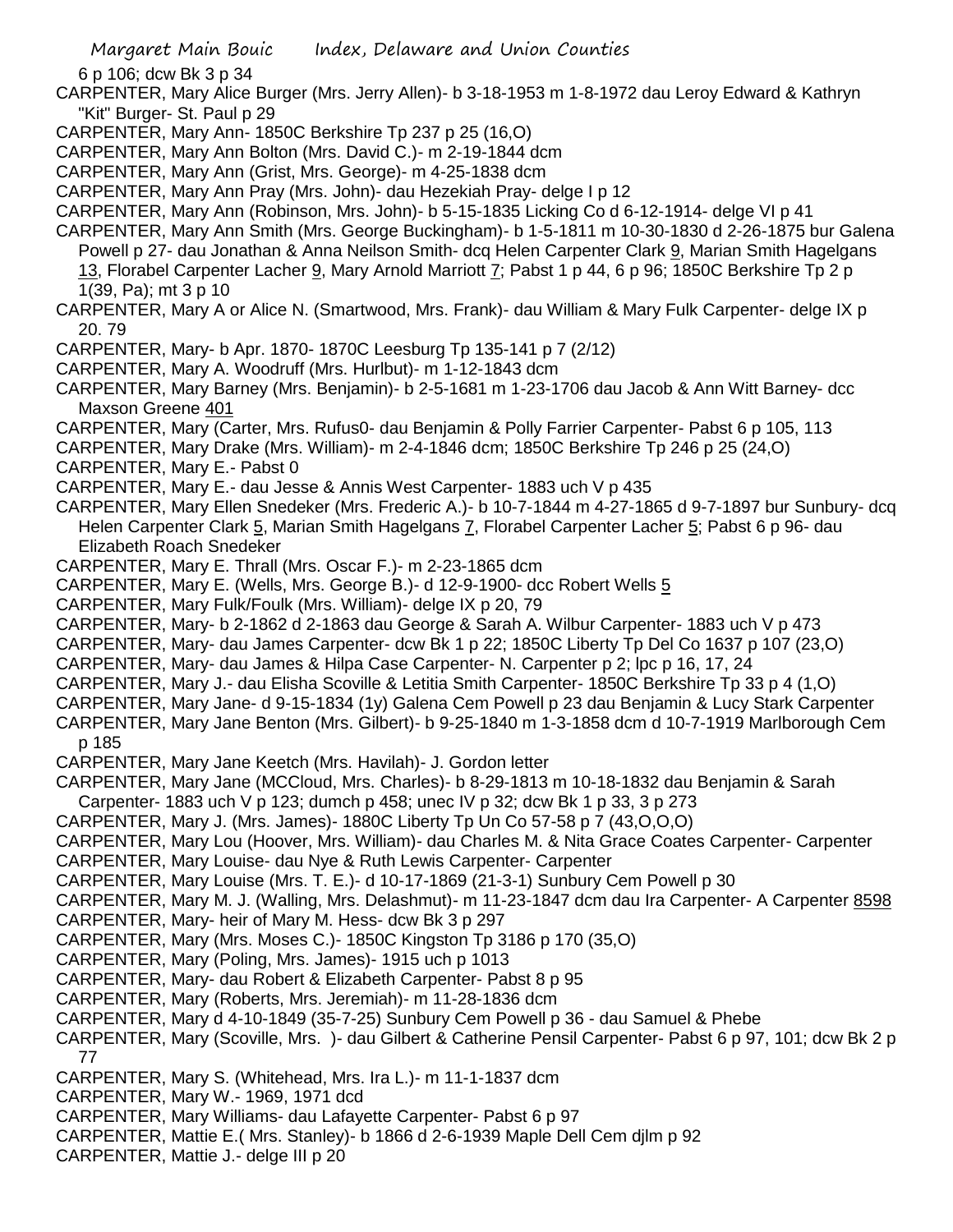- Margaret Main Bouic Index, Delaware and Union Counties CARPENTER, Medora- Pabst 0, 6 p 23 CARPENTER, Melesia- b 1973 dau Jack M. & Jo Ann Carpenter- 1981, 1983 ucd CARPENTER, Melinda Sebring (Mrs. Rollin B.)- m 5-28-1865 dcm CARPENTER, Melissa Case (Mrs. James)- d 9-12-1814 (22y) Carpenter Cem Powell p 159; delge III p 37 CARPENTER, Melissa- dau James Carpenter- 1850C Liberty Tp Del Co 1637 p 107 (32,O); delge VI p 58 (1847) CARPENTER, Melissa J.- dau James Carpenter- 1850C Liberty Tp Del Co 1637 p 107 (11,O) CARPENTER, Melissa (Mead, Mrs. George)- m 10-12-1837 dcm CARPENTER, Melissa R. Kenaston (Mrs. William Joseph)- m 1-17-1867- J. Gordon letter CARPENTER, Melissa Sebring (Mrs. Rollin B.)- m 1-19-1864 dcm CARPENTER, Melvina Hoffmire (Mrs. F. M.)- dau Samuel & Catherine Carr Hoffmire- dumch p 374 CARPENTER, Michael- son Jack & Debra Carpenter- 1981, 1983, 1991 ucd CARPENTER, Michael- b 1962 son Oliver H. & Judith A. Carpenter- Carpenter; 1973, 1975, 1979, 1981, 1983 ucd CARPENTER, Michael 'Prudence Stein'- m 9-10-1977 son Richard Carpenter- Carpenter CARPENTER, Miles- son Chester Carpenter- Pabst 6 p 96 CARPENTER, Milton/James M.- son William & Mary Fulk Carpenter- delge IX p 79 CARPENTER, Minerva J. (Mrs. )- Pabst 1 p 6 CARPENTER, Minnie L.- b 1970 dau Danny L. & Katherine Carpenter- 1979, 1981, 1983, 1991 ucd CARPENTER, Missi Jo A.- dau/granddau Jack M. & Jo Ann Weigle Carpenter- Carpenter CARPENTER, Miranda (Chase, Mrs. Jacob C.)- dau William & Mary Fulk Carpenter- delge IX p 20. 79 CARPENTER, Missouri- Pabst 0 CARPENTER, Missy/Melissa- b 1974 ch Robert E. & Jackie Carpenter- 1980 dcd; 1991 ucd CARPENTER, Moses (16-1829) ran away dcga p 45,Del Pat & Fr. Chron, 57 (19-1832) Ohio St. Gaz CARPENTER, Moses- son Daniel J. Carpenter- delge I p 12 CARPENTER, Moses- C 'Mary'- 1835 men 34 #12 p 59 Kingston Tp; 1850C Kingston Tp 3186 p 170 (37,O) CARPENTER, Moses 'Deborah'- d 11-8-1859 (76y8m) Galena Cem Powell p 16 son Rev. Gilbert Carpenter-1820C Genoa Tp; 1835 men 5 #27 p 2 Berkshire Tp; 1840C Berkshire Tp 183 (50-60); 1850C Berkshire Tp 120 p 12 (67, NY); Powers p 284; will dcw Bk 4 p 18(3); 1880 dch p 446; dumch p 153; Pabst 0, 5 p 3, 6 p 21, 35, 96, 101 ; delge VII p 62, VIII p 54, 55, X p 33 CARPENTER, Moses- heir of Mary M. Hess- dcw Bk 3 p 297 CARPENTER, Myrtie- b 5-1880 dau Lewis & Ann Edwards- 1880C Allen Tp 150-161 p 16 (1/12,O,O,O) CARPENTER, Myrtle Jolliff (Mrs. Jesse)- b 1879 d 11-25-1910 Oakdale Cem O p 127 (F-R8-4) CARPENTER, Nancy A. (Smith, Mrs. James W.)- unec IV p 8 CARPENTER, Nancy (Clark, Mrs. Mahiel)- m 12-31-1835 dcm CARPENTER, Nancy E.- dau Jesse & Aylse Carpenter- 1850C Dover Tp 729-745 p 112 (15, Va) CARPENTER, Nancy (Mrs. Eleazar)- b 11-11-1829 d 7-13-1880 (50y8m) Curtis Cem; 1850C Berkshire Tp 615 p 56 (20,O); Powell p 111 CARPENTER, Nancy- b 8-4-1874 Oxford Tp dau Gilbert & Mary J. Boston Carpenter- dcb CARPENTER, Nancy K. (Mrs. )- d 7-9-1966 (80) bur Wilson Cem- mother of Mrs. Robert Oberfield- Carpenter CARPENTER, Nancy Kay- dau Harry Elcon & Mary Friedland Carpenter- Pabst 6 p 101 CARPENTER, Nancy Landon (Mrs. Rev. Gilbert)- delge I p 5 CARPENTER, Nancy Lewis (Mrs. Lyman)- d 7-11-1868 (63y) Westfield Cem Powell p 280, 362; dumch p 160; Pabst 0 CARPENTER, Nancy Linnaberry (Mrs. Eleazer)- m 1-13-1848 dcm CARPENTER, Nancy Loomis (Mrs. Uriah)- b 1735 d 9-1768 dau Deacon Nathaniel & Mary Dyer Loomis- dcc Maxson Greene 101 CARPENTER, Nancy (Loop, Mrs. )- dau Daniel J. Carpenter- delge I p 12 CARPENTER, Nancy L. (Rosecrans, Mrs. Alpheus B.)- m 3-27-1856 dcm CARPENTER, Nancy- dau Lyman Carpenter- dcw Bk 2 p 153 CARPENTER, Nancy- dau Moses C. & Mary Carpenter- 1850C Kingston Tp 3186 p 170 (12,O) CARPENTER, Nancy (Ryan, Mrs. John W.)- m 12-3-1837 ucm 464; unec III p 30 CARPENTER, Nancy (Smith, Mrs. James)- m 12-25-1860 ucm 3120 CARPENTER, Nancy- dau Susan Carpenter- 1860C Leesburg Tp 550 (16,O) CARPENTER, Nancy (Troup, Mrs. Samuel)- m 5-4-1865 dcm
- CARPENTER, Nancy (White, Mrs. Lewis B.)- m 12-13-1856 ucm 2498; mt 1-7-1857; unec VIII p 66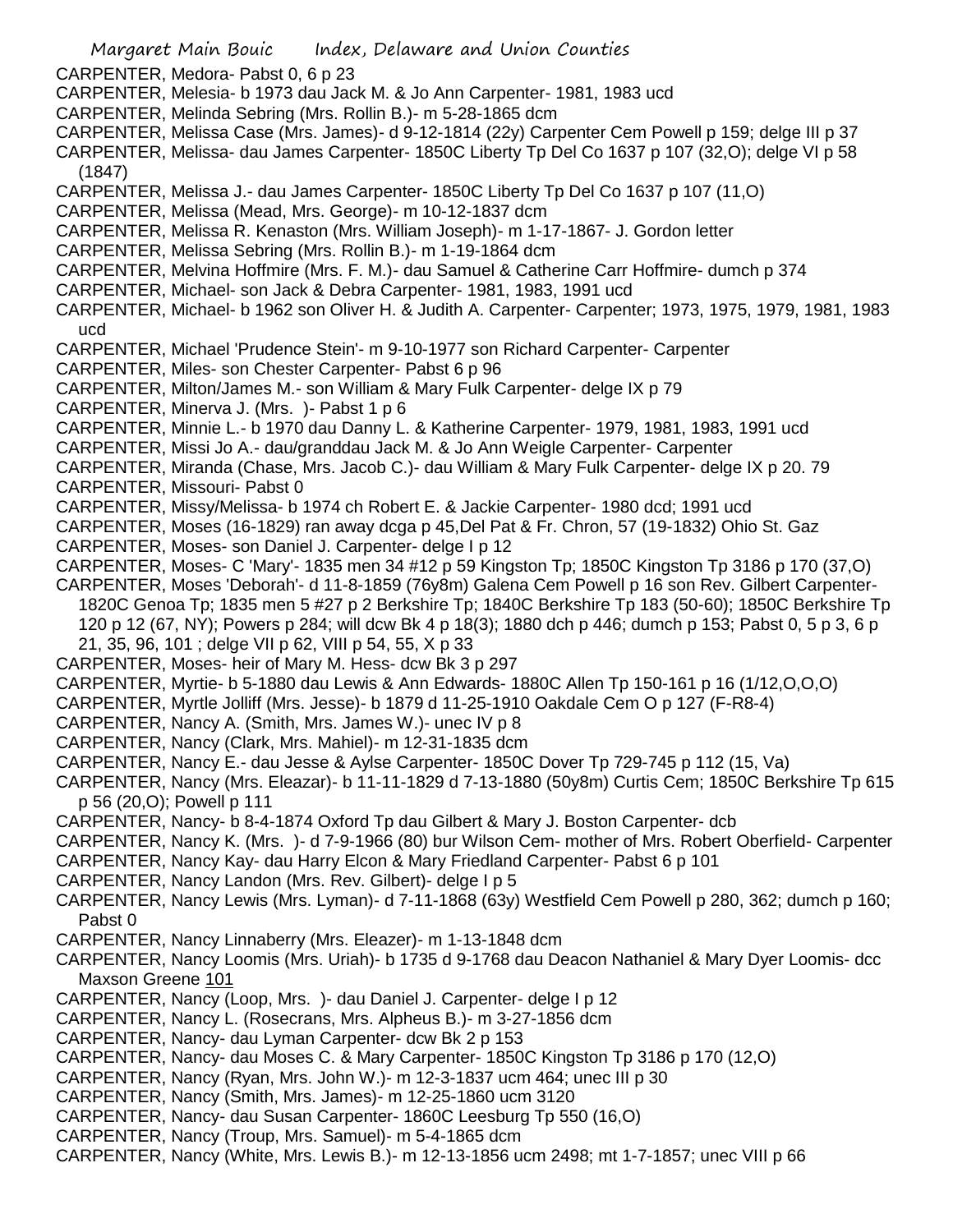CARPENTER, Nannie- dau Gilbert Carpenter- Pabst 6 p 97

CARPENTER, Naomi Cornell (Mrs. Nathan)- m 6-7-1810 dcw Bk 1 p 2; delge III p 5, VI p 40, 61

CARPENTER, Capt. Nathan- Powers p 151, 153, 159, 160, 218

CARPENTER, Nathan Jr. 'Electa Case'- b 3-4-1790 m 1-24-1811 d 10-24-1867 Powell p 161, 170; son Nathan & Irene Reid Carpenter- 1880 dch p 420; 1908 dch p 468; Carpenter p 1; lpc p 3, 4, 6, 7; dcw Bk 1 p 2; ped Elizabeth Jane Haywood 6; delge III p 52; 1835 men 36 #43 p 64 Liberty Tp

CARPENTER, Nathan 'Hannah Thomas and/or Irene Reid''Naomi Cornell'- b 4-12-1758/7 m 2-7-1781 (2) 6-17-1810 d 9-9/19-1814 (56y) Carpenter Cem- Powell p 159, 161- son Abiah Carpenter- N. Carpenter p 1; pmc p 1; 1880 dch p 191, 199, 200, 210, 414, 420, 422, 425, 659; 1908 dch p 73, 131, 207, 378, 418, 465, 468, 876; Carpenter 1; A Carpenter 846 p 144; Powers p 261, 266, 278, 279, 280, 281, 282, 284; ped Eliza Jane Haywood Miller 12; dcw Bk 1 p 2; Powers Pat p 151, 153, 159, 160, 218; dcga p 14; ffd p 1; Pabst 1 p 6, 6 p 62, 63, 100, 7 p 2; 1820C Liberty Tp; delge I p 19, III p 5, 11, 27; IV p 58, VI p 25, 40, 56, 61, VII p 62, VIII p 53, 54, IX p 20, 24, 25

CARPENTER, Nathan- d 9-22-1823 (13-3-18) Old Liberty Churchyd Powell p 152, 159- son John & Hannah **Carpenter** 

CARPENTER, Nathan 'Polly Andrews'- b 1824 d 3-14-1855 (30y11m) Old Liberty Chruchyd Powell p 150; Powers p 261; onwq I p 127

CARPENTER, Nathan Jr. 6th generation 'Prudence Turner''Abigail Rand''Susanna Rand'- Carpenter p 1

CARPENTER, Natie- b 1855 d 1861 son Nathan & Polly Andrus Carpenter- Old Lib. Chyd; Powell p 150 Powers p 261

- CARPENTER, Nehemiah 'Nellie Sage'- b 1-4-1854 Ill. m 8-23-1880 d 6-11- 1887 Iowa son Deming & Esther Woodruff Carpenter- J. Gordon letter
- CARPENTER, Nedora- Pabst 0; 1850C Berkshire Tp 256 p 26 (1,O) dau Hiram & Elizabeth Carpenter
- CARPENTER, Nellie E.- dau Newell & Harriet Lewis Carpenter- Nash p 312; 1880C Berkshire Tp 58-91 (8)
- CARPENTER, Nellie E.- b 7-26-1871 Berkshire Tp dau H. C. & Hariet Howison Carpenter- dcb

CARPENTER, Nellie Lewis (Mrs. Robert)- dau Robert Lewis- 1880 dch p 680

CARPENTER, Nellie Sage (Mrs. Nehemiah)- m 8-23-1880- J. Gordon letter

CARPENTER, Nelson- son Dr. W. B. & Jennie Crego Carpenter- Carpenter

- CARPENTER, Nettie Edwards (Mrs. Winfield S.)- m 12-19-1876 ucm 5991; 1880C Allen Tp 59-64 p 7 (24, O,NH,O)
- CARPENTER, Newell- 1880 dch p 447; 1908 dch p 389; Pabst 0, 1 p 19, 7 p 2; dcw Bk 4 p 371(38) Appr CARPENTER, Newell E. 'Harriet Lewis'- m 9-14-1865 dcm; Nash p 307
- CARPENTER, Nita Grace Coates (Mrs. Charles M.)- b 1895 m 6-21-1920 d 7-16-1980 Maple Dell djlm p 97; dau Milo Thomas & Hannah Wilson Coates- Carpenter; 1961, 1969, 1971 dcd
- CARPENTER, Noah 'Charlotte Sharpe'- b 11-25-1768 m 4-26-1792 son Abial Carpenter- A Carpenter 852 p 144
- CARPENTER, Noah- son James Carpenter- 1880C Liberty Tg7 Un Co 57-58 p 7 (13,O,O,O)
- CARPENTER, Nora Hull (Mrs. Wilfried R.)- m 10-26-1865 dcm
- CARPENTER, Norah?- dau Albert & Jane E. Carpenter- 1880C Paris Tp 142-146 p 15 (3,O,O,Mass)
- CARPENTER, Norma Cramer Gibson (Mrs. Paul V.)- b 8-5-1916 Marion Co dau grear Emmett & Ruth Merrill Cramer Gibson- 1949, 1959, 1967, 1971, 1973, 1975, 1979, 1981, 1983, 1991 ucd
- CARPENTER, Nye 'Ruth Lewis'- son Lewis Carpenter- Pabst 6 p 98; Carpenter
- 
- CARPENTER, Ola White (Mrs. Floyd Hindell)- dau Isaac & Matilda Bennett White- White II 138
- CARPENTER, Olive (Stillings, Mrs. Edward)- b 9-14-1866 m 9-14-1876 ucm 5931 dau George & Sarah A. Wilbur Carpenter- 1883 uch V p 473, 481; 1915 uch p 716, 720; 1870C Allen Tp 190-183 p 12 (13,O); unec XIV p 65
- CARPENTER, Oliver H. 'Judith A.'- 1973, 1975, 1979, 1981 ucd
- CARPENTER, Orell Newell (Mrs. Alonzo)- m 5-24-1838 dcm d 12-7-1841 (25-2-19) Blockhouse Cem Powell p 50
- CARPENTER, Orlando- Pabst 0, 6 p 23
- CARPENTER, Orr- son Benjamin Carpenter- dcw Bk 3 p 273
- CARPENTER, Orr 'Deesha Ann Vandorm'- m 5-21-1836 dcm; 1835 men 5 #31 p 2 Barkshire Tp; 1850C Berkshire Tp 268 p 28 (36,O)
- CARPENTER, Orr L. (Orramel) son Lewis Carpenter- Pabst 6 p 58, 96; 1840c Berkshire Tp p 183 (20-30)
- CARPENTER, Orrie M.- dau Newell E. & Harriet Lewis Carpenter- 1880C Berkshire Tp 88-91 (12)
- CARPENTER, Oscar F. 'Mary E. Thrall'- m 2-23-1865 dcm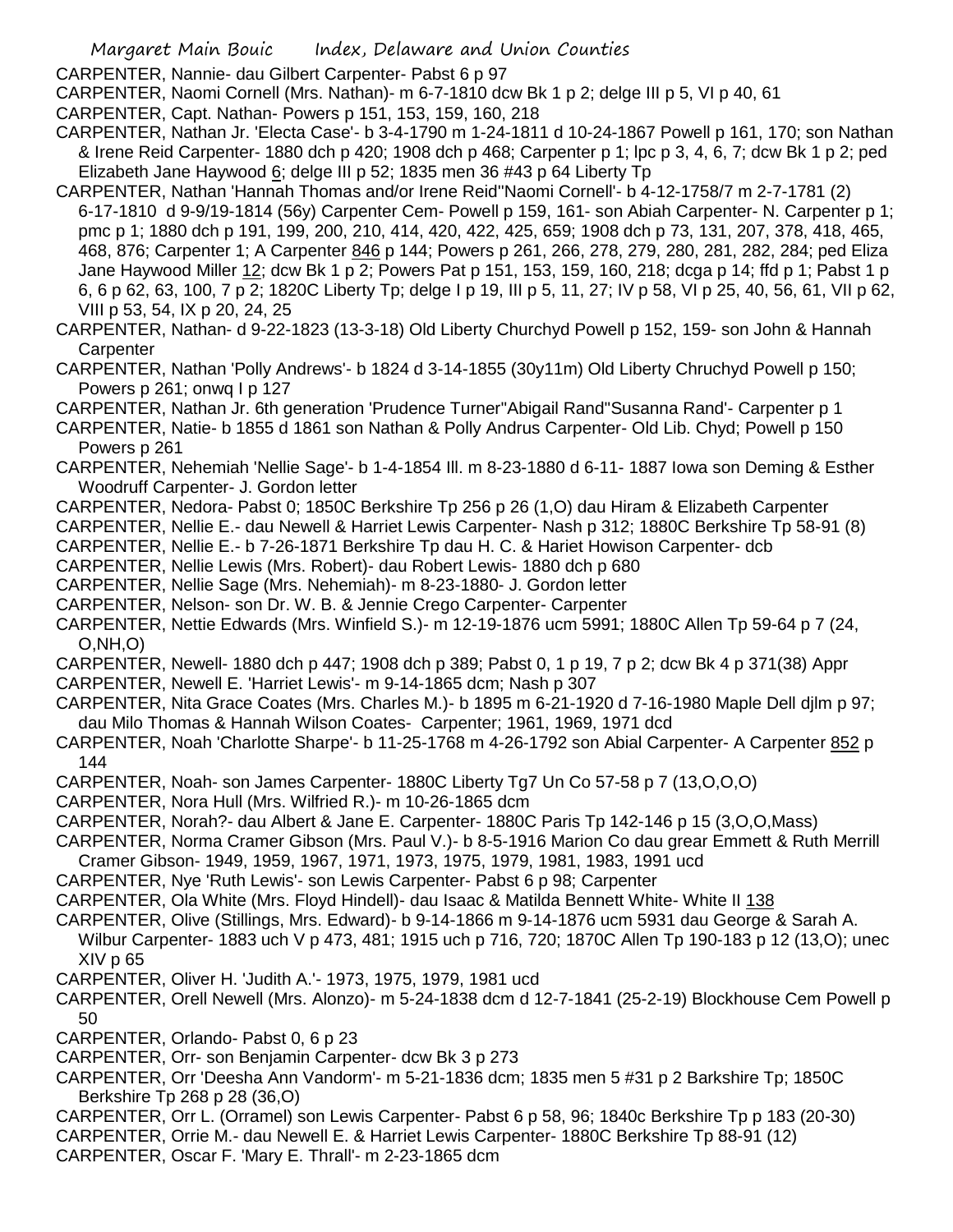CARPENTER, Osmer D.- b 9-13-1844 Galena d 6-11-1851 bur Illinois- son Deming & Esther Woodruff Carpenter- J. Gordon notes

- CARPENTER, Pamela- b 1975 dau Thomas E. & Janet L. Carpenter- 1979, 1981, 1983 ucd
- CARPENTER, Pat- 1980 dcd
- CARPENTER, Patricia L. (Mrs. David P)- 1967, 1971, 1973, 1975, 1979, 1981, 1983, 1991 ucd
- CARPENTER, Paul- b 9-5-1891 Trenton Tp son Elmer & CLara Welch Carpenter- dcb
- CARPENTER, Paul- b 1968 son James H. & Jacqueline Carpenter- 1969, 1971 dcd
- CARPENTER, Paul V. 'Norma Cramer'- b 6-18-1915 m 6-2-1937 d 7-21-1993 (78) Price Cem- son Robert & Maemie Olive Metz Carpenter- Carpenter; 1949, 1959, 1967, 1971, 1973, 1975, 1979, 1981, 1983, 1991 ucd
- CARPENTER, Peculia (Mrs. Benjamin)- 1850C Berkshire Tp 270 p 28 (61, Vt)
- CARPENTER, Peggy- dau Elmer Carpenter- Carpenter
- CARPENTER, Perie (West, Mrs. Charles)- m 2-11-1869 ucm 4507
- CARPENTER, Perry- son Jesse & Aylse Carpenter- 1850C Dover Tp 729-745 p 112 (12,O); 1860C Leesburg Tp 383 (22, Va)
- CARPENTER, Phebe J.- b 1-1880 dau James & Mary J. Carpenter- 1880C Liberty Tp Un Co 57-58 p 7 (4/12,O,O,O)
- CARPENTER, Phebe- dau Robert & Elizabeth Carpenter- Pabst 8 p 95
- CARPENTER, Phebe (Mrs. Samuel)- 1850C Berkshire Tp 233 p 24 (61, Pa); Powell p 36
- CARPENTER, Phidelia- 1850C Berkshire Tp 120 p 12 (28,O)
- CARPENTER, Philena Walker (Mrs. Robert)- m 9-19-1839 dcm d 5-10-1877 (63y) Galena Cem Powell p 24; 1880 dch p 680; Pabst 6 p 105; dcw Bk 3 p 34
- CARPENTER, Phil M.- b 1864 d 1916 Maple Dell Cem djlm p 92
- CARPENTER, Phyllis Carroll Williams (Mrs. Howard O.0- m 6-11-1960 dau Rev. Paul W. Williams- Carpenter
- CARPENTER, Polly- son Mary Carter
- CARPENTER, Polly Andrews (Mrs. Nathan) b 1829 d 1893 Old Liberty Chyd Powell p 150; Powers p 261; onwq I p 127
- CARPENTER, Polly Ferrier (Mrs. Benjamin)- b 1752 d 3-11-1836 (84) bur Galena Powell p 23; dcw Doris Whittier Pierce 47, Louise Bennett Pinney 29; Pabst 6 105; rs p 1
- CARPENTER, Priscilla Howard (Mrs. Comfort)- b 1766 m 11-15-1786 d 1826- A Carpenter 850 p 144
- CARPENTER, Procula (Mrs. Benjmain 2d)- d 9-7-1852 (63y) Galena Cem Powell p 26
- CARPENTER, Prudence (Carpenter, Mrs. Abial)- dcc Maxson Greene 215, 439; N. Carpenter p 1
- CARPENTER, Prudence Stein (Mrs. Michal)- m 9-10-1977 dau James Stein- Carpenter
- CARPENTER, Prudence Turner (Mrs. Nathan)- Carpenter p 1
- CARPENTER, R.- 1908 dch p 430
- CARPENTER, Rachel- b 2-9-1759 dau Abial Carpenter- A Carpenter 847 p 144
- CARPENTER, Rachel (Powers, Mrs. Abraham)- dau Amos & Deborah Long Carpenter- N. Carpenter p 1
- CARPENTER, Rebecca Ann Overturf (Mrs. Henry R.)- b 1-19-1823 m 6-2-1842 dcm d 11-21-1892 dau Eli & Catherine Adams Overturf- A Carpenter 8596
- CARPENTER, Rebecca F. Barnes (Mrs. Edwin R.)- Pabst 6 p 96, 104
- CARPENTER, Rebecca J. (Bauman, Mrs. Jacob H.)- b 1865 d 1960- dcc Ray Bauman 5
- CARPENTER, Rebecca J. (Carpenter, Mrs. Wesley) m 6-4-1844 dcm
- CARPENTER, Rebecca Pike (Mrs. Homer)- m 9-19-1841 dcm; 1850C Berkshire Tp 271 p 28 (28,O); 1880C Berkshire Tp p 427A
- CARPENTER, Rena- 1880 dch p 312; Powell p 159
- CARPENTER, Renew Weekes (Mrs. benjamin)- b 1660/62 d 1706 dau William & Elizabeth Weekes- dcc Maxson Greene 425, 801, 873
- CARPENTER, Reuben- delinquent taxes 1820- delge X p 73
- CARPENTER, Reuben- son James Carpenter- 1880C Liberty Tp Un Co 57-58 p 7 (9,O,O,O)
- CARPENTER, Rhoda Elizabeth (Walters, Mrs. Richard Lord)- b 4-6-1851 Ill m 4-29-1873 d 2-16-1943 Ill.- dau Deming & Esther Woodruff Carpenter- J. Gordon letter
- CARPENTER, Rhoda (Nichols, Mrs. Deason Samuel)- b 5-1-1765/6 m 8-3-1779 dau Lt. Gov. Benjamin & Annie Carpenter Carpenter- dcc Maxson Greene 53
- CARPENTER, Rhoda (Carpenter, Mrs. Daniel J.)- d 2-27-1815 (36y4m) Galena Cem Powell p 17; dau Rev. Gilbert Carpenter- Pabst 6 p 21, 101, 112; delge I p 12
- CARPENTER, Rhoda Young (Mrs. William)(Ryerdon, Mrs. )- delge VI p 27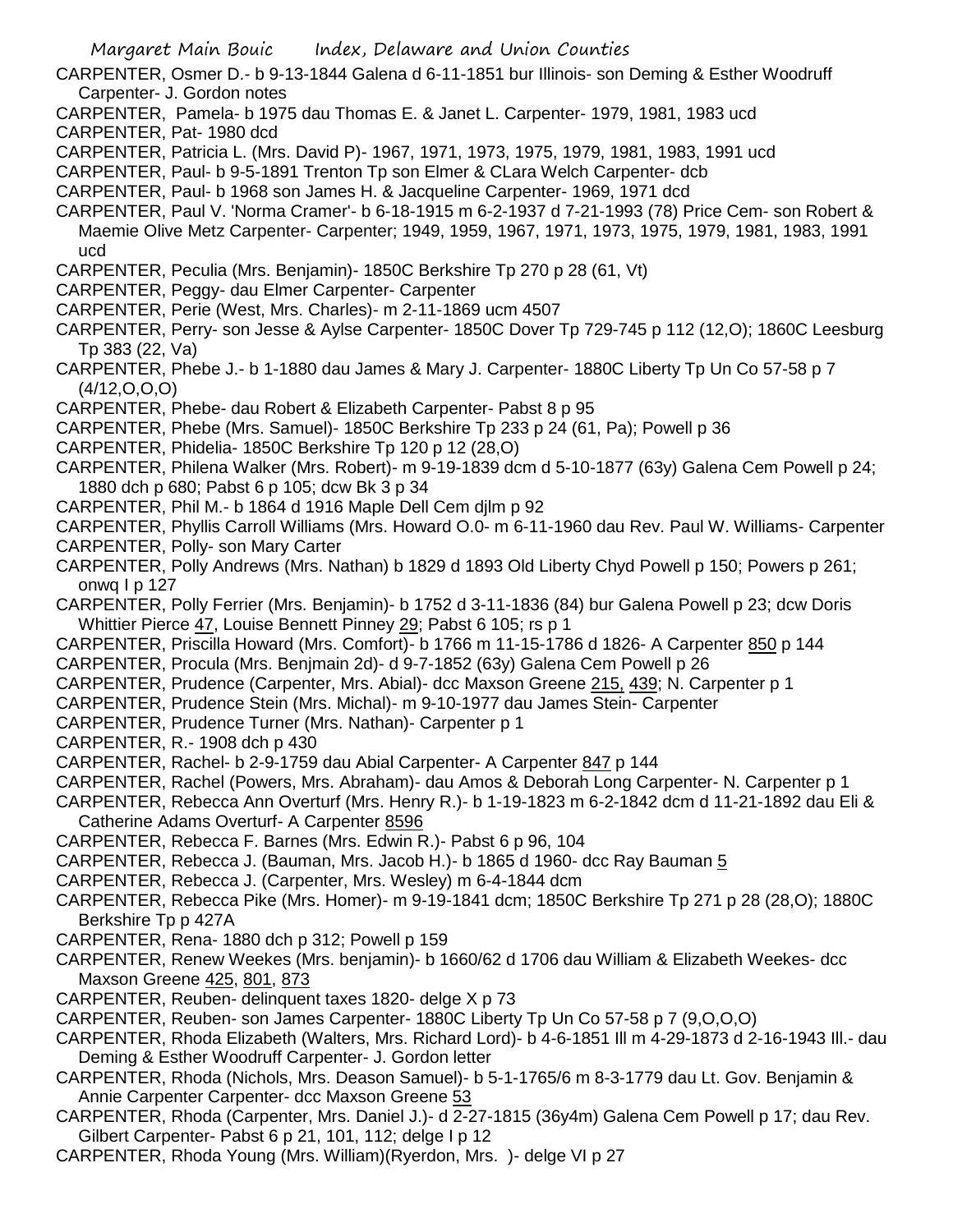- Margaret Main Bouic Index, Delaware and Union Counties CARPENTER, Richard- 1983 ucd CARPENTER, Richard- b 1963 son Richard A. & Roxie Carpenter- 1969, 1971, 1980 dcd CARPENTER, Richard A. 'Roxie V. Layton'- Carpenter; 1969, 1971 dcd CARPENTER, Richard 'Christine'- b 1335 son John Carpenter- see Craig Weaver CARPENTER, Richard D.'Iva Eileen'- son Paul V. & Norma Cramer Carpenter- 1959 ucd (14) 1971, 1975, 1981, 1983, 1991 ucd CARPENTER, Richard- son Floyd P. & Cora Carpenter- Carpenter CARPENTER, Richard- son Forrest & Lynda Doan Carpenter- Carpenter CARPENTER, Richard W.- 1980 dcd CARPENTER, Richie- son James & Bonnie Jeanne Reed Carpenter- Hutchisson p 37 CARPENTER, Rick- 1980 dcd CARPENTER, Robert- 1850C Berkshire Tp 237 p 24 (6, NY) CARPENTER, Robert B. Williams- d 11-10-1846 (23y) Galena Cem- Powell p 17 CARPENTER, Robert- son Charles M. & Nita Grace Coates Carpenter- Carpenter CARPENTER, Robert D.- son Ben U. Carpenter- Carpenter CARPENTER, Robert 'Eleanor Lewis''Philena Walker'- m 9-19-1839 dcm d 5-27-1851 (67-1-25) Galena Cem Powell p 24- son Benjamin & Polly Ferrier Carpenter- dcq Louise Bennett Pinney 14;1880 dch p 695; Pabst 6 p 105, 110, 113; 1840C Berkshire Tp p 178 (50-60); dcw Bk 3 p 34 will; adm of Benj. Carpenter dcga p 21; Pabst Pion I p 2; dcw Bk 1 p 33; hadc p 16; CCC; Powell p 280 ; delge VII p 48, X p 33 CARPENTER, Robert- son Elmer Carpenter- Carpenter CARPENTER, Robert 'Elizabeth'- Pabst 8 p 95 CARPENTER, Robert E. 'Jacki'- Carpenter; 1980 dcd CARPENTER, Robert 'Florence Shaw'- b 9-2-1894 d 1-1-5-1977 bur Grand Prairie- son Frank & Lizzie Laughery Carpenter- Carpenter CARPENTER, Robert L.- son Lyman & Nancy Lewis Carpenter- dumch p 160; dcw Bk 2 p 153 CARPENTER, Robert- son Lucy Carpenter- 1850C Berkshire Tp 37 p 4 (23,O) CARPENTER, Robert 'Maimie Olive Metz'- Carpenter CARPENTER, Robert- son Samuel & Phebe Carpenter- 1850C Berkshire Tp 233 p 24 (40,O) CARPENTER, Roberta M. (Mrs. Douglas J.)- 1991 ucd CARPENTER, Rodney C. 'Ervilla Tinkham'- son Moses Carpenter- dumch p 153 CARPENTER, Roland B.- son Hiram & Sarah Longshore Carpenter- 1880 dch p 819 CARPENTER, Rolla E.- son Felix & Martha Yoder Carpenter- Carpenter CARPENTER, Rollin- Pabst 6 p 23; 1850C Berkshire Tp 256 p 26 (11,O) CARPENTER, Rollin B. 'Melissa Sebring''Melinda Sebring'- m 1-19-1864 (2) 5-28-1865 dcm CARPENTER, Ronald- son Forrest & lynda Doan Carpenter- Carpenter CARPENTER, Ronda Marie- b 6-7- d 9-23-1969 Oakdale Cem - dau William & Linda Hall Carpenter-**Carpenter** CARPENTER, Ronnie Lynn- inf 1-24-1966 Price Cem- djlm p 69 CARPENTER, Roxie V. Layton (Mrs. Richard A.)- m 9-1962- Carpenter; 1969, 1971 dcd CARPENTER, Judge Rufus 'Betsy B. Cornell'- b 8-20-1835 m 3-13-1864/2 d 8-1914- Powers p 194, 195; Powers Pat p 194, 195; Pabst Pion I p 92, 93, 135, 136, II p 250, 251; 1908 dch p 102, 299; dumch p 153; 1880C Orange Tp p 350C; Carpenter; delge VII p 42 CARPENTER, Ruth (Elsasser, Mrs. )- dau James F. & Anna Ellen Myers Carpenter- Carpenter CARPENTER, Ruth (Goedicke, Mrs. Herb)- dau Charles M. & Nita Grace Coates Carpenter- Carpenter CARPENTER, Ruth Lewis (Carter, Mrs. John Robert)(Mrs. Nye)(Earl, Mrs. Roy)- Carpenter CARPENTER, Ruth R. Henry (Mrs. Herman W.)- d 6-29-1979 (63) bur Berkshire Cem- sister Raymond Henry-**Carpenter** CARPENTER, Ruth (Shutts, Mrs. )(Mrs. Thomas E.)- m(2) 3-23-1991 Carpenter CARPENTER, Sa- Genther p 22 CARPENTER, Sally- dau Gilbert Carpenter Jr.- Pabst 6 p 96
- CARPENTER, Salome (Cryder, Mrs. Michael)- 1908 dch p 581
- CARPENTER, Samuel'Phebe'- son Rev. Gilbert Carpenter- 1820C Sunbury Tp; 1880 dch p 446, 680; Pabst 6 p 21, 96, 100; 1835 men 9 #237 p 10 Berkshire Tp; 1840C Berkshire Tp p 178 (50-60); 1850C Berkshire Tp 233 p 24 (65, Penn); Rev. Samuel- dcga p 27; Powell p 36; delge VII p 5, 48, 62, VIII p 55
- CARPENTER, Samuel 'Sarah Readaway'- b 1644 m 5-25-1660 d 2-20-1682 dau William & Abigail Arnold Carpenter- dcc Maxson Greene 856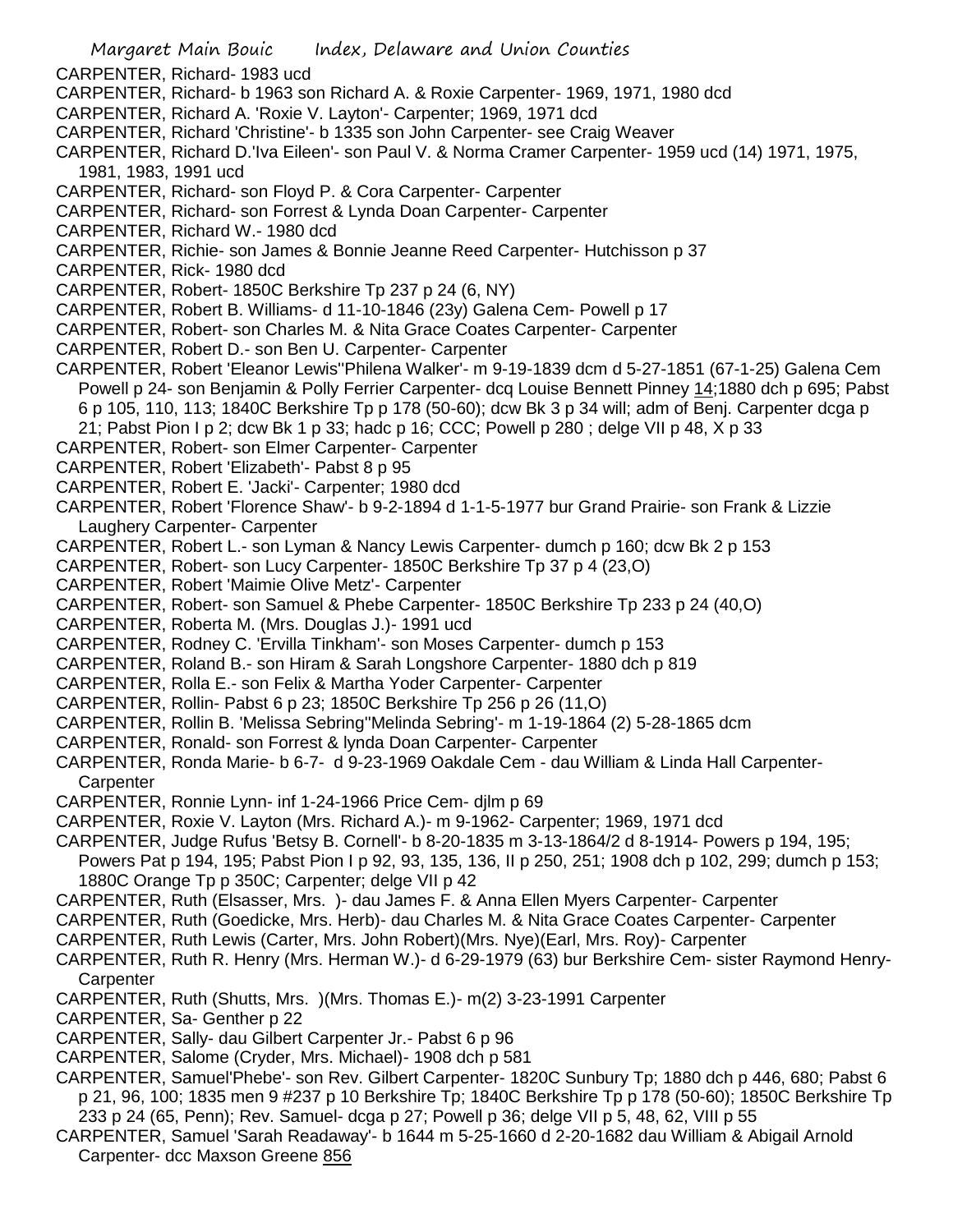- CARPENTER, Sarah- Pabst 0
- CARPENTER, Sarah- b NY 1826 d 7-12-1905 (78y2m) Oakdale Cem 1978(93C) I p 160 (C-13)
- CARPENTER, Sarah- Pabst 8 p 92
- CARPENTER, Sarah A. (70-1901)- uninf p 11
- CARPENTER, Sarah- b 9-10 dau Abial Carpenter- A Carpenter 841
- CARPENTER, Sarah- b 9-14-1755 dau Abial Carpenter- A Carpenter 845
- CARPENTER, Sarah A. (Brown, Mrs. Thomas)- dau James Carpenter- 1883 uch V p 83; 1850C Liberty Tp 1637 p 107 (17,O)
- CARPENTER, Sarah Ann Wilbur (Mrs. George)- b 7-31-1830 m 1-17-1850 ucm 1496 d 8-2-1901 Oakdale Cem (C-2) I p 163; dau James & Sarah Cameron Wilbur- 1883 uch V p 458, 473, 481, 482 1860C Allen Tp 869-879 p 119 (30,O); 1870C Allen Tp 190-183 p 12 (39,O); 1880C Allen Tp 138-149 p 15 (45,O,NY,O); 1900C Allen Tp 62-64 p 3B (69,O,NY,O); 1 ch; unec VII p 59, XIV p 17
- CARPENTER, Sarah (Mrs. Benjamin)- 1883 uch V p 123
- CARPENTER, Sarah (Brown, Mrs. John S.)- b 1833 d 1901 Old Lib Chyd Powell p 148 son Judge Benj. & Polly Ferrier Carpenter- dcw Doris Whittier Pierce 23; 1880 dch p 446; Pabst 6 p 105, 106, 113
- CARPENTER, Sarah C.- dau Jesse & Aylse Carpenter- 1850C Dover Tp 729-745 p 112 (18, Va); 1860C Leesburg Tp 383 (27, Va); 1870C Leesburg Tp 135-141 p 17 (36, Va)
- CARPENTER, Sarah C. (Mrs. )(Montgomery, Mrs. George W.)- b 1833 m 1-27-1872 ucm 5595 d 1894 (61-4-14) Hopewell Cem djlm p 82; 1880C Leesburg Tp 288 p 29 (46,O,Pa,O)
- CARPENTER, Sarah (Mrs. David C.)- 1850C Berkshire Tp 30 p 4 (41, NY)
- CARPENTER, S. (Doty, Mrs. Elisha Wade)- delge IV p 59
- CARPENTER, Sarah E.- b 9-24-1849 d 5-1-1823 Marengo Cem- Powell p 375
- CARPENTER, Sarah Fullington (Mrs. Alfred)- dau George & Rebecca Greeley Fullington- 1883 uch V p 177
- CARPENTER, Sarah (Hardin/Hardy, Mrs. John)- b 12-4-1791- dau Nathan & Hannah Thomas or Irene Reid Carpenter- 1880 dch p 661; 1908 dch p 876; N. Carpenter p 1; dcw Bk 1 p 2; A Carpenter 2061
- CARPENTER, Sarah Hayward (Mrs. Uriah)- m 11-23-1733- dcc Maxson Greene 201
- CARPENTER, Sarah (Mrs. Hiram)- dcw Bk 4 p 18(3)
- CARPENTER, Sarah (Jaggers, Mrs. )(Mrs. Thomas)- m 12-3-1874 ucm 5595
- CARPENTER, Sarah- dau James & Hilpa Case Carpenter- Carpenter p 2
- CARPENTER, Sarah J. Craig (Mrs. David)- McKitrick p 96
- CARPENTER, Sarah Longshore (Mrs. Hiram)- m 1-28-1836 dcm- 1880 dch p 819
- CARPENTER, Sarah- dau Lucy Carpenter- 1850C Berkshire Tp 37 p 4 (3,O)
- CARPENTER, Sarah M.- d 5-30-1863 (21-10-21) Galena Cem Powell p 24
- CARPENTER, Sarah Powers (Mrs. Benjamin)- N. Carpenter p 1; dcga p 8 Del Pat & Fr. Chron 11-27-1822 (adm)
- CARPENTER, Sarah Readaway(Redway) (Mrs. Samuel)- m 5-25-1660- dcc Maxson Greene 857
- CARPENTER, Sarah Scoville (Mrs. Rev. Gilbert)- d 2-22-1817 (71) Galena Cem Powell p 14; dcq Helen
- Carpenter Clark 33; Florabel Carpenter Lacher 33; Pabst 6 p 100; rs p 1; delge I p 5, IV p 59
- CARPENTER, Sarah Seevers (Mrs. David)- McKitrick p 96
- CARPENTER, Sarah Stark (Mrs. )- dau James Stark- dcw Bk 4 p 6(1)
- CARPENTER, Sarah- dau William & Mary Drake Carpenter- 1850C Berkshire Tp 246 p 25 (3,O)
- CARPENTER, Sarah- dau William & Mary Fulk Carpenter- delge IX p 20
- CARPENTER, Scott 'Lucy I. Young' b 1965 m 4-1990 son David P. & Patricia L. Carpenter- Carpenter; 1967, 1973, 1975, 1979, 1981, 1983, 1991 ucd
- CARPENTER, Scott- son Winfield & Nettie Edwards Carpenter- 1880C Allen Tp 59-64 p 7 (1,O,O,O)
- CARPENTER, Sean- son Mr. & Mrs. Mike Murphy- Carpenter; 1991 ucd
- CARPENTER, Sheila- b 1970 dau Richard D. & Iva E. Carpenter- 1979, 1981, 1983, 1991 ucd
- CARPENTER, Sheryl (Hardin, Mrs. Scot)- dau John & Diane Carpenter- Hardin; Carpenter
- CARPENTER, Simeon- b 1-7-1754 son Abial Carpenter- A Carpenter 844 p 144
- CARPENTER, Solomon- 1838 estate unec III p 45
- CARPENTER, Solomon 'Catharine Hill'- b 1784 Ger d 8-11-1837 (53y) Oakdale Cem I p 163 (C-2); 1883 uch V p 472; uccp p 14
- CARPENTER, Sonja Friece (Mrs. John)- dau Rudy Friece- Carpenter
- CARPENTER, Sophia- dau Robert & Elizabeth Carpenter- Pabst 8 p 95
- CARPENTER, Sophronia- dau William & ELizabeth Anway Carpenter- James Gordon letter
- CARPENTER, Stanley Clyde 'Betty Connolly'- b 7-1-1898 dcb Scioto Tp m 12-23-1938 d 7-9-1970 Mt.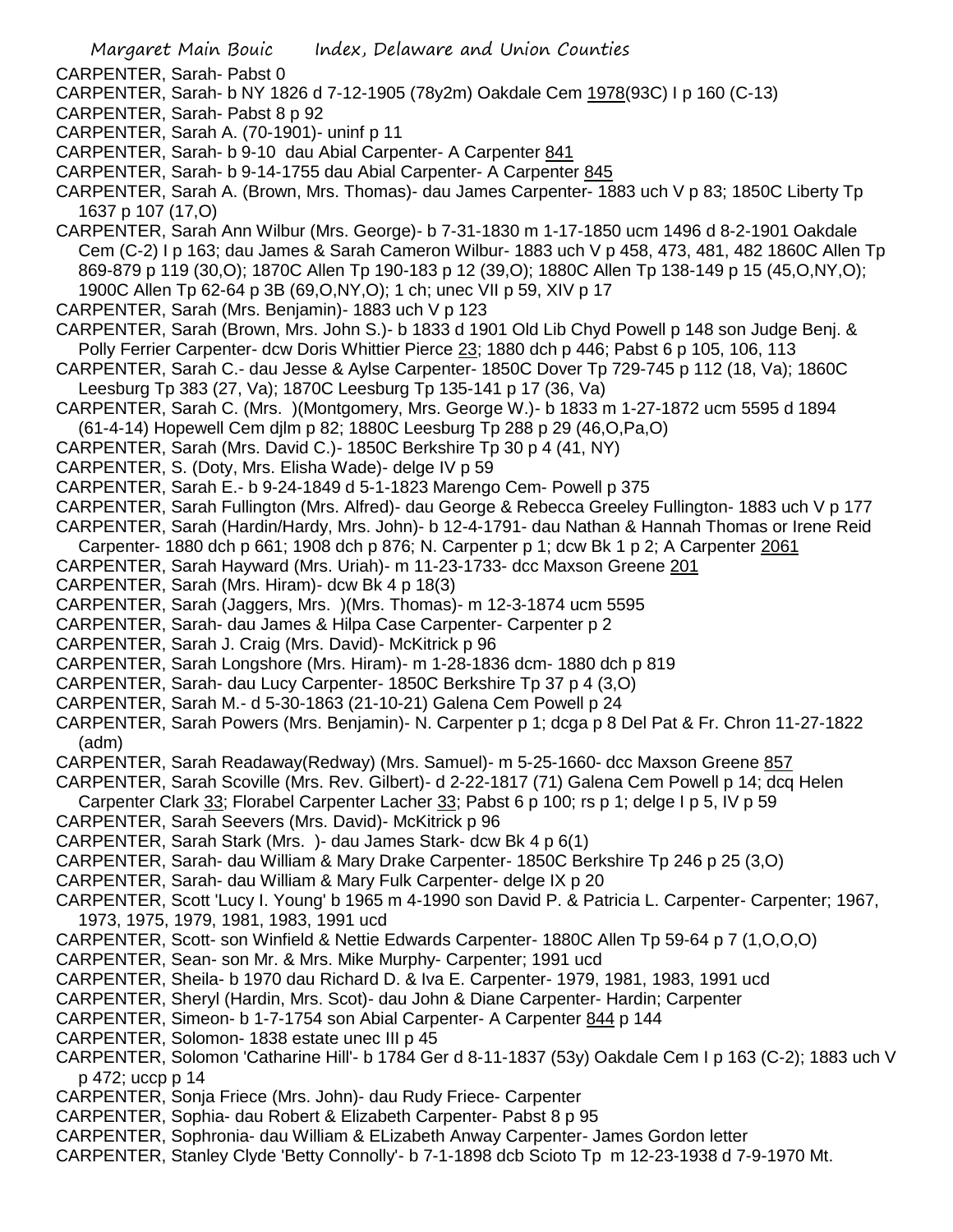Herman Cem djlm p 94; son Felix & Martha Yoder Carpenter- 1949, 1959, 1967 ucd; Carpenter

CARPENTER, Stephen- 1835 men 59 #99 p 109 Trenton Tp

CARPENTER, Sterling G.- b 5-20-1872 d 9-11-1872 son W. R. & Leonora Carpenter- Stark Cem Powell p 202

CARPENTER, Steven- son James & Bonnie Jeanne Reed Carpenter- Hutchisson p 37

CARPENTER, Stewart 'Bethany Hutchisson'- Carpenter

CARPENTER, Submit (Mine, Mrs. William F.)- Asp (420)

CARPENTER, Susan- 1860C Leesburg Tp 550 (40, NH)

CARPENTER, Sucinda- Pabst 2 p 6

CARPENTER, Susan (Cryder, Mrs. Michael)- 1908 dch p 581

CARPENTER, Susan (Place, Mrs. )- dau Daniel J. Carpenter- Carpenter

CARPENTER, Susan- dau William & Mary Drake Carpenter- 1850C Berkshire Tp 246 p 25 (2,O)

CARPENTER, Susan- dau William & Mary Fulk Carpenter- delge IX p 20

CARPENTER, Susanna Rand (Mrs. Nathan Jr.)- Carpenter p 1

CARPENTER, Sylvia (Haywood, Mrs. John)- b 8-17-1828 Liberty Tp m 7-8-1852 d 10-24-1886 dau Nathan & Electa Case Carpenter ped Eliza Jane Haywood Miller 3

delge III p 52

CARPENTER, Teresa- engaged to John Bell- Carpenter

CARPENTER, Theda C. (Main, Mrs. Milton Maxson)- Asp(407)

CARPENTER, Thomas- 1983 ucd

CARPENTER, Thomas- son Benjamin & Polly Ferrier Carpenter- Pabst 6 p 113

CARPENTER, Thomas C.- son David C. & Sarah Carpenter- Pabst 3 p 24; 1850C Berkshire Tp 30 p 4 (6,O)

CARPENTER, Thomas E. 'Janet L.''Ruth Shutts'- m (2) 3-23-1991; Carpenter; 1979, 1981, 1983 ucd

CARPENTER, Thomas F.'Lucinda Crist'- d 10-17-1887 (51y28d) Sunbury Cem Powell p 30, 45; son Robert & Eleanor Lewis Carpenter- 1880 dch p 680; 1908 dch p 380; dcw Bk 3 p 34; 1850C Berkshire Tp 237 p 25 (13,O); 1880C Berkshire Tp p 415A

CARPENTER, Thomas Fowler- b 6-1-1962 son Allen Stafford,Jr. & Jane Lovina Engle Carpenter- from David Swartz

CARPENTER, Thomas M.- Pabst 1 p 44

CARPENTER, Thomas 'Mrs. Sarah Jaggers'- m 12-3-1874 ucm 5595; mt 3 p 4,6

CARPENTER, Tina Marie- dau Marvin Carpenter- engaged to Davis Tomlinson- Carpenter

CARPENTER, Ulysses James 'Clara E. Horst'- b 10-6-1868 Del Co m(1) 6-19-1890 (2)(3); d Canada son Benjamin Franklin & Margaret Jane Hilliard Carpenter- Jensen letter

CARPENTER, Uram 'Betsy Ann Allen'- 1883 uch V p 453

CARPENTER, Uriah 'Nancy Loomis'- b 1-6-1741 d 1-1821 son Uriah & Sarah Hayward Carpenter- dcc Maxson Greene 100

CARPENTER, Uriah 'Sarah Hayward'- b 6-12-1711 m 11-23-1733 d 1762 son Benjamin & Mary Barney Carpenter- dcc Maxson Greene 200

CARPENTER, Verna L. (McKitrick, Mrs. Arthur)- m 11-1974- McKitrick p 96

CARPENTER, Viola A.- Pabst 0

CARPENTER, Viola (Potts, Mrs. Webster)- dau Kenneth G. Carpenter- Carpenter

CARPENTER, Walter- son Dr. W. B. & Jennie Crego Carpenter- Carpenter

CARPENTER, Warrington C.- son Hiram & Sarah Longshore Carpenter- 1880 dch p 619

CARPENTER, Watt- son Winfield & Nettie Edwards Carpenter- b 1-1880; 1880C Allen Tp 59-64 p 7 (4/12,O,O,O)

CARPENTER, Wayman Denison- d 5-10-1832 (1-1-21) son Benjamin & Lucy Carpenter- Galena Cem Powell p 24

CARPENTER, Wayne 'Alice I. Carney'-b 8-7-1869 m 9-27-1900 d 3-18-1857 Sunbury son Frederick Augustus & Mary E. Snedeker Carpenter- dcq Helen Carpenter Clark 2, Florabel Carpenter Lacher 2; Pabst 1 p 25, 6 p 97, 101

CARPENTER, Wayne A. 'Edna B.;- b 1911 d 1975 Byhalia Cem lptw p 123 WWII

CARPENTER, Wayne- son James F. & Anna Ellen Myers Carpenter- Carpenter

CARPENTER, Wesley 'Rebecca Carpenter- m 6-4-1844 dcm; Pabst 6 p 72

CARPENTER, Westley- ch Benjamin Carpenter- dcw Bk 3 p 273

CARPENTER, W. H.- hadc p 99 Delaware Tp

CARPENTER, Wilbur- d 6-4-1963 (98) bur Olive Green- Carpenter

CARPENTER, Wilfred/Wilford Rinaldo 'Lenora Hll''Ann Eliza Brown'- m 10-26-1865 dcm son George B. & Mary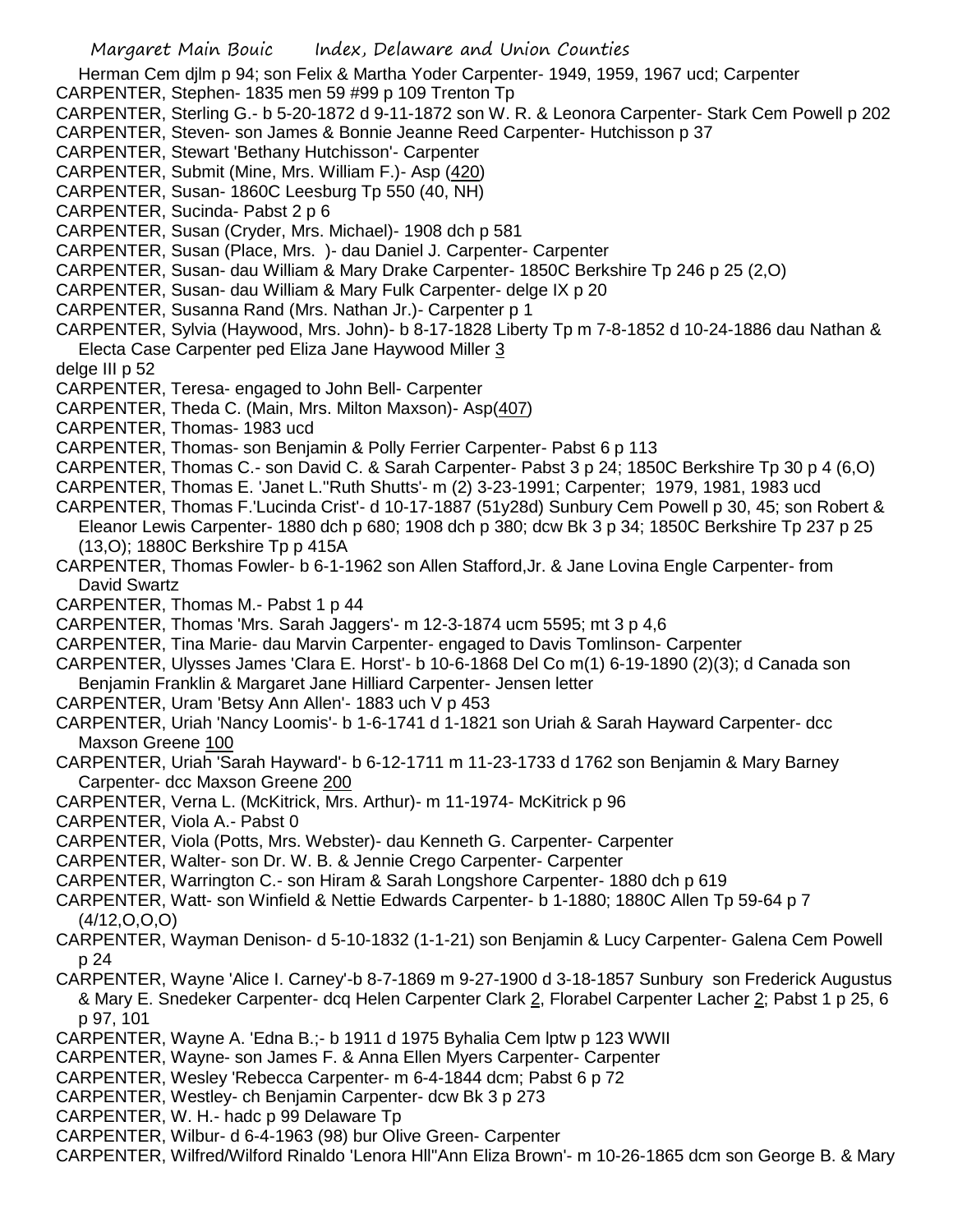Ann Smith Carpenter- 1908 dch p 116; 1880 dch p 566; Pabst 3 p 24, 6 p 23, 96, 99, 104; 1850C Berkshire Tp 2 p 1 (10,O); 1880C Delaware Town p 511A

CARPENTER, William- 1835 men 5 #32 p 1 Berkshire Tp; 1850C Berkshire Tp 240 p 25 (60,Penn); delge VI p 22, 25, 27, 58

- CARPENTER, William- 1880C Porter Tp p 456A
- CARPENTER, William- dcc Maxson Greene 6784

CARPENTER, William- b 1576- dcc Maxson Greene 3392, 3424, 6400

CARPENTER, William A.- b 7-18-1942 Oakdale Cem II p 55 (G-R11-16)

CARPENTER, William 'Abigail Arnold- b 1605 d 2-7-1659 son William Carpenter- dcc Maxson Greene 1696, 1712, 1712, 3200, 3488,; Carpenter p 1; N. Carpenter p 1

CARPENTER, Dr. William Bowers 'Jennie Crego'- d age 88 bur Sunbury- son William & Catherine Bowers Carpenter; Fowler p 113; l1850C Delaware Town 1127 p 86 (22,O); Sunbury p 143 ; delge IX p 20

- CARPENTER, William 'Betsie Anway/Reardon'- b ca 1790 d ca 1868- delge I p 5, V p 38, IX p 45
- CARPENTER, William B. 'Harriet Woodward'- b 7-21-1828 m 12-27-1858 d 12-16-1893 son Ira Carpenter- A Carpenter 8597

CARPENTER, William- son Charles M. & Nita Grace Coates Carpenter- Carpenter

- CARPENTER, William D. 'Catherine'- Carpenter
- CARPENTER, William 'Elizabeth' son Rev. Gilbert- 1820C Sunbury Tp; 1840C Berkshire Tp p 184 (40-50); 1880 dch p 202, 446; 1908 dch p 81, 87, 90, 389, 437; Pabst 1 p 45, 5 p 3, 6 p 21, 28, 30, 49, 67, 101, 111,
	- 112; delge IV p 59, VI p 25, 27; Sunbury p 6, 143, 149
- CARPENTER, William- son Jesse & Annis West Carpenter- 1883 uch V p 435
- CARPENTER, William Joseph 'Mellissa R. Kenaston'- b 3-13-1846 Galena m 1-17-1867 son Deming & Esther Woodruff Carpenter- Carpenter -Gordon letter
- CARPENTER, William Lewis- Carpenter
- CARPENTER, William 'Linda Hall'- son William Lewis Carpenter- Carpenter
- CARPENTER, Rev. William 'Lyda'
- CARPENTER, William 'Mary Drake'- m 2-4-1846 dcm; 1850C Berkshire Tp 246 p 25 (28,O)

CARPENTER, William 'Mary Fulk''Catherine Bowers'- son Daniel Carpenter- delge IX p 20, 79

- CARPENTER, William Nelson 'Dorothy'- d 7-21-1986 (84) bur Sunbury Mem Park- Carpenter
- CARPENTER, William P. 'Catherine L.'- 1961, 1969, 1980 dcd
- CARPENTER, William 'Rhoda Young'- delge VI p 27

CARPENTER, Winfield S. 'Nettie Edwards'- son George & Sarah A. Wilbur Carpenter- 1883 uch V p 473;

1860C Allen Tp 869-879 p 119 (7,O); 1870C Allen Tp 190-183 p 12 (17,O); 1880C Allen Tp 59-64 p 7 (24, O, NH, O) p 0053

CARPENTER, Winfield Scott- son David C. & Sarah Carpenter-Pabst 3 p 24; 1850C Berkshire Tp 30 p 4 (3,O)

- CARPENTER, W. R. 'Leonora'- Powell p 202; delge IX p 8
- CARPENTER, Zaren O.- son Hiram & Sarah Longshore Carpenter- 1880 dch p 819
- CARPENTER, Zoa (Hite, Mrs. Jacob)(Smart, Mrs. Lawrence)- b 11-10-1866 m(2) 12-27-1934- Cowgill p 49
- CARPENTER, Zorada M.- dau Hiram & Sarah Longshore Carpenter- 1880 dch p 819
- CARPER, Ashley Christine- b 10-2- 1982 dau Robert Jethro & Rustye Kay Roberson Carper- Carper
- CARPER, Amy Wood (Mrs. Donald L.)- m 3-29-1956- Carper
- CARPER, Carrie- 1869 wsc p 4, 10; Pabst 8 p 15, 23
- CARPER, Catharine- 1869 wsc p 4; Pabst 8 p 15
- CARPER, Daniel Dean- b 3-24-1978 son Terry & Patricia Nasby Carper- Carper
- CARPER, David Anthony- b 1-3-1981 son Terry & Patricia Nasby Carper- Carper
- CARPER, Delores Foos (Mrs. Louis)(Pickard, Mrs. Clesson)- Carper
- CARPER, Donald L. 'Amy Wood'- b 1-9-1933 m 3-29-1956 d 10-8-1987 Oakdale Cem- son Louis & Delores Foos Carper
- CARPER, Douglas Andrew- b 2-24-1984 son Terry D. & Patricia Nasby Carper- Carper
- CARPER, Eddie- 1869 wsc p 4, 10; Pabst 8 p 23
- CARPER, Elizabeth Ann (Mrs. Larry L.)- 1969, 1971, 1980 dcd
- CARPER, Homer McKendree- 1880 dch p 216, 288, 364; 1908 dch p 156, 201, 304, 310, 311, 312, 329, 350, 422, 540, 864; Pabst 0, 6 p 4; btp p12; 1869 wsc p 4; Fowler p 55; delge III p 35; 1880C Delaware Town p 482C
- CARPER, Mrs. H. M.- 1908 dch p 164, 169; delge III p 14
- CARPER, H. M.- Pabst 8 p 15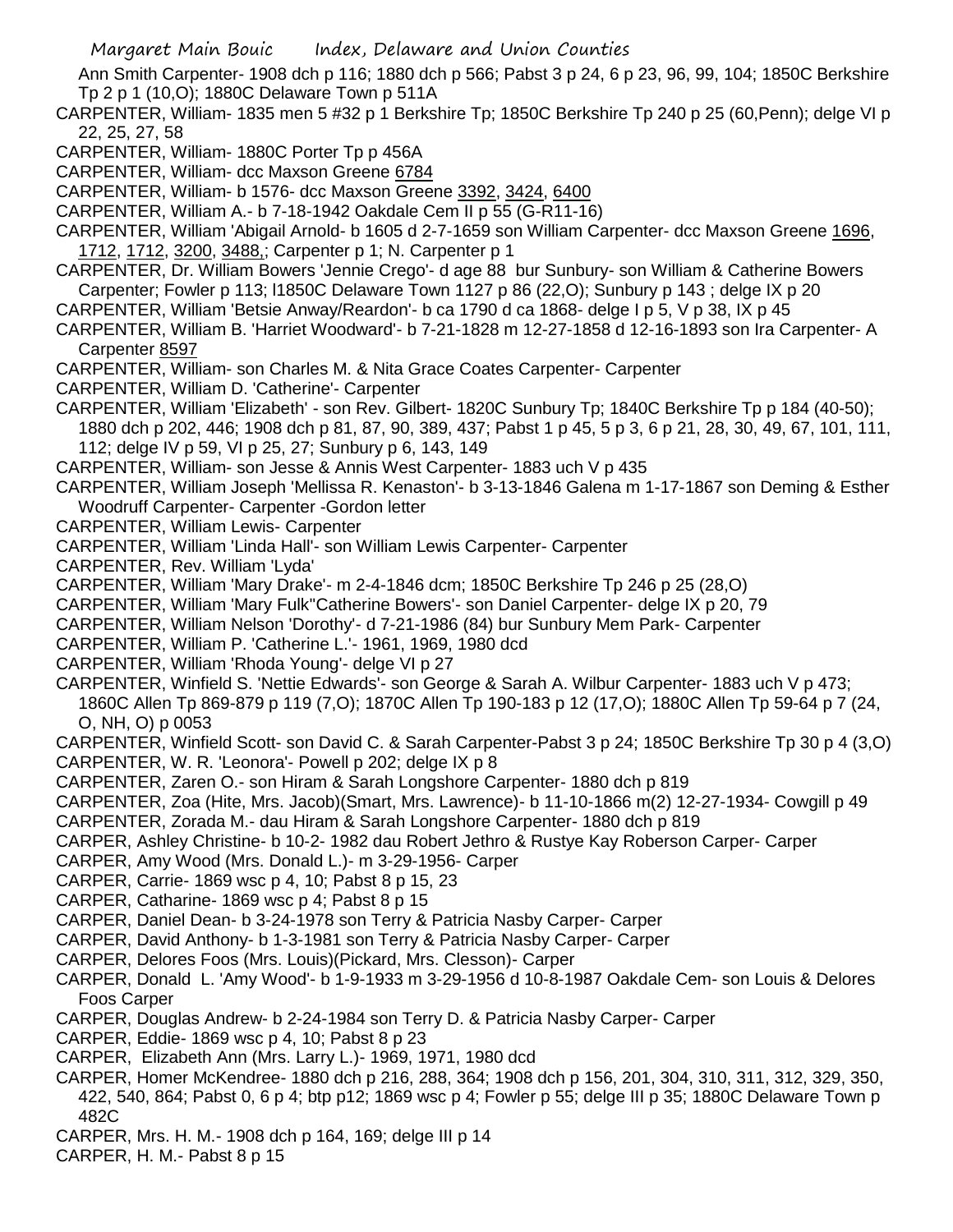- Margaret Main Bouic Index, Delaware and Union Counties CARPER, James Carothers 'Kathleen Adair Wenger'- m 8-9-1969 son Norwood Carper- Carper; Wenger CARPER, James- son Louis Carper- Carper CARPER, Jane N/M. b 1804 d 1888 Oak Grove Cem Powell p 429; Pabst 0; 1880C Delaware Town p 494C CARPER, Jean- dau Jethro & Natella Carper- Carper CARPER, Jethro C. 'Natella'- b 1903 d 1951- Marlborough Cem p 176 CARPER, Joan Maurine (Hickson, Mrs. Richard L.)- m 6-11-1960 dau Jethro & Natella Carper- Carper CARPER, Rev. Joseph- b 1789 d 1867 Oak Grove Cem Powell p 429;1908 dch p 310 CARPER, Judith Elaine (Stevens, Mrs. Ben A.)- m 6-7-1959 dau Jethro & Natella Carper- Carper CARPER, Kathleen Adair Wenger (Mrs. James Carothers0- m 8-9-1969 dau H. Russell Wenger- Carper CARPER, Miss L.- wsc Grah p 41 CARPER, Larry L. 'Elizabeth Ann'- 1969, 1971, 1980 dcd CARPER, Laura (Mantz, Mrs. Kenneth)- m 1-13-1984 dau Donald & Amy Wood Carper- Carper CARPER, Lisa Caroline (Phillips, Mrs. David Wayne)- m 10-1984 dau Donald L. & Amy Wood Carper -Carper CARPER, Louis 'Delores Foos''Mardell'- Carper CARPER, Lucy Jane (Hennis, Mrs. Joseph)- m 7-26-1860 dcm CARPER, Melissa Claire Shade (Mrs. Michael T.)- m 7-21-1979 dau John H. Shade- Carper CARPER, Michael T.'-Melissa Clarie Shade'-m 7-21-1979 son Larry L. & Elizabeth Ann Carper-1969, 1971 dcd CARPER, Nathella M. (Mrs. Jethro)- b 1884 Marlborough Cem p 176; 1969, 1971, 1980 dcd CARPER, Patricia J. Nasby (Mrs. Terry D.)- m 11-23-1964 dau Anthony Nasby- Carper CARPER, Philip b 1962 son Larry L. & Ann Carper- 1969, 1971, 1980 dcd CARPER, Robert- b 1868 d 1878 Oak Grove Cem Powell p 429 CARPER, Robert Aaron- b 11-16-1979 son Robert Jethro & Rustye Kay Roberson Carper- Carper CARPER, Robert Jethro 'Rustye Kaye Roberson'- m 8-12-1966 son Jethro & Natella M. Carper- Carper CARPER, Rustye Kaye Roberson (Mrs. Robert Jethro)- m 8-12-1966 dau Henry E. Roberson- Carper CARPER, Sylvia Odell (Melton, Mrs. James Wesley)- 1985 uch p 144 CARPER, Terry D. 'Patricia J. Nasby'- b 1954 m 11-23-1964- son Larry & Elizabeth Ann Carper- 1969, 1971 dcd CARPICO, Ann E. (Mrs. Dan E.)- 1980 dcd CARPICO, Dan E. 'Ann E.'- 1980 dcd CARPICO, Danielle- b 1977 dau Dan E. & Ann E. Carpico- 1980 dcd CARPICO, Kimberly- b 1980 ch Dan E. & Ann E. Carpico- 1980 dcd LORD CARR- McKitrick p 475 CARR, -- delge IV p 58; unec VIII p 42, XI p 4,5; family of Jean Hunt- unec XIV p 63, 64 CARR, A. B.- C. V. Cem 1:1:11.- Co I. 32nd O. Inf Center Village Cem Powell p 120 CARR, Absalom/Abraham 'Artridge Marriott'- m 10-12-1851 ucm 1719 d 4-24-1880 (51-5-3) Price Cem djlm p 26 son David & Mary Cheney Carr- 1850C Jackson Tp 60 p 9 (20,O); 1870C Jackson Tp 164-155 p 23 (42,O); 1880C Jackson Tp p 0230; uca p 22, 103; unec XIV p 66 CARR, Absalom 'Cynthe Carr'- m 9-19-1830 Madison Co- unec V p 40 CARR, Absalom 'Dorcas''Rebecca Davis'- 1883 uch V p 491, 498, 503; lic 12-31-1834 ucm 338 unec III p 7, XIII p 21 CARR, Adoniram J.- son Bennett Carr- 1850C Genoa Tp 325 p 34 (6,O) CARR, Albert- 1915 uch p 539 CARR, Albert- son Jackson & Nancy Russell Carr- Carr 11(11)52 ; Maugans Anc p 85 CARR, Albert 'Loretta Long'- b 7-23-1849 m 9-19-1872 d 9-4-1926(77) Oakdale Cem 3846(C53) I p 151 (C-R4-7)- twin son Benjamin & Elizabeth Crain Carr- Bean 11118; Maugans Anc p 86, 88, 89; 1908 dch p 390; 1850C Scioto Tp 2371-2383 (2/12,O); 1860C Sc Tp 977-975 (10,O); 1870C Sc Tp 43 (20,O); 1880C Sc Tp 195-208 p 286 (30,O) p 2867; unec V p 9; Pabst 0 CARR, Alexander- 1915 uch p 102; 1883 uch III p 313, V p 193 CARR, Alfred;Alford- b 7-23-1849 Del Co d 3-27-1926 (74y) Oakdale Cem 3805(C53) I p 151 (C-R4-7)-twin son Benjamin & Elizabeth Crain Carr- Bean 11119 Maugans Anc p 86, 88, 89; 1850C Scioto Tp 2371-2383 (2/12,O); 1860C Sc Tp 977-975 (10,O); 1870C Sc Tp 43 (20,O); 1880C Scioto Tp 211-227 (29,O,Va,York);
	- Pabst 0
- CARR, Alice- d 8-20-1863 Fairview Cem Powell p 247 dau M. & M. R.
- CARR, Alice Chapman (Mrs. Lornzo)- m consent H. Chapman- unec IV p 10
- CARR, Alice (Rodgers, Mrs. Lincoln L.)- b 8-6-1864 m 12-24-1888 Bean 111434 Maugans Anc p 90, 114; Newhouse p 64; Richey 5; 1880C Scioto Tp 132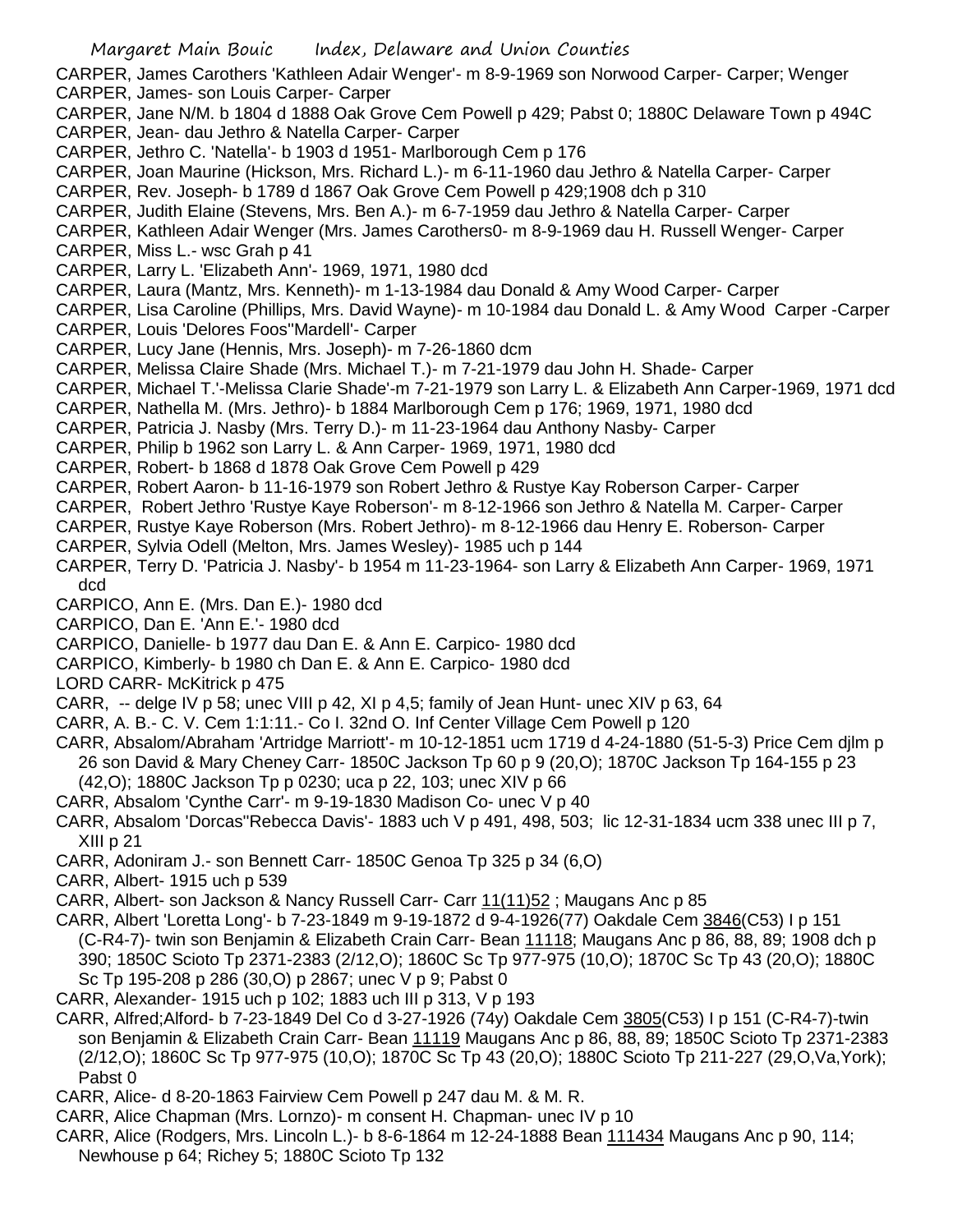- CARR, Allison Marie- b 6-1-1982 dau William Leroy & Deborah Alice Jones Carr- 1985 uch p 23; Graham 1744521
- CARR, Allison Nicole- b 10-26-1992 dau Ronald J. & Linda Lee Moyer Carr- Carr
- CARR, Alma McNeal (Mrs. John Thomas)-b 11-15-1875 m 4-2-1899 d 4-18-1944 dau Stephen Fouty & Rosetta Jane Bottenfield McNeal- dcc William Carr 5 1985 uch p 22
- CARR, Alona (Davis, Mrs. Jollean)- dau Abraham & Artridge Marriott Carr- 1870C Jackson Tp 164-155 p 23  $(11,0)$
- CARR, Alona- dau Gertrude Carr- 1880C Jackson Tp 1 p 230A (20,O,O,Md)
- CARR, Amanda M. (Rittenhouse, Mrs. Joseph H.0- b 4-30-1847 m 9-20-1866 d 12-6-1906 New Millcreek Cem p 29; dau Evans & Phoebe Randall Carr- Bean 11149 Maugans Anc p 86, 89, 92, 114; 1908 dch p 532; 1850C Scioto Tp 2387-2399 (3,O); 1860C Sc Tp 996-993 (13,O); 1880C Sc Tp 281-299 (33, O, Va,Vt)
- CARR, Amelia- dau Conrad & Polly Taylor Carr- Maugans Anc p 85; Carr 11(11)42
- CARR, Amelia (Liggett, Mrs. Absalom)- m 1833 d 10-17-1888 (71-3-8) New Millcreek Cem p 14; dau Amos & Margaret Jackson Carr- Carr 11(11)2-dumch p 103; dcw Bk 2 p 220; 1883 uch V p 347; Maugans Anc p 85; 1915 uch p 584; 1880C Millcreek Tp
- CARR, Amelia (Peck, Mrs. Jacob)- b 1-16-1792 d 1-7-1881 dau Conrad & Magdalene Shobe Carr- Carr 119; Maugans Anc p 84
- CARR, Amos- d 7-12-1863 (28-10-11) New Millcreek Cem p 15; son Amos & Margaret Jackson Carr- dcw Bk 2 p 220; Pabst 0; Maugans Anc p 85; Carr 3; 1850C Scioto Tp 2329-2351 (16)
- CARR, Amos 'Lucinda McCowley'- m 4-16-1854 ucm 2115 d 7-12-1863 (28-11-11) New Millcreek Cem p 15; son Amos & Margaret Jackson Carr- HCar 11(11)16- unec VIII p 19; 1860C Scioto Tp 969-966 (25) mt 4-12-1854
- CARR, Amos 'Margaret Jackson'- b 7-20-1798 Va d 10-11/14/1842 (44y2/3d) New Millcreek Cem p 16;son Conrad & Magdalene Shobe Carr- 1880 dch p 722; HCarr 11(11); will dcw Bk 2 p 220; Maugans Anc p 10, 85; 1830C Scioto Tp; 1835 men 54 #3 p 99 Scioto Tp; 1840C Sc Tp (40-50); delge VII p 48
- CARR, Amy- b 1971 dau Jerry D. & Jan E. Carr- 1973 ucd
- CARR, Angelina (Maugans, Mrs. Reason)- b 2-2/11-1835 m 9-18-1851 d 9-12-1892 New Millcreek Cem p 33; dau Evans & Phoebe Randall Carr- Maugans Anc p 16, 34, 86, 89, 114, 119, 131; Bean 11142; 1850C Scioto Tp 2399 (15,O); 1880C Scioto Tp 168
- CARR, Angelina (Smart, Mrs. John)(Jennings, Mrs. Sylvester)- m 2-5-1837 dcm; 1908 dch p 734
- CARR, Anita Reiman (Mrs. Paul Arnold)- 1985 uch p 22
- CARR, Ann Barnett (Mrs. Robert Lee)- 1985 uch p 22
- CARR, Ann (Valentine, Mrs. Curt)- dau Edgar Wilson & Cora Kindell Carr- Carr
- CARR, Anne (Williams, Mrs. Fred T.)- dau Herman & Margaret Carr- Carr
- CARR, Anna Bethune Lovell (Mrs. Henry)- b 7-13-1802 d 10-31-1833 bur Maple Grove- Maugans Anc p 86, 89
- CARR, Anna E.- dau Joseph & Ellen Carr- 1880C Scioto Tp 188
- CARR, Anna (Hoover, Mrs. Earl)- 1915 uch p 614
- CARR, Anna (Liggett, Mrs. Milton)- b 4-23-1840 m 7-3-1856 dcm d 2-9-1907/8 New Millcreek Cem p 39; dau Gideon & Lucinda Smart Carr -Bean 11152; Carr 11(11)12; dcc Cinda Howey 19; Maugans Anc p 85, 93; Liggett(15)1850C Scioto Tp 2340-2352 (10); 1880 dch p 722; 1908 dch p 554; Carr 4,5
- CARR, Arthur Glen 'Florence Ophal Teets'- b 12-14-1900 m 12-16-1920 d 10-15-1950 son John Thomas & Alma McNeal Carr- 1985 uch p 22; dcc William Carr 2
- CARR, Artridge Marriott (Mrs. Absalom)- b 2-22-1826 m 10-12-1851 ucm 1719 d 3-16-1904 Price Cem djlm p 26; 1870C Jackson Tp 164-155 p 23 (43,Md); 1900C Jackson Tp 180-182 p 8B (74,Md,Md,Md); unec XIV p 66
- CARR, Barbara- dau Charles & Lavina Terrell Carr- Carr
- CARR, Barbara Ellen (Sheares, Mrs. Charles Wesley)- b 11-2-1877 m 12-26-1899 d 4-30-1963- 1985 uch p 125
- CARR, Barbara Jean- dau Gerald Edward & Glendora Herd Carr- Carr
- CARR, Barbara Troxell (Mrs. Howard Wright)- Maugans Anc p 33
- CARR, Barbra- dau George & Walburk Carr- 1860C Darby Tp 361-363 p 51 (7,O)
- CARR, Benjamin 'Elizabeth Crain''Lorinda Morrison'- b 2-23-1801 m(2) 12-14-1856 dcm d 1/6-19-1869 New Millcreek Cem p 18- son Solomon & Priscilla Bean Carr- Bean 1111; 1880 dch p 486; 1915 uch p 993; 1835 men 54 #10 p 99 Sc Tp; 1840C Scioto Tp (30-40); 1850C Sc Tp 2371-2383 (49, Va); 1860C Sc Tp 977-975 (39, Va); 1880C Sc Tp 195; Maugans Anc p 86, 88; delge VII p 8, 44, 61
- CARR, Benjamin Stanton'Letitia Ackerman'- b 1-14-1855/3 m 3-31-1887 d 3-1-1934 Oakdale Cem II p 11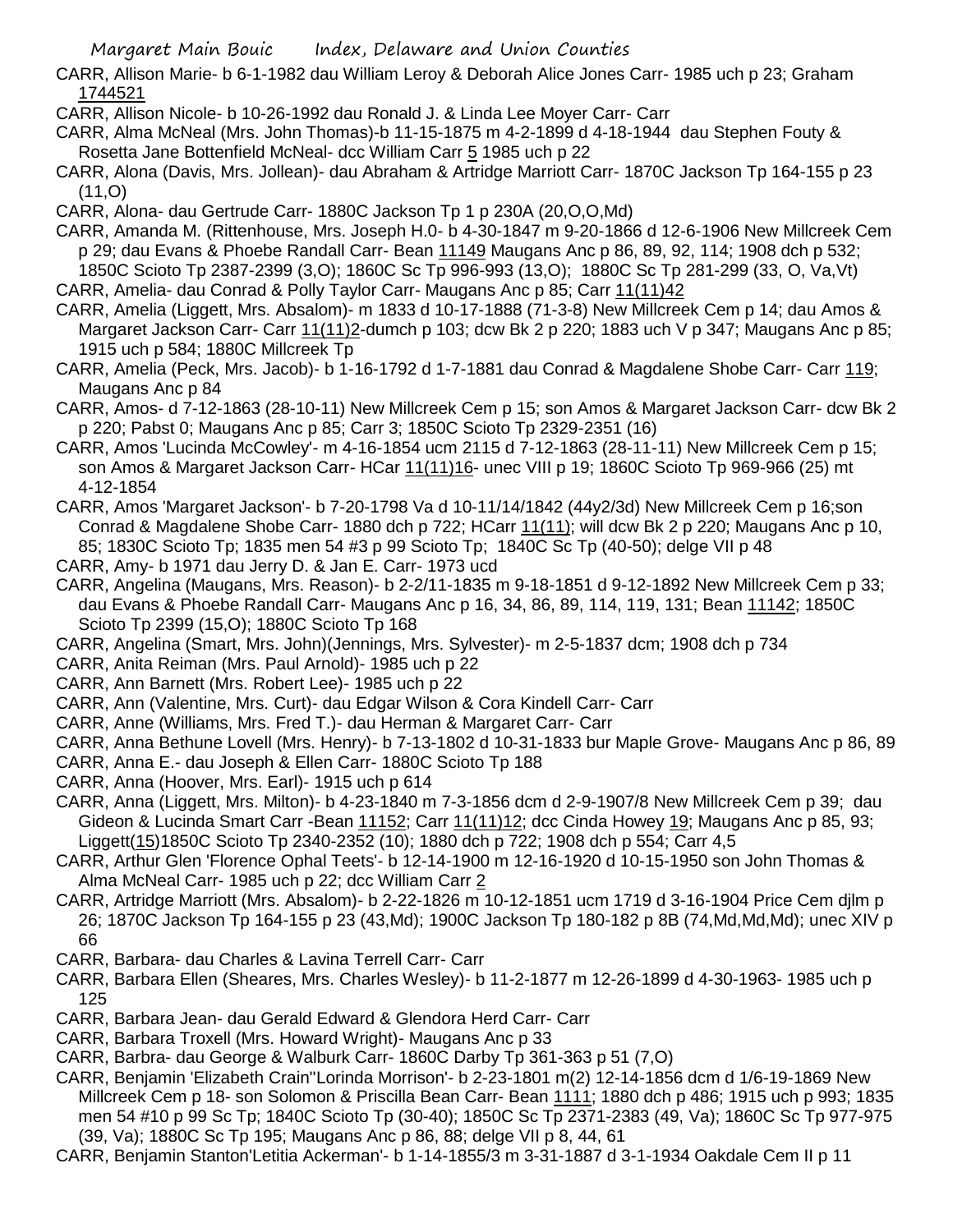(B-R7-9); son Benjamin & Elizabeth Crain Carr- Bean 1111(11); Pabst 0; Maugans Anc p 86, 88, 89; opc 366; hmp p 124; 1860C Scioto Tp 977-975 (7,O); 1870C Sc Tp 43 (12,O)

CARR, Bennett 'Evaline M.'- 1850C Genoa Tp 325 p 34 (45, Va); hadc p 26; Powell p 115; delge IV p 68, VII p 8

- CARR, Bernadine Burns (Wyant, Mrs. Donald E.)- b 7-12-1930 m 1-9-1956 dau Bert & Geraldine Burns Carr- St. Paul p 13
- CARR, Bert 'Geraldine Burns'- b 1909 m 8-26-1926 d 1972 St. Paul p 13
- CARR, Bertha H.- 1971 dcd
- CARR, Betsey (Keyes, Mrs. Daniel)- 1883 uch V p 174
- CARR, Billy Gene ' ''Sue Powell'- b 4-13-1932 m 11-30-1951 (2) 8-3-1963 son Bert & Geraldine Burns Carr- St. Paul p 13, 14
- CARR, J. Bland 'Verna Virginia Maugans'- Maugans Anc p 32
- CARR, Bobby R. 'Helen R.'- 1967, 1971 ucd
- CARR, Brian- son Ronald Arthur & Janet Landon Carr- 1985 uch p 22
- CARR, C.- 1981 ucd
- CARR, Caitlin Christine- b 4-6-1984 dau Gary Linn & Heidi Ann Halbert Carr- 1985 uch p 23, 75; Graham 17445233
- CARR, Caleb 'Philippa Greene'- Asp p 30a
- CARR, Carlos- b 3-1/6-1891 son Frank & Minnie Kirk Carr- Bean 1114351; Maugans Anc p 90; Newhouse p 64 132651; Richey 6
- CARR, Caroline- b 12-1-1845 dau Benjamin & Elizabeth Crain Carr- Bean 11117; 1850C Scioto Tp 2371- 2383 (3,O); 1860C Sc Tp 977-975 (14,O); Maugans Anc p 86, 88, 89
- CARR, Carolyn- ch Levingston Carr- Felkner; Hutchisson p 25
- CARR, Carrianne- b 3-20-1978 dau Fred Allen & Patirica Ann Hunt Carr- 1985 uch p 23; Graham 17445222
- CARR, Carrie- dau Albert & Loretta Long Carr- Bean 177h; 1880C Scioto Tp 195
- CARR, Carrie/Carey (McCoy, Mrs. William)- dau Michael & Margaret Roseanne Felkner Carr- Felkner; Hutchisson p 25; 1870C Millcreek Tp 25 (4,O)
- CARR, Carry/Carie Bell- b 1-26-1868 Scioto Tp dcb- ch Leander & Julia A. David Carr- Maugans Anc p 91; 1880C Richwood 354-371 (12,O,O,O)
- CARR, Catherine (Hoffmier, Mrs. Samuel)- m 11-1847 d 5-1888 Powell p 335; dau David & Sallie Fisher Carrdumch p 374
- CARR, Catharine (Jackson, Mrs. John)- b 1-12-1795 Va d 10-15-1860 dau Conrad & Magdalene Shobe Carr-HCarr 11(10); Maugans Anc p 84
- CARR, Catherine (Richey, Mrs. Joseph N.)- m 1-11-1851 d 4-21-1851 (21-8-26) New Millcreek Cem p 15 dau Amos & Margaret Jackson Carr- Maugans Anc p 85; HCarr 11(11)9; 1850C Scioto Tp 2339-2351 (21,O); Richey 3
- CARR, Charles- son Albert & Loretta Long Carr- Bean 111183; 1880C Scioto Tp 195 (2,O); Carr
- CARR, Charles- son Henry Clinton & Margaret Almena Morrison Carr- Bean 111132; 1870C Scioto Tp 18(11,O); 1880C Sc Tp 211 p 287C (19,O)
- CARR, Charles C. 'Lavina Terrell'- d 9-27-1969 (91) Oakdale Cem ; m consent 1897 by Albert Carr unec V p 9
- CARR, Christina (Peck, Mrs. Jesse)- b 5-7-1786 Va m 8-4-1811 d 5-30-1834 dau Conrad & Magdalene Shobe Carr- HCarr 116; Maugans Anc p 84
- CARR, Christine Susan (Padrutt, Mrs. Paul\_)- b 12-10-1952 m 10-6-1979 dau Billy Gene Carr- St. Paul p 14
- CARR, Christy (13-1980) ch Glen C. Carr- Carr
- CARR, Clara C. (Crawford, Mrs. F. C.)- dau Eleazar & Julia M. Main Carr- Asp 2156
- CARR, Clark P.- son James H. & Laura Carr- 1850C Oxford Tp 2725 p 154 (12, Canada)
- CARR, Clinton- b 2-7-1876 Scioto Tp son Albert & Mary L. Lory Carr- dcb
- CARR, Clinton- son Henry Clinton & Margaret Almena Morrison Carr- Bean 111131; 1870C Sc Tp 18 (4,O)
- CARR, Clyde C. 'Mae Fox'- b 2-21-1875/6 Un Co m 12-25-1900 d 6-21-1918 Oakdale Cem I p 148 (C-R3-8) son Albert & Loretta Long Carr- Bean 111182; 1880C Scioto Tp 195 (4,O)
- CARR, Conerod- d 3-14-1847 (23-11-21) New Millcreek Cem p 15
- CARR, Conrad 'Magdalene Shobe'- b 1/6-3/14-1755 d 11-14-1814 (59-10-11) Pickaway Co son Henry Carrdcq Guy Anderson 50; HCarr 11; 1880 dch p 722; Maugans Anc p 10, 83, 84; Harriman DAR application
- CARR, Conrad 'Mary Taylor'- m 1-15-1843 dcm son Amos & Margaret Jackson Carr- 1883 uch V p 343; dcw Bk 2 p 220; Carr 3; Maugans Anc p 85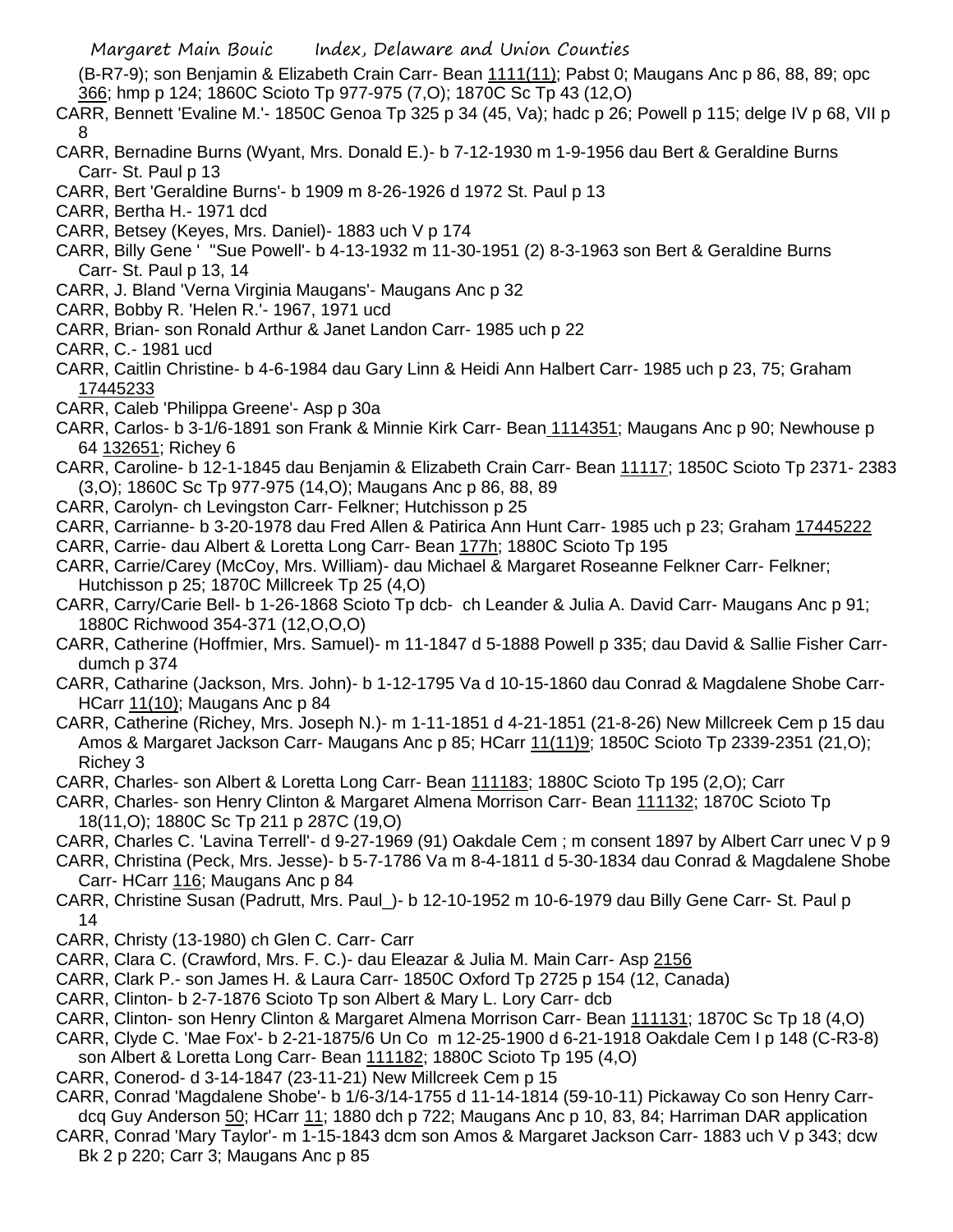CARR, Cora Idella Kendall/Kindell (Murray, Mrs. Wilton)(Mrs. Edgar W.)- b 5-9-1908 m(2) 1954 d 11-24-1987 Price Cem- dau George & Florence Corbin Kindell- djlm p 70; Carr; 1979 ucd

- CARR, Cornelia Ann (Greenelle, Mrs. John)- m 11-13-1856 dcm
- CARR, Cornelia J.- dau Bennett Carr- 1850C Genoa Tp 325 p 34 (4,O)
- CARR, Cynthe (Carr, Mrs. Absalom0- m 9-19-1830 Madison Co unec V p 40
- CARR, Daisey- lived with Lorinda Carr- 1880C Scioto Tp 211(1,O)
- CARR, Daniel (or David?)- 1840C Jackson Tp 208 (30-40)
- CARR, Daniel 'Maria Ackerman'- m 8-9-1840 dcm; uca p 45, 103
- CARR, Dave- d 9-23-1930 Claibourne Tp, uninf p 20
- CARR, David- Unec IV p 10
- CARR, David E. 'Edith A.' father b 1890 d 1931 Price Cem djlm p 59
- CARR, David F. 'Frances Ellen Parish'- m 3-27-1870 ucm 4763- 1883 uch V p 645; uca p 22; 1880C Claibourne Tp 11-12 p 1 (29,O,Penn,O)
- CARR, David 'Gail Lynn Haddix'- m 6-30-19845th ch of Edward & Frances Carr- 1985 uch p 144
- CARR, David- son John & Susan Carr- 1850C Paris Tp 571-584 p 87 (18,O)
- CARR, David L. 'Patricia A.'- 1973, 1975 ucd
- CARR, David 'Mary Cheney'- b 8-2-1802 m 2-22-1826 d 5-1-1874/5 Cheney Cem djlm p 18, 19 son Absalom Carr- 1915 uch p 218, 467, 469; 1883 uch V p 485, 487, 491, 496; 1850C Jackson Tp 60 p 9 (48, Pa); 1870C Jackson Tp 158-149 p 22 (67, Penn)
- CARR, David- son Ronald Arthur & Janet Landon Carr- 1985 uch p 22
- CARR, David 'Sallie Fisher'- dumch p 374; Powell p 335
- CARR, David T.- son David & Mary Cheney Carr- 1870C Jackson Tp 157-149 p 22 (19,O)
- CARR, David Wesley 'Jill Hyatt'- b 1959 m 8-30-1980 son Dr. Don & Marilyn J. Carr- Carr; 1967, 1971, 1973 ucd
- CARR, David- son William W. & Druzilla Clingerman Carr- 1880C Washington Tp 170-177 p 19 (2,O,O,O)
- CARR, Deborah Alice Jones (Mrs. William Leroy)- m 6-1979 dau James & Mary Walter Jones- 1985 uch p 23; Graham (1744521)
- CARR, Delilah- 1880C Radnor Tp p 478A
- CARR, Della (Mrs. )- d 9-4-1966 (68) bur Orville- Carr
- CARR, Della Marie Fleishman (Mrs. Joseph Binkley)- b 4-14-1937 m 11-10-1956 dau George Esterly & Evelyn May Rabold Fleishman- Weiser p 724
- CARR, D. F.- 1880C Claibourne Tp p 0191
- CARR, Diane Hudson (Mrs. John)- 1985 uch p 22
- CARR, Donald Ray- son J. Bland & Verna Viginia Maygans Carr- Maugans Anc p 32, 33
- CARR, Dr. Don W. 'Marilyn J.;- son Herman W. & Margaret Carr- 1967, 1971, 1973 ucd
- CARR, Dora Liska (Langstaff, Mrs. Marshall)- dau William C. & Mary Brown Carr- Maugans Anc p 215; 1870C Scioto Tp 15 (2,O)
- CARR, Dorcas (Mrs. Absalom)- 1883 uch V p 503
- CARR, Dorcas- d 2-7-1835 (1-1-31) dau David & Mary Carr- Cheney Cem djlm p 19
- CARR, Dorcus (Smith, Mrs. Clark)- m 10-30-1828 Madison Co unec V p 39
- CARR, Dorothy M. Ridgeway (Mrs. Elmer L.)- b 12-5-1911 d 10-3-1988 (77) Price Cem dljm p 44- dau Leo A. & Bertha E. Baker Ridgeway; 1971, 1973, 1979, 1981, 1983 ucd
- CARR, Douglas 'Melissa' b 1964 son Dr. Don W. & Marilyn J. Carr- 1967, 1971, 1973 ucd
- CARR, Druzelle/Durzelle Clingerman (Mrs. William W.)- m 8-25-1861 ucm 3208 m consent John Clingerman unec IV p 17; djlm p 30; 1870C Jackson Tp 145-137 p 20 (25,O); 1880C Washington Tp 170-177 p 19 (35,
	- O, Pa,O); 1900C Jackson Tp 14 p B1 (39, O,Penn,O) m 39y 10 ch, 5 living
- CARR, Earl ' Thurston'- delge IX p 28
- CARR, ---Thurston (Mrs. Earl)- dau J. L. Thurston- delge IX p 28
- CARR, Ebenezer C.- d 4-22-1836 (8y4m) son David & Mary Carr- Cheney Cem djlm p 18
- CARR, Edgar M.- d 7-29-1862 (1m) Price Cem djlm p 30 son W. W. & D.
- CARR, Edgar W. 'Cora I. Kindell'- b 4-8-1908 d 1980 Price Cem djlm p 70 son Eugene & Ella May Shelley Carr- Carr
- CARR, Edith A. (Mrs. David E.) mother- b 1878 d 1924 Price Cem djlm p 59
- CARR, Edith Ringer (Mrs. Edward Leon)- Maugans Anc p 33
- CARR, Edgar Wilton 'Cora Kindall'- b 4-8-1908 d 3-28-1980 son Eugene & Ella May Shelley Carr- Carr
- CARR, Edward 'Frances'- 1985 uch p 144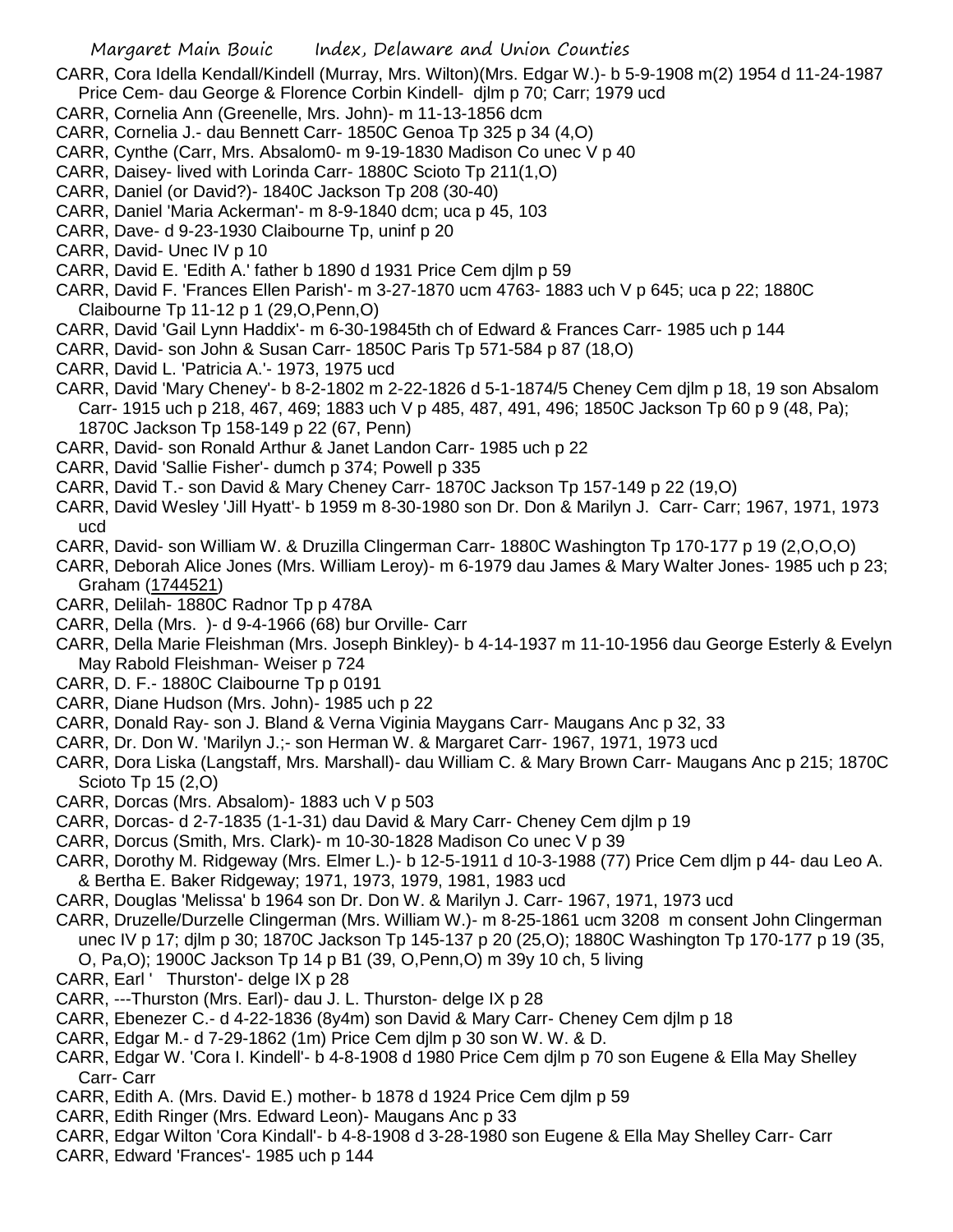- CARR, Edward Leon 'Mary Jane White''Edith Ringer'- son J. Bland & Verna Virginia Maugans Carr- Maugans Anc p 33
- CARR, Edwin 'Lois'- unec V p 3
- CARR, Eileen (Holcomb, Mrs. Blakeslee Raymond)- m 1950- Weiser p 34
- CARR, Eleanor Gill (Mrs. Joseph)- m 8-27-1857 dcm; prob dau Israel & Susannah Winget Gill see opc 104 opc 260; 1850C Scioto Tp 2382-2395 (11,O); 1860C Sc Tp 973 (20,O); 1880C Sc Tp 188-199 (41,O,O,O)
- CARR, Eleazar 'Julia M. Maine'- Asp (1143)
- CARR, Eliza- probably dau Bennett Carr- 1850C Genoa Tp 325 p 34 (21,O)
- CARR, Eliza (Plank, Mrs. Joseph)- 1915 uch p 623
- CARR, Eliza Tidrick (Mrs. )- dau Reed & Millie Schryock Tidrick- 1915 uch p 1053
- CARR, Elizabeth A. David (Mrs. Solomon T.)- b 1855 m 12-16-1873 d 1928 bur New Millcreek p 36- dau Thomas E. David- Bean (11192); 1908 dch p 701; 1880C Scioto Tp 111 (24,O); Maugans Anc p 96
- CARR, Elizabeth Anderson (Mrs. Gideon)- b 3-7-1825 m 11-28-1844 ucm 1000 unec IV p 31 d 9-28-1883 New Millcreek Cem p 35 dau Isaac & Emeroy Hill Anderson- Bean (1119); Anderson 2,3; 1908 dch p 843, 1883 uch V p 343; Maugans Anc p 87, 95; 1860C Sc Tp 915 (35,O); 1870C Scioto Tp 64 (46,O)
- CARR, Elizabeth (Armentrout, Mrs. Henry)- b 9-24-1772 d 9-5-1828- dau Conrad & Magdalene Shobe Carr-HCarr 111; Maugans Anc p 84
- CARR, Elizabeth Crain (Mrs. Benjamin)- b 1-16-1814 d 8-4-1855 (41-1-28) New Millcreek Cem p 18; 1915 uch p 993; Bean (1111); 1850C Scioto Tp 2371-2383 (38,O); Maugans Anc p 86, 88
- CARR, Elizabeth (Cratty, Mrs. William P. Jr.)- b 9-9-1824/3 m 10-31-1844 dcm d 12-9-1900 bur Fairview Cem dau Solomon & Priscilla Bean Carr- Bean 111(10); opc 160; Maugans Anc p 88, 97
- CARR, Elizabeth Crayton (Mrs. Wray H.)- b 12-25-1859 d 4-1-5-1941 New Millcreek p 35; dau J. A. Crayton-1908 dch p 843; Bean (11194)
- CARR, Elizabeth (Betsey) Peck (Mrs. Gideon)- Carr 2,3
- CARR, Elizabeth J. (Mrs. Thomas E.)- Carr
- CARR, Elizabeth (Thomas, Mrs. Jonathan) m 12-8-1839 Madison Co unec IX p 18
- CARR, Ella (Higgins, Mrs. Richard)- dau Michael & Margaret Roseanna Felkner Carr- Felkner Hutchisson p 25; 1860C Millcreek Tp 100 (5,O); 1870C Mil Tp 25 (15,O)
- CARR, Ella May Shelley (Mrs. Eugene W.)- b 1890 d 1929 Price Cem djlm p 44; Carr
- CARR, Ella (Thompson, Mrs. Edwin W.)(Huffman, Mrs. H. I.)- b 10-22-1873 dcb; d 9-15-1957 dau Solomon T. & Elizabeth David Carr- Maugans Anc p 96; Anderson 4; Bean 111922; -1908 dch p 701; 1880C Scioto Tp 111 (6,O,O,O)
- CARR, Ellen/Eleanor (Felkner, Mrs. Jacob L.)- b 1821 m 11-5-1840 dau Jacob & Mary Carr -Felkner 2,3; 1883 uch V p 345; 1908 dch p 824; Hutchisson p 23; 1880C Millcreek Tp p 137
- CARR, Ellen Patton (Mrs. Joseph S.)- m 1-1-1867 ucm 411
- CARR, Elmer L."Red" 'Dorothy Ridgeway'- b 2-7-1909/10 m 10-9-1937 d 12-11-1963 Price Cem djlm p 44 son Eugene & Ella Shelley Carr- Carr
- CARR, Emery H.'Minnie'- son Michael & Margaret Roseanna Felkner Carr- Felkner; Hutchisson p 25; 1870C Millcreek Tp 25 (2,O)
- CARR, Emma/Emeroy (Faulkner, Mrs. J. C.)- b 2-12-1846 d 1895 New Millcreek Cem p 35 dau Gideon S. & Elizabeth Anderson Carr- Bean 11191; Anderson 3,4; 1908 dch p 843; Maugans Anc p 87, 93, 95, 69; 1860C Sc Tp 915 (14,O); 1880C Scioto Tp 280; opc 302
- CARR, Emma (Mrs. John C.)- 1880C Jackson Tp 4 p 1 (25,O,Va,O)
- CARR, Emma Mary Osborn (Mrs. John Joseph)- b 2-10-1849 m 10-29-1865 d 2-25-1925 dau John Burston & Elizabeth Osborn- 1985 uch p 22; dcc William Carr 9
- CARR, Erma E. Lape (Mrs. Hugh M.)- Carr
- CARR, Ernest- Pabst 0
- CARR, Esther (Anderson, Mrs. Daniel) b 1-1-1843 m 1-3-1861 ucm 3128 consent unec IV p 10 d 11-11-1885 New Millcreek Cem p 22- dau Conrad & Mary Taylor Carr- Maugans Anc p 85; Anderson 2,3; Carr 11(11)41; 1883 uch V p 343; 1880C Millcreek Tp 77
- CARR, Ethel L. Carter (Mrs. )- b 1881 d 1904 Price Cem djlm p 36
- CARR, Ethel M.(Harris, Mrs. William Henry)- b 6-26-1876 d 7-2-1955 dau Solomon T. & Elizabeth David Carr-1908 dch p 701, 787; Maugans Anc p 96; Bean 111923 -1880C Scioto Tp 11 (3,O); delge X p 6
- CARR, Eugene 'Ella Shelley'- b 1885 d 1965 Price Cem djlm p 44 CARR, Eugene b 6-2-1876 dcb son William W. & Drusilla Clingerman Carr- Carr; 1900C Jackson Tp 14 p 1B (14,O,O,O)
- CARR, Eura Richey (Mrs. Solomon)- b 8-16-1839 m 12-30-1858 dcm dau James & Sarah Newhouse Richey-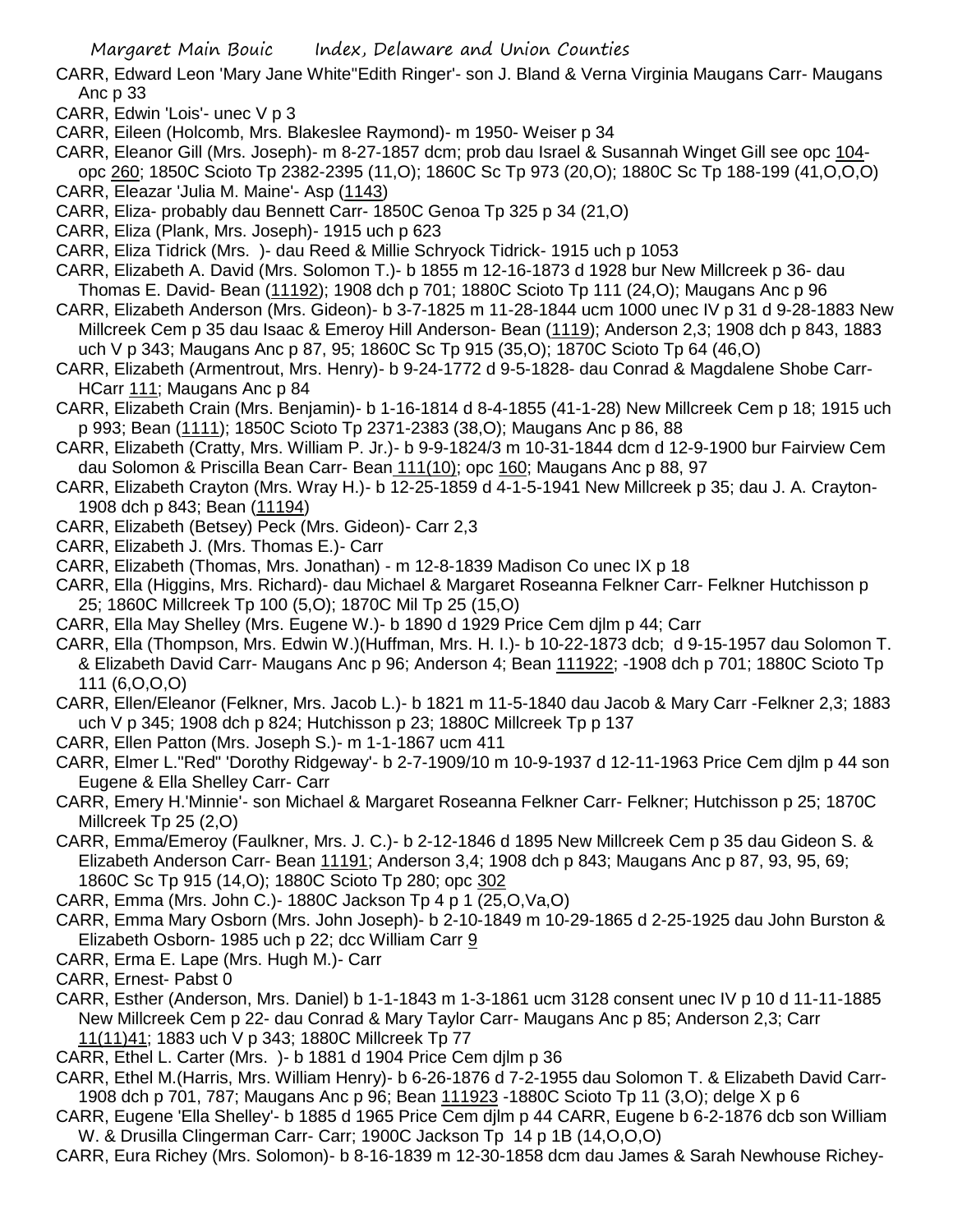Bean (11143); Newhouse p 63 1326; Maugans Anc p 89, 114; 1860C Sc Tp 1002-999 (19); 1880C Scioto Tp 132 (44,O,Penn,O)

CARR, Evaline M. (Mrs. Bennet)- b 1-8-1808 d 9-16-1840 (32-8-8) Nutt Cem Powell p 115

- CARR, Evans 'Phebe Randall'- b 5-15-1807 m 12-6-1832 d 10-2/21-1870 New Millcreek Cem p 3 son Solomon & Priscilla Bean Carr- Bean 1114; 1880 dch p 484; 1908 dch p 485, 532; 1883 uch V p 132; Maugans Anc p 34, 86, 89, 110, 116, 119; 1835 men 54 #16 p 100 Sc Tp; 1840C Scioto Tp (30-40); 1850C Sc Tp 2387-2399 (43, Va); 1860C Sc Tp 996 (53, Va)
- CARR, Evelyn Hope (Braun, Mrs. Carl W.)- b 11-12/13-1904 m 8-2-1931 dau Frank & Minnie Kirk Carr- Bean 1114354; Newhouse p 64 132654; Maugans Anc p 90, 91
- CARR, E. W.- 1915 uch p 267
- CARR, Ezekiel R.- son James H. & Laura Carr- 1850C Oxford Tp 2725 p 154 (7, Canada)
- CARR, Ezra M.- son James H. & Laura Carr- 1850C Oxford Tp 2725 p 154 (14, Can)
- CARR, Fannie- dau Benjamin & Lorinda A. Morrison Carr- 1880C Scioto Tp 211 (39,O,Va,York)
- CARR, Flora (Shaw, Mrs. Charles)- dau Eleazar & Julia M. Maine Carr- Asp 2155
- CARR, Florence- dau Joseph & Eleanor Gill Carr- 1860C Scioto Tp 973-971 (2)
- CARR, Florence Ophal Teets (Mrs. Arthur Glen)- b 6-11-1899 m 12-16-1920 dau David Warren & Pearl Isabel Gast Teets- 1985 uch p 22; dcc William Carr 3
- CARR, Frances (Mrs. Edward)- 1985 uch p 144
- CARR, Frances Ellen Parish (Mrs. D. F.)- b 1853 m 8-27-1870 ucm 4763 d 1882 Price Cem djlm p 34 dau Joseph & Keziah Ramey Parish- 1883 uch V p 645; 1880C Claibourne Tp 11-12 p 1 (27,O,NY,O)
- CARR, Frances L.- b 1860 Morrow Co d 6-11-1909 (48y3m) Oakdale Cem 203(76B) II p 11 (B-R7-9)
- CARR, Francis 'Jane Vaughn'- dumch p 199
- CARR, Francis F.- son David F. & Frances Ellen Parish Carr- 1880C Claibourne Tp 11-12 p 1 (3,O,O,O)
- CARR, Francis- son John & Susan Carr- 1850C Paris Tp 571-584 p 87 (16,O)
- CARR, Frank- son Lewis E. & Mary Bacon Carr- Bean 1111(10)1
- CARR, Frank 'Minnie Kirk'- b 7-14-1886 m 9-19-1889 d 3-16-1956 bur Henry Co son Solomon & Eura Richey Carr- Bean 111435; Newhouse p 64 13265; Richey 5,6
- CARR, Mrs. Fred- 1980 dcd
- CARR, Fred Allen 'Patricia Ann Hunt' b 6-11-1950 son William Evan & Mary Ellen Sours Carr- 1961 dcd (11), 1969 dcd; 1971, 1975 ucd; Graham 1744522
- CARR, Frederick- 1880 dch p 200
- CARR, Frederick Raymond- same as Frank above- Maugans Anc p 90
- CARR, Gail Lynn Haddix (Mrs. David)- dau Robert & Louise Bernice Weaver Haddix- 1985 uch p 144
- CARR, Gary Linn 'Heidi Ann Halbert'- b 5-27-1951 m Oct. 1975 son William Evan & Mary Ellen Sours Carr 1985 uch p 22, 75; Graham 1744523; 1961, 1969 dcd, 1971, 1973 ucd
- CARR, Genetta- d 8-25-1860 (9m3d) New Millcreek p 15
- CARR, George- b 6-11-1872 Harlem Tp son Jacob & Lucy Swichard Carr- dcb
- CARR, George L.- b 11-11-1872 son Michael & Margaret R. Carr- Carr
- CARR, George 'Lucy Ann George'- m 10-4-1865 dcm
- CARR, George 'Susannah Miller'- m 5-12-1836 Madison Co unec VII p 24
- CARR, George 'Walburk'- 1860C Darby Tp 361-363 p 51 (32, Bavaria)
- CARR, Gerald Edward 'Glendora Herd'- d 9-13-1966 (68) bur Ormond Beach-- son Charles & Lavina Carr Marysville p 49; Carr
- CARR, Geraldine Burns (Mrs. Bert)- b 2-25-1902 m 8-26-1926 d 4-24-1987 dau John Bernard & Alta Mae Miller Burns- st. Paul p 13
- CARR, Gertrude- 1880C Jackson Tp p 230A (54,Md,Md,Md)
- CARR, Gideon A./M/ 'Lucinda Smart'- b 5/3-4-1816 m 1-18-1837 dcm d 5-19-1891 New Millcreek p 20 son Amos & Margaret Jackson Carr- 1908 dch p 554; 1880 dch p 722; Maugans Anc p 85, 93; Powell p 249; Smart; HCarr 11(11)1; 1850C Scioto Tp 2340-2352 (33,O); 1860C Sc Tp 972 (44,O); 1870C Sc Tp 67 (50,O);1880C Sc Tp 221 p 288A (64, O,Penn,O); Pabst 0; Smart; delge VI p 51
- CARR, Gideon A. 'Sarah M. Thomas'- m 3-29-1882 ucm 7150
- CARR, Gideon 'Elizabeth Peck'- b 12-1-1790 Va d 12-24-1814 (24y16d) Pickaway Co; Maugans Anc p 84; HCarr 118
- CARR, Gideon S.'Elizabeth Anderson'- b 3-2/20-1821 m 11-28-1844 ucm 1000 unec IV p 31 d 1-29-1898 New Millcreek Cem p 35 son Solomon & Priscilla Bean Carr- Bean 1119; Anderson 1,2; 1880 dch p 485, 490; 1908 dch p 486, 843; Maugans Anc p 87, 88, 95; 1883 uch V p 343; 1840C Sc Tp (20-30); 1860C Scioto Tp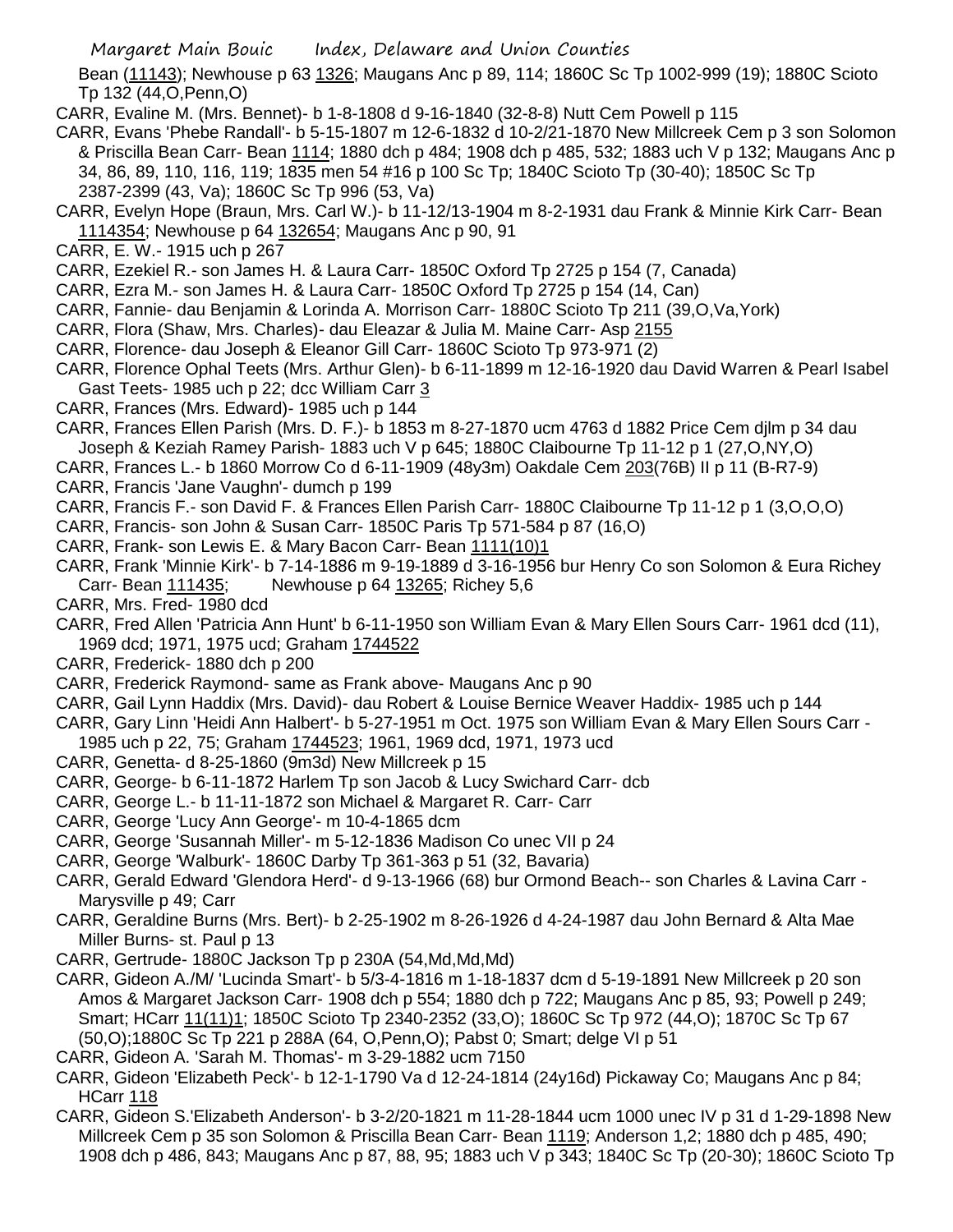915 (39,O); 1870C Sc Tp 64 (48,O); 1880C Sc Tp 287 p 291C (59, O,-,Va) dcw Bk 2 p 367; rec p 17; delge VI p 51

- CARR, Gilma Hayes (Mrs. Richard Dale0- 1985 uch p 22
- CARR, Gladis/Gladys Marie (Conn, Mrs. Gayle Owen)- b 7-12-1895 m 1913 d 4-15-1934 dau Frank & Minnie Kirk Carr- Bean 1114353; Newhouse p 64 132653; Richey 6; Maugans Anc p 90, 91
- CARR, Glen C.-Carr; 1980 dcd
- CARR. Glendora Herd (Mrs. Gerald Edward)- b 12-12-1904 d 1-28-1993 bur Fla. dau Nelson & Lida May Northrup Herd- Carr
- CARR, Greg (15-1980) son Glen C. Carr- Carr
- CARR, Guy E. 'Sondra Deerwester'- Carr
- CARR, Guy- son Edgar Wilton Carr- Carr
- CARR, Guy Robert- son Guy E. & Sondra Deerwester Carr- Barr
- CARR, Guy- son Sarah Louise Hoffman Guy- 1985 uch p 132
- CARR, Gwendolyn Virginia (Engstrom, Mrs. Knute)- dau J. Bland & Verna Virginia Maugans Carr- Maugans Anc p 32
- CARR, Hagar C. (Maugans, Mrs. Tobias)- b 11-27-1831 m 1-2-1848 or 1-8-1840 d 1911 New Millcreek Camdau Amos & Margaret Jackson Carr- HCarr 11(11)3; Maugans Anc p 10, 85; dcw Bk 2 p 220
- CARR, Hagar (Hannah)(Peck, Mrs. Henry)- b 11-16-1788 Va m 11-14-1809 d 12-11-1874(86) dau Conrad & Magdalene Shobe Carr- HCarr 117; Maugans Anc p 84
- CARR, Hannah- dau James H. & Laura Carr- 1850C Oxford Tp 2725 p 154 (5, Canada)
- CARR, Hannah (Mrs. Michael)- Maugans Anc p 83, 88
- CARR, Harold 'Rura L.'- 1991 ucd
- CARR, Harris- b 4-30-1887 Scioto Tp son W. H. & Milla Craton Carr- dcb
- CARR, Harrison- son John & Susan Carr- 1850C Paris Tp 571-584 p 87 (14,O)
- CARR, Harry E.- b 1879 d 1934 Price Cem djlm p 34 son David F. & Frances Ellen Parish Carr- 1880C Claibourne Tp 11-12- p 1 (1,O,O,O)
- CARR, Harry- son John & Susan Carr- 1850C Paris Tp 571-584 p 87 (3,O)
- CARR, Hazel (Collier, Mrs. Charles)- b 3-22-1889 Kan. d 6-28-1968 (78) or 7-1967 Oakdale Cem II p 153(M-R20-7) dau Albert & Loretta Long Carr- Carr
- CARR, Hazel Marie (Williams, Mrs. Hugh B.)- b 10-21-1889 Scioto Tp dcb, m 9-1914 d 5-1988 bur New Millcreek Cem- dau Solomon T. & Elizabeth A. David Carr- Maugans Anc p 96
- CARR, Heidi Halbert (Mrs. Gary Linn)- dau Kenneth & Marguerite Holloway Halbert- 1985 uch p 23, 75; Graham (1744523)
- CARR, Hazel- b 8-27-1892 m 2-21-1909 d 1-18-1962 dau Frank & Minnie Kirk Carr- Bean 1114352; Newhouse p 64 132652; Richey 6
- CARR, Hazel (Simmons, Mrs. Claude L.)- b 2-22-1889 dau Albert & Loretta Long Carr- Bean 111183
- CARR, Helen Louise (Alfman, Mrs. Jack Eugene)- b 7-15-1940 m 12-29-1959 dau Bert & Geraldine Burns Carr- St. Paul p 14
- CARR, Helen R. (Mrs. Bobby R.)- 1967, 1971 ucd
- CARR, Helen (Starner, Mrs. Dorsey J.)- b 7-24-1899- Weiser p 512
- CARR, Henry- dcq Guy Anderson 100; Carr 1
- CARR, Rev. Henry 'Anna Bethane Lovell'- b 1-12-1803 m 9-5-1833 d 7-29/23-1864 bur Granville; Bean 1112; Maugans Anc p 86, 88, 89; delge VII p 61
- CARR, Henry Clinton 'Margaret Almena Morrison'- b 4-14-1838 m 3-4-1858 dcm d 2-20-1922 son Benjamin & Elizabeth Crain Carr- Bean 11113; Maugans Anc p 86, 88; 1850C Scioto Tp 2371-2383 (12,O); 1860C Sc Tp 982-979 (25,O); 1870C Sc Tp 18 (33,O); 1908 dch p 390
- CARR, Henry E.- b 11-25-1834/3 d 3-16-1859 New Millcreek Cem p 3 son Evans & Phebe Randall Carr- Bean 11141; Maugans Anc p 86, 89, 114; 1850C Scioto Tp 2387-2399 (17,O)CARR, Henry- son Henry Carr-HCarr 14
- CARR, Henry Lovell b 11-7-1838 d 6-23-1906 m(1)(2) son Henry & Anna Bethane Lovell Carr- Bean 11121; Maugans Anc p 86, 89
- CARR, Herbert- son Herman & Mary Elizabeth Carr- Carr
- CARR, Herbert L. 'Virginia J.'- 1971, 1980 dcd
- CARR, Herman B.- son G. O./J & E. Carr- d 8-18-1879 (18-11-17) New Millcreek Cem p 20; Powell p 247
- CARR, Herman Wesley 'Margaret'- b 4-18-1990 (87) son Herman & Mary Elizabeth Carr- 1949 ucd; Marysville p 14; Carr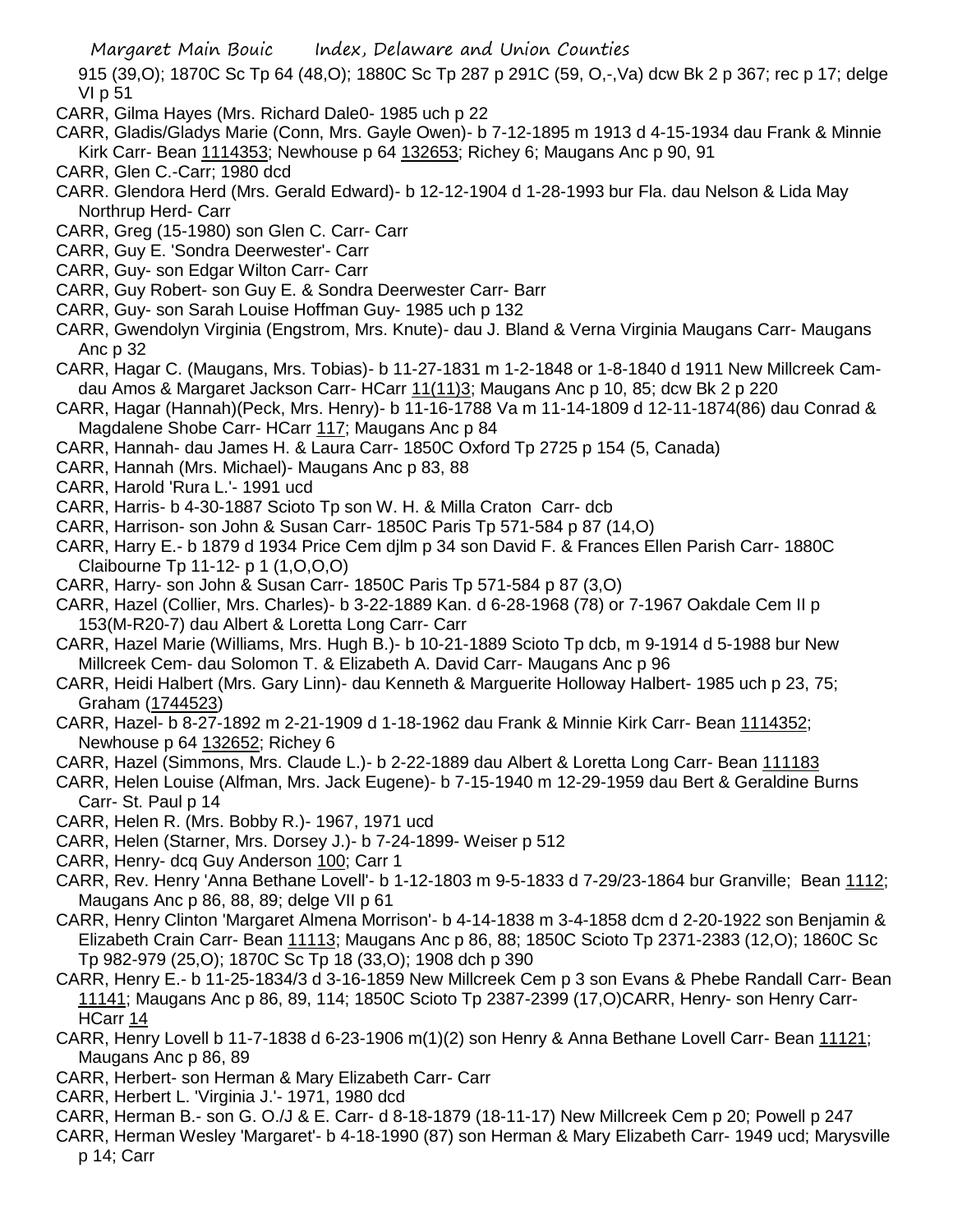CARR, Hester Ann (Gray, Mrs. Peter)- m 12-14-1848 ucm 1369- unec VII p 40

- CARR, Homer A.- b 11-2-1855 d 3-26-1858 New Millcreek Cem p 35; son Gideon S. & Elizabeth Anderson Carr- Anderson 3; Bean 11193; 1908 dch p 843; Maugans Anc p 87, 95, 96
- CARR, Howard 'Lulu Strader'- b 4-31-1887 Del. Co births; m 8-22-1917 son Wray H. & Lillie Crayton Carr-Bean 111931; Anderson 4; 1880C Scioto Tp 287; Maugans Anc p 96; delge X p 65
- CARR, Howard Wright 'Barbara Troxell'- son J. Bland & Verna Virginia Maugans Carr- Maugans Anc p 33 CARR, Hugh M. 'Erma E. Lape'- Carr
- CARR, Ida (Angeline)- b 12-26-1856 d 8-25-1945 Delaware Mausoleum delge III p 58
- CARR, Ida J.- b 1-27-1871 Jackson Tp- dau David F. & Frances E. Parish Carr- Carr
- CARR, Isaac- 1883 uch V p 471
- CARR, Iva Maxine Driggs (Mrs. Kenneth)- b 9-17-1924 d 10-16-1992 (68) bur Glendale- dau Blain & Ethel Mac Donald Driggs- Carr
- CARR, Jack- son Edgar Wilton Carr- Carr
- CARR, Jackson 'Nancy Russell'- d 10-16-1840 (26y2m) New Millcreek Cem p 16 son Amos & Margaret Jackson Carr- Carr 11911)5; 1840C Scioto Tp (20-30); Maugans Anc p 85; delge VI p 22
- CARR, Jacob- 1880C Harlem Tp p 442C
- CARR, Jacob---infant b 3-17-1878 Harlem tp son Jacob & Sarah swichard Carr- dcb
- CARR, Jacob- 1908 dch p 390; 1880C Brown Tp (82, Va,Va,Va); delge III p 14, VI p 10, X p 70
- CARR, Jacob 'Mary'- 1883 uch V p 435
- CARR, James- hmp p 99
- CARR, James- Powers p 225, 243
- CARR, James A.- 1840C Jackson Tp 209 (30-40)
- CARR, James E. 'Janet'- 1969, 1971, 1980 dcd
- CARR, James H. 'Laura'- 1850C Oxford Tp 2725 p 154 (38, NY)
- CARR, James William- d 1985 son William Leroy & Deborah Alice Jones Carr- 1985 uch p 23; Graham 17445212
- CARR, Jan E. (Mrs. Jerry D.)- 1971, 1973 ucd
- CARR, Jane- hmp p 99
- CARR, Jane (Calhoun, Mrs. Andrew)(Miller, Mrs. Oliver C.) b 1844 m 1-29-1861 dcm d 1916 New Millcreek Cem p 38 dau Gideon & Lucinda Smart Carr- HCarr 11(11)4; 1880 dch p 722; 1850C Scioto Tp 2340-2352 (6,O); 1860C Sc Tp 972-970 (15); Maugans Anc p 85
- CARR, Jane (Carter, Mrs. Philip)- dcq Walter Inskeep 29
- CARR, Jane Duncan- dau William & Frances Elliott Duncan- dumch p 146
- CARR, Jane (Felkner, Mrs. Lewis)- b 9-21-1816 m 10-18-1838 d 3-15-1884 New Millcreek Cem p 15; dau Solomon & Priscilla Bean Carr- Bean 1118; Felkner 2,3; Maugans Anc p 88, 95; Hutchisson p 22; 1880C Scioto Tp 213; unec VIII p 70
- CARR, Janet Landon (Mrs. Ronald Arthur)- 1985 uch p 22
- CARR, Jane (Mrs. Pierce)- Hutchisson p 25
- CARR, Jane Vaughan (Mrs. Francis)- dau Matthew & Phoebe Pennock Vaughn- dumch p 199
- CARR, Janet (Mrs. James E.)- 1969, 1971, 1980 dcd
- CARR, Jason- 1983 ucd
- CARR, Jason Edward- d 1980 son Judith Eileen Carr- Carr; Graham 17445241; 1985 uch p 23
- CARR, Jay Bland 'Mary Howard'- son J. Bland & Verna Virginia Carr- Maugans Anc p 32
- CARR, Elizabeth Jean (Dix, Mrs. Raymond)- b 12-27-1886 m 12-25-1907 d 11-12-1971 bur New Millcreek Cem p 4- dau Solomon T.& Elizabeth David Carr- Bean 111924; Anderson 4; 1908 dch p 701; Maugans Anc p 96
- CARR, Jean Heyward Ferguson (Mrs. Stephen Leo)- m 6-7-1975 dau Dr. Alfred R. Ferguson- Carr
- CARR, Jennie M. (Lamphear, Mrs. Luciu)- dau Eleazar & Julia M. Maine Carr- Asp 2157
- CARR, Jeromus- d 5-16-1846 (7m12d) New Millcreek Cem p 16 son C. & M. Carr
- CARR, Jerry D. 'Jan E.'- 1971, 1973 ucd
- CARR, Jill Hart (Mrs. David Wesley)- m 8-30-1980 dau Jack Hyatt- Carr
- CARR, Joab- son Henry Carr- HCarr 12
- CARR, John Alden 'Mary Alice Schuman'- m 6-6-1955 Weiser p 445
- CARR, John- son Henry Carr- HCarr 13
- CARR, John- 1840C Leesburg Tp 123 (50-60)
- CARR, John- unec XII p 58, 65, unclaimed letter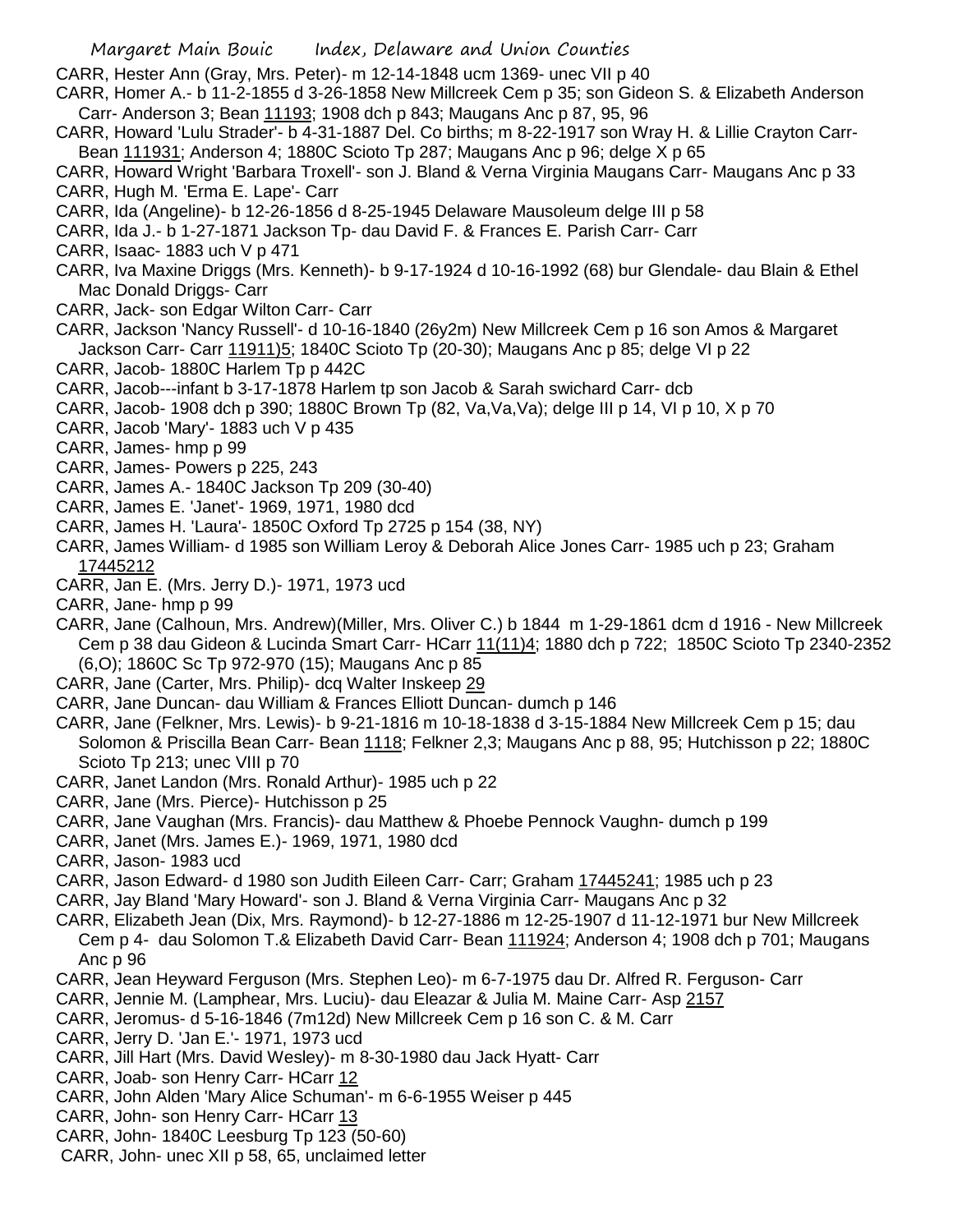- CARR, John C.- son David & Mary Cheney Carr- 1870C Jackson Tp 157-149 p 22 (16,O); 1880C Jackson Tp 4 p 1 (24,O,Va,O) p 0221
- CARR, John 'Diane Hudson'- son Ronald Arthur & Janet Landon Carr- 1985 uch p 22
- CARR, John (10-1980) son Glen C. Carr- Carr
- CARR, John- son James H. & Laura Carr- 1850C Oxford Tp 2725 p 154 (6/12,O)
- CARR, John J.- d 10-23-1856 (11-5-1)- son Amos & Margaret Jackson Carr- 1850C Scioto Tp 2339-2351
- (12,O); New Millcreek Cem p 15; Maugans Anc p 85; HCarr 11(11)(10)
- CARR, John Joseph 'Emma Mary Osborn'- b 1845 m 10-29-1865 d 9-5-1893 dcc William Carr 8; 1985 uch p 22
- CARR, John L.- son Leo J. Carr- Carr
- CARR, J. M.- Pabst 4 p 14
- CARR, John 'Mary Keller'- m 12-7-1788 Frederick Co Md. Powers p 53
- CARR, John 'Pat'- Carr
- CARR, John 'Sarah Lattimore'- m 11-19-1835 Madison Co unec VII p 23
- CARR, John 'Sarah'- 1850C Leesburg Tp 241-242 p 37 (55, Va)
- CARR, John 'Susan'- 1850C Paris Tp 571-584 p 87 (40, Penn); unec XI p 29, 42
- CARR, John Thomas 'Alma McNeal'- b 8-17-1876 m 4-2-1899 d 2-14-1948 son John Joseph & Emma Mary Osborn Carr- dcc William Carr 4; 1985 uch p 22
- CARR, John W.- d 5-23-1905 (76-1897) Taylor Tp; uninf p 10; 1850C Thomson Tp 80 p 188 (28, Va)
- CARR, Joseph A.- son David F. & Frances Ellen Parish Carr- 1880C Claibourne Tp 11-12 p 1 (7,O,O,O)
- CARR, Joseph Binkley 'Della Marie Fleischman'- b 4-23-1936 m 11-10-1956- Weiser p 724
- CARR, Joseph 'Eleanor Gill'- m 8-27-1857 dcm; son Gideon & Lucinda Smart Carr- Carr 4; 1880 dch p 722l Maugans Anc p 85; 1850C Scioto Tp 2340-2352(13,O); 1860C Sc Tp 973-971 (23,O); 1880C Sc Tp 188 p 286A; Carr 11(11)11
- CARR, Joseph- son George & Walburk Carr- 1850C Darby Tp 361-363 p 51 (4,O)
- CARR, Joseph- son John & Susan Carr- 1850C Paris Tp 571-584 p 87 (7,O)
- CARR, Joseph S. 'Ellen Patton'- m 1-1-1867 ucm 4114
- CARR, Joseph Vincent 'Phyllis'- McKitrick p 475
- CARR, Judith Eileen- b 1-26-1953 dau William Evan & Mary Ellen Sours Carr- 1985 uch p 23; Graham 1744524; 1971 ucd
- CARR, Judy E.- b 1952 dau William E. & Mary E. Carr- 1961, 1969 dcd
- CARR, Julia A. David (Mrs. Leander)(Ferrier, Mrs. Robert)- lic 2-16-1867 m 12-9-1880 ucm 6854; dau
- Sylvanus & Margaret Evans David- Bean (11144); 1908 dch p 700; Maugans Anc p 91, 114; delge X p 75 CARR, Julia M. Main (Mrs. Eleazar)- dau Hiram & Eunice Tanner Maine- Asp 1413
- CARR, Julie Ann- b 10-10-1965 dau Billy Gene & Sue Powell Carr- St. Paul p 14
- CARR, June Kelifer (Hambaker, Mrs. Raymond)- dau J. Bland & Verna Virginia Maugans Carr- Maugans Anc p 133
- CARR, July- 1880C Richwood, Claibourne Tp 354-371 p 33 (38,O,Wales,Wales) p 0207;
- CARR, Katherine (Mrs. Thomas E.)- 1961, 1969, 1971, 1980 dcd
- CARR, Kathryn Elgene (Lauer, Mrs. Samuel Jr.)- dau Arthur Glenn & Florence Ophal Teets Carr- 1985 uch p 22; Carr
- CARR, Kathryn Sue (Holt, Mrs. James)- dau Richard Dale & Gilma Hayes Carr- 1985 uch p 22
- CARR, Kathy (Triplett. Mrs. Ted)- dau Ronald Arthur & Janet Landon Carr- 1985 uch p 22
- CARR, Kellie Anne- b 8-13-1977 dau Gary Lin & Heidi Ann Halbert Carr- 1985 uch p 22, 75; Graham 17445231
- CARR, Kendel/Kendall- son Michael & Margaret Roseanna Felkner Carr- Felkner; Hutchisson p 25; 1870C Millcreek Tp 25 (18,O)
- CARR, Kenneth R.- Carr
- CARR, Kenneth 'Iva Maxine Driggs'- Carr
- CARR, Laura (Mrs. James H.)- 1850C Oxford Tp 2725 p 154 (31, Canada)
- CARR, Laura J.- dau James H. & Laura Carr- 1850C Oxford Tp 2725 p 154 (1,O)
- CARR, Lavene- d 7-23-1860 (7-8-9) dau Absalom & Artridge Carr-Price Cem djlm p 26
- CARR, Laverna (Wornstaff, Mrs. Albertus)- 1908 dch p 553
- CARR, Lavina Terrell (Mrs. Charles)- m consent 1897 unec V p 9 d 10-5-1975 Oakdale Cem
- CARR, Lawrence L.- b 1882 d 1911 Price Cem djlm p 28; son William W. & Drusilla Clingerman Carr- 1900C Jackson Tp 14 p 1B (18,O,O,O)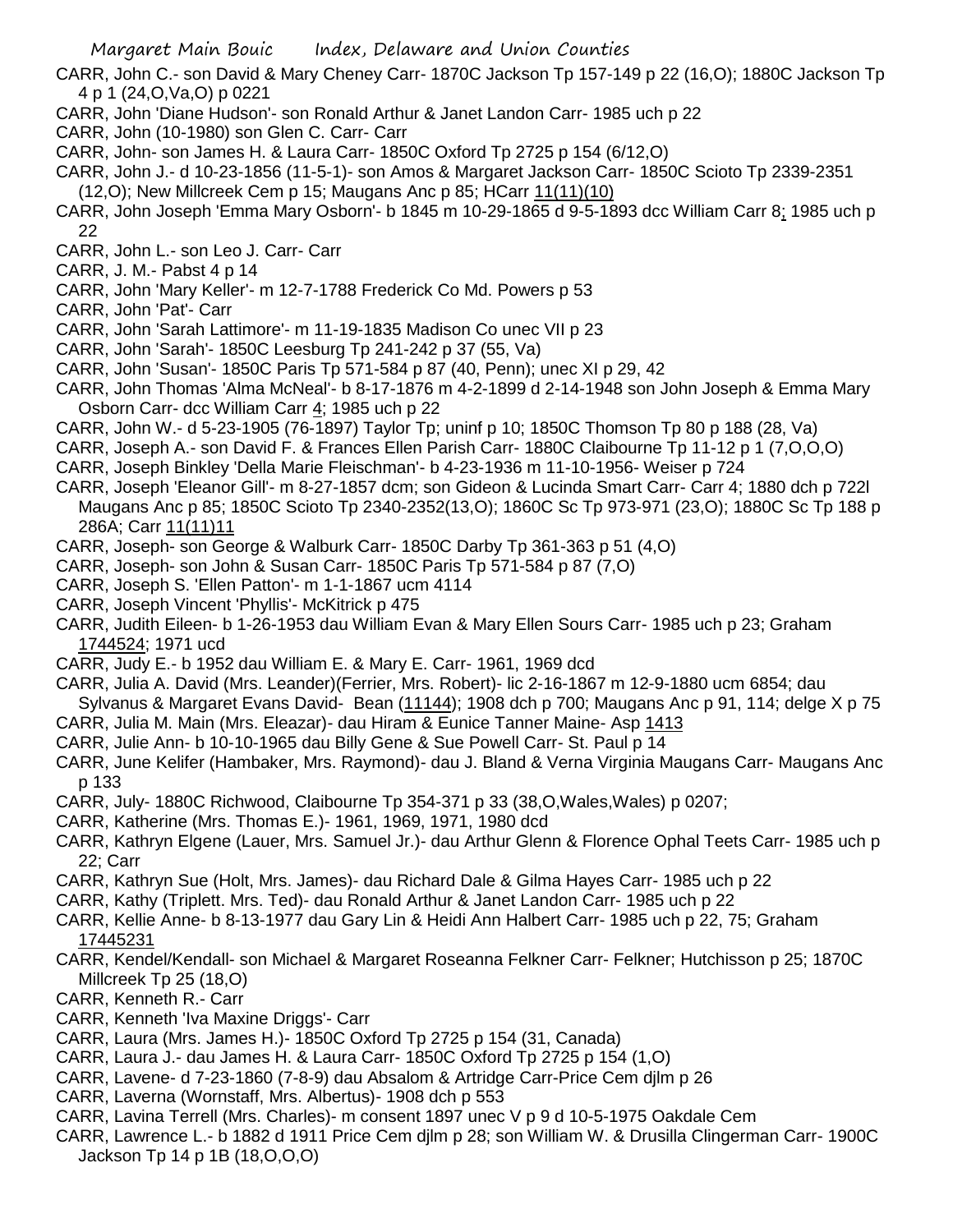- CARR, Leander 'Julia A. David'- b 8-30-1837 m 3-7-1867 d 4/3-6/7-1879(41-7-6) New Millcreek Cem p 3 son Evans & Phebe Randall Carr- 1908 dch p 390, 722; Bean 11144; Maugans Anc p 86, 69, 91, 114; 1850C Scioto Tp 2387-2399 (13,O); 1860C Sc Tp 996-993 (22,O); delge 1i, X p 75 hadc p 119; delge IV p 1i
- CARR, Lee 'Sarah Lizzie Harriger'- b 1-14-1861 m 1-27-1887 d 7-5-1911 Fairview Cem p 12 (Louis L.) son Solomon & Eura Richey Carr- Bean 111432; Newhouse p 63 (13262); Richey 5; Maugans Anc p 89, 114; 1880C Scioto Tp 13
- CARR, Lemuel- son Henry Clinton & Margaret Almena Morrison Carr- Bean 111133; 1870C Scioto Tp 18 (12,O)
- CARR, William Leroy 'Deborah Alice Jones'- b 1-11-1948 m 6-1979 son William Evan & Mary Ellen Sours Carr- 1985 uch p 22, 23; 1961 dcd, 1969 dcd
- CARR, Letitia Ackerman (Mrs. Benjamin Stanton)- b 1860 m 3-31-1887 d 1909 bur Marysville Bean (1111(11); Maugans Anc p 89; opc 259
- CARR, Levingston- son Michael & Margaret Roseanna Felkner Carr- Felkner
- CARR, Lewis/Louis E. 'Mary Bacon'- b 6-29-1853 m 10-3-1878 d 5-2-1891 (37y)Oakdale Cem 656(53C)p 151 (C-R4-7); son Benjamin & Elizabeth Crain Carr- Bean (1111(10)); Maugans Anc p 86, 88, 89; Pabst 0
- CARR, Lillie Crayton (Mrs. Wray H.)- b 11-30-1864 d 1-10-1893 dau J. A. Crayton 1908 dch p 843; Bean (11194); Maugans Anc p 96
- CARR, Lillie (Grossman, Mrs. Dr. James D.)- b 1-10-1893 dcb m 8-4-1915 dau Wray H. & Lillie Crayton Carr-Bean 111932; 1908 dch p 843; Pabst 7 p 24; Maugans Anc p 96
- CARR, Linda Marie (McKittrick, Mrs. John Neville)- b 2-25-1947 m 9-6-1969 dau Joseph & Phyllis Carr-McKitrick p 475
- CARR, Linda Lee Moyer (Mrs. Ronald J.)- m 10-10-1987 dau Levi & Loretta Moyer- Carr
- CARR, Lindsey Marie- b 7-4-1982 dau David Wesley & Jill Hyatt Carr- Carr
- CARR, Lizzie B. Harger (Freshwater, Mrs. Henry Oller)- m 8-28-1912 dau Michael & Louisa Edson Harger-Freshwater p 220
- CARR, Lizzie Harriger Miller (Mrs. Lee)- m 1-27-1887 Newhouse p 63 (13262); Bean (111432); Maugans Anc p 89
- CARR, Lizzie- 12-26-1886 Scioto Tp dau S. T. & Lizzie David Carr- dcb
- CARR, Locety- d 8-15-1864 (1-1-15) Price Cem djlm p 30 dau W. W. & D.
- CARR, Lofanny (Simpson, Mrs. Leander)- b 8-2-1840/1 d 7-7-1882 dau Benjamin & Elizabeth Crain Carr; Bean 11114; 1850C Scioto Tp 2371-2383 (9,O); 1860C Sc Tp 977-975 (19,O); 1870C Sc Tp 43 (26,O); Maugans Anc p 86, 88
- CARR, Lois (Mrs. Edwin)- d 3-17-1838 (58) Pike Tp Madison Co unec V p 3
- CARR, Loranzo- b 1868 d 1890 Price Cem djlm p 30
- CARR, Lorenzo 'Alice Chapman'- m consent Wm. W. Carr- unec IV p 10
- CARR, Lorenzo- son William W. & Druzilla Clingerman Carr- 1870C Jackson Tp 145-137 p 20 (1,O); 1880C Washington Tp 170-177 p 19 (10,O,O,O)
- CARR, Loretta Long (Mrs. Albert)- m 9-19-1872 Bean (11118); 1880C Scioto Tp 195 Maugans Anc p 89
- CARR, Lori- dau Robert Lee & Ann Barnett Carr- 1985 uch p 22
- CARR, Lorinda A. Morrison (Mrs. Benjamin)- b 9-25-1815 m 12-14-1856 d 9-25-1880 (65y) New Millcreek Cem p 18; Bean (1111); 1870C Sc Tp 43 (61, Pa); 1880C Scioto Tp 211; Maugans Anc p 89
- CARR, Lorretta- b 1856 Delaware Co d 2-19-1932 (76y) Oakdale Cem 4411 9C-53) I p 151 (C-R4-7)
- CARR, Louis- b 1918 d 1942 New Millcreek Cem p 11- son Martin L. Carr
- CARR, Louis E.- b 12-1-1845 son Benjamin & Elizabeth Crain Carr- Maugans Anc p 86, 88, 89; 1860C Scioto Tp 977-975 (8,O); 1870C Sc Tp 43 (16,O)
- CARR, Louis L.- see Lee- Fairview Cem p 12
- CARR, Louisa- dau Amos & Margaret Jackson Carr- HCarr 1(11)(12); Maugans Anc p 85
- CARR, Lucinda I. (Latimer, Mrs. David B.)- m 5-5-1876 ucm 5692 mt 3 p 12
- CARR, Lucinda McCowley (Mrs. Amos)- m 4-16-1854 ucm 2115 mt 4-12-1854; Maugans Anc p 85; 1860C Scioto Tp 969-966 (23,O); 1870C Millcreek Tp 92 (31,O); Carr (11(11)6); 1880C Scioto Tp p 287C; unec VIII p 19
- CARR, Lucinda (Smart, Mrs. Gideon A.)- d 11-6-1874 (53y10m) Powell p 249 New Millcreek Cem p 20; 1880 dch p 722; Maugans Anc p 85, 93; 1850C Scioto Tp 2340-2352 (29,O); 1860C Sc Tp 972-970 (40); 1870C Sc Tp 67 (48,O)
- CARR, Lucy A. (Cooper, Mrs. Robert)- b 3-4-1844 d 12-25-1874 dau Evans & Phebe Randall Carr- Bean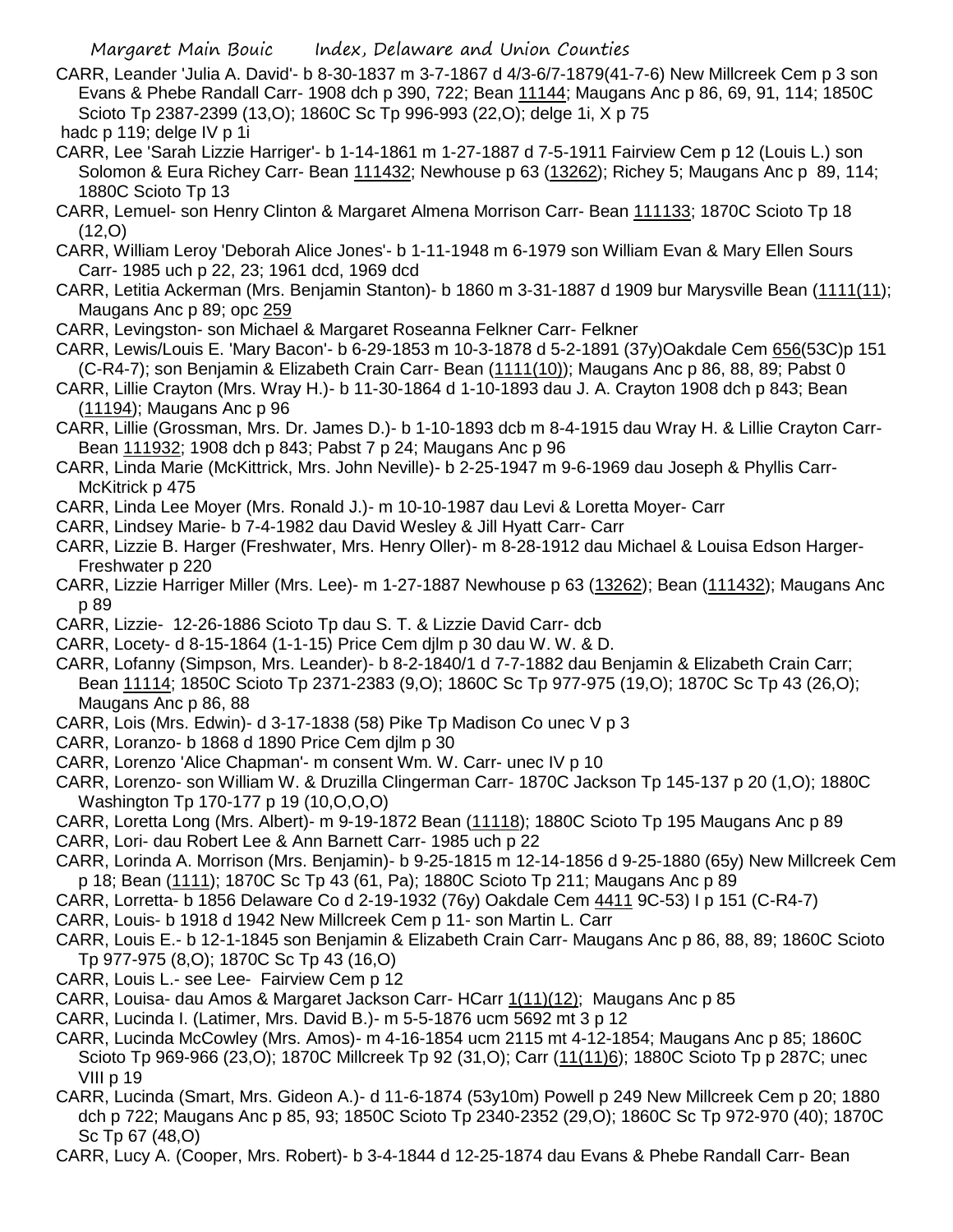11148; Maugans Anc p 86, 89, 92, 114; 1850C Scioto Tp 2387-2399 (6,O); 1860C Sc Tp 996-993 (16,O) CARR, Lucy Almira Greene (Mrs. Sands Cole)- Asp see 2077

- CARR, Lucy Ann George (Mrs. Ggeorge)- m 10-5-1865 dcm
- CARR, Lucy Elizabeth (Maine, Mrs. Arthur Elwin)- Asp (2077)
- CARR, Luella Barker (Mrs. William)- m 2-6-1878 ucm 6207 1880C Paris Tp 52-65 p 45 (21,O,O,O)
- CARR, Lulu (Burns, Mrs. Monica)- m 6-1926- St. Paul p 14
- CARR, Lulu Strader (Mrs. Howard)- m 8-22-1917 Bean (111931); Maugans Anc p 96
- CARR, Luthania- ch Benjamin & Elizabeth Crain Carr- see Lofanny
- CARR, Mae Fox (Mrs. Clyde C.0- b 5-22-1878 m 12-25-1900 dau George W. & Barbara Geier Fox- Bean (111182)
- CARR, Magdalena (Propst, Mrs. Jonas)- b 6-26-1784 d 6-26-1856 dau Conrad & Magdalene Shobe Carr-HCarr 115; Maugans Anc p 884
- CARR, Magdalene Shobe (Mrs. Conrad)- b 1755/9-18-1749 d 9-18-1821/7 bur Pickaway Co- HCarr (11); Maugans Anc p 83, 84
- CARR, Mahala (Liggett, Mrs. William)(Liggett, Mrs. James)- b 9-4-1813 Hardy Co m 11-27-1836 dcm d 10-14-1888 New Millcreek Cem p 1; dau Solomon & Priscilla Bean Carr- Bean 1117; Maugans Anc p 88, 94, 95; 1880 dch p 728; Carr (1146), (1149)
- CARR, Margaret- d 11-7-1853 (17-6-24) New Millcreek Cem p 15 dau Amos & Margaret Jackson Carr- Pabst 0; Maugans Anc p 85; HCarr 11(11)7; 1850C Scioto Tp 2339-2351 (14,O); dcw Bk 2 p 220
- CARR, Margaret Ann- dau Herman W. & Margaret Carr- 1949 ucd
- CARR, Margaret Ann- dau Jackson & Nancy Russell Carr- HCarr 11(11)51
- CARR, Margaret (Hendren, Mrs. )- dau Hugh M. & Erma E. Lape Carr- Carr
- CARR, Margaret (Mrs. Herman W.)- dau Altha Johnston Schultz- Carr; 1949 ucd
- CARR, Margaret Jackson (Mrs. Amos)- d 4-29-1855 (59-7-7) New Millcreek Cem p 16; HCarr (11(11)); 1830C Scioto Tp (30-40); 1850C Sc Tp 2339-2351 (55, Va); 1880 dch p 722; Maugans Anc p 10, 85
- CARR, Margaret Almina Morrison (Mrs. Henry C.)- m 3-4-1858 dcm; Bean (11113); 1860C Sc Tp 982-979 (22,O); 1870C Scioto Tp 18 (30,O); Maugans Anc p 88
- CARR, Margaret R. Felkner (Mrs. Michael)- m 3-7-1850 dcm dau Jacob & Sarah Felkner- 1860C Millcreek Tp 100 (30,O); 1870C Mil 25 (39, Tenn)
- CARR, Maria Ackerman (Mrs. Daniel)- m 8-9-1840 dcm
- CARR, Maria(h) (Harvey, Mrs. George W.)- m 10-7-1847 ucm 1253- unec VII p 26
- CARR, Maria (Keener, Mrs. Elias)- m 8-8-1848 ucm 1332- unec VII p 39
- CARR, Marie (Shank, Mrs. Ashur)-d 11-13-1960 foster dau B. S. & Letitia Ackerman Carr- Maugans Anc p 89; opc 503
- CARR, Hazel Marie (Williams, Mrs. Hugh)- b 10-21-1889 m 9-7-1914 dau Solomon T. & Elizabeth David Carr-Bean 111925; Anderson 4; Maugans Anc p 96; 1908 dch p 701
- CARR, Marilyn J. (Mrs. Don W.)- 1967, 1971, 1973 ucd
- CARR, Marilyn Marjorie (Smith, Mrs. Myron)- dau Arthur Glen & Florence Ophal Teets Carr- 1985 uch p 22; Carr
- CARR, Mark- b 1964 son James E. & Janet Carr- 1969, 1971 dcd
- CARR, Mark- b 1977 son Thom E. Carr- 1980 dcd
- CARR, Martha A.- dau James H. & Laura Carr- 1850C Oxford Tp 2725 p 154 (3,O)
- CARR, Martha (Cheney, Mrs. Thomas)- b 5-16-1813 m 3-26-1829 Madison Co d 8-14-1896 dau Absalom & Dorcas Carr- 1883 uch V p 484, 503; MR-DAR p 14; unec V p 39
- CARR, Martha J.- d 9-18-1859 (16-6-26) Cheney Cem djlm p 19; 1850C Jackson Tp 60 p 9 (7,O)
- CARR, Martin- 1860C Millcreek Tp 100 (36, Va); uca p 49
- CARR, Martin L.- b 1882 d 1938 Newhouse Cem p 11
- CARR, Mary- 1915 uch p 218
- CARR, Mary- delge II p 19
- CARR, Mary- d 2-3-1864 (11m) Oakdale Cem 319
- CARR, Mary (Adams, Mrs. Isaac)- m 1-31-1833 unec VII p 9
- CARR, Mary Alice Schuman (Mrs. John Alden)- b 4-17-1933 m 6-6-1955 dau Jerome John & Charlotte Kathryn Fasold Schuman- Weiser p 445
- CARR, Mary Ann (Rittenhouse, Mrs. Samuel)- m 2-24-1858 dcm d 9-6-1881 (60-11-2) New Millcreek Cem p 5
- CARR, Mary (Armentrout, Mrs. John)- b 8-12-1774 d 9-14-1826 dau Conrad & Magdalene Shobe Carr- HCarr 112; Maugans Anc p 84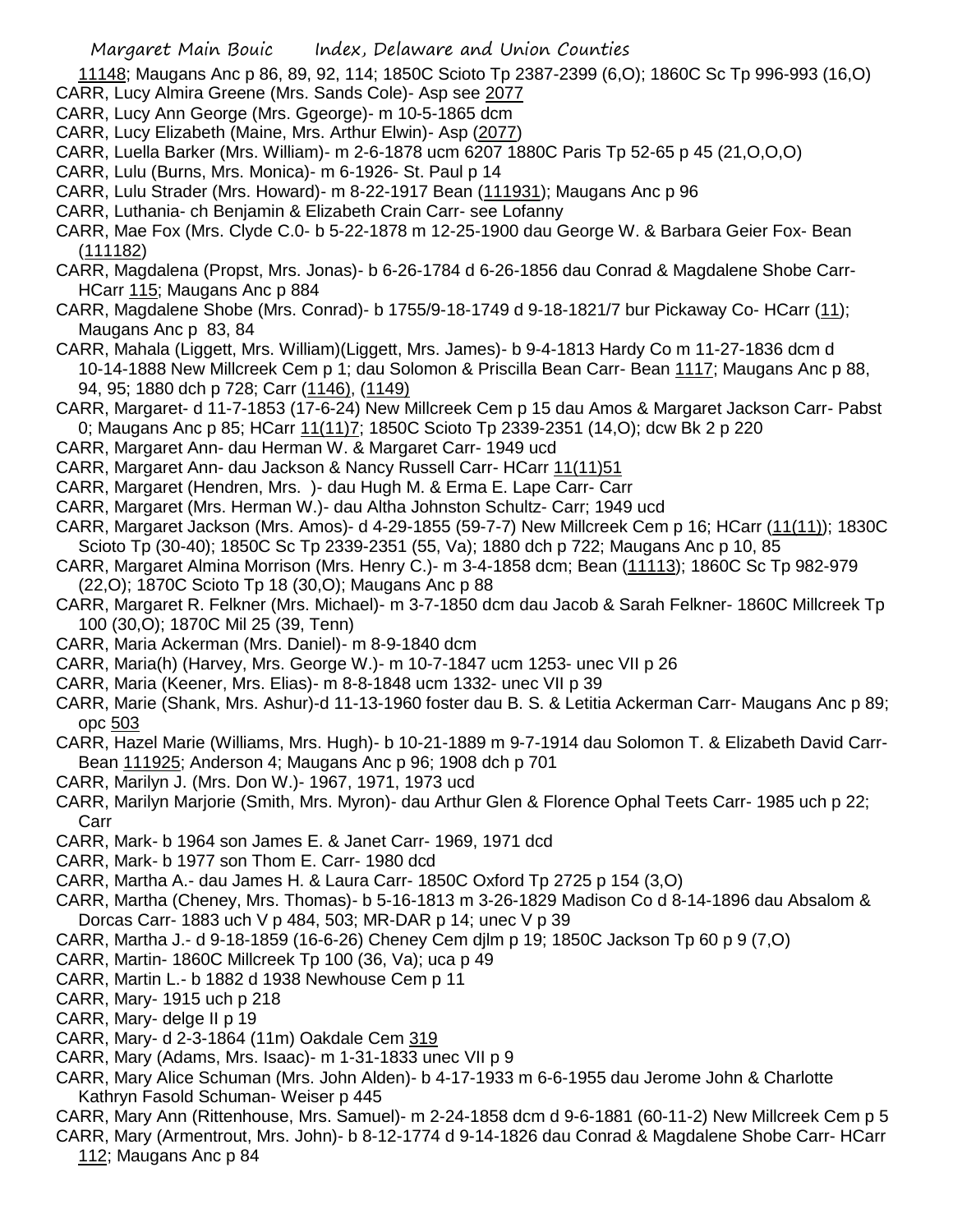CARR, Mary A.- dau David & Mary Cheney Carr- 1850C Jackson Tp 60 p 9 (5,O)

- CARR, Mary B.- d 7-1-1891 (11m) Pike Tp Madison Co unec V p 3
- CARR, Mary Bacon (Mrs. Lewis)(Stover, Mrs. John)- b 1854 m(1) 1-10-1878 d 1931; Bean 1111(10); Maugans Anc p 89; Carr 2,3
- CARR, Mary Bell- d 11-13-1862 (1-2-21) New Millcreek Cem p 15
- CARR, Mary (Bennett, Mrs. )- dau Gideon & Elizabeth Peak Carr- Carr 3; Maugans Anc p 84
- CARR, Mary Beth- dau John & Pat Carr- Carr; engaged to Daniel T. Moncrief
- CARR, Mary C.- b 1882 d 1962 Price Cem djlm p 34
- CARR, Mary Cheney (Mrs. David)- m 2-22-1826 djlm p 18, 19;1883 uch V p 487, 491, 496; 1850C Jackson Tp 60 p 9 (42,O); 1870C Jackson Tp 157-149 p 22 (62,O); 1880C Jackson Tp[ 4 p 1 (72,O,O,O)
- CARR, Mary E.- b 12-1879 dau John C. & Emma M. Carr- 1880C Jackson Tp 411 (4/12,O,O,O)
- CARR, Mary Elizabeth (Mrs. Herman)- Carr
- CARR, Mary Ellen Sours (Mrs. William Evans)- b 12-24-1924 m 4-27-1946 dau Alex & Ina Lucille Sours- 1985 uch p 22, 59; delge I p 21, III p 13, 15, 33, 42, 54, 71, 72 ;IV p 5, 40, 64, 68, V p 22, 66, VI p 5, 8, 24, 31, 38, 71; VIII [ 8. 57. 70, IX p 13, 56, 76, X p 12, 32, 160, 69; Graham 174452;1961, 1969 dcd; 1971, 1973, 1975, 1979, 1981, 1983 ucd; dcc William Carr 1; unec V p 1, 63 #28, VII p 15, X p 43, XIV p 13, 32
- CARR, Mary- dau George & Walburk Carr- 1860C Darby Tp 361-363 p 51 (5,O)
- CARR, Mary- dau Gideon Carr- HCarr 1181
- CARR, Mary F. (Hapner, Mrs. Jerold B.)- b 5-14-1907 d 4-6-1981 (74) bur New Albany- dau Hugh M. & Erma E. Lape Carr- Carr; Hapner
- CARR, Mary (Honeter, Mrs. William)- d 6-28-1880 Bean (11246)
- CARR, Mary Howard (Mrs. Jay Bland)- Maugans Anc p 32
- CARR, Mary (Mrs. Jacob)- 1883 uch V p 345
- CARR, Mary Jane (Bowersmith, Mrs. Jacob)- b 1-24-1835 m 2-11-1853 m consent Wm. W. Carr- dau Benjamin & Elizabeth Carr- unec IV p 10; Bean 11111; Maugans Anc p 88
- CARR, Mary- b 1964 dau James E. & Janet Carr- 1980 dcd
- CARR, Mary Jane (Miller, Mrs. John)- m 9-19-1857 dcm
- CARR, Mary Jane (Smith, Mrs. Jacob B.)- dau Benjamin & Elizabeth Crain Carr- Bean; 1850C Scioto Tp 2371-2383 (16,O); 1860C Sc Tp 981 (26,O)
- CARR, Mary Jane (Mrs. Steven J.)- Carr; 1971 dcd, 1980 dcd
- CARR, Mary Jane White (Mrs. Edward Leon)- Maugans Anc p 33
- CARR, Mary J.- dau John & Susan Carr- 1850C Paris Tp 571-584 p 87 (9,O)
- CARR, Mary K.- dau David F. & Frances Ellen Parish Carr- 1880C Claibourne Tp 11-12 p 1 (6,O,O,O)
- CARR, Mary Keller (Mrs. John)- m 12-7-1788 Frederick Co Md. Powers p 53
- CARR, Mary (Liggett, Mrs. Joab)(Said, Mrs. Presley)- b 6-9-1810 d 10-17-1864/5 New Millcreek Cem p 11;
- Bean 1115; Anderson 3; Liggett 1880 dch p 728; 1908 dch p 553; Said 2,3; Maugans Anc p 86, 88, 92, 94 CARR, Mary Magdalene- Pabst 0
- CARR, Mary (Markle, Mrs. )- dau Herman & Mary Elizabeth Carr- Carr
- CARR, Mary M. (Mrs. )(Bell, Mrs. John W.)- m 8-10-1878 ucm 6297
- CARR, Mary M./Molly Brown (Mrs. William C.)- m 4-22-1867 ucm 4175; Bean (11115); 1870C Scioto Tp 15 (24,O)
- CARR, Mary M.- dau James H. & Laura Carr- 1850C Oxford Tp 2725 p 154 (9,O)
- CARR, Mary (Miles, Mrs. George W.)- consent of David Carr 1861 unec IV p 10
- CARR, Mary P. b 1855 Un Co d 1-9-1930 Oakdale Cem 4202(58) I p 152 (C-R4-2)
- CARR, Mary (Peckham, Mrs. Benjamin)- dau Gov. Caleb & Philippa Greene Carr- Asp p 30a
- CARR, Mary (Taft, Mrs. John)- dau Michael & Margaret Roseanna Felkner Carr- Felkner; Hutchisson p 25; 1870C Millcreek Tp 25 (6,O)
- CARR, Mary/Polly Taylor (Mrs. Conrad)- m 1-15-1843 dcm; 1883 uch V p 343; HCarr (11(11)4)
- CARR, Mary V. (Miles, Mrs. George)- m 11-14-1861 ucm 3245
- CARR, Mary (Mrs. William)- Sbc p 33
- CARR, Mary (Wolford, Mrs. Abner)- dau Amos & Margaret Jackson Carr- HCarr 11(11)(11); Maugans Anc p 85
- CARR, Mattie- b 9-6-1859 d 10-1862 dau Solomon & Eura Richey Carr- Bean 111431; Maugans Anc p 114, 89; Newhouse p 63; Richey 5; 1860C Scioto Tp 1002-999 (10/12,O)
- CARR, May- dau Henry C. & Margaret Almina Morrison Carr- 1870C Scioto Tp 18 (1,O)
- CARR, Melissa (Said, Mrs.James)- b 10-10-1838 m 10-5-1862 dcm; dau Evans & Phebe Randall Carr- Bean
	- 11145 Liggett; Said 3,4; Maugans Anc p 86, 91, 114; 1850C Scioto Tp 2387-2399 (12,O); 1860C Scioto Tp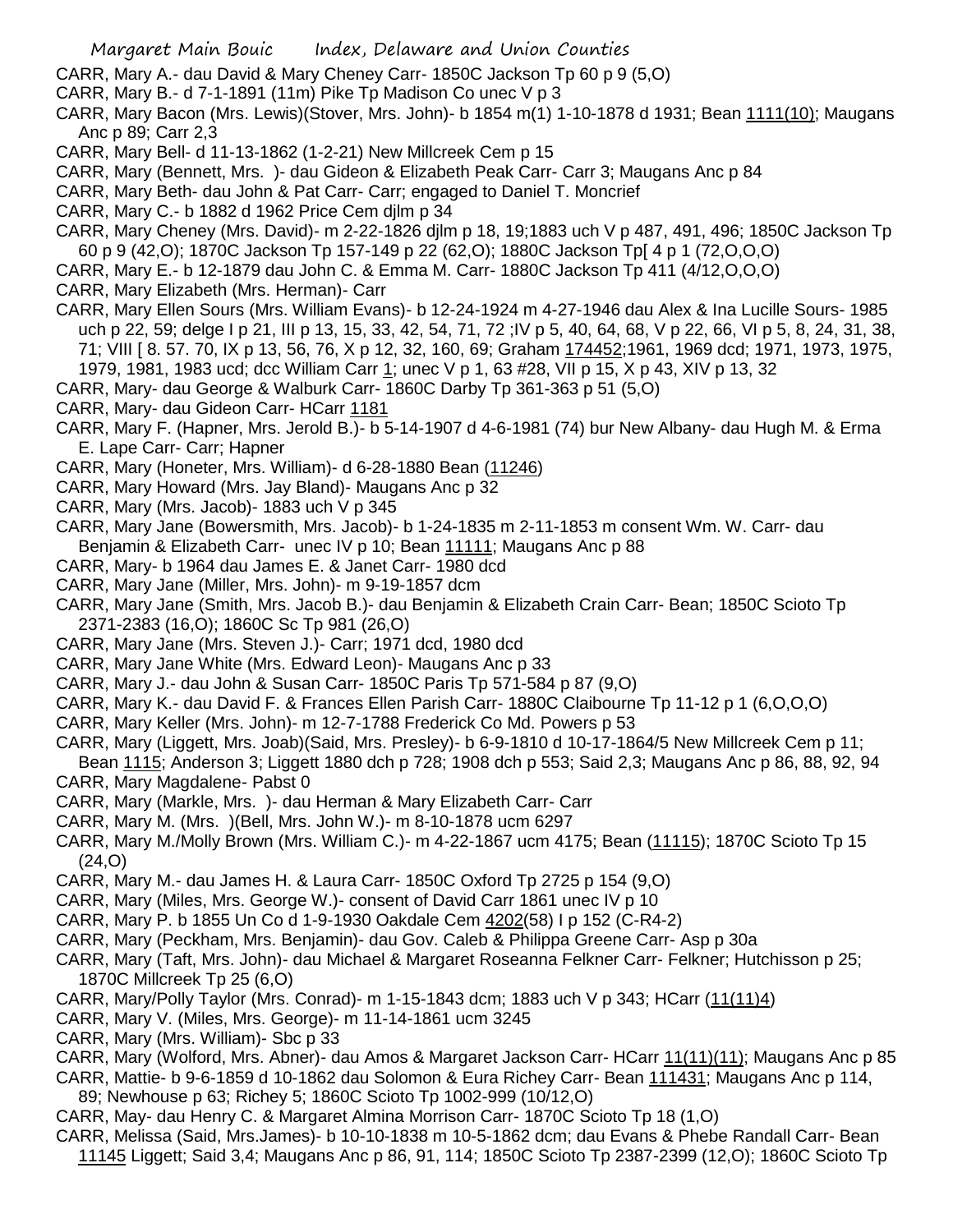996-993 (21,O)

- CARR, Merrybell (Skamer, Mrs. Doanld)- b 12-15-1928 m 12-20-1947 dau Bert & Geraldine burns Carr- St. Paul p 13
- CARR, Michael Alan- b 4-18-1958 son Joseph Binkley & Della Marie Fleischman Carr- Weiser p 724
- CARR, Michael 'Hannah'- Maugans Anc p 83
- CARR, Michael 'Margaret R. Felkner'- m 3-7-1850 dcm; 1870C Millcreek Tp 25 (44, Va); Felkner
- CARR, Michael- uccp p 2- adm of Reuben Carr(Karr)
- CARR, Michael- b 1974 son Steven J. & Mary Jane L. Carr- Carr; 1980 dcd
- CARR, Michael 'Winifred Kerwin'- m 1850 Madison Co Democrat- unec XII p 14
- CARR, Michelle- b 1970 dau David L. & Patricia A. Carr- 1973, 1975 ucd
- CARR, Mildred J.- dau John C. & Emma M. Carr- 1880C Jackson Tp 4 p 1 (2,O,O,O)
- CARR, Millie- d 8-29-1869 (24-5-13) New Millcreek Cem p 15; dau C. & M. A. Carr; 1860C Dover Tp 363-343 p 47 (18,O)
- CARR, Millie (Liggett, Mrs. Absalom)- dumch 103; New Millcreek p 14 see Amelia
- CARR, Milly Warner (Mrs. Samuel)- m 9-7-1812 Madison Co unec IV p 21
- CARR, Minerva Ann (Witherow, Mrs. Robert)- m 5-31-1832 Madison Co- unec V p 48
- CARR, Minnie D.- dau John C. & Emma M. Carr- 1880C Jackson Tp 4 p 1 (4,O,O,O)
- CARR, Minnie (Mrs. Emery)- Hutchisson p 25
- CARR, Minnie Kirk (Mrs. Frederick Raymond)- b 9-1870 m 9-19-1889 d 12-3-1949 bur Henry Co dau Josiah & Johanna Kirk- Bean (111435); Newhouse p 64(13265); Richey 5,6; Maugans Anc p 90
- CARR, Monette (Stedman, Mrs. C. C.)- b 1-7-1878 m 9-3-1901 d 9-20-1967 dau Solomon T. & Elizabeth David Carr- Bean 111923 Anderson 4; 1908 dch p 657; Maugans Anc p 96
- CARR, Moses 'Rebeckah Grayham'- m 3-14-1824 Madison Co unec V p 15
- CARR, Myrtle- d 12-19-1896 (1y1m) Oakdale Cem I p 152 (C-R4-7) dau Albert & Loretta Long Carr- Bean 111181
- CARR, Nancy Ann (Stone, Mrs. Valcie,Jr.)- b 11-5-1936 m 9-14-1955 dau Bert & Geraldine Burns Carr- St. Paul p 13
- Carr, Nancy (Hubbard, M rs. Richard)- m 2-24-1827 Madison Co unec V p 27
- CARR, Nancy- dau John & Susan Carr- 1850C Paris Tp 571-584 p 87 (5,O)
- CARR, Nancy (Linsley, Mrs. Abel)- m 4-18-1848 dcm; 1883 uch V p 544
- CARR, Nancy Russel (Mrs. Jackson)- Maugans Anc p 85; HCarr 11(11)5
- CARR, Nicole Danielle b 5-4-1975 dau Fred Allen & Patricia Ann Hunt Carr- 1985 uch p 23; Graham 17445221;1975 ucd
- CARR, ---- b 11-9-1874 Scioto Tp son Olive Carr- dcb
- CARR, Olive (Said, Mrs. Abner)- b 1-18-1842 m 3-17-1867 dau Evans & Phebe Randall Carr- Bean 11147; Maugans Anc p 86, 89, 92, 114; 1850C Scioto Tp 2387-2399 (9,O); 1860C Sc Tp 996-993 (18,O); delge X p 75
- CARR, Olla- ch Gideon A. & Lucinda Smart Carr- 1870C Scioto Tp 67 (6,O)
- CARR, Oneta D- d 9-8-1867 (11m18d) Price Cem djlm p 30 dau W. W. & D.
- CARR, Orville 'Bradley Chastina'- m 12-1-1847 dcm
- CARR, Pat (Mrs. John)- Carr
- CARR, Patricia A. (Mrs. David L.)- 1973, 1975 ucd
- CARR, Patricia Ann Hunt (Mrs. Fred Allen)- dau Melvin & Betty Rhinesmith Hunt- 1985 uch p 23; Graham (1744522)
- CARR, Paul Arnold 'Anita Reiman'- son Arthur Glen & Florence Ophal Teets Carr- 1985 uch p 22; Carr
- CARR, Percy- b 5-1898 son Sylvia M. Carr- 1900C Jackson Tp 14 p 1B (2,O,O,O)
- CARR, Peter- 1880C Harlem Tp p 442C
- CARR, Peter- 1908 dch p 390
- CARR, Peter- d 2-18-1842 (14-8-28) New Millcreek Cem- son Amos & Margaret Jackson Carr- Maugans Anc p 85; HCarr 11(11)8
- CARR, Phebe Randall (Mrs. Evans)- b 5-10-1804 m 12-6-1832 d 4-19-1889 dau Joshua & Keziah Hawley Randall- 1883 uch V p 132; Maugans Anc p 34, 86, 89, 110, 114, 116, 119; 1908 dch p 532; 1850C Scioto Tp 2387-2399 (46, Va); 1860C Sc Tp 996-993 (56,Vt);1880C Sc Tp 309 p 292A; Bean (1114; Pabst 0
- CARR, Philippa Greene (Mrs. Gov. Caleb)- Asp 30a
- CARR, Phyllis (Mrs. Joseph Vincent)- McKitrick p 475
- CARR, Pierce 'Jane'- son Michael & Margaret Roseanna Felkner Carr- Felkner; Hutchisson p 25; 1860C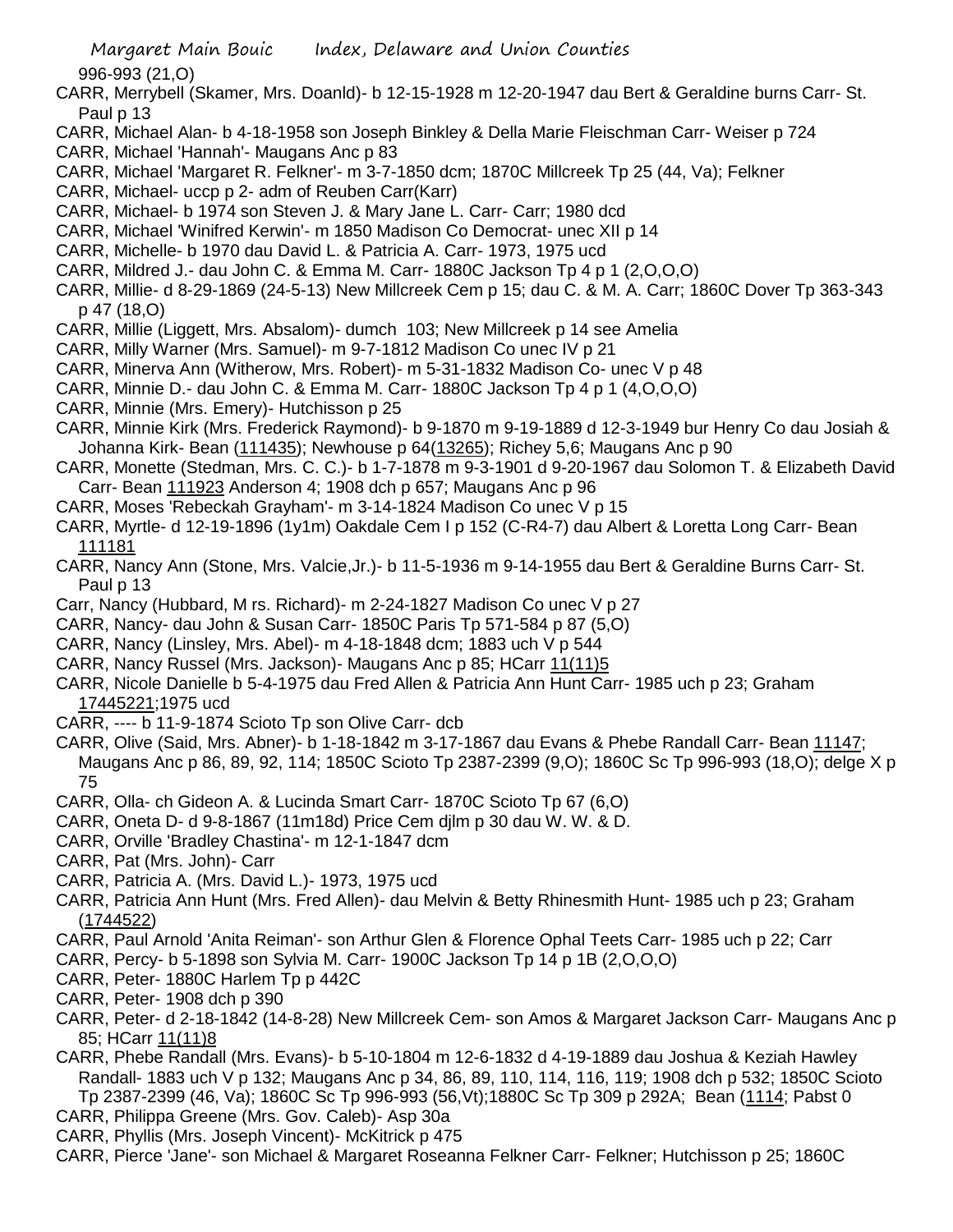- Millcreek Tp p 100 (7,O); Pearse 1870C Mil Tp 25 (16,O)
- CARR, P. M.- 1869 wsc p 13; Pabst 8 p 25
- CARR, P. N.- 1908 dch p 390
- CARR, Polly (Mary) Taylor (Mrs. Conrad)- Maugans Anc p 85
- CARR, Priscilla Bean (Mrs. Solomon)- b 7-10-1783 m 9-15-1799 d 7-31-1861 New Millcreek Cem p 14; dau Benjamin & Rebecca Evans Bean- Bean 111; 1908 dch p 554, 843; dcw Bk 2 p 367; Maugans Anc p 86, 88, 110, 114; 1830C Scioto Tp (50-60); 1860C Sc Tp 915 (77)
- CARR, Priscilla (Patterson, Mrs. )- b 11-10-1840 m 5-5/3-1860 dcm d 1925 bur Africa Cam dau Evans & Phebe Randall Carr- Bean 11146
- CARR, Priscilla (Smart, Mrs. Milton L.)- m 4-24-1856 dcm dau Benjamin & Elizabeth Crain Carr- Bean 11112; Maugans Anc p 86, 88; 1850C Scioto Tp 2371-2383 (13,O)
- CARR, Randy (12-1980) son Glen C. Carr- Carr
- CARR, Rebecca Davis (Mrs. Absalom)- lic 12-31-1834 ucm 338 unec III p 7, XIII p 21
- CARR, Rebeckah Grayham (Mrs. Moses)- m 3-14-1824 Madison Co unec V p 15
- CARR, Rebecca Lue (Duncan, Mrs. Scott)- dau Thomas E. & Katherine Carr- Carr; 1961 dcd (14)
- CARR, Rebecca- b 2-10-1805 d 2-1-1844 dau Solomon & Priscilla Bean Carr- Bean 1113; Maugans Anc p 86, 88, 89
- CARR, Reuben- 1883 uch V p 68 (Karr) uccp p 2 estate 1824
- CARR, Richard- 1880 dch p 484; 1908 dch p 405
- CARR, Richard Dale 'Gilma Hayes'- b 1924 d 1975 son Arthur Glen & Florence Ophal Teets Carr- 1985 uch p 22
- CARR, Richard- son Hugh M. & Erma E. Lape Carr- Carr
- CARR, Riley- delge VI p 32
- CARR, Robert- son David & Mary Cheney Carr- 1850C Jackson Tp 60 p 9 (14,O)
- CARR, Robert Lee 'Ann Barnett'- son Arthur Glen & Florence Ophal Teets Carr- 1985 uch p 22; Carr
- CARR, Robert Lee Jr.- b 1958 d 1981 son Robert Lee & Ann Barnett Carr- 1985 uch p 22
- CARR, Ronald Arthur 'Janet Landon'- son Arthur Glen & Florence Ophal Teets Carr- 1985 uch p 22; Carr
- CARR, Ronald J. 'Linda Lee Moyer'- m 10-10-1987 son Edwin Carr & Sandra Bussard- Carr
- CARR, Rosanna (Brown, Mrs. Will)- b 5-13-1844 m 2-7/27-1867 d 10-17-1925 dau Benjamin & Elizabeth Crain Carr- Bean 11116; 1915 uch p 993, 1079; Maugans Anc p 47, 88; 1915 uch p 993, 1079; 1850C Scioto Tp 2371-2383 (5,O); delge X p 75
- CARR, Roseanna Felkner (Mrs. Michael)- dau Jacob & Sarah Elizabeth Felkner- Hutchisson p 20, 25
- CARR, Roxann- b 1968 dau David L. & Patricia A. Carr- 1973, 1975 ucd
- CARR, Rura L. (Mrs. Harold)- 1991 ucd
- CARR, Ruth (Morrison, Mrs. )- foster dau Benjamin Stanton & Letitia Akerman Carr- Maugans Anc p 89
- CARR, Ryan Matthew- b 1-31-1983 son Gary Linn & Heidi Ann Halbert Carr- 1985 uch p 23, 75; Graham 17445232
- CARR, Ryan- b 1975 son Steven J. & Mary J. Carr- 1980 dcd
- CARR, Sallie Fisher (Mrs. David)- dumch p 374; Powell p 335
- CARR, Samuel A.- d 9-28-1861 (21-1-15) Cheney Cem djlm p 19 son David & Mary Cheney Carr- 1850C Jackson Tp 60 p 9 (10,O)
- CARR, Samuel- son Henry Clinton & Margaret Almena Morrison Carr- 1860C Scioto Tp 982-979 (1 or7?)
- CARR, Samuel 'Milly Warner'- m 9-7-1812 Madison Co unec IV p 21
- CARR, Sandra L. (Mrs. Timothy R.,Sr.)- Carr
- CARR, Sands Cole 'Lucy Almire Greene'- see Asp 2077
- CARR, Sara- dau Thomas E. & Katherine Carr- 1961 dcd(6), 1969 dcd
- CARR, Sarah- estate 1846 (CP207) unec III p 48; uccp p 34
- CARR, Sarah- d 9-5-1846 (63y) New Millcreek Cem p 13
- CARR, Sarah- b Franklin Co d 9-23-1887 (33y) Oakdale Cem 352
- CARR, Sarah Catherine- d 2-28-1846 (13Mos)- dau Jackson & Sarah Carr- New Millcreek Cem p 16
- CARR, Sarah (Mrs. John)- 1850C Leesburg Tp 241-242 p 37 (55, Va)
- CARR, Sarah Lattimore (Mrs. John)- m 11-19-1835 Madison Co unec VII p 23
- CARR, Sarah Lizzie Harriger (Miller, Mrs. )(Mrs. Lee)- m 1-27-1887- Bean (111432); Richey; Newhouse p 63 (13262)
- CARR, Sarah Lizzie (McMillen, Mrs. Frank)- b 10-8-1862 m 12-6-1882 dau Solomon & Eura Richey Carr- Bean 111433 Newhouse p 63 13263; Richey 5; 1880C Scioto Tp 132; Maugans Anc p 89, 114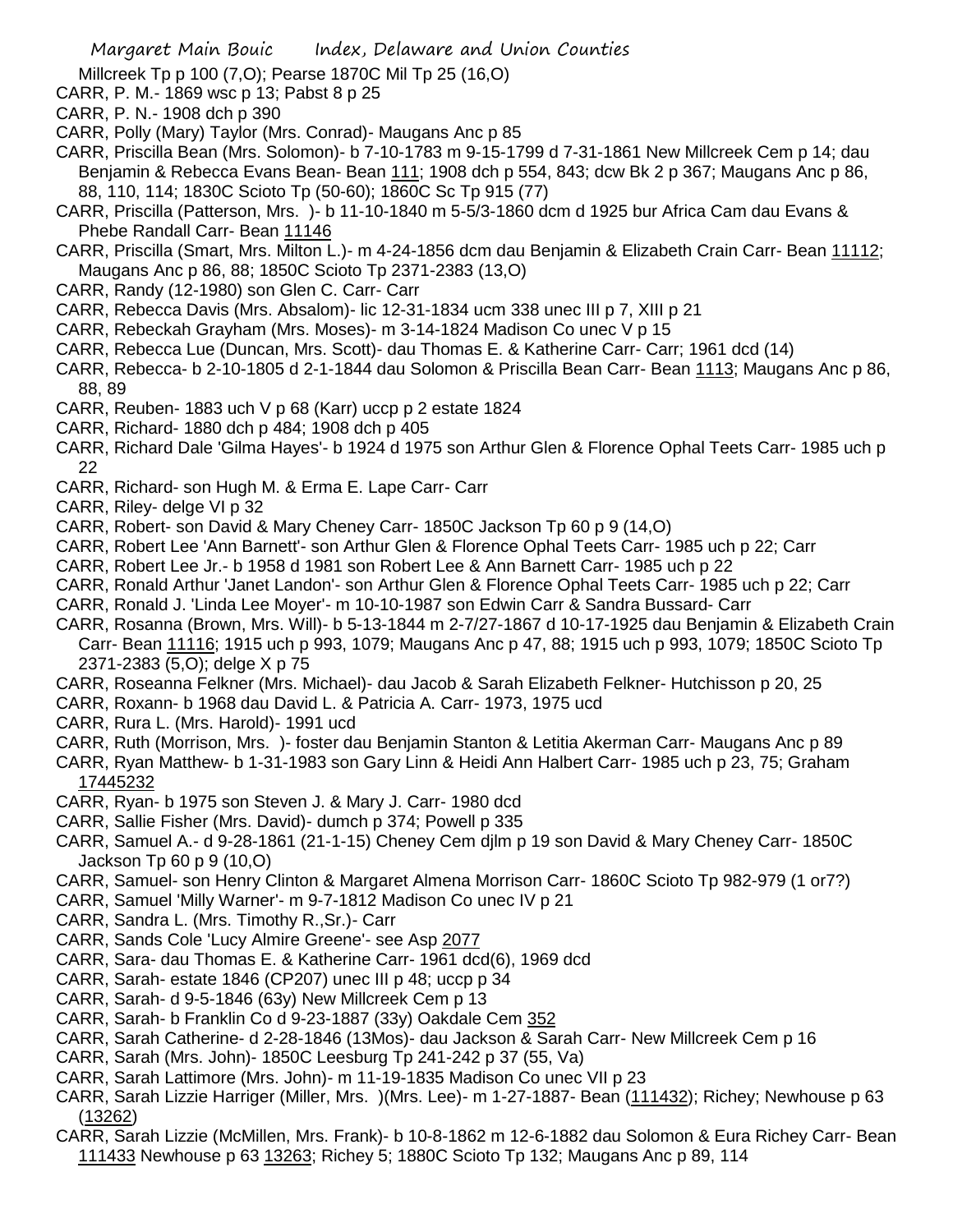- CARR, Sarah Louise Hoffman (Mrs. )- dau Jonathan Guy & Nellie Mae Bricker Hoffman- 1985 uch p 132
- CARR, Sarah M.- d 10-20-1860 (1y16d) Cheney Cem djlm p 19 dau David & Mary Cheney Carr- 1850C Jackson Tp 60 p 9 (2,O)
- CARR, Sarah M. Thomas (Mrs. Gideon)- b 1854 Franklin Co m 3-29-1882 ucm 7150 d 9-23-1887 (33-8-12) Oakdale Cem (E-R9-2)
- CARR, Sarah (Shobe, Mrs. Jacob)- b 3-19-1777 d 10-10-1855 dau Conrad & Magdalene Shobe Carr- Carr 113; Maugans Anc p 84
- CARR, Sarah- b 4-4-1811 d 4-28-1832 (21-3-16) New Millcreek Cem p 14- dau Solomon & Priscilla Bean Carr-Bean 1116 Maugans Anc p 88, 94
- CARR, Sarah- b 1954 dau Thomas E. & Katherine Carr- 1971 dcd
- CARR, Sherrie (Schiefer, Mrs. Michael)- dau Paul Arnold & Anita Reiman Carr- 1908 dch p 22
- CARR, Solomon 'Eura Richey'- b 6-4-1836 m 12-30-1858 dcm son Evans & Phebe Randall Carr- Bean 11143; Richey 4,5; Newhouse p 63 (1326); Maugans Anc p 89, 114; 1850C Scioto Tp 2387-2399 (14,O); 1860C Sc Tp 1002-999 (24,O);1880C Sc Tp 132 p 282A
- CARR, Solomon 'Priscilla Bean'- b 3-19-1775 Germany m 4-15-1799 d 6-20-1847 New Millcreek Cem p 14 son Michael & Hannah Carr- Bean (111); 1908 dch p 390, 554, 573, 843; Pabst 0; 1880 dch p 485; will dew Bk 2 p 367; Maugans Anc p 83, 86, 88, 90, 110, 114; hadc p 50; 1830C Scioto Tp (60-70); 1835 men 54 #9 p 99 Sc Tp; 1840C Sc Tp (60-70); delge VIII p 48, 61
- CARR, Solomon T. 'Elizabeth David'- b 8-18-1849 m 12-16-1873 d 1-1921 New Millcreek Cem p 36-son Gideon S. & Elizabeth Anderson Carr- Bean 11192; Anderson p 34; 1908 dch p 487, 657, 701, 787, 843; Maugans Anc p 87, 96; 1860C Sc Tp 915 (10,O); 1870C Sc Tp 64 (20,O); 1880C Scioto Tp 111 p 283C; delge VIII p 12; dg 2-14-1908
- CARR, Sondra Deerwester (Mrs. Guy E.)- Carr
- CARR, Stanton- see Benjamin Stanton
- CARR, Stephen Lee 'Jean Heyward Ferguson'- m 6-7-1975- son Leo J. Carr- Carr
- CARR, Steven J. 'Mary J.'- Carr; 1961, 1969, 1971, 1980 dcd
- CARR, Sue Powell (Mrs. Billy Gene)- b 11-8-1932 m 8-3-1963 St. Paul p 14
- CARR, Susan- Maugans Anc p 85
- CARR, Susan- 1860C Scioto Tp (20) liveved with Gideon & Elizabeth Carr
- CARR, Susan (Bump, Mrs. Edward)- dau Kenneth & Iva Maxine Driggs Carr- Carr
- CARR, Susan (Mrs. John)- 1850C Paris Tp 571-584 (41, Va)
- CARR, Susan Maire (Skinner, Mrs. Harry)- b 7-19-1927 m 1-19-1946 dau Bert & Geraldine Burns Carr- St. Paul p 13
- CARR, Susannah (Bean, Mrs. George)- m 8-25-1811 d 1-3-1867(75-1-7) dau Michiel & Hannah Carr- Bean (112); dcq DRJ 29; Maugans Anc p 17, 83; 1908 dch p 573
- CARR. Susanna (Liggett, Mrs. James)- b 5-29-1782 Hardy Co Va, m 3-20-1804 d 10-15-1856-New Millcreek Cem p 11- dau Conrad & Magdalene Shobe Carr- Carr (114) Maugans Anc p 84, 92, 94, 95; HCarr ; 1908 dch p 553; dcq VT 21; Harriman DAR application
- CARR, Susan (Wilmuth, Mrs. William)- sister Reuben Carr- 1915 uch p 517; 1883 uch V p 68
- CARR, Susannah Miller (Mrs. George)- m 5-12-1836 Madison Co unec VII p 24
- CARR, Sylva- b 12-1876 dau William W. & Druzilla Clingerman Carr- 1880C Washington Tp 170-177 p 19 (4,O,O,O); 1900C Jackson Tp 14 p 1B (23,O,O,O); also 1900 Richwood 298-313 p 12A (23,O,O,O)
- CARR, Sylvanus- b 1874 d 1899 djlm p 30- son William W. & Druzilla Clingerman Carr- 1880C Washington Tp 170-177 p 9 (6,O,O,O)
- CARR, Terry- b 1964 ch Bobby R. & Helen Carr- 1967, 1971 ucd
- CARR, Terry Lynn (Floyd, Mrs. George D.)- b 5-30-1954 m 4-25-1975 dau Billy Gene Carr- St. Paul p 14
- CARR, Theresa- dau George & Walburk Carr- 1860C Darby Tp 361-363 p 51 (2,O)
- CARR, Thomas E. 'Elizabeth J.'- Carr
- CARR, Thomas E.'Katherine'- Carr; 1961, 1969, 1971, 1980 dcd
- CARR, Thomas- son John & Susan Carr- 1850C Paris Tp 571-584 p 87 (12,O)
- CARR, Timothy,Sr. 'Sandra L.'- son Thomas E. & Elizabeth J. Carr- Carr
- CARR, Tom- Carr; 1980 dcd
- CARR, Tom- b 1969 son Tom E. Carr- 1980 dcd
- CARR, Truman- son Herman & Mary Elizabeth Carr- Carr
- CARR, Virginia J. (Mrs. Herbert L.)- 1971, 1980 dcd
- CARR, Timothy- b 1965 son James E. & Janet Carr- 1969, 1971, 1980 dcd